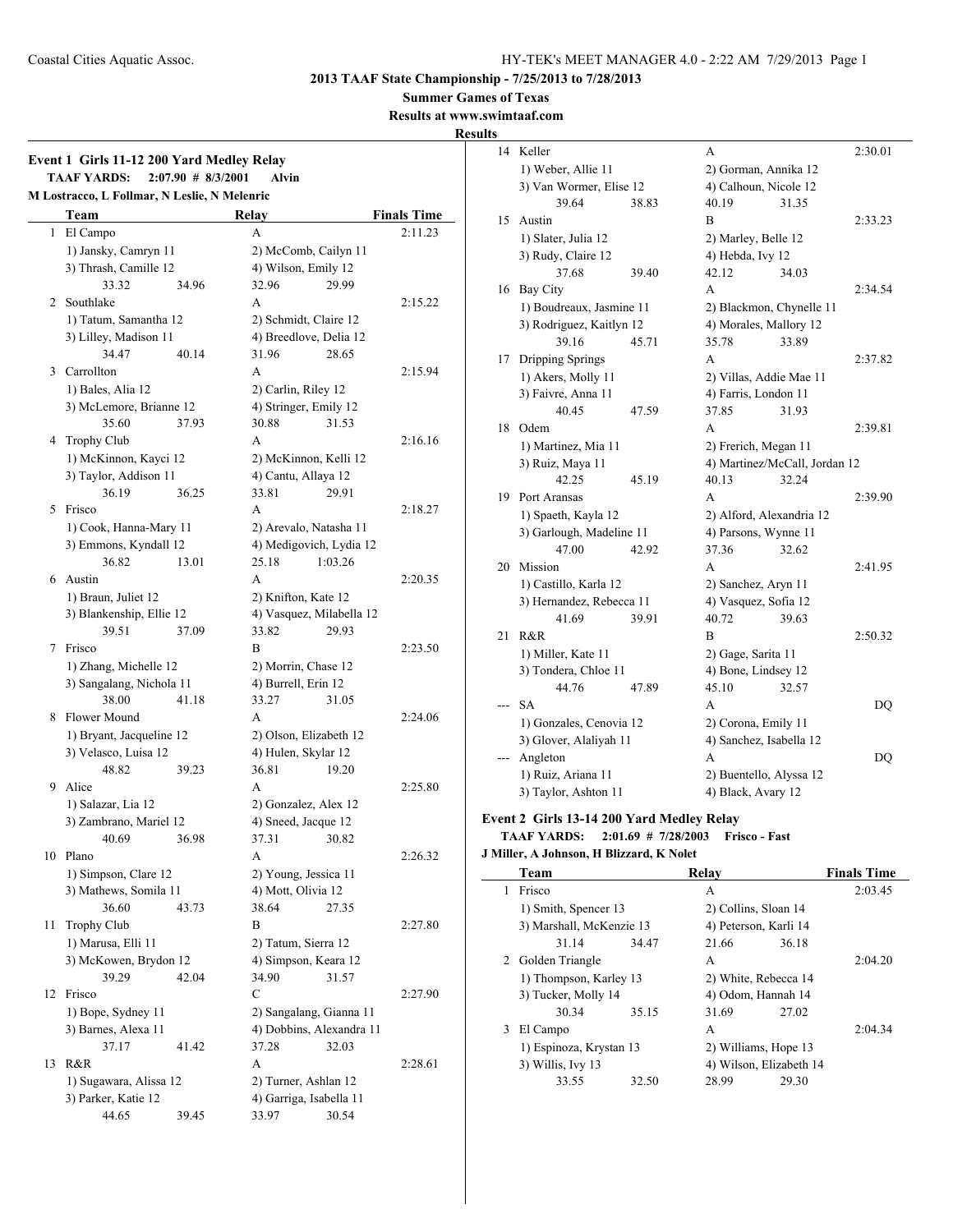**2013 TAAF State Championship - 7/25/2013 to 7/28/2013**

**Summer Games of Texas**

#### **Results at www.swimtaaf.com**

**Results**

| (Event 2 Girls 13-14 200 Yard Medley Relay) |                                              |       |                                                    |       |                    |  |
|---------------------------------------------|----------------------------------------------|-------|----------------------------------------------------|-------|--------------------|--|
|                                             | Team                                         |       | <b>Relay</b>                                       |       | <b>Finals Time</b> |  |
| $\overline{4}$                              | Southlake                                    |       | A                                                  |       | 2:06.67            |  |
|                                             | 1) Hein, Mimi 14                             |       | 2) McCloud, Madelyn 13                             |       |                    |  |
|                                             | 3) Chao, Madison 14                          |       | 4) Allen, Elaina 14                                |       |                    |  |
|                                             | 28.68                                        | 37.30 | 38.09                                              | 22.60 |                    |  |
|                                             | 5 R&R                                        |       | A                                                  |       | 2:09.74            |  |
|                                             | 1) Turner, Carlynne 14                       |       | 2) Chancoco, Gemini 13                             |       |                    |  |
|                                             | 3) Dzierzanowski, Kathryn 13                 |       | 4) Parker, Kelsey 13                               |       |                    |  |
|                                             | 32.34                                        | 37.36 | 30.90                                              | 29.14 |                    |  |
| 6                                           | Seals                                        |       | A                                                  |       | 2:10.98            |  |
|                                             | 1) Spradlin, Sarah 14                        |       | 2) Green, Jewel 14                                 |       |                    |  |
|                                             | 3) Brawner, Kaylee 14                        |       | 4) Gryder, Jessica 14                              |       |                    |  |
|                                             | 31.08                                        | 40.46 | 30.11                                              | 29.33 |                    |  |
| 7                                           | Dripping Springs                             |       | A                                                  |       | 2:14.86            |  |
|                                             | 1) Fletcher, Olivia 14                       |       | 2) Hall, Peyton 14                                 |       |                    |  |
|                                             | 3) Long, Emily 14                            |       | 4) Cole, Sydney 14                                 |       |                    |  |
|                                             | 34.39                                        | 38.58 | 33.32                                              | 28.57 |                    |  |
| 8                                           | Frisco                                       |       | B                                                  |       | 2:14.88            |  |
|                                             | 1) Tabacco, Andreana 13                      |       | 2) Peterson, Kathryn 13                            |       |                    |  |
|                                             | 3) Cottrell, Lauren 13                       |       | 4) Wolters, Makenzie 13                            |       |                    |  |
|                                             | 34.54                                        | 38.06 | 32.87                                              | 29.41 |                    |  |
| 9                                           | Lake Jackson                                 |       | A                                                  |       | 2:15.47            |  |
|                                             | 1) Nguyen, Nicole 14                         |       | 2) Agan, Abby 13                                   |       |                    |  |
|                                             | 3) Baker, Anne Elisabeth 13                  |       | 4) Rumsey, Kimberlyn 13                            |       |                    |  |
|                                             | 31.83                                        | 39.57 | 34.48                                              | 29.59 |                    |  |
|                                             | 10 Keller                                    |       | A                                                  |       | 2:17.78            |  |
|                                             | 1) Pendergraft, Audrey 14                    |       | 2) Black, Julia 13                                 |       |                    |  |
|                                             | 3) Cataldo, Patti 14                         |       | 4) Hartigan, Samantha 14                           |       |                    |  |
|                                             | 35.91                                        | 38.68 | 32.45                                              | 30.74 |                    |  |
| 11                                          | <b>Flower Mound</b>                          |       | A                                                  |       | 2:18.26            |  |
|                                             | 1) Stone, Savannah 13                        |       |                                                    |       |                    |  |
|                                             |                                              |       | 4) Wiborg, Emma 13                                 |       |                    |  |
|                                             | 32.87                                        | 38.65 | 33.98                                              | 32.76 |                    |  |
| 12                                          | Trophy Club                                  |       | A                                                  |       | 2:20.74            |  |
|                                             | 1) Davis-Long, Bleu 14                       |       | 2) LaPrade, Madison 13                             |       |                    |  |
|                                             | 3) Weaver, Cecilia 14                        |       | 4) Vieceli, Lauren 13                              |       |                    |  |
|                                             | 38.52                                        | 38.03 | 32.84                                              | 31.35 |                    |  |
| 13                                          | Alice                                        |       | A                                                  |       | 2:21.75            |  |
|                                             | 1) Cruz, Aryssa 13                           |       | 2) Rivera, Savanna 14                              |       |                    |  |
|                                             | 3) Hayslip, Hannah 13                        |       | 4) Hendricks, Karley 14                            |       |                    |  |
|                                             | 40.74                                        | 41.18 | 13.73                                              | 46.10 |                    |  |
| 14                                          | West Guth                                    |       | A                                                  |       | 2:21.78            |  |
|                                             | 1) Land, Abigail 14                          |       | 2) Turner, Rianna 14                               |       |                    |  |
|                                             | 3) Pakebusch, Ciera 14                       |       | 4) Chaloupka, Aynsley 14                           |       |                    |  |
|                                             | 36.92                                        | 39.65 | 34.63                                              | 30.58 |                    |  |
| 15                                          | R&R                                          |       | В                                                  |       | 2:26.18            |  |
|                                             | 1) Sugawara, Caitlin 14                      |       | 2) Suter, Rhiannon 14                              |       |                    |  |
|                                             | 3) Voelkel, Katie 14                         |       | 4) Vallejo, Kendyl 14                              | 30.89 |                    |  |
|                                             | 40.11                                        | 38.50 | 36.68                                              |       |                    |  |
| 16                                          | Marble Falls                                 |       | A                                                  |       | 2:31.31            |  |
|                                             | 1) Jones, Mariah 14<br>3) Montoya, Summer 13 |       | 2) Ashbaugh, Christine 13<br>4) Hughes, Haleigh 13 |       |                    |  |
|                                             | 36.59                                        | 41.25 | 39.26                                              | 34.21 |                    |  |
|                                             |                                              |       |                                                    |       |                    |  |

| S  |                         |       |                      |                         |         |
|----|-------------------------|-------|----------------------|-------------------------|---------|
| 17 | Frisco                  |       | C                    |                         | 2:33.86 |
|    | 1) Lane, Camryn 13      |       | 2) Burton, Gracen 13 |                         |         |
|    | 3) Parks, Lina 13       |       |                      | 4) Williams, Brooke 14  |         |
|    | 39.08                   | 45.20 | 37.33                | 32.25                   |         |
| 18 | Dripping Springs        |       | R                    |                         | 2:37.04 |
|    | 1) Six, Jacqueline 14   |       | 2) Bruno, Ashley 13  |                         |         |
|    | 3) Sheeler, Victoria 14 |       | 4) Nix, Rachel 14    |                         |         |
|    | 35.14                   | 48.53 | 39.09                | 34.28                   |         |
|    | 19 McAlllen             |       | A                    |                         | 2:45.39 |
|    | 1) Gonzalez, Balbina 13 |       | 2) Graham, Dana 14   |                         |         |
|    | 3) Meador, Alison 13    |       |                      | 4) Barredo, Fernanda 13 |         |
|    | 41.44                   | 46.58 | 42.64                | 34.73                   |         |
|    | Victoria                |       | A                    |                         | DO      |
|    | 1) Berkovsky, Jenna 14  |       |                      | 2) Barker, Sydney 14    |         |
|    | 3) Cooper, Kelcey 14    |       | 4) Flores, Lauren 13 |                         |         |

#### **Event 3 Girls 11-12 100 Yard Freestyle**

## **TAAF YARDS: 57.78 # 8/3/2001 Elizabeth Weiss**

|      | Name              |       |    | <b>Age Team</b>    | <b>Finals Time</b> |
|------|-------------------|-------|----|--------------------|--------------------|
| 1    | Tran, Vivie       |       | 12 | Lake Jackson       | 58.53              |
|      | 27.96             | 30.57 |    |                    |                    |
| 2    | Schwartz, Rani    |       | 12 | Bryan              | 59.27              |
|      | 28.17             | 31.10 |    |                    |                    |
| *3   | Cowan, Hadley     |       | 12 | Plano Pir          | 1:03.60            |
|      | 30.24             | 33.36 |    |                    |                    |
| $*3$ | Cantu, Allaya     |       | 12 | <b>Trophy Club</b> | 1:03.60            |
|      | 30.71             | 32.89 |    |                    |                    |
| 5    | McLemore, Brianne |       | 12 | Carrollton         | 1:03.90            |
|      | 30.59             | 33.31 |    |                    |                    |
| 6    | Stone, Reagan     |       | 12 | Paris              | 1:04.08            |
|      | 30.57             | 33.51 |    |                    |                    |
| 7    | Schmidt, Claire   |       | 12 | Southlake          | 1:04.41            |
|      | 30.32             | 34.09 |    |                    |                    |
| 8    | Beckman, Samantha |       | 12 | Landa Park         | 1:04.85            |
|      | 30.80             | 34.05 |    |                    |                    |
| 9    | Klein, Kayanna    |       | 12 | McKinney           | 1:05.44            |
|      | 30.42             | 35.02 |    |                    |                    |
| 10   | McComb, Cailyn    |       | 11 | El Campo           | 1:05.45            |
|      | 31.22             | 34.23 |    |                    |                    |
| 11   | Woodall, Payton   |       | 12 | Hubbard            | 1:06.32            |
|      | 32.67             | 33.65 |    |                    |                    |
| 12   | Markes, Nia       |       | 12 | Farmers Branch     | 1:06.34            |
|      | 31.89             | 34.45 |    |                    |                    |
| 13   | Garriga, Isabella |       | 11 | R&R                | 1:06.61            |
|      | 32.21             | 34.40 |    |                    |                    |
| 14   | Medlock, Leilani  |       | 12 | Texas City         | 1:06.93            |
|      | 32.00             | 34.93 |    |                    |                    |
| 15   | Landis, Valerie   |       | 11 | McKinney           | 1:07.45            |
|      | 31.32             | 36.13 |    |                    |                    |
| 16   | Wilson, Emily     |       | 12 | El Campo           | 1:09.11            |
|      | 33.16             | 35.95 |    |                    |                    |
| 17   | Velasco, Luisa    |       | 12 | Flower Mound       | 1:09.49            |
|      | 33.21             | 36.28 |    |                    |                    |
| 18   | Williams, Sarah   |       | 12 | Marble Falls       | 1:09.67            |
|      | 32.55             | 37.12 |    |                    |                    |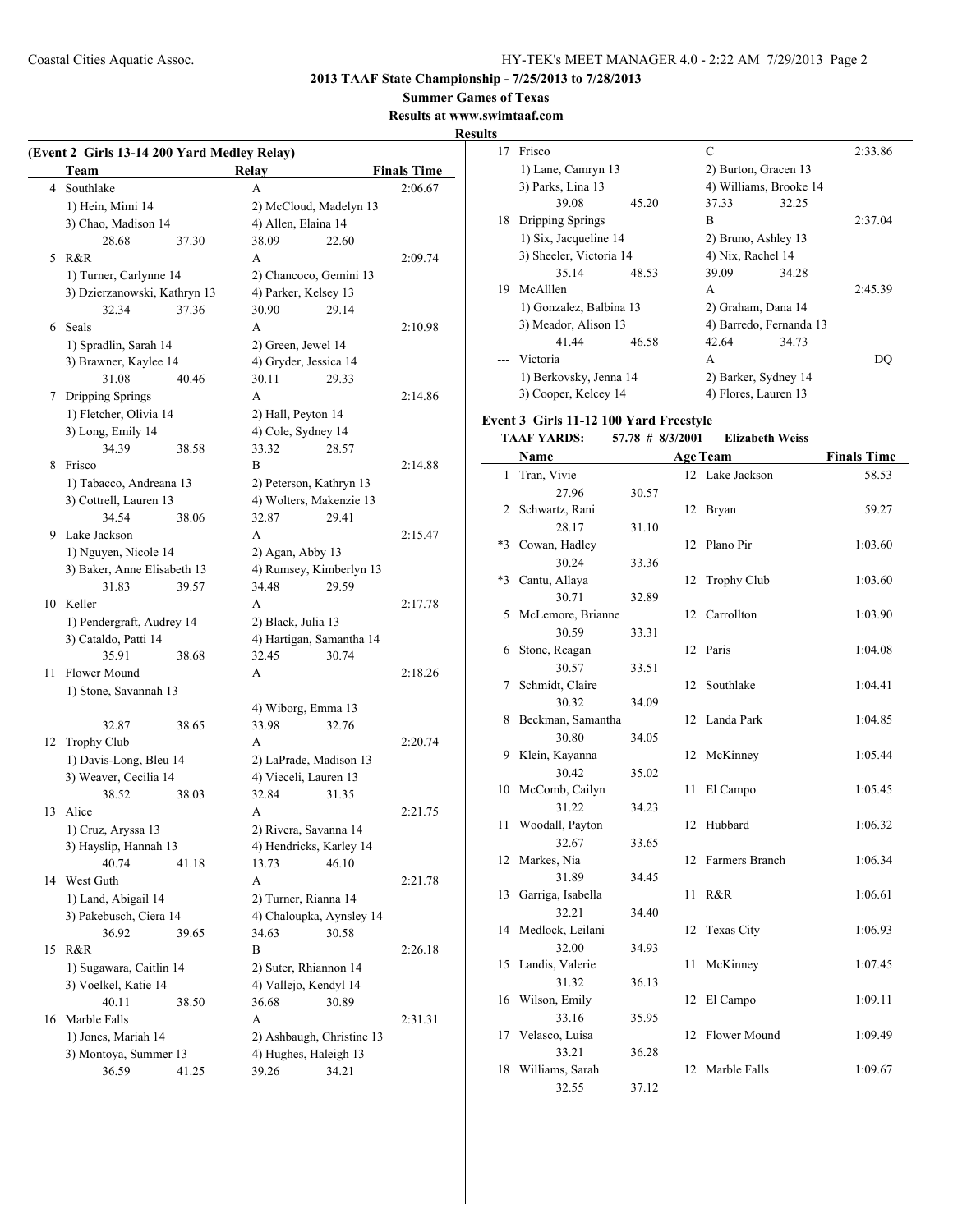#### **Summer Games of Texas Results at www.swimtaaf.com**

# **Results**

| (Event 3 Girls 11-12 100 Yard Freestyle) |                                        |                   |    |                  |                    |  |
|------------------------------------------|----------------------------------------|-------------------|----|------------------|--------------------|--|
|                                          | Name                                   |                   |    | <b>Age Team</b>  | <b>Finals Time</b> |  |
| 19                                       | McKinnon, Kayci                        |                   |    | 12 Trophy Club   | 1:09.90            |  |
|                                          | 33.98                                  | 35.92             |    |                  |                    |  |
| 20                                       | Breedlove, Delia                       |                   | 12 | Southlake        | 1:09.93            |  |
|                                          | 33.27                                  | 36.66             |    |                  |                    |  |
| 21                                       | Blankenship, Ellie                     |                   | 12 | Austin           | 1:10.12            |  |
|                                          | 34.14                                  | 35.98             |    |                  |                    |  |
| 22                                       | Wright, Jenna                          |                   | 11 | Whale            | 1:10.22            |  |
|                                          | 32.88                                  | 37.34             |    |                  |                    |  |
| 23                                       | Rudy, Claire                           |                   | 12 | Austin           | 1:10.27            |  |
|                                          | 34.08                                  | 36.19             |    |                  |                    |  |
| 24                                       | Medigovich, Lydia                      |                   | 12 | Frisco           | 1:10.42            |  |
|                                          | 32.91                                  | 37.51             |    |                  |                    |  |
| 25                                       | Sanchez, Aryn                          |                   | 11 | Mission          | 1:10.75            |  |
|                                          | 34.26                                  | 36.49             |    |                  |                    |  |
| 26                                       | Inovejas, Evelyn                       |                   | 11 | Austin           | 1:11.88            |  |
|                                          | 34.53                                  | 37.35             |    |                  |                    |  |
| 27                                       | Farris, London                         |                   | 11 | Dripping Springs | 1:12.25            |  |
|                                          | 34.25                                  | 38.00             |    |                  |                    |  |
| 28                                       | Wilson, Rosalie-Ann                    |                   | 11 | Flour Bluff      | 1:12.99            |  |
|                                          | 35.13                                  | 37.86             |    |                  |                    |  |
| 29                                       | Ramirez, Ashley                        |                   | 11 | Natatorium       | 1:14.18            |  |
|                                          | 35.61                                  | 38.57             |    |                  |                    |  |
| 30                                       | Hernandez, Rebecca                     |                   | 11 | Mission          | 1:14.81            |  |
|                                          | 35.92                                  | 38.89             |    |                  |                    |  |
| 31                                       | Contreras, Claire<br>35.26             |                   | 11 | Kingsville       | 1:15.96            |  |
|                                          |                                        | 40.70             |    |                  |                    |  |
| 32                                       | Orta, Marina<br>37.17                  | 39.97             |    | 12 SA            | 1:17.14            |  |
| 33                                       | Castillo, Karla                        |                   | 12 | Mission          | 1:17.16            |  |
|                                          | 37.72                                  | 39.44             |    |                  |                    |  |
| 34                                       | Montes, Isabel                         |                   |    | 12 SA            | 1:38.83            |  |
|                                          | 42.07                                  | 56.76             |    |                  |                    |  |
| 35                                       | White, Emery                           |                   | 12 | Texoma           | 1:39.70            |  |
|                                          | 42.04                                  | 57.66             |    |                  |                    |  |
|                                          |                                        |                   |    |                  |                    |  |
|                                          | Event 4 Girls 13-14 100 Yard Freestyle |                   |    |                  |                    |  |
|                                          | <b>TAAF YARDS:</b>                     | 55.68 # 7/27/2008 |    | <b>Alex Huff</b> |                    |  |
|                                          | Name                                   |                   |    | Age Team         | <b>Finals Time</b> |  |
| 1                                        | Brawner, Kaylee                        |                   | 14 | Seals            | 58.26              |  |
| $\overline{c}$                           | Adauto, Samantha                       |                   | 14 | <b>TCAT</b>      | 58.36              |  |
| 3                                        | Williams, Hope                         |                   | 13 | El Campo         | 58.37              |  |
| 4                                        | Gilcrease, Katelyn                     |                   | 14 | Landa Park       | 59.05              |  |
| 5                                        | Copenhaver, Jessica                    |                   | 14 | Fst              | 59.66              |  |
| 6                                        | McDonald, Albany                       |                   | 14 | C. C. Country Cl | 1:01.08            |  |
|                                          | 29.19                                  | 31.89             |    |                  |                    |  |
| 7                                        | Glover, Victoria                       |                   | 13 | Weatherford      | 1:01.86            |  |
|                                          | 29.65                                  | 32.21             |    |                  |                    |  |
| 8                                        | Turner, Carlynne                       |                   | 14 | R&R              | 1:02.10            |  |
|                                          | 29.80                                  | 32.30             |    |                  |                    |  |

9 Doran, Allison 13 McKinney 1:02.50

10 Odom, Hannah 14 Golden Triangle 1:03.16

29.57 32.93

28.87 34.29

| 11    | Stone, Savannah                               |                       | 13 | Flower Mound         | 1:03.30            |
|-------|-----------------------------------------------|-----------------------|----|----------------------|--------------------|
|       | 30.17                                         | 33.13                 |    |                      |                    |
| 12    | Russell, Samantha                             |                       | 14 | <b>TCAT</b>          | 1:03.74            |
|       | 30.82                                         | 32.92                 |    |                      |                    |
| 13    | Muskiet, Whitney                              |                       | 13 | Bay City             | 1:04.60            |
|       | 30.78                                         | 33.82                 |    |                      |                    |
|       | 14 Negrete, Pauline                           |                       | 14 | Victoria             | 1:04.73            |
|       | 30.57                                         | 34.16                 |    |                      |                    |
| 15    | Six, Jacqueline                               |                       | 14 | Dripping Springs     | 1:04.91            |
|       | 30.77                                         | 34.14                 |    |                      |                    |
|       | 16 Peterson, Kathryn                          |                       | 13 | Frisco               | 1:05.77            |
|       | 31.36                                         | 34.41                 |    |                      |                    |
| 17    | Wolters, Makenzie                             |                       | 13 | Frisco               | 1:05.86            |
|       | 31.21                                         | 34.65                 |    |                      |                    |
| 18    | Nichols, Nicole                               |                       | 14 | Mesquite             | 1:05.88            |
|       | 31.04                                         | 34.84                 |    |                      |                    |
| 19    | Harris, Ginger                                |                       | 14 | Plano Pir            | 1:07.07            |
|       | 32.22                                         | 34.85                 |    |                      |                    |
| 20    | Peterson, Bethany                             |                       | 14 | <b>Bryan</b>         | 1:07.26            |
|       | 31.99                                         | 35.27                 |    |                      |                    |
| 21    | Coffin, Shalley                               |                       | 13 | Hubbard              | 1:08.06            |
|       | 33.13                                         | 34.93                 |    |                      |                    |
| 22    | Stanisic, Matea<br>32.76                      |                       | 14 | Allen                | 1:08.21            |
| 23    |                                               | 35.45                 | 14 | West Guth            |                    |
|       | Pakebusch, Ciera<br>33.06                     | 36.06                 |    |                      | 1:09.12            |
|       | 24 Watson, Jessica                            |                       | 14 | Harilingen           | 1:09.49            |
|       | 31.89                                         | 37.60                 |    |                      |                    |
| $*25$ | Blankenship, Molly                            |                       | 13 | Austin               | 1:09.52            |
|       | 33.62                                         | 35.90                 |    |                      |                    |
| $*25$ | Moya, Morgan                                  |                       | 14 | Landa Park           | 1:09.52            |
|       | 32.41                                         | 37.11                 |    |                      |                    |
| 27    | Morris, Laurel                                |                       |    | 14 Austin            | 1:10.67            |
|       | 33.63                                         | 37.04                 |    |                      |                    |
| 28    | Arteaga, Cassandra                            |                       | 14 | Edinburg             | 1:11.19            |
|       | 33.99                                         | 37.20                 |    |                      |                    |
| 29    | Ruiz, Jeena                                   |                       | 14 | Harilingen           | 1:13.69            |
|       | 33.76                                         | 39.93                 |    |                      |                    |
| 30    | Ballew, Skye                                  |                       | 14 | Austin               | 1:15.90            |
|       | 35.97                                         | 39.93                 |    |                      |                    |
| 31    | McDowell, Breanne                             |                       |    | 14 Hubbard           | 1:19.20            |
|       | 37.29                                         | 41.91                 |    |                      |                    |
| 32    | Torres, Kimberly                              |                       |    | 14 South Belt        | 1:29.95            |
|       | 40.54                                         | 49.41                 |    |                      |                    |
| 33    | Flores, Jeanette                              |                       | 13 | SА                   | 1:32.33            |
|       | 40.61                                         | 51.72                 |    |                      |                    |
|       | 34 Pickard, Priscilla                         |                       | 13 | Texoma               | 1:32.46            |
|       | <b>Event 5 Girls 11-12 50 Yard Backstroke</b> |                       |    |                      |                    |
|       | <b>TAAF YARDS:</b>                            | $30.50$ # $7/27/2004$ |    | <b>Stacie O'Shea</b> |                    |
|       | Name                                          |                       |    | <b>Age Team</b>      | <b>Finals Time</b> |
| 1     | Satterwhite, Emma                             |                       |    | 12 Allen             | 31.52              |
|       | 2 Huggins Gabby                               |                       |    | 12 Weatherford       | 32.15              |

| 1 Satterwhite, Emma | 12 Allen        | 31.52 |
|---------------------|-----------------|-------|
| 2 Huggins, Gabby    | 12 Weatherford  | 32.15 |
| 3 Jansky, Camryn    | 11 El Campo     | 33.06 |
| 4 Gambrel, Rachel   | 12 Lake Jackson | 34.15 |
| 5 Stone, Reagan     | 12 Paris        | 34.49 |
|                     |                 |       |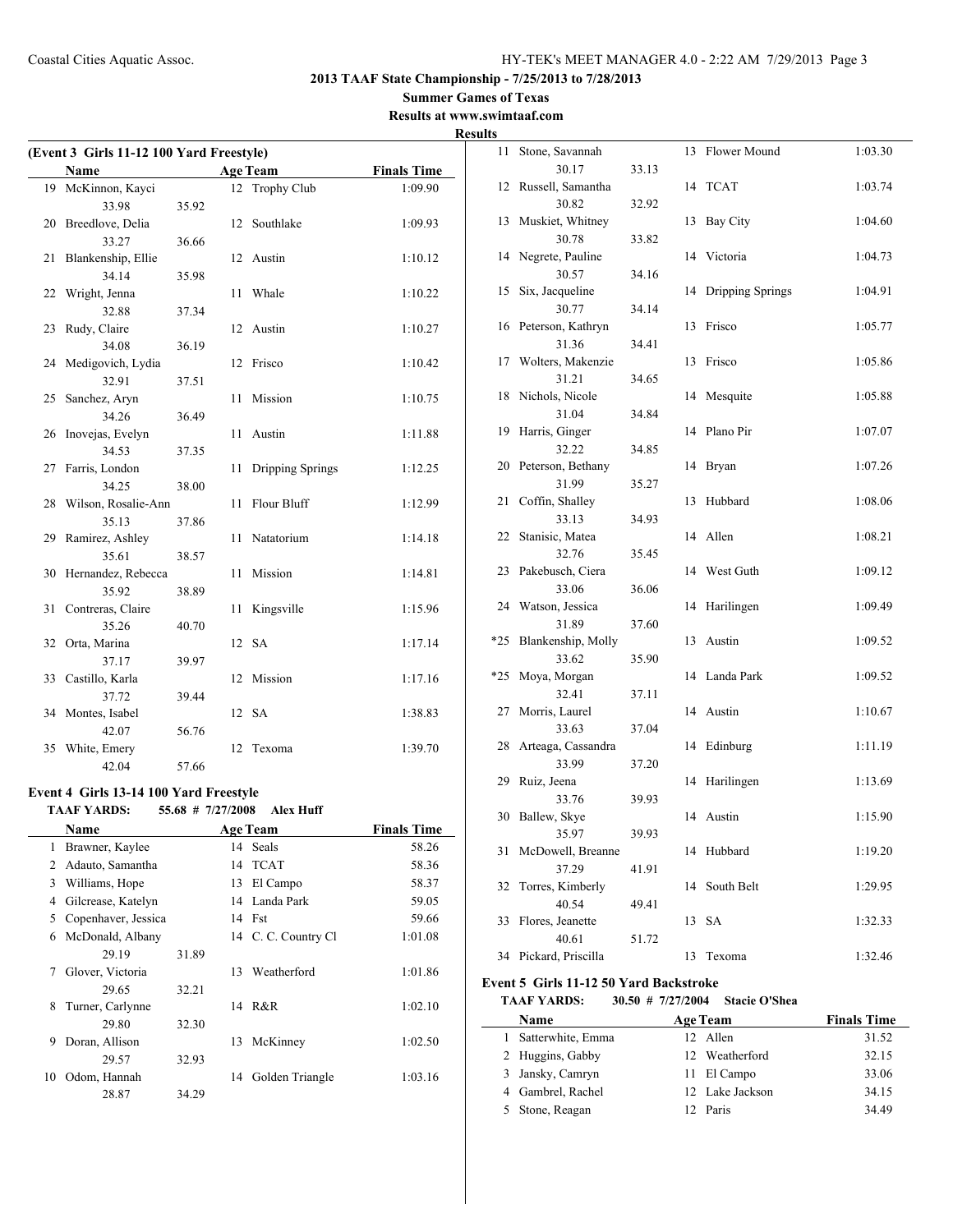**Summer Games of Texas Results at www.swimtaaf.com**

#### **Results**

 $\overline{a}$ 

| (Event 5 Girls 11-12 50 Yard Backstroke) |                        |    |                   |                    |  |  |  |  |
|------------------------------------------|------------------------|----|-------------------|--------------------|--|--|--|--|
|                                          | <b>Name</b>            |    | <b>Age Team</b>   | <b>Finals Time</b> |  |  |  |  |
| 6                                        | Tatum, Samantha        | 12 | Southlake         | 34.61              |  |  |  |  |
| 7                                        | Victoria, Karissa      | 11 | <b>Texas City</b> | 34.67              |  |  |  |  |
| 8                                        | Brawner, Kinsey        | 12 | Seals             | 34.89              |  |  |  |  |
| 9                                        | Goudeau, Savannah      | 11 | Wharton           | 35.01              |  |  |  |  |
| 10                                       | Thrash, Camille        |    | 12 El Campo       | 35.17              |  |  |  |  |
| 11                                       | Landis, Valerie        | 11 | McKinney          | 35.80              |  |  |  |  |
| 12                                       | Wilson, Rosalie-Ann    | 11 | Flour Bluff       | 36.32              |  |  |  |  |
| $*13$                                    | Simpson, Clare         | 12 | Plano             | 36.70              |  |  |  |  |
| $*13$                                    | Rudd, K'Lee            | 11 | <b>Bryan</b>      | 36.70              |  |  |  |  |
| 15                                       | Powell, Sara           | 11 | Southlake         | 36.84              |  |  |  |  |
| 16                                       | McKinnon, Kayci        | 12 | Trophy Club       | 36.86              |  |  |  |  |
| 17                                       | Cagle, Hayley          | 12 | Midlothian        | 36.94              |  |  |  |  |
| 18                                       | Guajardo, Anna         | 11 | Boerne            | 37.44              |  |  |  |  |
| $*19$                                    | Walton, Brooke         | 12 | Boerne            | 37.62              |  |  |  |  |
| $*19$                                    | Rudy, Claire           | 12 | Austin            | 37.62              |  |  |  |  |
| 21                                       | Cook, Hanna-Mary       | 11 | Frisco            | 37.93              |  |  |  |  |
| 22                                       | Zhang, Michelle        | 12 | Frisco            | 38.47              |  |  |  |  |
| 23                                       | Rios, Daniella         | 12 | Whale             | 38.96              |  |  |  |  |
| 24                                       | Hille, Allison         | 12 | Portland          | 38.99              |  |  |  |  |
| 25                                       | Wright, Jenna          | 11 | Whale             | 39.31              |  |  |  |  |
| 26                                       | Garlough, Madeline     | 11 | Port Aransas      | 39.93              |  |  |  |  |
| 27                                       | Hutchinson, Rebecca    | 12 | Bryan             | 40.12              |  |  |  |  |
| 28                                       | Zimmerman, Kendall     | 12 | <b>SA</b>         | 40.31              |  |  |  |  |
| 29                                       | Braun, Juliet          | 12 | Austin            | 40.32              |  |  |  |  |
| 30                                       | Williams, Sarah        | 12 | Marble Falls      | 40.37              |  |  |  |  |
| 31                                       | Johnson, Chloe         | 12 | Austin            | 40.58              |  |  |  |  |
| 32                                       | Altamirano, Estefania  | 12 | <b>SA</b>         | 41.33              |  |  |  |  |
| 33                                       | Castillo, Karla        | 12 | Mission           | 42.11              |  |  |  |  |
| 34                                       | Walsh, Caitlin         | 11 | Whale             | 42.20              |  |  |  |  |
| 35                                       | Hernandez, Rebecca     | 11 | Mission           | 43.08              |  |  |  |  |
| 36                                       | Gomez Farias, Nyssa A. |    | 12 Pharr          | 43.56              |  |  |  |  |

#### **Event 6 Girls 13-14 50 Yard Backstroke**

|      | <b>TAAF YARDS:</b> | $29.48$ # 8/5/2010 | <b>Kari Wilkins</b> |                    |
|------|--------------------|--------------------|---------------------|--------------------|
|      | Name               | <b>Age Team</b>    |                     | <b>Finals Time</b> |
| 1    | Chao, Madison      | 14                 | Southlake           | 28.79#             |
| 2    | Thompson, Karley   | 13                 | Golden Triangle     | 30.01              |
| 3    | Spradlin, Sarah    | 14                 | <b>Seals</b>        | 30.78              |
| 4    | Smith, Spencer     | 13                 | Frisco              | 31.15              |
| *5   | Nguyen, Nicole     | 14                 | Lake Jackson        | 31.77              |
| *5   | Brawner, Kaylee    | 14                 | Seals               | 31.77              |
| $*7$ | Hein, Mimi         | 14                 | Southlake           | 31.86              |
| $*7$ | Connelly, Caitlin  | 14                 | Bellaire            | 31.86              |
| $*7$ | Willis, Ivy        | 13                 | El Campo            | 31.86              |
| 10   | Collins, Sloan     | 14                 | Frisco              | 31.87              |
| 11   | Adauto, Samantha   | 14                 | <b>TCAT</b>         | 32.03              |
| 12   | Turner, Carlynne   | 14                 | R&R                 | 32.94              |
| 13   | Fletcher, Olivia   | 14                 | Dripping Springs    | 33.52              |
| 14   | Morger, Elizabeth  | 13                 | Boerne              | 33.75              |
| 15   | Lunsford, Taylor   | 13                 | Plano Pir           | 34.26              |
| 16   | Negrete, Pauline   | 14                 | Victoria            | 34.41              |
| 17   | Gilcrease, Kaycee  | 14                 | Landa Park          | 34.55              |
| 18   | Glenn, Jolene      | 14                 | College Station     | 34.95              |
| 19   | Ruedlinger, Jewel  | 14                 | Mesquite            | 35.30              |

| . |    |                      |    |             |       |
|---|----|----------------------|----|-------------|-------|
|   | 20 | Blankenship, Molly   | 13 | Austin      | 36.04 |
|   | 21 | Watson, Jessica      | 14 | Harilingen  | 36.16 |
|   | 22 | Land, Abigail        | 14 | West Guth   | 36.71 |
|   | 23 | Parks, Lina          | 13 | Frisco      | 37.06 |
|   |    | 24 Peterson, Bethany | 14 | Bryan       | 37.11 |
|   | 25 | Bradford, Hannah     | 14 | Austin      | 37.61 |
|   | 26 | Monarrez, Sara       |    | 14 McKinney | 37.97 |
|   | 27 | Allums, Kalyani      | 13 | Austin      | 38.03 |
|   | 28 | Cruz, Aryssa         | 13 | Alice       | 40.39 |
|   | 29 | Mojaver, Zoe         | 14 | Whale       | 41.05 |
|   | 30 | Ybanez, Amber        | 14 | Freer       | 42.27 |
|   | 31 | Gongora, Danielle    | 13 | <b>SA</b>   | 51.37 |
|   | 32 | Flores, Jeanette     | 13 | <b>SA</b>   | 51.48 |
|   |    | Torres, Kimberly     | 14 | South Belt  | DQ    |
|   |    | Gonzalez, Balbina    | 13 | McAlllen    | DQ    |

#### **Event 7 Girls 11-12 50 Yard Breaststroke**

## **TAAF YARDS: 33.79 # 7/24/2005 Kirsten Ericksen**

|                | Name                                     |                   | <b>Age Team</b>         | <b>Finals Time</b> |
|----------------|------------------------------------------|-------------------|-------------------------|--------------------|
| $\mathbf{1}$   | Tran, Vivie                              | 12                | Lake Jackson            | 34.39              |
| $\overline{2}$ | McComb, Cailyn                           | 11                | El Campo                | 35.98              |
| 3              | McKinnon, Kelli                          | 12                | <b>Trophy Club</b>      | 36.60              |
| 4              | Gonzalez, Alex                           | 12                | Alice                   | 37.18              |
| 5              | Lilley, Madison                          | 11                | Southlake               | 38.01              |
| 6              | Knifton, Kate                            | 12                | Austin                  | 38.03              |
| 7              | Cowan, Hadley                            | 12 <sup>2</sup>   | Plano Pir               | 38.19              |
| 8              | Satterwhite, Emma                        | 12                | Allen                   | 38.29              |
| 9              | Carlin, Riley                            | 12                | Carrollton              | 38.89              |
| 10             | Simpson, Clare                           | 12 <sup>2</sup>   | Plano                   | 39.08              |
| 11             | Arevalo, Natasha                         | 11                | Frisco                  | 39.53              |
| 12             | Hickman, Hannah                          | 12                | Denton                  | 39.64              |
| 13             | Olson, Elizabeth                         |                   | 12 Flower Mound         | 39.95              |
| 14             | Horowitz, Rachel                         |                   | 12 Austin               | 40.26              |
| 15             | Lilie, Ashley                            |                   | 12 El Campo             | 40.47              |
| 16             | Slater, Julia                            |                   | 12 Austin               | 40.65              |
| 17             | Myers, Victoria                          |                   | 12 Texas City           | 40.87              |
| 18             | Collins, Leah                            | 12                | Flour Bluff             | 41.02              |
| 19             | Sanchez, Aryn                            | 11                | Mission                 | 41.10              |
| 20             | Guajardo, Anna                           | 11                | Boerne                  | 41.13              |
| 21             | Schaffer, Sabrina                        | 12                | Alvin                   | 41.57              |
| 22             | Gillham, Jaydyn                          | 11                | Hubbard                 | 42.05              |
| 23             | Copeland, Kaitlyn                        | 11                | Landa Park              | 42.34              |
| 24             | Brawner, Kinsey                          | 12                | Seals                   | 42.46              |
| 25             | Zambrano, Mariel                         | 12                | Alice                   | 43.25              |
| 26             | Wright, Jenna                            | 11                | Whale                   | 43.26              |
| 27             | Martin, Julia                            | 12                | Boerne                  | 44.01              |
| 28             | Rudd, K'Lee                              | 11                | Bryan                   | 44.12              |
| 29             | Rios, Daniella                           | 12                | Whale                   | 45.73              |
| 30             | McDowell, Bridget                        | 12                | Hubbard                 | 46.38              |
| 31             | Orta, Marina                             | 12                | <b>SA</b>               | 46.75              |
| 32             | Alanis, Grace                            | 11                | Edinburg                | 47.00              |
|                | Event 8 Girls 13-14 50 Yard Breaststroke |                   |                         |                    |
|                | <b>TAAF YARDS:</b>                       | 31.19 # 7/27/2008 | <b>Kirsten Ericksen</b> |                    |
|                | <b>Name</b>                              |                   | <b>Age Team</b>         | <b>Finals Time</b> |

| 1 Williams, Hope | 13 El Campo | 32.63 |
|------------------|-------------|-------|
|------------------|-------------|-------|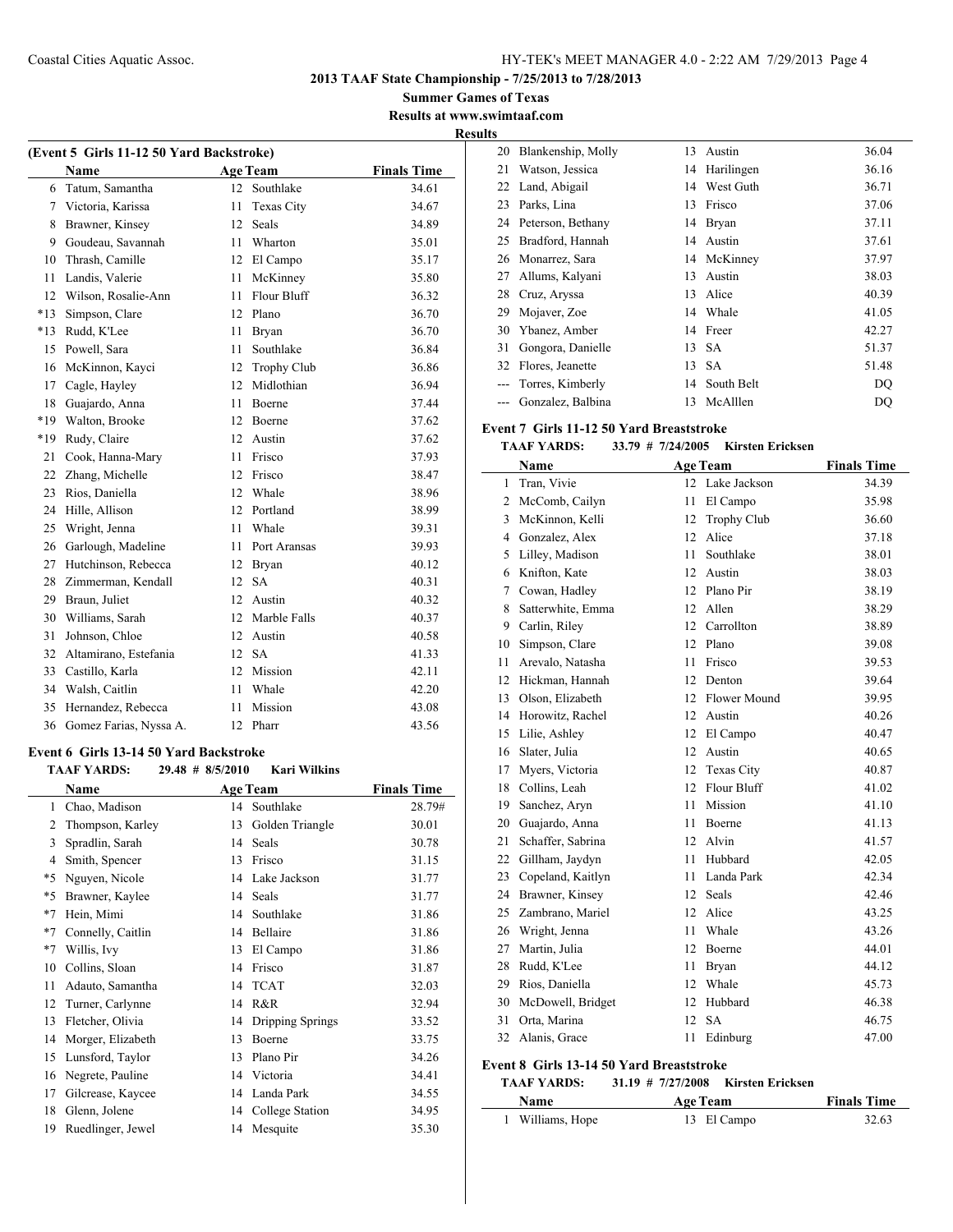**2013 TAAF State Championship - 7/25/2013 to 7/28/2013**

**Summer Games of Texas Results at www.swimtaaf.com**

**Results**

 $\overline{\phantom{0}}$ 

| (Event 8 Girls 13-14 50 Yard Breaststroke) |                      |    |                  |                    |  |
|--------------------------------------------|----------------------|----|------------------|--------------------|--|
|                                            | <b>Name</b>          |    | <b>Age Team</b>  | <b>Finals Time</b> |  |
| 2                                          | Roessler, Jennifer   | 13 | Carrollton       | 33.97              |  |
| 3                                          | Glover, Victoria     | 13 | Weatherford      | 35.86              |  |
| 4                                          | White, Rebecca       | 14 | Golden Triangle  | 36.10              |  |
| 5                                          | Malone, Jordan       | 14 | DeSoto           | 36.26              |  |
| 6                                          | Gilcrease, Katelyn   | 14 | Landa Park       | 36.78              |  |
| 7                                          | Barker, Sydney       | 14 | Victoria         | 37.08              |  |
| 8                                          | Muskiet, Whitney     | 13 | <b>Bay City</b>  | 37.37              |  |
| 9                                          | Hein, Mimi           | 14 | Southlake        | 37.44              |  |
| 10                                         | Stone, Savannah      | 13 | Flower Mound     | 37.72              |  |
| 11                                         | Chancoco, Gemini     | 13 | R&R              | 37.78              |  |
| 12                                         | Wilson, Shelby       | 14 | Paris            | 38.19              |  |
| 13                                         | LaPrade, Madison     | 13 | Trophy Club      | 38.68              |  |
| 14                                         | Rodriguez, Esmeralda | 13 | Edinburg         | 39.11              |  |
| 15                                         | Tabacco, Andreana    | 13 | Frisco           | 39.12              |  |
| $*16$                                      | Turner, Rianna       | 14 | West Guth        | 39.14              |  |
| $*16$                                      | Miller, Kennedy      | 13 | Allen            | 39.14              |  |
| $*16$                                      | Peterson, Kathryn    | 13 | Frisco           | 39.14              |  |
| 19                                         | Black, Julia         | 13 | Keller           | 39.29              |  |
| 20                                         | Burt, Camberon       | 13 | Alvin            | 39.42              |  |
| 21                                         | Hall, Peyton         | 14 | Dripping Springs | 39.65              |  |
| 22                                         | Wehmeyer, Kayley     | 14 | Hubbard          | 41.18              |  |
| 23                                         | Ballou, Katelynn     | 14 | Rockport         | 41.70              |  |
| 24                                         | Salazar, Arlene      | 14 | <b>SA</b>        | 42.01              |  |
| 25                                         | Gonzalez, Balbina    | 13 | McAlllen         | 42.34              |  |
| 26                                         | Ramirez, Carolina    | 14 | LA Joya          | 42.64              |  |
| 27                                         | Ballew, Skye         | 14 | Austin           | 42.97              |  |
| 28                                         | King, Reilly         | 13 | Whale            | 43.11              |  |
| 29                                         | Newland, Abigail     |    | 14 Landa Park    | 43.16              |  |
| 30                                         | Peterson, Bethany    | 14 | Bryan            | 44.62              |  |
| 31                                         | Guehring, Sophia     | 14 | Austin           | 45.74              |  |
| 32                                         | Allums, Kalvani      | 13 | Austin           | 46.40              |  |

#### **Event 9 Girls 11-12 50 Yard Butterfly TAAF YARDS: 28.65 # 8/3/2001 Natalie Melenric**

|    | <b>LIMMUS</b><br>$-0.00$ $\mu$ 0.01-001 |    |                    |                    |  |  |
|----|-----------------------------------------|----|--------------------|--------------------|--|--|
|    | Name                                    |    | <b>Age Team</b>    | <b>Finals Time</b> |  |  |
| 1  | McLemore, Brianne                       | 12 | Carrollton         | 31.91              |  |  |
| 2  | Tatum, Samantha                         | 12 | Southlake          | 32.02              |  |  |
| 3  | Knifton, Kate                           | 12 | Austin             | 32.03              |  |  |
| 4  | Schwartz, Rani                          | 12 | Bryan              | 32.21              |  |  |
| 5  | Beckman, Samantha                       | 12 | Landa Park         | 32.29              |  |  |
| 6  | Cowan, Hadley                           | 12 | Plano Pir          | 32.34              |  |  |
| 7  | Sangalang, Nichola                      | 11 | Frisco             | 32.41              |  |  |
| 8  | Huggins, Gabby                          | 12 | Weatherford        | 32.48              |  |  |
| 9  | Thrash, Camille                         | 12 | El Campo           | 32.78              |  |  |
| 10 | Goudeau, Savannah                       | 11 | Wharton            | 32.87              |  |  |
| 11 | Stone, Reagan                           | 12 | Paris              | 33.01              |  |  |
| 12 | Vasquez, Milabella                      | 12 | Austin             | 33.24              |  |  |
| 13 | Emmons, Kyndall                         | 12 | Frisco             | 33.47              |  |  |
| 14 | Bales, Alia                             | 12 | Carrollton         | 33.76              |  |  |
| 15 | Leonard, Kaitlyn                        | 12 | Plano Pir          | 33.91              |  |  |
| 16 | Blankenship, Ellie                      | 12 | Austin             | 34.29              |  |  |
| 17 | Taylor, Addison                         | 11 | <b>Trophy Club</b> | 34.51              |  |  |
| 18 | Reinholt, Catherine                     | 11 | Golden Triangle    | 34.87              |  |  |
| 19 | Parker, Katie                           | 12 | R&R                | 35.23              |  |  |
|    |                                         |    |                    |                    |  |  |

| .  |                     |     |                   |       |
|----|---------------------|-----|-------------------|-------|
| 20 | Velasco, Luisa      |     | 12 Flower Mound   | 35.36 |
| 21 | Victoria, Karissa   | 11. | <b>Texas City</b> | 35.43 |
| 22 | Garlough, Madeline  | 11  | Port Aransas      | 36.30 |
| 23 | Smith, Madison      |     | 12 Trophy Club    | 36.63 |
| 24 | Andrus, Catherine   | 11  | Victoria          | 36.78 |
| 25 | Guajardo, Anna      | 11  | Boerne            | 37.11 |
| 26 | Hutchinson, Rebecca | 12  | Bryan             | 38.48 |
| 27 | Ayers, Aisling      | 12  | Boerne            | 38.66 |
| 28 | Zambrano, Mariel    |     | 12 Alice          | 38.79 |
| 29 | Linscomb, Jodi      | 12  | Freer             | 40.59 |
| 30 | Glover, Alaliyah    | 11  | <b>SA</b>         | 40.74 |
| 31 | Perez, Jessica      | 11  | Edinburg          | 42.03 |
| 32 | Walsh, Caitlin      | 11  | Whale             | 43.10 |
| 33 | Hernandez, Rebecca  | 11  | Mission           | 43.70 |
| 34 | Rios, Daniella      | 12  | Whale             | 50.07 |

## **Event 10 Girls 13-14 50 Yard Butterfly**

## **TAAF YARDS: 27.65 # 7/27/2008 Kirsten Ericksen**

|                | Name                  |    | <b>Age Team</b>  | <b>Finals Time</b> |
|----------------|-----------------------|----|------------------|--------------------|
| 1              | Chao, Madison         |    | 14 Southlake     | 28.74              |
| 2              | Roessler, Jennifer    | 13 | Carrollton       | 29.68              |
| $\overline{3}$ | Willis, Ivy           | 13 | El Campo         | 29.98              |
| 4              | Odom, Hannah          | 14 | Golden Triangle  | 30.09              |
| 5              | Hulet, Karina         | 13 | <b>WOOD</b>      | 30.32              |
| 6              | Orsak, Mehgan         | 14 | <b>Bay City</b>  | 30.65              |
| 7              | Spradlin, Sarah       | 14 | Seals            | 30.70              |
| 8              | Smith, Spencer        | 13 | Frisco           | 30.76              |
| 9              | Connelly, Caitlin     | 14 | Bellaire         | 30.98              |
| 10             | Marshall, McKenzie    | 13 | Frisco           | 31.05              |
| 11             | Bradford, Hannah      | 14 | Austin           | 31.22              |
| 12             | Russell, Samantha     | 14 | <b>TCAT</b>      | 31.90              |
| 13             | Peterson, Karli       | 14 | Frisco           | 32.35              |
| 14             | Hayslip, Hannah       | 13 | Alice            | 32.56              |
| 15             | Turner, Rianna        | 14 | West Guth        | 32.88              |
| $*16$          | Wilson, Shelby        | 14 | Paris            | 32.94              |
| $*16$          | Gilcrease, Kaycee     | 14 | Landa Park       | 32.94              |
| 18             | Fletcher, Olivia      | 14 | Dripping Springs | 33.00              |
| 19             | McCloud, Madelyn      | 13 | Southlake        | 33.08              |
| 20             | Doran, Allison        | 13 | McKinney         | 33.11              |
| 21             | Long, Emily           | 14 | Dripping Springs | 33.67              |
| 22             | Cataldo, Patti        | 14 | Keller           | 34.18              |
| 23             | Palacios, Norma       | 13 | College Station  | 34.45              |
| 24             | Stinchcomb, Alexandra | 14 | Midlothian       | 34.79              |
| 25             | Land, Abigail         | 14 | West Guth        | 35.03              |
| 26             | Arteaga, Cassandra    | 14 | Edinburg         | 35.47              |
| 27             | Ruiz, Jeena           | 14 | Harilingen       | 35.89              |
| 28             | King, Reilly          | 13 | Whale            | 36.77              |
| 29             | Glenn, Jolene         | 14 | College Station  | 37.94              |
| 30             | Trevino, Natasha      | 13 | Harilingen       | 38.98              |
| 31             | Morris, Laurel        | 14 | Austin           | 41.64              |
| 32             | Pickard, Priscilla    | 13 | Texoma           | 47.22              |
| 33             | Adams, Bonnie         | 14 | Austin           | 57.65              |
| ---            | Mojaver, Zoe          | 14 | Whale            | DQ                 |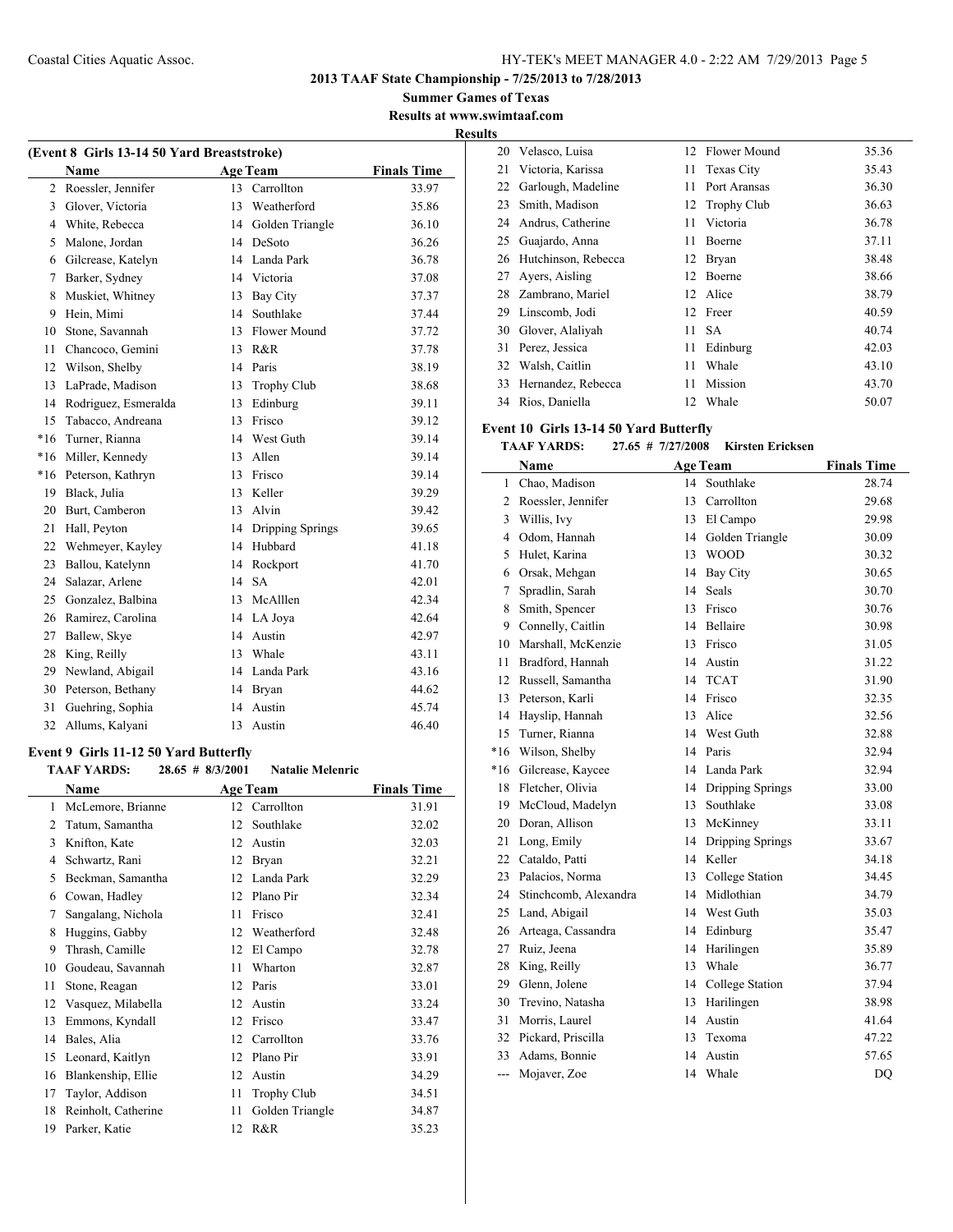**2013 TAAF State Championship - 7/25/2013 to 7/28/2013**

**Summer Games of Texas Results at www.swimtaaf.com**

**Results**

 $\overline{\phantom{a}}$ 

| Event 11 Girls 11-12 50 Yard Freestyle<br><b>TAAF YARDS:</b><br>$26.32 \# 8/3/2001$<br><b>Elizabeth Weiss</b> |                       |      |                   |                    |  |
|---------------------------------------------------------------------------------------------------------------|-----------------------|------|-------------------|--------------------|--|
|                                                                                                               | Name                  |      | Age Team          | <b>Finals Time</b> |  |
| $\mathbf{1}$                                                                                                  | Tran, Vivie           |      | 12 Lake Jackson   | 26.78              |  |
| 2                                                                                                             | Schwartz, Rani        | 12   | <b>Bryan</b>      | 27.31              |  |
| 3                                                                                                             | Huggins, Gabby        |      | 12 Weatherford    | 27.94              |  |
| 4                                                                                                             | Jansky, Camryn        | 11 - | El Campo          | 28.75              |  |
| 5                                                                                                             | Victoria, Karissa     | 11   | <b>Texas City</b> | 28.87              |  |
| 6                                                                                                             | Satterwhite, Emma     | 12   | Allen             | 28.94              |  |
| 7                                                                                                             | Schmidt, Claire       |      | 12 Southlake      | 29.23              |  |
| 8                                                                                                             | Klein, Kayanna        |      | 12 McKinney       | 29.37              |  |
| 9                                                                                                             | Woodall, Payton       |      | 12 Hubbard        | 29.60              |  |
| 10                                                                                                            | Cantu, Allaya         | 12   | Trophy Club       | 29.90              |  |
| 11                                                                                                            | Beckman, Samantha     |      | 12 Landa Park     | 30.00              |  |
| 12                                                                                                            | Powell, Sara          | 11   | Southlake         | 30.24              |  |
| $*13$                                                                                                         | Breedlove, Delia      |      | 12 Southlake      | 30.36              |  |
| $*13$                                                                                                         | Vasquez, Milabella    |      | 12 Austin         | 30.36              |  |
| 15                                                                                                            | Landis, Valerie       | 11   | McKinney          | 30.49              |  |
| 16                                                                                                            | Guajardo, Anna        | 11   | Boerne            | 30.67              |  |
| 17                                                                                                            | Sneed, Jacque         |      | 12 Alice          | 30.71              |  |
| 18                                                                                                            | Garriga, Isabella     | 11   | R&R               | 30.85              |  |
| 19                                                                                                            | Medigovich, Lydia     | 12   | Frisco            | 31.32              |  |
| 20                                                                                                            | Simpson, Clare        | 12   | Plano             | 31.55              |  |
| 21                                                                                                            | Garlough, Madeline    | 11   | Port Aransas      | 31.74              |  |
| 22                                                                                                            | Rucker, Abigail       | 11   | Austin            | 31.79              |  |
| 23                                                                                                            | Williams, Sarah       |      | 12 Marble Falls   | 31.83              |  |
| 24                                                                                                            | Slater, Julia         |      | 12 Austin         | 31.90              |  |
| 25                                                                                                            | Goudeau, Savannah     | 11   | Wharton           | 31.92              |  |
| 26                                                                                                            | Rudd, K'Lee           | 11   | <b>Bryan</b>      | 32.05              |  |
| 27                                                                                                            | Stringer, Emily       |      | 12 Carrollton     | 32.18              |  |
| 28                                                                                                            | Andrus, Catherine     |      | 11 Victoria       | 33.46              |  |
| 29                                                                                                            | Castillo, Karla       |      | 12 Mission        | 34.08              |  |
| 30                                                                                                            | Perez, Jessica        | 11   | Edinburg          | 34.86              |  |
| 31                                                                                                            | Rios, Daniella        |      | 12 Whale          | 35.16              |  |
| 32                                                                                                            | Walsh, Caitlin        | 11   | Whale             | 35.26              |  |
| 33                                                                                                            | Rodriguez, Monica     | 12   | Edinburg          | 35.84              |  |
| 34                                                                                                            | Altamirano, Estefania | 12   | <b>SA</b>         | 37.90              |  |
| 35                                                                                                            | White, Emery          | 12.  | Texoma            | 40.27              |  |

## **Event 12 Girls 13-14 50 Yard Freestyle**

L.

## **TAAF YARDS: 25.09 # 7/27/2002 Natalie Melenric**

|    | <b>Name</b>          |    | <b>Age Team</b>    | <b>Finals Time</b> |
|----|----------------------|----|--------------------|--------------------|
| 1  | Malone, Jordan       |    | 14 DeSoto          | 26.09              |
| 2  | Brawner, Kaylee      |    | 14 Seals           | 26.55              |
| 3  | Peterson, Karli      | 14 | Frisco             | 27.03              |
| 4  | Copenhaver, Jessica  |    | 14 Fst             | 27.11              |
| 5  | Thompson, Karley     |    | 13 Golden Triangle | 27.56              |
| *6 | Adauto, Samantha     |    | 14 TCAT            | 27.64              |
| *6 | Hendricks, Karley    |    | 14 Alice           | 27.64              |
| 8  | Odom, Hannah         |    | 14 Golden Triangle | 27.66              |
| 9  | Connelly, Caitlin    | 14 | Bellaire           | 27.80              |
| 10 | Glover, Victoria     | 13 | Weatherford        | 27.85              |
| 11 | Doran, Allison       | 13 | McKinney           | 28.52              |
| 12 | Marshall, McKenzie   | 13 | Frisco             | 28.93              |
|    | 13 Morger, Elizabeth | 13 | Boerne             | 28.97              |

| 14 | LaPrade, Madison     | 13 | <b>Trophy Club</b> | 29.21 |
|----|----------------------|----|--------------------|-------|
| 15 | Palacios, Norma      | 13 | College Station    | 29.37 |
| 16 | Negrete, Pauline     | 14 | Victoria           | 29.43 |
| 17 | Muskiet, Whitney     | 13 | Bay City           | 29.46 |
| 18 | Six, Jacqueline      | 14 | Dripping Springs   | 29.55 |
| 19 | Russell, Samantha    | 14 | <b>TCAT</b>        | 29.63 |
| 20 | Harris, Ginger       | 14 | Plano Pir          | 29.92 |
| 21 | Coffin, Shalley      | 13 | Hubbard            | 30.33 |
| 22 | Bradford, Hannah     | 14 | Austin             | 30.44 |
| 23 | Salazar, Arlene      |    | 14 SA              | 30.46 |
| 24 | Moya, Morgan         | 14 | Landa Park         | 30.59 |
| 25 | Pakebusch, Ciera     | 14 | West Guth          | 30.69 |
| 26 | Watson, Jessica      | 14 | Harilingen         | 31.10 |
| 27 | Peterson, Bethany    | 14 | Bryan              | 31.38 |
| 28 | Ruiz, Jeena          | 14 | Harilingen         | 31.90 |
| 29 | Rodriguez, Esmeralda | 13 | Edinburg           | 32.83 |
| 30 | Yepez, Lily          | 13 | Austin             | 33.06 |
| 31 | Ballew, Skye         | 14 | Austin             | 34.39 |
| 32 | Mojaver, Zoe         | 14 | Whale              | 37.72 |
| 33 | Pickard, Priscilla   | 13 | Texoma             | 42.05 |

## **Event 13 Girls 11-12 100 Yard IM**

## **TAAF YARDS: 1:07.23 # 7/27/2004 Stacie O'Shea**

|              | Name                   |       |    | <b>Age Team</b>    | <b>Finals Time</b> |
|--------------|------------------------|-------|----|--------------------|--------------------|
| $\mathbf{1}$ | Schwartz, Rani         |       |    | 12 Bryan           | 1:10.91            |
|              | 32.85                  | 38.06 |    |                    |                    |
| 2            | Knifton, Kate          |       |    | 12 Austin          | 1:13.05            |
|              | 32.93                  | 40.12 |    |                    |                    |
| 3            | Gambrel, Rachel        |       | 12 | Lake Jackson       | 1:13.16            |
|              | 33.48                  | 39.68 |    |                    |                    |
| 4            | Lilley, Madison        |       | 11 | Southlake          | 1:13.19            |
|              | 33.86                  | 39.33 |    |                    |                    |
| 5            | McKinnon, Kelli        |       | 12 | <b>Trophy Club</b> | 1:13.50            |
|              | 33.80                  | 39.70 |    |                    |                    |
| 6            | Huggins, Gabby         |       | 12 | Weatherford        | 1:16.16            |
|              | 34.75                  | 41.41 |    |                    |                    |
| 7            | Powell, Sara           |       | 11 | Southlake          | 1:17.60            |
|              | 37.47                  | 40.13 |    |                    |                    |
| 8            | Klein, Kayanna         |       |    | 12 McKinney        | 1:18.13            |
|              | 36.92                  | 41.21 |    |                    |                    |
| 9            | DeValcourt, Elena      |       |    | 12 Lake Jackson    | 1:18.14            |
|              | 35.83                  | 42.31 |    |                    |                    |
| 10           | Sangalang, Nichola     |       | 11 | Frisco             | 1:19.74            |
|              | 35.81                  | 43.93 |    |                    |                    |
| 11           | Markes, Nia            |       | 12 | Farmers Branch     | 1:19.90            |
|              | 37.94                  | 41.96 |    |                    |                    |
| 12           | Dobbins, Alexandra     |       | 11 | Frisco             | 1:20.57            |
|              | 37.89                  | 42.68 |    |                    |                    |
| 13           | Brawner, Kinsey        |       | 12 | Seals              | 1:20.73            |
|              | 36.49                  | 44.24 |    |                    |                    |
| 14           | Beckman, Samantha      |       | 12 | Landa Park         | 1:20.95            |
|              | 37.32                  | 43.63 |    |                    |                    |
| 15           | Wright, Jenna          |       | 11 | Whale              | 1:21.64            |
|              | 37.84                  | 43.80 |    |                    |                    |
|              | 16 Reinholt, Catherine |       | 11 | Golden Triangle    | 1:21.96            |
|              | 37.12                  | 44.84 |    |                    |                    |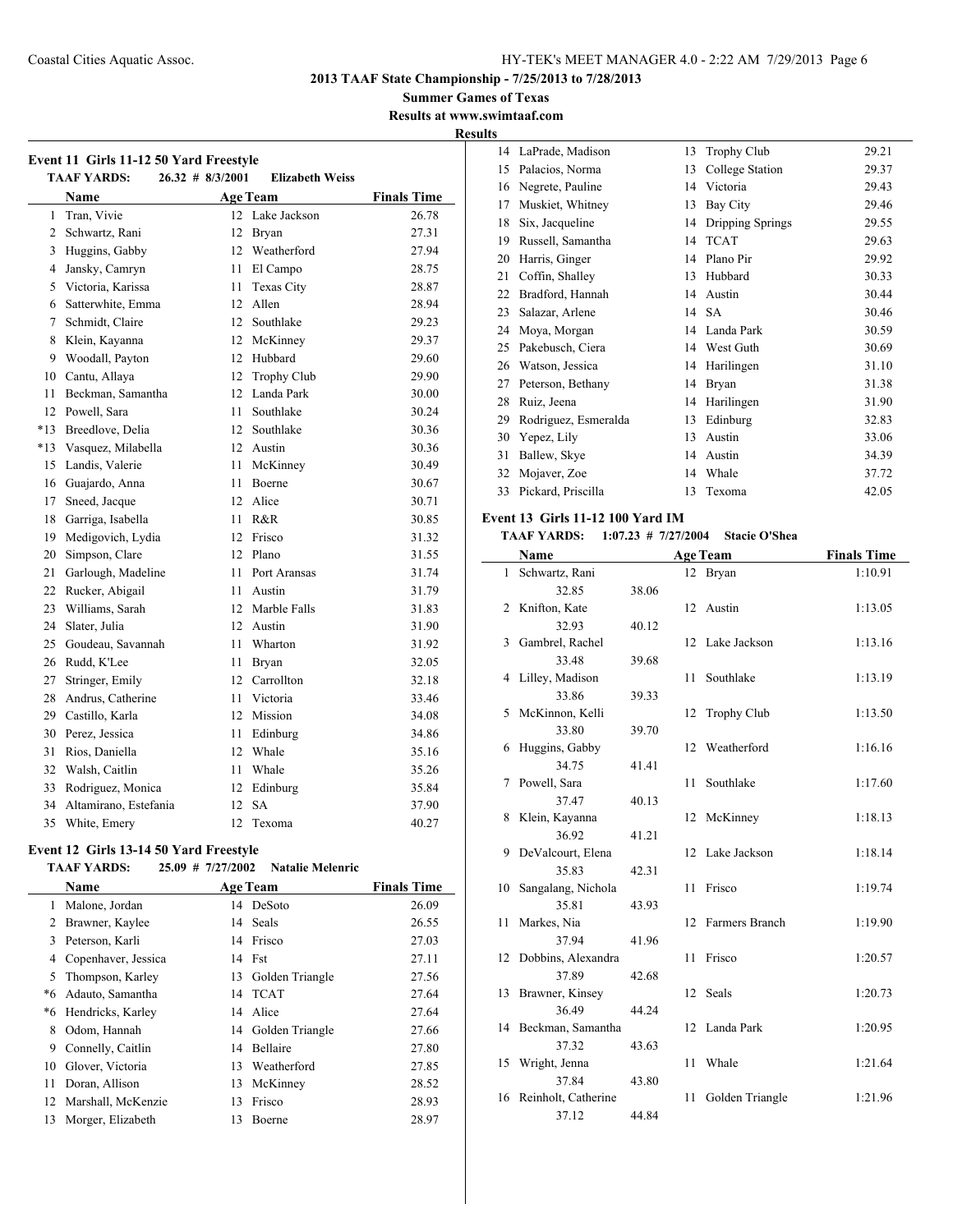#### **Summer Games of Texas Results at www.swimtaaf.com**

**Results**

| (Event 13 Girls 11-12 100 Yard IM) |                     |       |     |                 |                    |
|------------------------------------|---------------------|-------|-----|-----------------|--------------------|
|                                    | <b>Name</b>         |       |     | <b>Age Team</b> | <b>Finals Time</b> |
| 17                                 | Torres, Grace       |       | 11. | Angleton        | 1:21.97            |
|                                    | 38.87               | 43.10 |     |                 |                    |
| 18                                 | Horowitz, Rachel    |       | 12  | Austin          | 1:22.02            |
|                                    | 36.61               | 45.41 |     |                 |                    |
| 19                                 | Sanchez, Aryn       |       | 11  | Mission         | 1:22.07            |
|                                    | 38.39               | 43.68 |     |                 |                    |
| 20                                 | Cartwright, Isabel  |       | 12  | Austin          | 1:22.50            |
|                                    | 38.51               | 43.99 |     |                 |                    |
| 21                                 | Gonzalez, Alex      |       | 12  | Alice           | 1:22.58            |
|                                    | 41.54               | 41.04 |     |                 |                    |
| 22                                 | Collins, Leah       |       | 12  | Flour Bluff     | 1:23.10            |
|                                    | 37.54               | 45.56 |     |                 |                    |
| 23                                 | Goudeau, Savannah   |       | 11  | Wharton         | 1:23.59            |
|                                    | 37.22               | 46.37 |     |                 |                    |
| 24                                 | Hutchinson, Rebecca |       | 12  | Bryan           | 1:24.27            |
|                                    | 38.17               | 46.10 |     |                 |                    |
| 25                                 | Palma, Sabrina      |       | 12  | Rowlett         | 1:24.68            |
|                                    | 36.71               | 47.97 |     |                 |                    |
| 26                                 | Orta, Marina        |       | 12  | <b>SA</b>       | 1:25.56            |
|                                    | 40.09               | 45.47 |     |                 |                    |
| 27                                 | Wilson, Rosalie-Ann |       | 11  | Flour Bluff     | 1:26.90            |
|                                    | 39.32               | 47.58 |     |                 |                    |
| 28                                 | Burrell, Erin       |       | 12  | Frisco          | 1:29.13            |
|                                    | 1:24.94             | 4.19  |     |                 |                    |
| 29                                 | Ayers, Aisling      |       | 12  | Boerne          | 1:31.20            |
|                                    | 42.72               | 48.48 |     |                 |                    |
| 30                                 | Martin, Julia       |       | 12  | Boerne          | 1:31.66            |
|                                    | 43.71               | 47.95 |     |                 |                    |
| 31                                 | Glover, Alaliyah    |       | 11  | <b>SA</b>       | 1:32.39            |
|                                    | 40.31               | 52.08 |     |                 |                    |
| 32                                 | Walsh, Caitlin      |       | 11  | Whale           | 1:33.97            |
|                                    | 44.93               | 49.04 |     |                 |                    |
| 33                                 | Linscomb, Jodi      |       | 12  | Freer           | 1:34.95            |
|                                    | 44.32               | 50.63 |     |                 |                    |
| 34                                 | Rodriguez, Monica   |       | 12  | Edinburg        | 1:39.36            |
|                                    | 46.59               | 52.77 |     |                 |                    |

## **Event 14 Girls 13-14 100 Yard IM**

#### **TAAF YARDS: 1:02.03 # 7/27/2008 Kirsten Ericksen**

|   | <b>Name</b>        |       |    | <b>Age Team</b> | <b>Finals Time</b> |
|---|--------------------|-------|----|-----------------|--------------------|
| 1 | Chao, Madison      |       |    | 14 Southlake    | 1:04.53            |
|   | 28.94              | 35.59 |    |                 |                    |
| 2 | Williams, Hope     |       | 13 | El Campo        | 1:07.43            |
|   | 31.01              | 36.42 |    |                 |                    |
| 3 | Thompson, Karley   |       | 13 | Golden Triangle | 1:08.07            |
|   | 29.95              | 38.12 |    |                 |                    |
| 4 | Collins, Sloan     |       | 14 | Frisco          | 1:09.42            |
|   | 31.57              | 37.85 |    |                 |                    |
| 5 | Roessler, Jennifer |       | 13 | Carrollton      | 1:09.46            |
|   | 32.63              | 36.83 |    |                 |                    |
| 6 | Glover, Victoria   |       | 13 | Weatherford     | 1:10.39            |
|   | 32.83              | 37.56 |    |                 |                    |
| 7 | Malone, Jordan     |       | 14 | DeSoto          | 1:10.79            |
|   | 32.19              | 38.60 |    |                 |                    |

| 8  | Hein, Mimi            |       |    | 14 Southlake       | 1:12.12 |
|----|-----------------------|-------|----|--------------------|---------|
| 9  | Willis, Ivy           |       | 13 | El Campo           | 1:12.29 |
|    | 33.33                 | 38.96 |    |                    |         |
| 10 | Hulet, Karina         |       | 13 | <b>WOOD</b>        | 1:13.49 |
| 11 | Wilson, Shelby        |       |    | 14 Paris           | 1:14.30 |
| 12 | Hendricks, Karley     |       | 14 | Alice              | 1:14.49 |
|    | 33.12                 | 41.37 |    |                    |         |
| 13 | Espinoza, Krystan     |       | 13 | El Campo           | 1:15.25 |
| 14 | Weaver, Cecilia       |       | 14 | <b>Trophy Club</b> | 1:16.53 |
|    | 35.16                 | 41.37 |    |                    |         |
| 15 | Morger, Elizabeth     |       |    | 13 Boerne          | 1:16.71 |
| 16 | Cole, Sydney          |       | 14 | Dripping Springs   | 1:17.01 |
|    | 36.15                 | 40.86 |    |                    |         |
| 17 | Gilcrease, Kaycee     |       | 14 | Landa Park         | 1:17.23 |
|    | 34.32                 | 42.91 |    |                    |         |
| 18 | Harris, Ginger        |       | 14 | Plano Pir          | 1:17.25 |
|    | 34.71                 | 42.54 |    |                    |         |
| 19 | Negrete, Pauline      |       |    | 14 Victoria        | 1:18.16 |
|    | 35.96                 | 42.20 |    |                    |         |
| 20 | Salazar, Arlene       |       |    | 14 SA              | 1:19.22 |
|    | 36.74                 | 42.48 |    |                    |         |
| 21 | Ruedlinger, Jewel     |       | 14 | Mesquite           | 1:19.76 |
|    | 36.38                 | 43.38 |    |                    |         |
| 22 | Hartigan, Samantha    |       | 14 | Keller             | 1:21.34 |
|    | 37.27                 | 44.07 |    |                    |         |
| 23 | Stinchcomb, Alexandra |       | 14 | Midlothian         | 1:22.43 |
|    | 37.97                 | 44.46 |    |                    |         |
| 24 | Morris, Laurel        |       | 14 | Austin             | 1:23.53 |
|    | 37.91                 | 45.62 |    |                    |         |
| 25 | Gonzalez, Balbina     |       |    | 13 McAlllen        | 1:24.08 |
|    | 39.75                 | 44.33 |    |                    |         |
| 26 | Rodriguez, Esmeralda  |       | 13 | Edinburg           | 1:25.20 |
|    | 38.47                 | 46.73 |    |                    |         |
| 27 | King, Reilly          |       | 13 | Whale              | 1:25.54 |
|    | 37.28                 | 48.26 |    |                    |         |
| 28 | Allums, Kalyani       |       | 13 | Austin             | 1:25.56 |
|    | 37.75                 | 47.81 |    |                    |         |
| 29 | Bradford, Hannah      |       |    | 14 Austin          | 1:25.81 |
| 30 | Meador, Alison        |       | 13 | McAlllen           | 1:32.49 |
|    | 43.71                 | 48.78 |    |                    |         |
| 31 | Wehmeyer, Kayley      |       | 14 | Hubbard            | 1:33.39 |
|    | 43.42                 | 49.97 |    |                    |         |

## **Event 15 Girls 13-14 200 Yard Freestyle**

## **TAAF YARDS: 2:05.56 # 7/1/1997 Jessica Lovorn**

|   | <b>Name</b>         |       |    | <b>Age Team</b>     |       | <b>Finals Time</b> |
|---|---------------------|-------|----|---------------------|-------|--------------------|
| 1 | Gilcrease, Katelyn  |       |    | 14 Landa Park       |       | 2:08.24            |
|   | 30.97               | 33.16 |    | 33.89               | 30.22 |                    |
|   | Spradlin, Sarah     |       | 14 | <b>Seals</b>        |       | 2:09.21            |
|   | 30.95               | 33.20 |    | 33.73               | 31.33 |                    |
| 3 | McDonald, Albany    |       |    | 14 C. C. Country Cl |       | 2:09.45            |
|   | 29.12               | 32.73 |    | 34.20               | 33.40 |                    |
| 4 | Copenhaver, Jessica |       | 14 | Fst                 |       | 2:15.97            |
|   | 30.74               | 33.46 |    | 35.38               | 36.39 |                    |
|   | Allen, Elaina       |       | 14 | Southlake           |       | 2:20.68            |
|   | 32.42               | 35.45 |    | 36.64               | 36.17 |                    |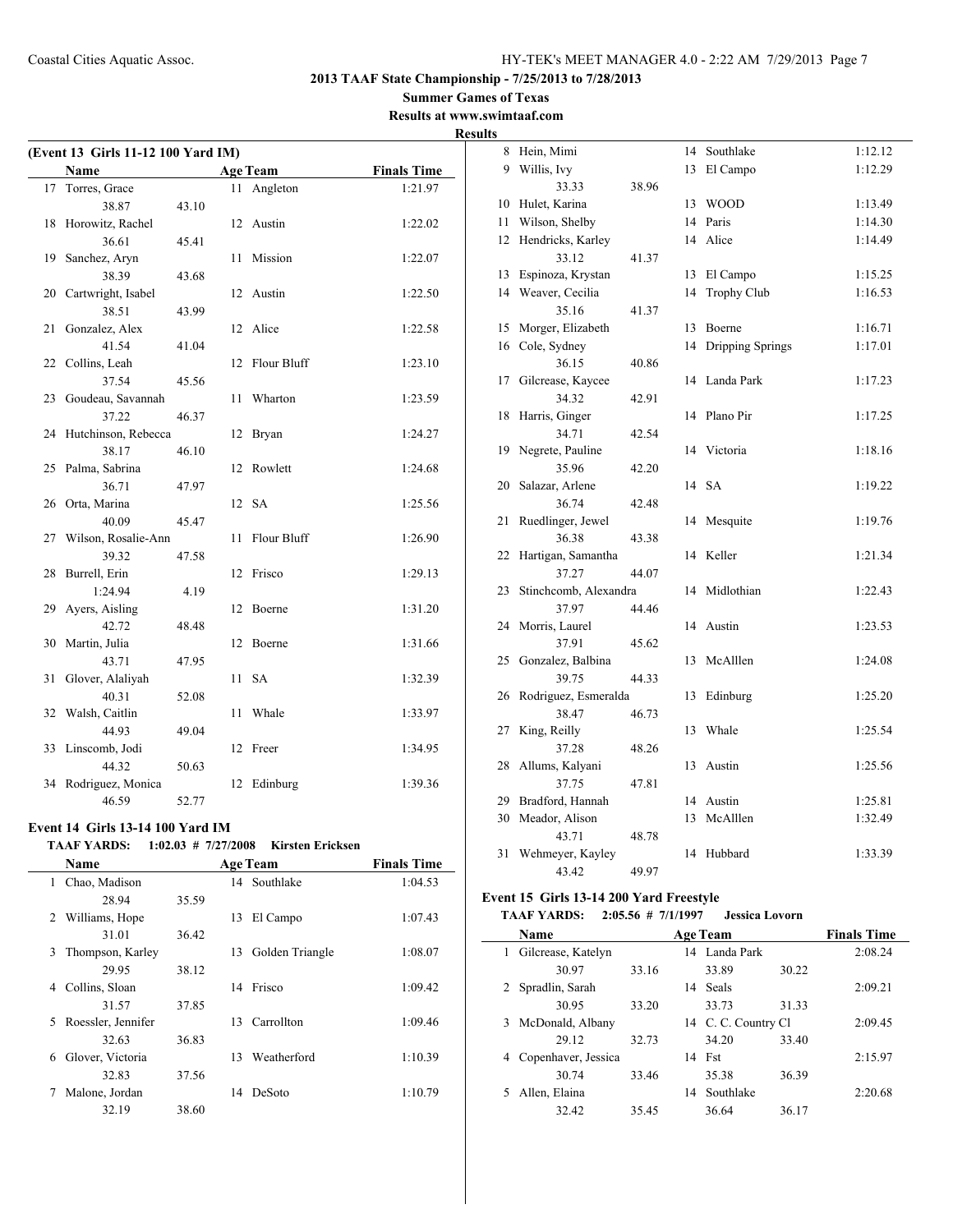**Summer Games of Texas**

**Results at www.swimtaaf.com**

#### **Results**

|    | (Event 15 Girls 13-14 200 Yard Freestyle) |       |    |                     |       |                    |  |
|----|-------------------------------------------|-------|----|---------------------|-------|--------------------|--|
|    | <b>Name</b>                               |       |    | <b>Age Team</b>     |       | <b>Finals Time</b> |  |
|    | 6 Gryder, Jessica                         |       |    | 14 Seals            |       | 2:21.70            |  |
|    | 31.29                                     | 35.13 |    | 37.49               | 37.79 |                    |  |
| 7  | Attaway, Sarah                            |       |    | 13 Bay City         |       | 2:23.32            |  |
|    | 32.11                                     | 35.42 |    | 37.88               | 37.91 |                    |  |
| 8  | Glenn, Jolene                             |       |    | 14 College Station  |       | 2:25.49            |  |
|    | 33.72                                     | 37.13 |    | 38.37               | 36.27 |                    |  |
| 9  | Stinchcomb, Alexandra                     |       |    | 14 Midlothian       |       | 2:25.65            |  |
|    | 32.95                                     | 36.69 |    | 38.39               | 37.62 |                    |  |
| 10 | Cole, Sydney                              |       |    | 14 Dripping Springs |       | 2:29.69            |  |
|    | 32.71                                     | 37.53 |    | 1:19.45             |       |                    |  |
| 11 | Coffin, Shalley                           |       |    | 13 Hubbard          |       | 2:30.45            |  |
|    | 34.52                                     | 39.43 |    | 40.76               | 35.74 |                    |  |
| 12 | Black, Alaura                             |       | 13 | Angleton            |       | 2:32.18            |  |
|    | 33.18                                     | 36.41 |    | 40.71               | 41.88 |                    |  |
| 13 | Nichols, Nicole                           |       |    | 14 Mesquite         |       | 2:32.22            |  |
|    | 33.79                                     | 38.77 |    | 39.80               | 39.86 |                    |  |
| 14 | Voelkel, Katie                            |       |    | 14 R&R              |       | 2:32.61            |  |
|    | 34.29                                     | 39.39 |    | 41.03               | 37.90 |                    |  |
| 15 | Espinoza, Krystan                         |       |    | 13 El Campo         |       | 2:33.64            |  |
|    | 35.22                                     | 39.97 |    | 39.19               | 39.26 |                    |  |
| 16 | Blankenship, Molly                        |       | 13 | Austin              |       | 2:36.28            |  |
|    | 35.45                                     | 40.30 |    | 42.39               | 38.14 |                    |  |
| 17 | Cataldo, Patti                            |       |    | 14 Keller           |       | 2:36.54            |  |
|    | 34.77                                     | 39.62 |    | 41.04               | 41.11 |                    |  |
| 18 | Jones, Taylor                             |       | 13 | <b>TCAT</b>         |       | 2:38.14            |  |
|    | 35.77                                     | 40.23 |    | 40.59               | 41.55 |                    |  |
| 19 | Mott, Caroline                            |       |    | 14 Plano            |       | 2:38.92            |  |
|    | 35.73                                     | 42.16 |    | 43.04               | 37.99 |                    |  |
| 20 | Watson, Jessica                           |       |    | 14 Harilingen       |       | 2:39.62            |  |
|    | 34.77                                     | 41.72 |    | 44.47               | 38.66 |                    |  |
| 21 | Jones, Mariah                             |       |    | 14 Marble Falls     |       | 2:42.26            |  |
|    | 33.42                                     | 40.42 |    | 44.74               | 43.68 |                    |  |
| 22 | Benavides, Bianca                         |       |    | 13 Mission          |       | 2:49.94            |  |
|    | 35.04                                     | 42.12 |    | 46.20               | 46.58 |                    |  |
| 23 | Velasquez-Kelly, Lila-Bianca              |       |    | 13 Portland         |       | 2:52.10            |  |
|    | 37.25                                     |       |    |                     | 47.59 |                    |  |
| 24 | Frichette, Sarah                          |       | 14 | Mesquite            |       | 2:52.36            |  |
|    | 34.65                                     | 45.98 |    | 46.90               | 44.83 |                    |  |
| 25 | Miller, Erika                             |       |    | 13 Mission          |       | 3:04.98            |  |
|    | 41.50                                     | 46.86 |    | 50.50               | 46.12 |                    |  |
| 26 | Torres, Kimberly                          |       | 14 | South Belt          |       | 3:15.39            |  |
|    | 42.22                                     |       |    |                     | 51.06 |                    |  |
| 27 | Hamelwright, Emily                        |       | 13 | Austin              |       | 3:18.02            |  |
|    | 44.27                                     | 51.74 |    | 53.07               | 48.94 |                    |  |
| 28 | Pickard, Priscilla                        |       | 13 | Texoma              |       | 3:36.64            |  |
|    | 48.36                                     | 55.40 |    | 59.84               | 53.04 |                    |  |

**Event 16 Girls 11-12 200 Yard Freestyle Relay TAAF YARDS: 1:54.69 # 7/27/2004 Richmond/Rosenberg Team**

**C Zamora, M Przybilla, L Pitts, S Smith**

|    | Team                                          |       | Relay                     |       | <b>Finals Time</b> |
|----|-----------------------------------------------|-------|---------------------------|-------|--------------------|
| 1  | El Campo                                      |       | A                         |       | 1:56.63            |
|    | 1) McComb, Cailyn 11                          |       | 2) Jansky, Camryn 11      |       |                    |
|    | 3) Thrash, Camille 12                         |       | 4) Wilson, Emily 12       |       |                    |
|    | 29.65                                         | 28.24 | 28.99                     | 29.75 |                    |
| 2  | Lake Jackson                                  |       | A                         |       | 1:57.30            |
|    | 1) Gambrel, Rachel 12                         |       | 2) Tran, Vivie 12         |       |                    |
|    | 3) DeValcourt, Elena 12                       |       | 4) Monical, Hallie 11     |       |                    |
|    | 29.71                                         | 26.52 | 30.32                     | 30.75 |                    |
| 3  | Southlake                                     |       | A                         |       | 1:59.66            |
|    | 1) Breedlove, Delia 12                        |       | 2) Lilley, Madison 11     |       |                    |
|    | 3) Tatum, Samantha 12                         |       | 4) Schmidt, Claire 12     |       |                    |
|    | 30.04                                         | 29.99 | 30.13                     | 29.50 |                    |
| 4  | <b>Trophy Club</b>                            |       | A                         |       | 2:02.89            |
|    | 1) McKinnon, Kelli 12                         |       | 2) Simpson, Keara 12      |       |                    |
|    | 3) McKinnon, Kayci 12                         |       | 4) Cantu, Allaya 12       |       |                    |
|    | 30.32                                         | 30.50 | 31.35                     | 30.72 |                    |
| 5  | Carrollton                                    |       | A                         |       | 2:03.58            |
|    | 1) Bales, Alia 12                             |       | 2) Carlin, Riley 12       |       |                    |
|    | 3) Stringer, Emily 12                         |       | 4) McLemore, Brianne 12   |       |                    |
|    | 29.74                                         | 34.48 | 31.30                     | 28.06 |                    |
| 6  | McKinney                                      |       | A                         |       | 2:04.36            |
|    | 1) Klein, Kayanna 12                          |       | 2) Landis, Rachel 11      |       |                    |
|    | 3) Martinez, Madelyn 11                       |       | 4) Landis, Valerie 11     |       |                    |
|    | 29.55                                         | 31.20 | 34.12                     | 29.49 |                    |
| 7  | R&R                                           |       | A                         |       | 2:04.57            |
|    | 1) Parker, Katie 12                           |       | 2) Gage, Sarita 11        |       |                    |
|    | 3) Turner, Ashlan 12                          |       | 4) Garriga, Isabella 11   |       |                    |
|    | 31.51                                         | 32.73 | 30.29                     | 30.04 |                    |
| 8. | Alice                                         |       | A                         |       | 2:06.51            |
|    |                                               |       | 2) Sneed, Jacque 12       |       |                    |
|    | 3) Zambrano, Mariel 12                        |       | 4) Gonzalez, Alex 12      |       |                    |
|    | 33.15                                         | 30.66 | 33.18                     | 29.52 |                    |
| 9  | <b>Trophy Club</b>                            |       | B                         |       | 2:07.22            |
|    | 1) Taylor, Addison 11                         |       | 2) Fusselman, Meredith 12 |       |                    |
|    | 3) Smith, Madison 12                          |       | 4) Tatum, Sierra 12       |       |                    |
|    | 30.59                                         | 31.73 | 33.45                     | 31.45 |                    |
| 10 | Flower Mound                                  |       | A                         |       | 2:07.33            |
|    | 1) Olson, Elizabeth 12                        |       | 2) Bryant, Jacqueline 12  |       |                    |
|    | 3) Hulen, Skylar 12                           |       | 4) Velasco, Luisa 12      |       |                    |
|    | 31.16                                         | 34.57 | 31.40                     | 30.20 |                    |
| 11 | Frisco                                        |       | A                         |       | 2:07.57            |
|    | 1) Sangalang, Nichola 11                      |       | 2) Emmons, Kyndall 12     |       |                    |
|    | 3) Burrell, Erin 12                           |       | 4) Medigovich, Lydia 12   |       |                    |
|    | 30.87<br>Frisco                               | 30.71 | 34.61                     | 31.38 |                    |
| 12 |                                               |       | B                         |       | 2:11.58            |
|    | 1) Morrin, Chase 12                           |       | 2) Cook, Hanna-Mary 11    |       |                    |
|    | 3) Bope, Sydney 11                            |       | 4) Dobbins, Alexandra 11  |       |                    |
|    | 33.95<br>Austin                               | 33.18 | 31.70<br>А                | 32.75 |                    |
| 13 |                                               |       | 2) Rudy, Claire 12        |       | 2:12.36            |
|    | 1) Inovejas, Evelyn 11<br>3) Slater, Julia 12 |       | 4) Hebda, Ivy 12          |       |                    |
|    | 32.42                                         | 38.29 | 29.83                     | 31.82 |                    |
|    |                                               |       |                           |       |                    |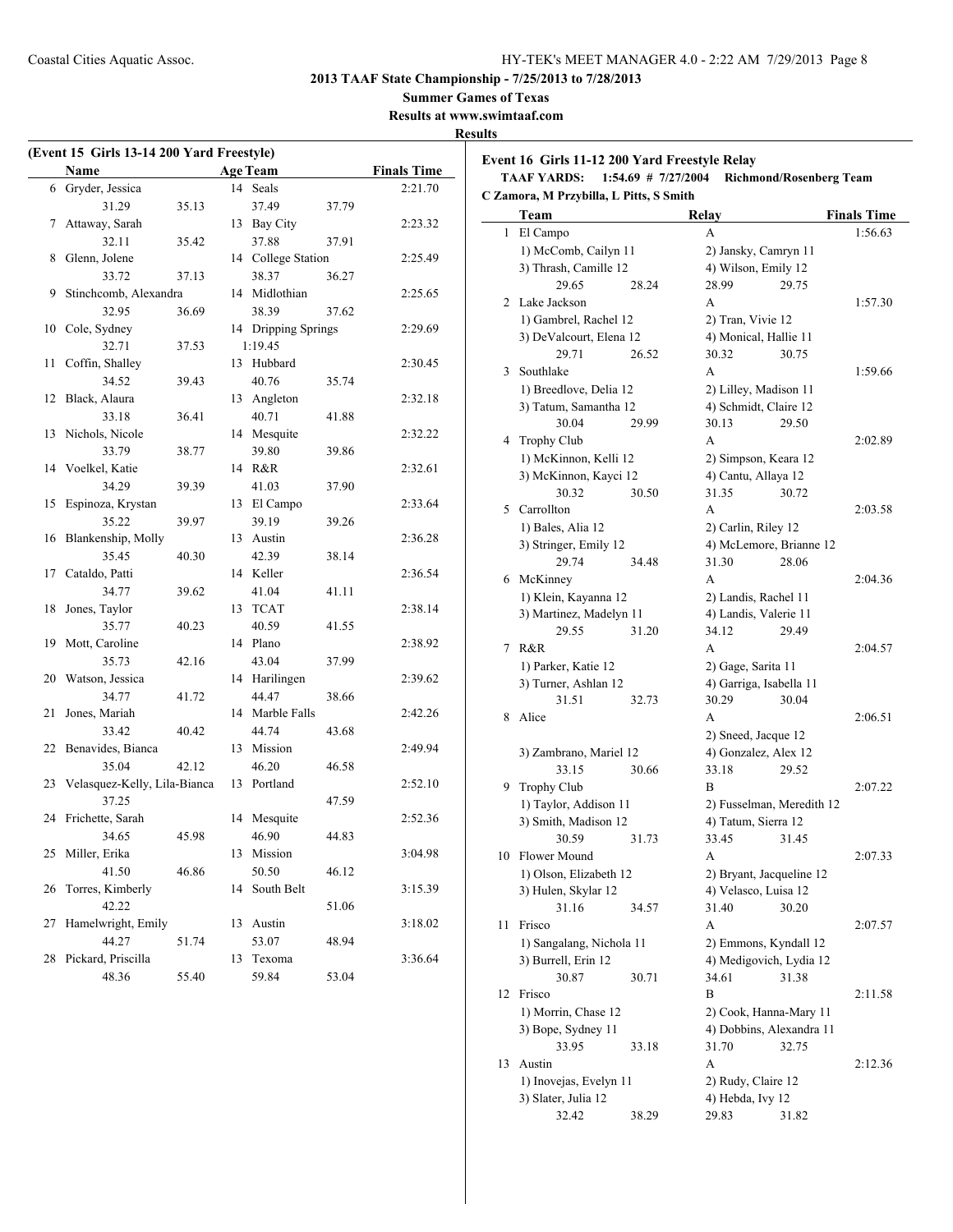**Summer Games of Texas**

**Results at www.swimtaaf.com**

## **Results**

|    | Team                           | <b>Relay</b>                                    | <b>Finals Time</b> |
|----|--------------------------------|-------------------------------------------------|--------------------|
| 14 | Frisco                         | $\mathcal{C}$                                   | 2:13.02            |
|    | 1) Barnes, Alexa 11            | 2) Showalter, Abby 11                           |                    |
|    | 3) Perry, Keely 11             | 4) Zhang, Michelle 12                           |                    |
|    | 32.44<br>34.49                 | 33.72<br>32.37                                  |                    |
| 15 | Bay City                       | A                                               | 2:13.25            |
|    | 1) Rodriguez, Kaitlyn 12       | 2) Blackmon, Chynelle 11                        |                    |
|    | 3) Boudreaux, Jasmine 11       | 4) Morales, Mallory 12                          |                    |
|    | 33.43<br>35.91                 | 33.13<br>30.78                                  |                    |
|    | 16 Frisco                      | D                                               | 2:13.69            |
|    | 1) Dela Cruz, Camille Grace 12 | 2) Clark, Emma 12                               |                    |
|    | 3) Ruff, Abigail 12            | 4) Shaw, Amy 12                                 |                    |
|    | 35.59<br>31.79                 | 34.91<br>31.40                                  |                    |
| 17 | Dripping Springs               | A                                               | 2:16.13            |
|    | 1) Akers, Molly 11             | 2) Villas, Addie Mae 11                         |                    |
|    | 3) Faivre, Anna 11             | 4) Farris, London 11                            |                    |
|    | 33.89<br>37.22                 | 33.05<br>31.97                                  |                    |
| 18 | Trophy Club                    | C                                               | 2:16.57            |
|    | 1) Duininck, Halle 12          |                                                 |                    |
|    |                                | 2) McKinnon, Skyler 11<br>4) McKowen, Brydon 12 |                    |
|    | 3) Campbell, Laney 11<br>33.67 |                                                 |                    |
|    | 33.33                          | 36.76<br>32.81                                  |                    |
|    | 19 Natatorium                  | A                                               | 2:17.64            |
|    | 1) Godin, Micailey 12          | 2) DeLeon, Caitlin 11                           |                    |
|    | 3) Regalado, Kristine 12       | 4) Ramirez, Ashley 11                           |                    |
|    | 34.76<br>36.43                 | 34.19<br>32.26                                  |                    |
|    | 20 Odem                        | A                                               | 2:17.86            |
|    | 1) Land, Tylie 12              | 2) Ruiz, Maya 11                                |                    |
|    | 3) Martinez, Mia 11            | 4) Martinez/McCall, Jordan 12                   |                    |
|    | 34.57                          | 33.85                                           |                    |
| 21 | Landa Park                     | A                                               | 2:25.83            |
|    | 1) Copeland, Kaitlyn 11        | 2) Myers, Cortney 11                            |                    |
|    | 3) Cantu, Alexis 12            | 4) Boylan, Emily 12                             |                    |
|    | 35.35<br>42.32                 | 35.35<br>32.81                                  |                    |
| 22 | Austin                         | B                                               | 2:26.23            |
|    | 1) Graves, Natasha 11          | 2) Adams, Abigail 12                            |                    |
|    | 3) Butki, Natalia 11           | 4) Bradsby, Jeannine 11                         |                    |
|    | 35.49<br>41.72                 | 44.28<br>24.74                                  |                    |
| 23 | Mission                        | A                                               | 2:37.64            |
|    | 1) Vela, Megan 11              | 2) Espinoza, Dayanara 11                        |                    |
|    | 3) Herrera, Celcilia 12        | 4) Espinoza, Daniella 11                        |                    |
|    | 42.20<br>41.44                 | 33.83<br>40.17                                  |                    |
| 24 | <b>SA</b>                      | A                                               | 2:47.92            |
|    | 1) Wilbanks, Kayleigh 12       | 2) Martins, Isabelle 11                         |                    |
|    | 3) Allsup, Bree 12             | 4) Altamirano, Estefania 12                     |                    |
|    | 44.80<br>45.11                 | 40.67<br>37.34                                  |                    |
| 25 | <b>SA</b>                      | B                                               | 3:27.06            |
|    | 1) Garcia, Jade 12             |                                                 |                    |
|    | 3) Hernandez, Liliana 11       | 2) Herrera, Jestial 11<br>4) Muniz, Alyssa 11   |                    |
|    |                                |                                                 |                    |

**Event 17 Girls 13-14 200 Yard Freestyle Relay**

**TAAF YARDS: 1:46.95 # 7/26/2012 Lake Jackson**

**A Robbins, N Nguyen, T Neely, M Kuettel**

|    | Team                                           | Relay                                         |                              | <b>Finals Time</b> |
|----|------------------------------------------------|-----------------------------------------------|------------------------------|--------------------|
| 1  | Landa Park                                     | А                                             |                              | 1:55.09            |
|    | 1) Gilcrease, Kaycee 14                        | 2) Prevette, Alexia 14                        |                              |                    |
|    | 3) Moya, Morgan 14                             | 4) Gilcrease, Katelyn 14                      |                              |                    |
|    | 29.13<br>30.13                                 | 29.65                                         | 26.18                        |                    |
| 2  | R&R                                            | A                                             |                              | 1:57.20            |
|    | 1) Suter, Rhiannon 14                          |                                               | 2) Dzierzanowski, Kathryn 13 |                    |
|    | 3) Parker, Kelsey 13                           | 4) Turner, Carlynne 14                        |                              |                    |
|    | 29.28<br>29.89                                 | 29.57                                         | 28.46                        |                    |
| 3  | Southlake                                      | A                                             |                              | 1:58.24            |
|    | 1) McCloud, Madelyn 13                         | 2) Smith, Hannah 13                           |                              |                    |
|    | 3) Bradshaw, Kyra 14                           | 4) Allen, Elaina 14                           |                              |                    |
|    | 29.63<br>29.83                                 | 29.36                                         | 29.42                        |                    |
| 4  | Frisco                                         | B                                             |                              | 1:58.39            |
|    | 1) Collins, Sloan 14                           | 2) Tabacco, Andreana 13                       |                              |                    |
|    | 3) Cottrell, Lauren 13                         | 4) Peterson, Kathryn 13                       |                              |                    |
|    | 29.10<br>29.48                                 | 30.19                                         | 29.62                        |                    |
| 5  | Dripping Springs                               | A                                             |                              | 1:58.98            |
|    | 1) Six, Jacqueline 14                          | 2) Fletcher, Olivia 14                        |                              |                    |
|    | 3) Long, Emily 14                              | 4) Cole, Sydney 14                            |                              |                    |
|    | 29.36<br>30.84                                 | 29.26                                         | 29.52                        |                    |
| 6  | Bay City                                       | A                                             |                              | 1:59.36            |
|    | 1) Orsak, Mehgan 14                            | 2) Richards, Brooke 13                        |                              |                    |
|    | 3) Attaway, Sarah 13                           | 4) Muskiet, Whitney 13                        |                              |                    |
|    | 28.65<br>31.78                                 | 29.69                                         | 29.24                        |                    |
| 7  | Lake Jackson                                   | A                                             |                              | 1:59.46            |
|    | 1) Baker, Anne Elisabeth 13                    |                                               | 2) Rumsey, Kimberlyn 13      |                    |
|    | 3) Agan, Abby 13                               | 4) Nguyen, Nicole 14                          |                              |                    |
| 8  | 31.93<br>30.28<br>Alice                        | 31.02<br>A                                    | 26.23                        |                    |
|    |                                                |                                               |                              | 2:00.84            |
|    | 1) Rivera, Savanna 14<br>3) Hayslip, Hannah 13 | 2) Cruz, Aryssa 13<br>4) Hendricks, Karley 14 |                              |                    |
|    | 32.56<br>32.50                                 | 28.19                                         | 27.59                        |                    |
| 9  | Trophy Club                                    | A                                             |                              | 2:01.81            |
|    | 1) LaPrade, Madison 13                         | 2) Davis-Long, Bleu 14                        |                              |                    |
|    | 3) Weaver, Cecilia 14                          | 4) Vieceli, Lauren 13                         |                              |                    |
|    | 29.10<br>31.18                                 | 30.71                                         | 30.82                        |                    |
| 10 | R&R                                            | B                                             |                              | 2:05.77            |
|    | 1) Vallejo, Kendyl 14                          | 2) Sugawara, Caitlin 14                       |                              |                    |
|    | 3) Voelkel, Katie 14                           | 4) Chancoco, Gemini 13                        |                              |                    |
|    | 31.21<br>32.24                                 | 32.19                                         | 30.13                        |                    |
| 11 | West Guth                                      | А                                             |                              | 2:05.85            |
|    | 1) Pakebusch, Ciera 14                         | 2) Land, Abigail 14                           |                              |                    |
|    | 3) Chaloupka, Aynsley 14                       | 4) Turner, Rianna 14                          |                              |                    |
|    | 31.21<br>32.15                                 | 31.39                                         | 31.10                        |                    |
| 12 | Flower Mound                                   | А                                             |                              | 2:05.87            |
|    | 1) Stone, Savannah 13                          | 2) Bland, Emily 13                            |                              |                    |
|    | 3) Beaudette, Anna-Marie 13                    | 4) Johnson, Sydnee 13                         |                              |                    |
|    | 29.77<br>33.13                                 | 32.97                                         | 30.00                        |                    |
| 13 | Keller                                         | А                                             |                              | 2:07.34            |
|    | 1) Pendergraft, Audrey 14                      | 2) Hartigan, Samantha 14                      |                              |                    |
|    | 3) Chase, Abby 14                              | 4) Cataldo, Patti 14                          |                              |                    |
|    | 31.92<br>31.65                                 | 32.77                                         | 31.00                        |                    |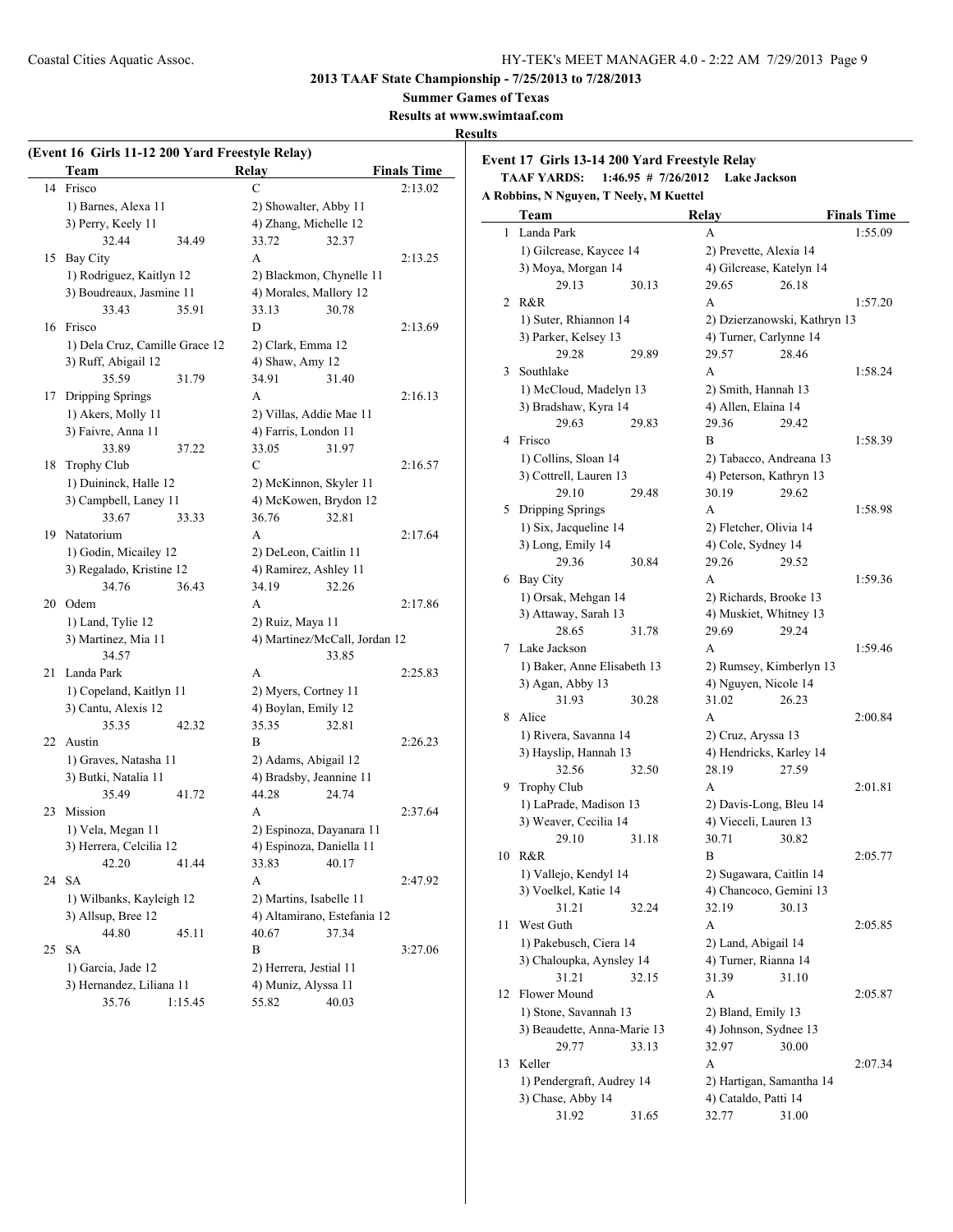**2013 TAAF State Championship - 7/25/2013 to 7/28/2013**

**Summer Games of Texas**

**Results at www.swimtaaf.com**

## **Results**

|       | (Event 17 Girls 13-14 200 Yard Freestyle Relay) |                      |                         |       |                    |
|-------|-------------------------------------------------|----------------------|-------------------------|-------|--------------------|
|       | Team                                            |                      | Relay                   |       | <b>Finals Time</b> |
| 14    | <b>TCAT</b>                                     |                      | A                       |       | 2:07.43            |
|       | 1) Conner, Madelynn 13                          |                      | 2) Adauto, Samantha 14  |       |                    |
|       | 3) Jones, Taylor 13                             |                      | 4) Russell, Samantha 14 |       |                    |
|       | 39.72                                           | 26.50                | 31.21                   | 30.00 |                    |
| 15    | Marble Falls                                    |                      | A                       |       | 2:09.00            |
|       | 1) Montoya, Summer 13                           |                      | 2) Jones, Mariah 14     |       |                    |
|       | 3) Ashbaugh, Christine 13                       |                      | 4) Hughes, Haleigh 13   |       |                    |
|       | 31.55                                           | 31.73                | 31.71                   | 34.01 |                    |
| 16    | Frisco                                          |                      | C                       |       | 2:14.63            |
|       | 1) Williams, Brooke 14                          |                      | 2) Parks, Lina 13       |       |                    |
|       | 3) Campo, Havana 14                             |                      | 4) Burton, Gracen 13    |       |                    |
|       | 33.84                                           | 33.53                | 34.45                   | 32.81 |                    |
| 17    | Victoria                                        |                      | А                       |       | 2:14.79            |
|       | 1) Flores, Lauren 13                            |                      | 2) Cooper, Kelcey 14    |       |                    |
|       | 3) Berkovsky, Jenna 14                          |                      | 4) Barker, Sydney 14    |       |                    |
|       | 33.84                                           | 36.78                | 34.87                   | 29.30 |                    |
| 18    | Mission                                         |                      | A                       |       | 2:20.59            |
|       | 1) Miller, Erika 13                             |                      | 2) Casale, Alejandra 13 |       |                    |
|       | 3) Hernandez, Lauren 13                         |                      | 4) Benavides, Bianca 13 |       |                    |
|       |                                                 |                      | 36.21                   | 33.27 |                    |
| 19    | Austin                                          |                      | A                       |       | 2:23.01            |
|       | 1) Ballew, Skye 14                              |                      | 2) Morris, Laurel 14    |       |                    |
|       | 3) Adams, Bonnie 14                             |                      | 4) Yepez, Lily 13       |       |                    |
|       | 34.07                                           | 43.71                | 33.18                   | 32.05 |                    |
| 20    | McAlllen                                        |                      | A                       |       | 2:35.83            |
|       |                                                 |                      |                         |       |                    |
|       | 1) Graham, Dana 14                              |                      | 2) Zamora, Elsa 13      |       |                    |
|       | 3) Gonzalez, Daniela 13<br>35.25                |                      | 4) Barredo, Fernanda 13 |       |                    |
|       |                                                 | 48.99                | 36.92                   | 34.67 |                    |
| $---$ | Frisco                                          |                      | A                       |       | DQ                 |
|       | 1) Smith, Spencer 13                            |                      | 2) Wolters, Makenzie 13 |       |                    |
|       | 3) Marshall, McKenzie 13                        |                      | 4) Peterson, Karli 14   |       |                    |
| ---   | McKinney                                        |                      | A                       |       | DQ                 |
|       | 1) Monarrez, Sara 14                            |                      | 2) Davis, Logan 14      |       |                    |
|       | 3) McEntire, Kaitlyn 14                         |                      | 4) Doran, Allison 13    |       |                    |
|       | Event 18 Boys 9-10 100 Yard Medley Relay        |                      |                         |       |                    |
|       | <b>TAAF YARDS:</b>                              | $1:02.57$ # 8/1/1993 | Houston                 |       |                    |
|       | Team                                            |                      | Relay                   |       | <b>Finals Time</b> |
|       | 1 Lake Jackson                                  |                      | A                       |       | 1:08.29            |
|       | 1) Kuhlman, Riley 9                             |                      | 2) deValcourt, Myles 10 |       |                    |
|       | 3) Trihus, Micah 9                              |                      | 4) Gasiorowski, Ryan 10 |       |                    |
|       | 37.80                                           | 30.49                |                         |       |                    |
| 2     | <b>Trophy Club</b>                              |                      | A                       |       | 1:09.32            |
|       | 1) Carmody, Zephan 9                            |                      | 2) Henson, Charlie 9    |       |                    |
|       |                                                 |                      | 4) Wilson, Daniel 10    |       |                    |
|       | 3) Carmody, Jarrod 9<br>38.21                   | 31.11                |                         |       |                    |
|       | Port Aransas                                    |                      |                         |       | 1:09.56            |
| 3     |                                                 |                      | А                       |       |                    |

1) Spaeth, Kyler 9 2) Parsons, Miles 9 3) McClelland, Ian 9 4) Kreutziger, Conner 10

38.01 31.55

| 4  | Landa Park                                  | A                                         | 1:10.18 |
|----|---------------------------------------------|-------------------------------------------|---------|
|    | 1) Roels, Henry 10                          | 2) Beckman, Nathaniel 9                   |         |
|    | 3) Barrera, Noah 10                         | 4) Monroe, Hunter 10                      |         |
|    | 38.82                                       | 31.36                                     |         |
| 5  | <b>WOOD</b>                                 | A                                         | 1:13.97 |
|    | 1) Paylor, Jack 10                          | 2) Chu, Aaron 10                          |         |
|    | 3) Duncan, Jett 10<br>41.74                 | 4) Robertson, Luke 10<br>32.23            |         |
|    | 6 Southlake                                 | A                                         | 1:15.00 |
|    | 1) DeLugo, Diego 9                          | 2) Yochum, Anthony 10                     |         |
|    | 3) Paulsen, Brady 10                        | 4) Landry, Zane 9                         |         |
|    | 41.04                                       | 33.96                                     |         |
| 7  | Flower Mound                                | A                                         | 1:15.35 |
|    | 1) Swinney, Aaron 10                        | 2) Conrad, Cole 10                        |         |
|    | 3) Williams, Jackson 9                      | 4) Velasco, Michael 10                    |         |
|    | 43.31                                       | 32.04                                     |         |
| 8  | R&R                                         | A                                         | 1:15.98 |
|    | 1) Boettcher, Kase 9                        | 2) Wheeless, Sam 9                        |         |
|    | 3) Dzierzanowski, Matthew 9                 | 4) Voelkel, Reese 10                      |         |
|    | 43.60                                       | 32.38                                     |         |
| 9. | Golden Triangle                             | A                                         | 1:16.06 |
|    | 1) Neireiter, Aidan 10                      | 2) White, Zachary 9                       |         |
|    | 3) Hack, Ryan 10                            | 4) Townsend, Tyler 10                     |         |
|    | 41.79                                       | 34.27                                     |         |
| 10 | Frisco                                      | B                                         | 1:17.78 |
|    | 1) Kelly, Noah 10                           | 2) Archer, Owen 10                        |         |
|    | 3) Montgomery, Hayden 10                    | 4) Santos, Xander 10                      |         |
|    | 43.02                                       | 34.76                                     |         |
| 11 | Austin                                      | A                                         | 1:18.37 |
|    | 1) Ford, Nicolas 10<br>3) Woodley, Thomas 9 | 2) Kiehn, Ron 10<br>4) Lambert, Jackson 9 |         |
|    | 44.41                                       | 33.96                                     |         |
| 12 | Whale                                       | A                                         | 1:19.14 |
|    | 1) Park, Ethan 10                           | 2) Gabrel, Karson 10                      |         |
|    | 3) Gordon, Jacob 10                         | 4) Brown, Kyle 10                         |         |
|    | 38.91                                       | 40.23                                     |         |
| 13 | R&R                                         | B                                         | 1:20.44 |
|    | 1) Martinez, Alfred 9                       | 2) Tran, Ryan 9                           |         |
|    | 3) Litchfield, Jake 10                      | 4) Ricklefsen, Sebastian 10               |         |
|    | 45.90                                       | 34.54                                     |         |
| 14 | Edinburg                                    | А                                         | 1:21.74 |
|    | 1) Palacios, Andres 10                      | 2) Doan, Houston 10                       |         |
|    | 3) Rodriguez, Edward 10                     | 4) Rubio, Sergio 10                       |         |
|    | 42.92                                       | 38.82                                     |         |
| 15 | Alice                                       | А                                         | 1:22.22 |
|    | 1) Revilla, Tres 9                          | 2) Nisimblat, Luca 9                      |         |
|    | 3) Charles, JC 10                           | 4) Hayslip, Ethan 10                      |         |
|    | 44.94                                       | 37.28                                     |         |
| 16 | Frisco                                      | $\mathcal{C}$                             | 1:22.76 |
|    | 1) Debes, Eric 9                            | 2) Petrov, Aleksei 10                     |         |
|    | 3) Marshall, Grant 9<br>45.28               | 4) Skorick, Joshua 10<br>37.48            |         |
| 17 | Frisco                                      | D                                         | 1:23.18 |
|    | 1) Carson, Andrew 9                         | 2) Robnett, Jack 10                       |         |
|    | 3) Watson, Connor 10                        | 4) Murphy, Jonathan 10                    |         |
|    | 45.27                                       | 37.91                                     |         |
|    |                                             |                                           |         |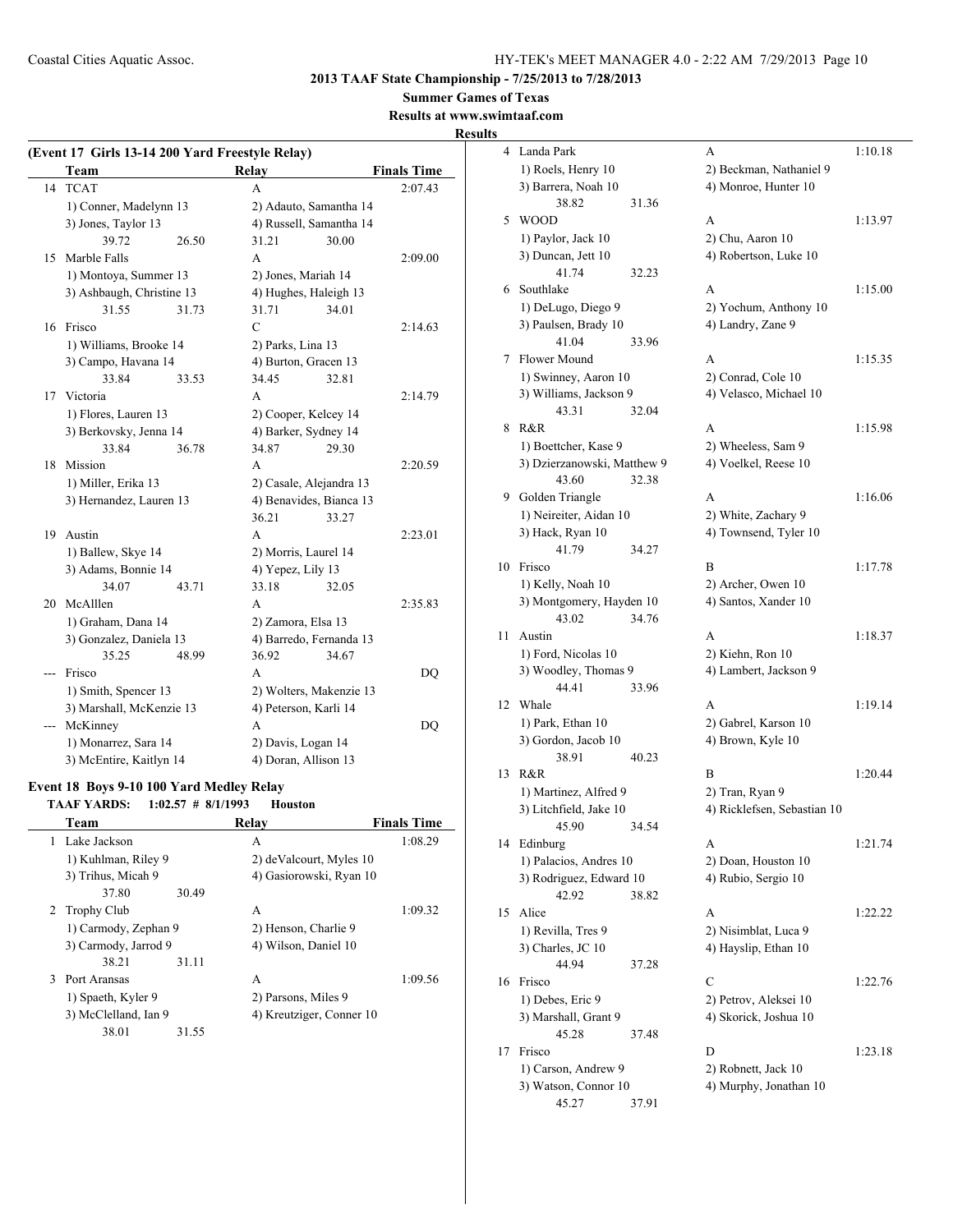**2013 TAAF State Championship - 7/25/2013 to 7/28/2013**

**Summer Games of Texas**

## **Results at www.swimtaaf.com**

**Results**

|     | (Event 18 Boys 9-10 100 Yard Medley Relay) |       |                          |                    |
|-----|--------------------------------------------|-------|--------------------------|--------------------|
|     | <b>Team</b>                                |       | Relay                    | <b>Finals Time</b> |
| 18  | Austin                                     |       | $\overline{C}$           | 1:25.52            |
|     | 1) Adams Clement, Sol 10                   |       | 2) Richard, Theo 10      |                    |
|     | 3) Boulton, Santiago 9                     |       | 4) Torres Jr., Ricardo 9 |                    |
|     | 44.17                                      | 41.35 |                          |                    |
| 19  | Austin                                     |       | B                        | 1:25.82            |
|     | 1) McPike, Jed 10                          |       | 2) Prestridge, Dustin 10 |                    |
|     | 3) Lewis, Joshua 10                        |       | 4) Kennedy, Noah 9       |                    |
|     | 48.18                                      | 37.64 |                          |                    |
| 20  | Victoria                                   |       | A                        | 1:28.45            |
|     | 1) Young, Garrett 9                        |       | 2) Dry, Allen 10         |                    |
|     | 3) Crocker, Jackson 9                      |       | 4) Schlamb, Grayson 9    |                    |
|     | 49.19                                      | 39.26 |                          |                    |
| 21  | Hubbard                                    |       | A                        | 1:30.57            |
|     | 1) Carlton, Thai 9                         |       | 2) Havens, Benjamin 10   |                    |
|     | 3) Ryman, M. J. 9                          |       | 4) Green, Joseph 10      |                    |
|     | 45.64                                      | 44.93 |                          |                    |
| 22  | Mission                                    |       | A                        | 1:37.33            |
|     | 1) Flores, Jude 10                         |       | 2) Farias, Sergio 10     |                    |
|     | 3) Garza, Danny 10                         |       | 4) Benavides, Eric 9     |                    |
|     | 54.26                                      | 43.07 |                          |                    |
| 23  | Texoma                                     |       | A                        | 1:39.99            |
|     | 1) Anzueto, Joshua 10                      |       | $2)$ Wen, Tommy $10$     |                    |
|     | 3) Rodriguez, Christian 10                 |       | 4) Molo, Gabriel 9       |                    |
| 24  | Texoma                                     |       | B                        | 2:05.89            |
|     | 1) Liu, Eric 9                             |       | 2) LeBeau, Ryan 10       |                    |
|     | 3) Burkart, Orion 9                        |       | 4) Allen, Gary 9         |                    |
|     | 1:12.26                                    | 53.63 |                          |                    |
| --- | <b>Trophy Club</b>                         |       | B                        | DQ                 |
|     | 1) Johnson, Luke 10                        |       | 2) Zaharis, Andrew 9     |                    |
|     | 3) Shegon, William 10                      |       | 4) Scrivner, Preston 9   |                    |
| --- | Ridglea                                    |       | A                        | DO                 |
|     | 1) Pitcock, Henry 10                       |       | 2) Scheffler, Caleb 10   |                    |
|     | 3) Scheffler, Noah 10                      |       | 4) Jacoby, Thatcher 9    |                    |

## **Event 19 Men 15-17 200 Yard Medley Relay TAAF YARDS: 1:41.20 # 7/25/2008 Frisco**

**B Blandford, J Nix, T Bassett, A Loutfy**

|   | Team                 |       | Relay                   |       | <b>Finals Time</b> |
|---|----------------------|-------|-------------------------|-------|--------------------|
| 1 | Frisco               |       | A                       |       | 1:42.71            |
|   | 1) Bruni, Ryan 15    |       | 2) Fogle, Adam 17       |       |                    |
|   | 3) Emmons, Miller 17 |       | 4) McElheney, Wesley 17 |       |                    |
|   | 28.05                | 28.34 | 24.76                   | 21.56 |                    |
|   | 2 R&R                |       | В                       |       | 1:42.79            |
|   | 1) Grote, Blake 15   |       | 2) Mangel, Sean 17      |       |                    |
|   | 3) Valdez, Robby 16  |       | 4) Moore, Cody 17       |       |                    |
|   | 27.23                | 28.60 | 24.63                   | 22.33 |                    |
|   | 3 Lake Jackson       |       | A                       |       | 1:46.20            |
|   | 1) Seymour, Andy 17  |       | 2) Yates, Tyler 17      |       |                    |
|   | 3) Brown, Ryan 17    |       | 4) Bradshaw, Dylan 16   |       |                    |
|   | 26.78                | 29.66 | 26.26                   | 23.50 |                    |
|   |                      |       |                         |       |                    |

|    | 4 Coastal Bend                               |       | A                                             |       | 1:48.87 |
|----|----------------------------------------------|-------|-----------------------------------------------|-------|---------|
|    | 1) Campbell, Jarret 15                       |       | 2) Camacho, John 15                           |       |         |
|    | 3) Aguirre, Henry 15                         |       | 4) Kudlicki, Zack 15                          |       |         |
|    | 29.25                                        | 29.88 | 25.53                                         | 24.21 |         |
| 5  | Victoria                                     |       | A                                             |       | 1:50.10 |
|    | 1) York, Billy 17                            |       | 2) Ferrell, Alex 17                           |       |         |
|    | 3) Carroll, Mason 16                         |       | 4) Mowdy, Jay 17                              |       |         |
|    | 30.17                                        | 32.27 | 25.44                                         | 22.22 |         |
| 6  | R&R                                          |       | A                                             |       | 1:50.41 |
|    | 1) Sharp, Jonah 15                           |       | 2) LeMaire, Chandler 17                       |       |         |
|    | 3) Miller, Gabe 17                           |       | 4) Hernandez, Francesco 16                    |       |         |
|    | 28.84                                        | 29.60 | 27.26                                         | 24.71 |         |
| 7  | <b>Trophy Club</b>                           |       | A                                             |       | 1:51.48 |
|    | 1) Williamson, Jake 16                       |       | 2) Winstead, Seth 16                          |       |         |
|    | 3) Langer, Brandon 16                        |       | 4) Sampognaro, Daniel 17                      |       |         |
|    | 28.18                                        | 33.59 | 26.92                                         | 22.79 |         |
| 8  | Frisco                                       |       | B                                             |       | 1:52.73 |
|    | 1) Medigovich, Addisson 16                   |       | 2) Peterson, Thomas 15                        |       |         |
|    | 3) McElheney, Wesley 17                      |       | 4) Canas, Jeremy 16                           |       |         |
|    | 30.21                                        | 29.81 | 26.36                                         | 26.35 |         |
| 9  | Club Estates                                 |       | A                                             |       | 1:53.40 |
|    | 1) Alvarez, Juan 16                          |       | 2) Garcia, Michael 17                         |       |         |
|    | 3) Matchett, Stephan 15                      |       | 4) Davidson, Bramm 15                         |       |         |
|    | 29.32                                        | 28.76 | 28.81                                         | 26.51 |         |
| 10 | Fst                                          |       | A                                             |       | 1:54.41 |
|    | 1) Rivera, Steven 16                         |       | 2) Gonzales, John 16                          |       |         |
|    | 3) Sheffield, Logan 17                       |       | 4) Graham, Conner 16                          |       |         |
| 11 | 32.22<br>West Guth                           | 31.85 | 24.50<br>A                                    | 25.84 | 1:58.91 |
|    |                                              |       |                                               |       |         |
|    | 1) Hoelscher, Tyler 16<br>3) Crisp, James 16 |       | 2) Alaniz, Anthony 15<br>4) Vargas, Caiman 15 |       |         |
|    | 31.53                                        | 34.28 | 27.67                                         | 25.43 |         |
| 12 | Alice                                        |       | A                                             |       | 2:03.24 |
|    | 1) Hinojosa, Aaron 15                        |       | 2) Gonzalez, Gus 15                           |       |         |
|    | 3) Arismendez, Isaul 16                      |       | 4) Aguilar, Christopher 16                    |       |         |
|    | 33.29                                        | 36.46 | 27.15                                         | 26.34 |         |
| 13 | Marble Falls                                 |       | A                                             |       | 2:03.49 |
|    | 1) Hugunin, Joseph 16                        |       | 2) Montoya, Joshua 15                         |       |         |
|    | 3) Jones, Aaron 17                           |       | 4) Todd, Caleb 15                             |       |         |
|    | 33.93                                        | 32.60 | 27.05                                         | 29.91 |         |
| 14 | Hubbard                                      |       | А                                             |       | 2:07.40 |
|    | 1) Martin, Casen 17                          |       | 2) Morris, Hunter 15                          |       |         |
|    | 3) Santa Cruz, Max 16                        |       | 4) Gillham, Braydyn 15                        |       |         |
|    | 32.99                                        | 36.41 | 32.04                                         | 25.96 |         |
| 15 | Edinburg                                     |       | А                                             |       | 2:10.44 |
|    | 1) Solis, Nicholas 16                        |       | 2) Vazquez, Cesar 16                          |       |         |
|    | 3) Garza, Eduardo 16                         |       | 4) Garza, David 15                            |       |         |
|    | 34.57                                        | 38.69 | 31.69                                         | 25.49 |         |
| 16 | McAlllen                                     |       | A                                             |       | 2:18.29 |
|    | 1) Tovar, Kenneth 16                         |       | 2) Barredo, Patricio 15                       |       |         |
|    | 3) Barredo, Marcelo 17                       |       | 4) Crouch, John 15                            |       |         |
|    | 33.48                                        | 39.67 | 14.66                                         | 50.48 |         |
|    | Seals                                        |       | А                                             |       | DQ      |
|    | 1) Holderness, Triston 15                    |       | 2) Castillo, Anthony 15                       |       |         |
|    | 3) Walters, Clay 15                          |       | 4) Rezsofi, Michael 16                        |       |         |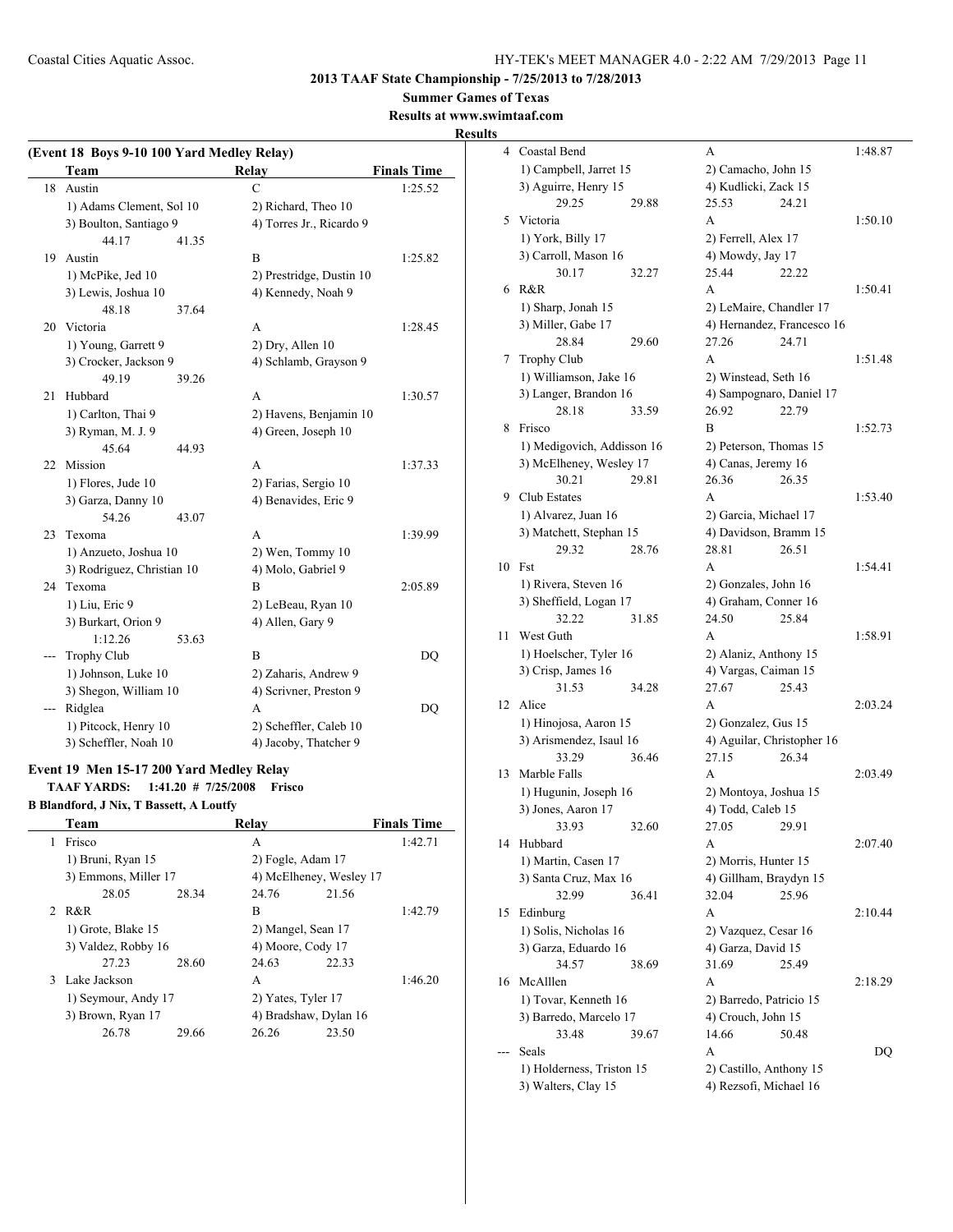## **Summer Games of Texas**

**Results at www.swimtaaf.com**

**Results**

| (Event 19 Men 15-17 200 Yard Medley Relay)<br>Team | Relav                  | <b>Finals Time</b> |
|----------------------------------------------------|------------------------|--------------------|
| --- Landa Park                                     | А                      | DO                 |
| 1) Newland, Edward 16                              | 2) Criddle, Courage 17 |                    |
| 3) Hambric, Cole 15                                | 4) Netherlain, Cade 16 |                    |
| --- SA                                             | A                      | DO                 |
| 1) Gallegos, Isaac 17                              | 2) Mata, Miguel 17     |                    |
| 3) Cardenas, Scott 16                              | 4) Wayne, Joseph 16    |                    |

## **Event 20 Boys 9-10 50 Yard Freestyle**

#### **TAAF YARDS: 27.91 # 7/25/2008 Adam Koster**

|    | Name                  | <b>Age Team</b> |                  | <b>Finals Time</b> |
|----|-----------------------|-----------------|------------------|--------------------|
| 1  | Vargas, Aidan         | 10              | West Guth        | 30.89              |
| 2  | Gasiorowski, Ryan     | 10              | Lake Jackson     | 31.04              |
| 3  | McClelland, Ian       | 9               | Port Aransas     | 31.17              |
| 4  | Muenchinger, Jonathan | 10              | Austin           | 32.00              |
| 5  | Reed, Joshua          | 10              | <b>SA</b>        | 32.36              |
| 6  | Willis, Nathan        | 10              | El Campo         | 32.56              |
| 7  | Barrera, Noah         | 10              | Landa Park       | 32.98              |
| 8  | Barcellano, Miguel    | 10              | Carrollton       | 33.03              |
| 9  | Johnson, Carter       | 10              | Frisco           | 33.07              |
| 10 | Pizana, Aaron         | 10              | Odem             | 33.31              |
| 11 | Lambert, Ethan        | 10              | Plano            | 34.25              |
| 12 | Walters, Matthew      | 9               | Seals            | 34.27              |
| 13 | Chow, Adam            | 10              | Plano Pir        | 34.35              |
| 14 | Chu, Aaron            | 10              | <b>WOOD</b>      | 34.36              |
| 15 | Woodley, Thomas       | 9               | Austin           | 34.40              |
| 16 | Panola, Christian     | 10              | McAlllen         | 34.87              |
| 17 | Monroe, Hunter        | 10              | Landa Park       | 34.90              |
| 18 | Thaman, Kyler         | 9               | Sienna Plantatio | 35.29              |
| 19 | Chang, Aaron          | 10              | Coppell          | 36.03              |
| 20 | Allums, Sachin        | 10              | Austin           | 36.38              |
| 21 | Miklaucic, Anthony    | 10              | <b>SA</b>        | 36.58              |
| 22 | Garza, Emmanuel       | 10              | Mission          | 36.61              |
| 23 | Franzmathes, Nate     | 9               | <b>Seals</b>     | 36.64              |
| 24 | Spoonemore, A J       | 10              | Plano Pir        | 36.75              |
| 25 | Rueda, Gabriel        | 10              | Killeen          | 36.95              |
| 26 | Barney, Jacob         | 10              | <b>TCAT</b>      | 37.61              |
| 27 | Choi, Andrew          | 10              | Plano Pir        | 38.12              |
| 28 | Liles, Hayden         | 10              | Landa Park       | 38.14              |
| 29 | Williams, Gavin       | 10              | Killeen          | 40.80              |
| 30 | Worthington, Matthew  | 10              | McAlllen         | 40.85              |
| 31 | Chilek, Colby         | 10              | Wharton          | 43.21              |
| 32 | Molo, Gabriel         | 9               | Texoma           | 44.53              |
| 33 | Langford, Jaxson      | 10              | Killeen          | 44.92              |
| 34 | LeBeau, Ryan          | 10              | Texoma           | 47.13              |
| 35 | Burkart, Orion        | 9               | Texoma           | 54.86              |

## **Event 21 Men 15-17 100 Yard Freestyle**

#### **TAAF YARDS: 47.90 # 7/25/2008 Forrest Hughes**

| Name            | Age Team    | <b>Finals Time</b>       |
|-----------------|-------------|--------------------------|
| Mowdy, Jay      | 17 Victoria | 49.59                    |
| 24.03           | 25.56       |                          |
| 2 Seymour, Andy |             | 50.38<br>17 Lake Jackson |
| 24.35           | 26.03       |                          |

| S   |                          |       |    |                    |       |
|-----|--------------------------|-------|----|--------------------|-------|
| 3   | Moore, Cody              |       | 17 | R&R                | 50.56 |
|     | 24.59                    | 25.97 |    |                    |       |
| 4   | Valdez, Robby<br>24.45   | 26.67 | 16 | R&R                | 51.12 |
| 5   | Winstead, Seth           |       | 16 | <b>Trophy Club</b> | 52.05 |
|     | 24.96                    | 27.09 |    |                    |       |
| 6   | Wilkins, Matthew         |       | 15 | El Campo           | 52.09 |
|     | 24.59                    | 27.50 |    |                    |       |
| 7   | Sulistyo, Galen          |       | 17 | Whale              | 52.14 |
|     | 24.35                    | 27.79 |    |                    |       |
| 8   | Roberson, Justin         |       | 17 | Whale              | 52.81 |
| 9   | 24.53<br>Bradshaw, Dylan | 28.28 | 16 | Lake Jackson       | 52.89 |
|     | 25.73                    | 27.16 |    |                    |       |
| 10  | McElheney, Wesley        |       | 17 | Frisco             | 53.62 |
|     | 25.69                    | 27.93 |    |                    |       |
| 11  | Blunt, Mitch             |       | 15 | Southlake          | 54.49 |
|     | 26.20                    | 28.29 |    |                    |       |
| 12  | Campbell, Jarret         |       | 15 | Coastal Bend       | 54.54 |
|     | 27.19                    | 27.35 |    |                    |       |
| 13  | Calk, Noah<br>25.69      | 29.19 | 15 | West Guth          | 54.88 |
| 14  | Crisp, James             |       | 16 | West Guth          | 54.91 |
|     | 26.28                    | 28.63 |    |                    |       |
| 15  | Gary, Tyler              |       | 17 | Marble Falls       | 54.94 |
|     | 26.58                    | 28.36 |    |                    |       |
| 16  | Brown, Ryan              |       | 17 | Lake Jackson       | 55.01 |
|     | 26.12                    | 28.89 |    |                    |       |
| 17  | Jones, Aaron             |       | 17 | Marble Falls       | 55.05 |
| 18  | 26.35<br>White, Justin   | 28.70 | 16 | Golden Triangle    | 55.11 |
|     | 26.16                    | 28.95 |    |                    |       |
| 19  | Hugunin, Joseph          |       | 16 | Marble Falls       | 55.13 |
|     | 26.38                    | 28.75 |    |                    |       |
| 20  | Zhao, Milton             |       | 15 | Texoma             | 55.20 |
|     | 26.30                    | 28.90 |    |                    |       |
| 21  | Webber, Ethan            |       | 15 | Plano Pir          | 55.21 |
|     | 25.41                    | 29.80 |    | <b>Trophy Club</b> |       |
| 22  | Sheehan, Connor<br>26.39 | 28.84 | 16 |                    | 55.23 |
| 23  | Carlile, Stetson         |       | 16 | Stephenville       | 55.31 |
|     | 26.06                    | 29.25 |    |                    |       |
| 24  | Zubillaga, Joseph        |       | 16 | Grapevine          | 55.52 |
|     | 26.70                    | 28.82 |    |                    |       |
| 25  | Sands, Victor            |       | 15 | Carrollton         | 55.65 |
|     | 26.95                    | 28.70 |    |                    |       |
| 26  | Chang, Justin<br>26.58   | 29.40 | 16 | Flower Mound       | 55.98 |
| *27 | Hernandez, Francesco     |       | 16 | R&R                | 56.16 |
|     | 27.05                    | 29.11 |    |                    |       |
| *27 | Benavides, Blake         |       | 16 | Mineral Wells      | 56.16 |
|     | 26.43                    | 29.73 |    |                    |       |
| 29  | Desmarais, Jason         |       | 15 | Golden Triangle    | 56.48 |
|     | 26.80                    | 29.68 |    |                    |       |
| 30  | Garza, David             |       | 15 | Edinburg           | 56.60 |
|     | 27.00                    | 29.60 |    |                    |       |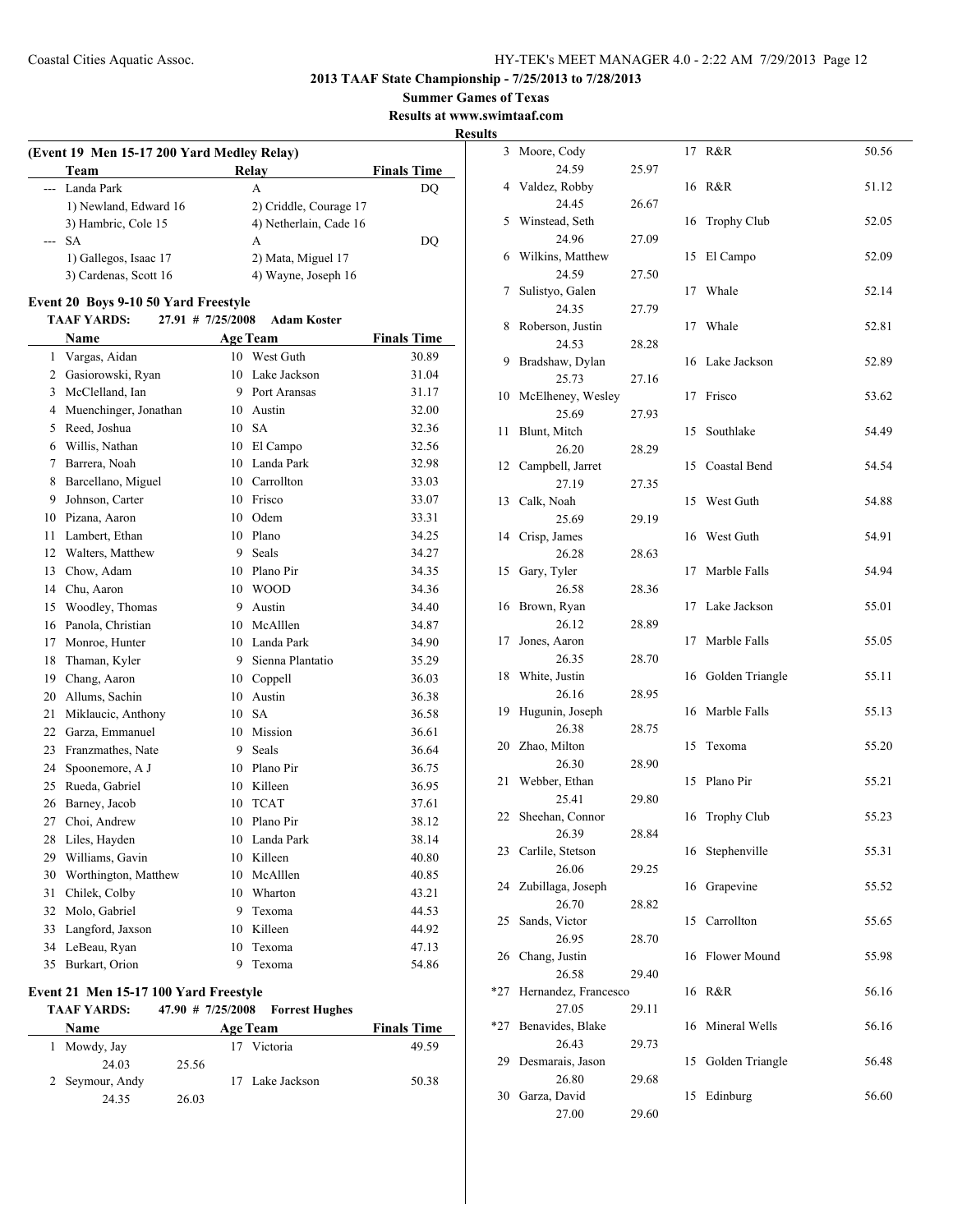## **Summer Games of Texas**

**Results at www.swimtaaf.com Results**

 $\sim$ 

|    | (Event 21 Men 15-17 100 Yard Freestyle) |       |    |                    |                    |  |
|----|-----------------------------------------|-------|----|--------------------|--------------------|--|
|    | Name                                    |       |    | <b>Age Team</b>    | <b>Finals Time</b> |  |
| 31 | Nguyen, Steven                          |       |    | 17 Rowlett         | 56.73              |  |
|    | 27.61                                   | 29.12 |    |                    |                    |  |
| 32 | Langer, Brandon                         |       | 16 | <b>Trophy Club</b> | 56.81              |  |
|    | 27.29                                   | 29.52 |    |                    |                    |  |
| 33 | McDaniel, Donovan                       |       |    | 16 Farmers Branch  | 57.13              |  |
|    | 26.65                                   | 30.48 |    |                    |                    |  |
|    | 34 Kudlicki, Zack                       |       |    | 15 Coastal Bend    | 57.24              |  |
|    | 27.22                                   | 30.02 |    |                    |                    |  |
| 35 | Brown, Jeremy                           |       | 17 | DeSoto             | 57.29              |  |
|    | 27.82                                   | 29.47 |    |                    |                    |  |
| 36 | Newland, Edward                         |       | 16 | Landa Park         | 57.77              |  |
|    | 27.50                                   | 30.27 |    |                    |                    |  |
| 37 | Allen, Connor                           |       | 15 | Southlake          | 57.91              |  |
|    | 27.28                                   | 30.63 |    |                    |                    |  |
| 38 | Solis, Nicholas                         |       |    | 16 Edinburg        | 58.02              |  |
|    | 27.80                                   | 30.22 |    |                    |                    |  |
| 39 | Weimer, Colin                           |       | 16 | Mesquite           | 58.74              |  |
|    | 27.64                                   | 31.10 |    |                    |                    |  |
| 40 | Doyle, Andrew                           |       |    | 16 Plano Pir       | 58.89              |  |
| 41 | Hambric, Cole                           |       | 15 | Landa Park         | 58.99              |  |
|    | 29.19                                   | 29.80 |    |                    |                    |  |
| 42 | McDaniel, Joshua                        |       |    | 16 Whale           | 59.38              |  |
|    | 28.00                                   | 31.38 |    |                    |                    |  |
| 43 | Princehouse, Hank                       |       | 17 | Plano              | 59.86              |  |
|    | 28.69                                   | 31.17 |    |                    |                    |  |
| 44 | Hutchinson, Matthew                     |       | 15 | Bryan              | 1:00.18            |  |
|    | 27.97                                   | 32.21 |    |                    |                    |  |
| 45 | Simmons, Nicolas                        |       |    | 16 WOOD            | 1:00.22            |  |
|    | 28.85                                   | 31.37 |    |                    |                    |  |
| 46 | Arismendez, Isaul                       |       |    | 16 Alice           | 1:00.85            |  |
| 47 | Canas, Jeremy                           |       |    | 16 Frisco          | 1:00.96            |  |
|    | 28.68                                   | 32.28 |    |                    |                    |  |
| 48 | LeMaire, John Mills                     |       | 15 | R&R                | 1:01.65            |  |
|    | 29.62                                   | 32.03 |    |                    |                    |  |
| 49 | Powell, Hunter                          |       | 15 | Mesquite           | 1:01.90            |  |
|    | 29.30                                   | 32.60 |    |                    |                    |  |
|    | 50 Cerda, Dorian                        |       |    | 16 LA Joya         | 1:02.22            |  |
|    | 28.99                                   | 33.23 |    |                    |                    |  |
| 51 | Portillo, Sam                           |       |    | 15 Austin          | 1:02.75            |  |
|    | 29.18                                   | 33.57 |    |                    |                    |  |
| 52 | Modesto, Jose                           |       | 15 | Mission            | 1:03.02            |  |
|    | 30.23                                   | 32.79 |    |                    |                    |  |
| 53 | Stripling, Van<br>29.58                 |       | 15 | DeSoto             | 1:03.36            |  |
|    |                                         | 33.78 |    |                    |                    |  |
| 54 | Barredo, Marcelo                        |       | 17 | McAlllen           | 1:03.41            |  |
|    | 30.27                                   | 33.14 |    |                    |                    |  |
| 55 | Bromfield, Jaydon                       |       | 15 | Lewisville         | 1:03.89            |  |
|    | 29.73                                   | 34.16 |    |                    |                    |  |
| 56 | Potthast, Gabe                          |       |    | 15 Lewisville      | 1:03.95            |  |
|    | 30.08                                   | 33.87 |    |                    |                    |  |
| 57 | Hasson, Christopher                     |       | 16 | Club Estates       | 1:04.00            |  |
|    | 30.87                                   | 33.13 |    |                    |                    |  |
| 58 | Gilcrease, Braden                       |       | 16 | Landa Park         | 1:04.44            |  |
|    | 30.74                                   | 33.70 |    |                    |                    |  |

| ι., |                    |       |    |                 |         |
|-----|--------------------|-------|----|-----------------|---------|
| 59  | Treadwell, Justin  |       |    | 16 R&R          | 1:04.86 |
|     | 30.79              | 34.07 |    |                 |         |
| 60  | Wang, Steven       |       | 15 | College Station | 1:05.47 |
|     | 31.92              | 33.55 |    |                 |         |
| 61  | Money, Dustin      |       |    | 15 Alice        | 1:07.06 |
|     | 31.47              | 35.59 |    |                 |         |
|     | 62 Wilson, Andrew  |       | 15 | Flower Mound    | 1:07.55 |
|     | 31.39              | 36.16 |    |                 |         |
|     | 63 LeBlanc, Robert |       |    | 16 TCAT         | 1:07.94 |
|     | 32.67              | 35.27 |    |                 |         |
| 64  | Cardona, Cameron   |       | 15 | West Guth       | 1:08.38 |
|     | 32.54              | 35.84 |    |                 |         |
| 65  | Perez, Justice     |       |    | 15 SA           | 1:10.02 |
|     | 30.13              | 39.89 |    |                 |         |
| 66  | Graham, Devin      |       | 15 | South Belt      | 1:11.96 |
|     | 32.99              | 38.97 |    |                 |         |
| 67  | Leal, Eric         |       | 17 | South Belt      | 1:15.50 |
|     | 35.14              | 40.36 |    |                 |         |
| 68  | Wayne, Joseph      |       |    | 16 SA           | 1:18.62 |
|     | 36.18              | 42.44 |    |                 |         |
| 69  | Wang, Ruizhe       |       | 15 | Texoma          | 1:23.01 |
|     | 36.40              | 46.61 |    |                 |         |
|     |                    |       |    |                 |         |

## **Event 22 Boys 9-10 25 Yard Backstroke**

**TAAF YARDS: 16.37 # 7/27/2012 Conner Williams**

|                | Name                |    | <b>Age Team</b> | <b>Finals Time</b> |
|----------------|---------------------|----|-----------------|--------------------|
| $\mathbf{1}$   | Reinholt, Thomas    | 10 | Golden Triangle | 16.38              |
| $\overline{2}$ | Wohlschlegel, James | 9  | Flour Bluff     | 17.64              |
| 3              | Duncan, Jett        | 10 | <b>WOOD</b>     | 17.95              |
| $\overline{4}$ | Black, Aaron        | 9  | Angleton        | 18.01              |
| 5              | Park, Ethan         | 10 | Whale           | 18.13              |
| 6              | Black, Abel         | 9  | Angleton        | 18.16              |
| 7              | Sharp, Ryan         | 10 | Paris           | 18.23              |
| 8              | Spaeth, Kyler       | 9  | Port Aransas    | 18.46              |
| 9              | Montgomery, Hayden  | 10 | Frisco          | 18.57              |
| 10             | Wille, Rickie       | 9  | Plano           | 18.61              |
| 11             | Barcellano, Miguel  | 10 | Carrollton      | 18.71              |
| 12             | Kelly, Noah         | 10 | Frisco          | 18.76              |
| 13             | Ford, Nicolas       | 10 | Austin          | 18.77              |
| 14             | Ikbal, Kaleb        | 9  | <b>TCAT</b>     | 19.17              |
| 15             | Allums, Sachin      | 10 | Austin          | 19.18              |
| 16             | Carmody, Zephan     | 9  | Trophy Club     | 19.42              |
| 17             | Taylor, Keith       | 9  | Allen           | 19.72              |
| 18             | Medina, Pablo       | 9  | Lake Jackson    | 19.82              |
| 19             | Swinney, Aaron      | 10 | Flower Mound    | 19.88              |
| 20             | Roels, Henry        | 10 | Landa Park      | 20.04              |
| 21             | Barney, Jacob       | 10 | <b>TCAT</b>     | 20.34              |
| 22             | Kochenower, Justin  | 10 | Flower Mound    | 20.53              |
| 23             | Lewis, Joshua       | 10 | Austin          | 20.84              |
| 24             | Panola, Christian   | 10 | McAlllen        | 21.07              |
| 25             | Woodall, Ethan      | 10 | Whale           | 21.10              |
| 26             | Choi, Andrew        | 10 | Plano Pir       | 21.11              |
| 27             | Miklaucic, Anthony  | 10 | <b>SA</b>       | 21.30              |
| 28             | Cayce, Brandon      | 10 | Coastal Bend    | 21.34              |
| 29             | Bock, Braden        | 10 | Landa Park      | 21.43              |
| 30             | Cardenas, Brennin   | 9  | <b>SA</b>       | 21.88              |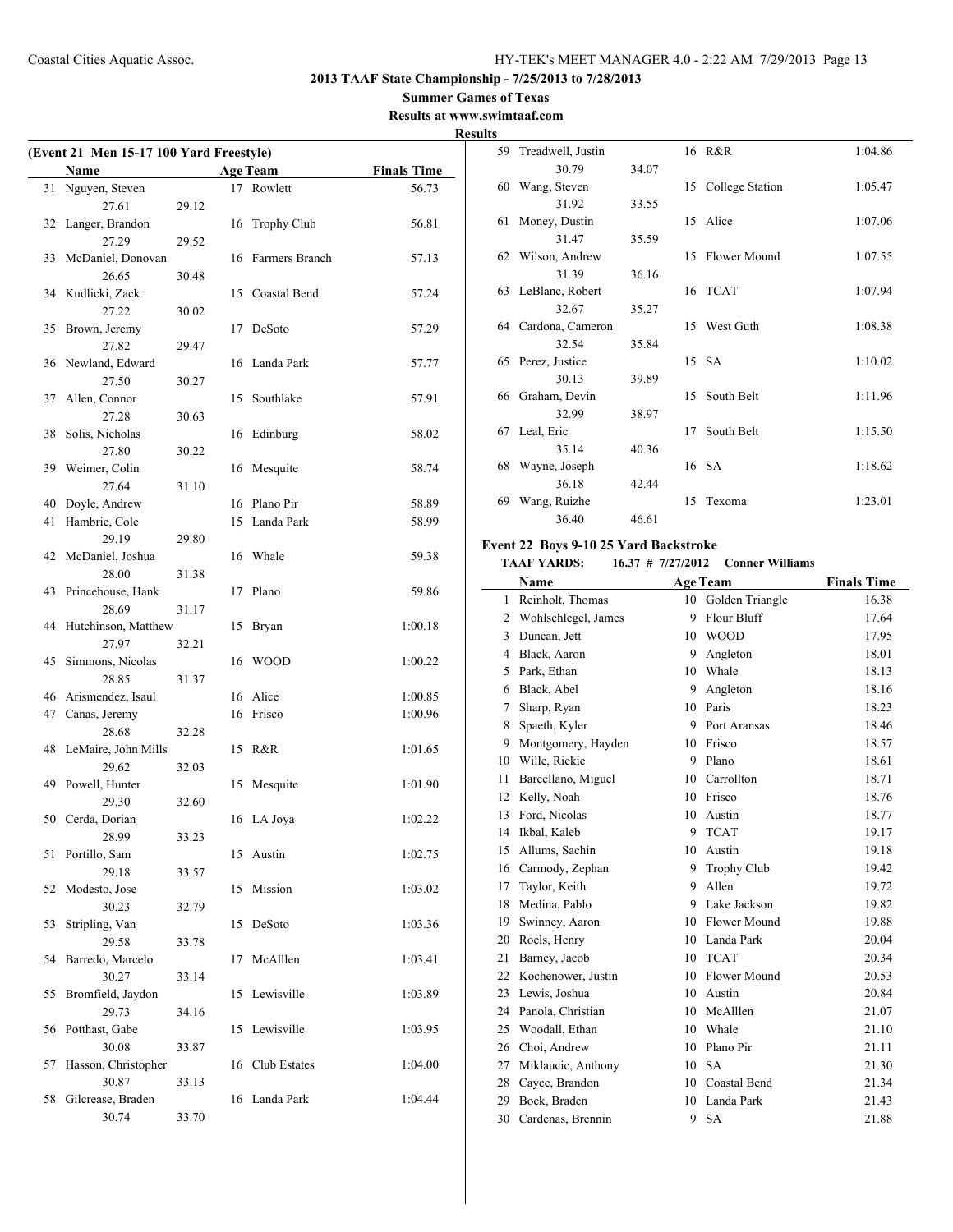**2013 TAAF State Championship - 7/25/2013 to 7/28/2013**

**Summer Games of Texas**

**Results at www.swimtaaf.com**

**Results**

| --- |                    |                   |       |
|-----|--------------------|-------------------|-------|
|     | 44 Berry, Taylor   | 17 Club Estates   | 42.70 |
|     | 45 Perez, Abner    | 16 Farmers Branch | 46.40 |
|     | 46 Mejia, Mauricio | 16 Pharr          | 53.68 |

## **Event 24 Boys 9-10 25 Yard Breaststroke**

## **TAAF YARDS: 16.82 # 7/25/2008 Matthew Wilkins**

|    | Name                  |                 | <b>Age Team</b>    | <b>Finals Time</b> |
|----|-----------------------|-----------------|--------------------|--------------------|
| 1  | Spoonemore, A J       | 10 <sup>1</sup> | Plano Pir          | 18.52              |
| 2  | Beckman, Nathaniel    | 9               | Landa Park         | 19.13              |
| 3  | Garza, Diego          | 10              | Mission            | 19.16              |
| 4  | Henson, Charlie       | 9               | <b>Trophy Club</b> | 19.44              |
| 5  | Parsons, Miles        | 9               | Port Aransas       | 19.49              |
| 6  | Hulet, Tyler          | 10              | <b>WOOD</b>        | 19.52              |
| 7  | Avila, Gerardo        | 9               | Unattached         | 19.67              |
| 8  | deValcourt, Myles     | 10              | Lake Jackson       | 19.69              |
| 9  | Willis, Nathan        |                 | 10 El Campo        | 19.77              |
| 10 | Lambert, Ethan        | 10              | Plano              | 19.98              |
| 11 | Vargas, Aidan         | 10              | West Guth          | 20.14              |
| 12 | Ortega, Jair          | 10              | Dripping Springs   | 20.28              |
| 13 | Walters, Matthew      | 9               | Seals              | 20.43              |
| 14 | Gabrel, Karson        | 10              | Whale              | 20.99              |
| 15 | D'Souza, Daniel       | 10              | Seals              | 21.02              |
| 16 | Kreutziger, Conner    | 10 <sup>1</sup> | Port Aransas       | 21.17              |
| 17 | Richard, Theo         | 10              | Austin             | 21.26              |
| 18 | Dela Cruz, John Romeo | 9               | Frisco             | 21.30              |
| 19 | Ho. Vincent           | 10              | Allen              | 21.31              |
| 20 | Scheffler, Caleb      | 10              | Ridglea            | 21.33              |
| 21 | Fojtik, Ryan          | 9               | <b>West Brazos</b> | 21.82              |
| 22 | Chang, Aaron          | 10              | Coppell            | 22.41              |
| 23 | Orta, Nicholas        | 9               | Austin             | 23.04              |
| 24 | Doan, Houston         | 10              | Edinburg           | 23.21              |
| 25 | Horn, Nathan          | 10              | Landa Park         | 23.28              |
| 26 | Reed, Joshua          | 10              | <b>SA</b>          | 23.65              |
| 27 | Rodriguez, Damian     | 10              | Mission            | 24.12              |
| 28 | Gordon, Jacob         | 10              | Whale              | 24.20              |
| 29 | Havens, Benjamin      | 10              | Hubbard            | 24.91              |
| 30 | Baker, Marvin         | 10              | <b>SA</b>          | 26.81              |
| 31 | Woodall, Ethan        | 10              | Whale              | 29.39              |
| 32 | Rueda, Gabriel        | 10              | Killeen            | 33.37              |

## **Event 25 Men 15-17 50 Yard Breaststroke**

| <b>TAAF YARDS:</b> | $27.54$ # $7/26/2003$ | <b>Matthew Greene</b> |
|--------------------|-----------------------|-----------------------|
|                    |                       |                       |

|                | Name              |    | <b>Age Team</b> | <b>Finals Time</b> |
|----------------|-------------------|----|-----------------|--------------------|
| 1.             | Mangel, Sean      | 17 | R&R             | 28.02              |
| $\overline{2}$ | Stribling, Hudson |    | 16 Navasota     | 28.96              |
| 3              | Fogle, Adam       | 17 | Frisco          | 29.04              |
| 4              | Wilkins, Matthew  | 15 | El Campo        | 29.37              |
| 5.             | Garcia, Michael   | 17 | Club Estates    | 29.41              |
| 6              | Peterson, Thomas  | 15 | Frisco          | 29.99              |
| 7              | Chandler, Matthew | 15 | Deer Park       | 30.39              |
| *8             | Aguirre, Henry    | 15 | Coastal Bend    | 30.43              |
| *8             | Lucero, Michael   |    | 15 Texas City   | 30.43              |
| 10             | Quach, Austin     |    | 16 Rowlett      | 30.62              |
| 11             | Owen, Matt        | 16 | <b>TCAT</b>     | 31.02              |
| 12             | Gillham, Braydyn  | 15 | Hubbard         | 31.03              |
| 13             | Camacho, John     | 15 | Coastal Bend    | 31.08              |

#### **Event 23 Men 15-17 50 Yard Backstroke TAAF YARDS: 24.88 # 7/27/2012 William Fussell**

|                | Name                 |    | <b>Age Team</b>    | <b>Finals Time</b> |
|----------------|----------------------|----|--------------------|--------------------|
| $\mathbf{1}$   | Sheffield, Logan     | 17 | Fst                | 26.72              |
| $\overline{2}$ | Sampognaro, Daniel   | 17 | <b>Trophy Club</b> | 26.84              |
| $\overline{3}$ | Grote, Blake         | 15 | R&R                | 27.27              |
| $\overline{4}$ | Fogle, Adam          | 17 | Frisco             | 27.66              |
| 5              | Bruni, Ryan          | 15 | Frisco             | 28.39              |
| 6              | Williamson, Jake     | 16 | <b>Trophy Club</b> | 28.42              |
| $\overline{7}$ | Sharp, Jonah         | 15 | R&R                | 28.50              |
| 8              | Nichols, Jeremy      |    | 16 Mesquite        | 28.76              |
| 9              | Webber, Ethan        | 15 | Plano Pir          | 28.96              |
| 10             | Russell, Jake        | 16 | <b>TCAT</b>        | 29.11              |
| 11             | Medigovich, Addisson | 16 | Frisco             | 29.13              |
| 12             | White, Justin        |    | 16 Golden Triangle | 29.16              |
| 13             | Carlson, Joseph      |    | 17 Weatherford     | 29.27              |
| 14             | Alvarez, Juan        |    | 16 Club Estates    | 29.31              |
| 15             | Mowdy, Jay           |    | 17 Victoria        | 29.54              |
| 16             | Campbell, Jarret     | 15 | Coastal Bend       | 29.77              |
| 17             | Kalmbach, Christian  | 17 | Grapevine          | 29.91              |
| 18             | York, Billy          | 17 | Victoria           | 30.07              |
| $*19$          | Blunt, Mitch         | 15 | Southlake          | 30.52              |
| $*19$          | Owen, Matt           |    | 16 TCAT            | 30.52              |
| 21             | Allen, Connor        | 15 | Southlake          | 31.55              |
| 22             | Clemons, Joshua      | 15 | Southlake          | 31.64              |
| 23             | Dehn, Sasha          | 17 | Santa Fe           | 32.20              |
| 24             | Simmons, Nicolas     |    | 16 WOOD            | 32.39              |
| 25             | Aiken, Alex          | 15 | Plano Pir          | 32.82              |
| 26             | Rivera, Steven       | 16 | Fst                | 32.97              |
| 27             | Kalmbach, Ben        | 15 | Grapevine          | 33.17              |
| 28             | Robinson, Marc       | 15 | Plano              | 33.54              |
| 29             | Netherlain, Cade     |    | 16 Landa Park      | 33.89              |
| $*30$          | Villa, Efren         |    | 17 McKinney        | 34.17              |
| $*30$          | Portillo, Sam        | 15 | Austin             | 34.17              |
| 32             | Garza, David         | 15 | Edinburg           | 34.27              |
| 33             | Aguilar, Christopher |    | 16 Alice           | 34.97              |
| 34             | Isley, Turner        | 17 | Landa Park         | 35.08              |
| 35             | Powell, Hunter       | 15 | Mesquite           | 35.11              |
| 36             | Hutchinson, Matthew  | 15 | Bryan              | 35.32              |
| 37             | Davidson, Bramm      | 15 | Club Estates       | 36.54              |
| 38             | Hinojosa, Aaron      | 15 | Alice              | 38.22              |
| 39             | Foster, Daniel       | 15 | Mesquite           | 38.46              |
| 40             | Stripling, Van       | 15 | DeSoto             | 38.54              |
| 41             | Cardona, Cameron     | 15 | West Guth          | 39.69              |
| 42             | Wayne, Joseph        | 16 | <b>SA</b>          | 40.82              |
| 43             | Rivera, Anthony      | 15 | Coastal Bend       | 41.22              |
|                |                      |    |                    |                    |

|    | (Event 22 Boys 9-10 25 Yard Backstroke) |    |                 |                    |  |  |  |
|----|-----------------------------------------|----|-----------------|--------------------|--|--|--|
|    | Name                                    |    | <b>Age Team</b> | <b>Finals Time</b> |  |  |  |
| 31 | Rueda, Gabriel                          |    | 10 Killeen      | 21.90              |  |  |  |
|    | 32 Carlton, Thai                        | 9  | Hubbard         | 22.17              |  |  |  |
|    | 33 Horn, Nathan                         |    | 10 Landa Park   | 22.47              |  |  |  |
|    | 34 Worthington, Matthew                 | 10 | McAlllen        | 22.56              |  |  |  |
|    | 35 Brown, Kyle                          | 10 | Whale           | 24.61              |  |  |  |
|    | 36 Espinoza, Adam                       | 9  | Bryan           | 25.68              |  |  |  |
| 37 | Rodriguez, Damian                       | 10 | <b>Mission</b>  | 26.42              |  |  |  |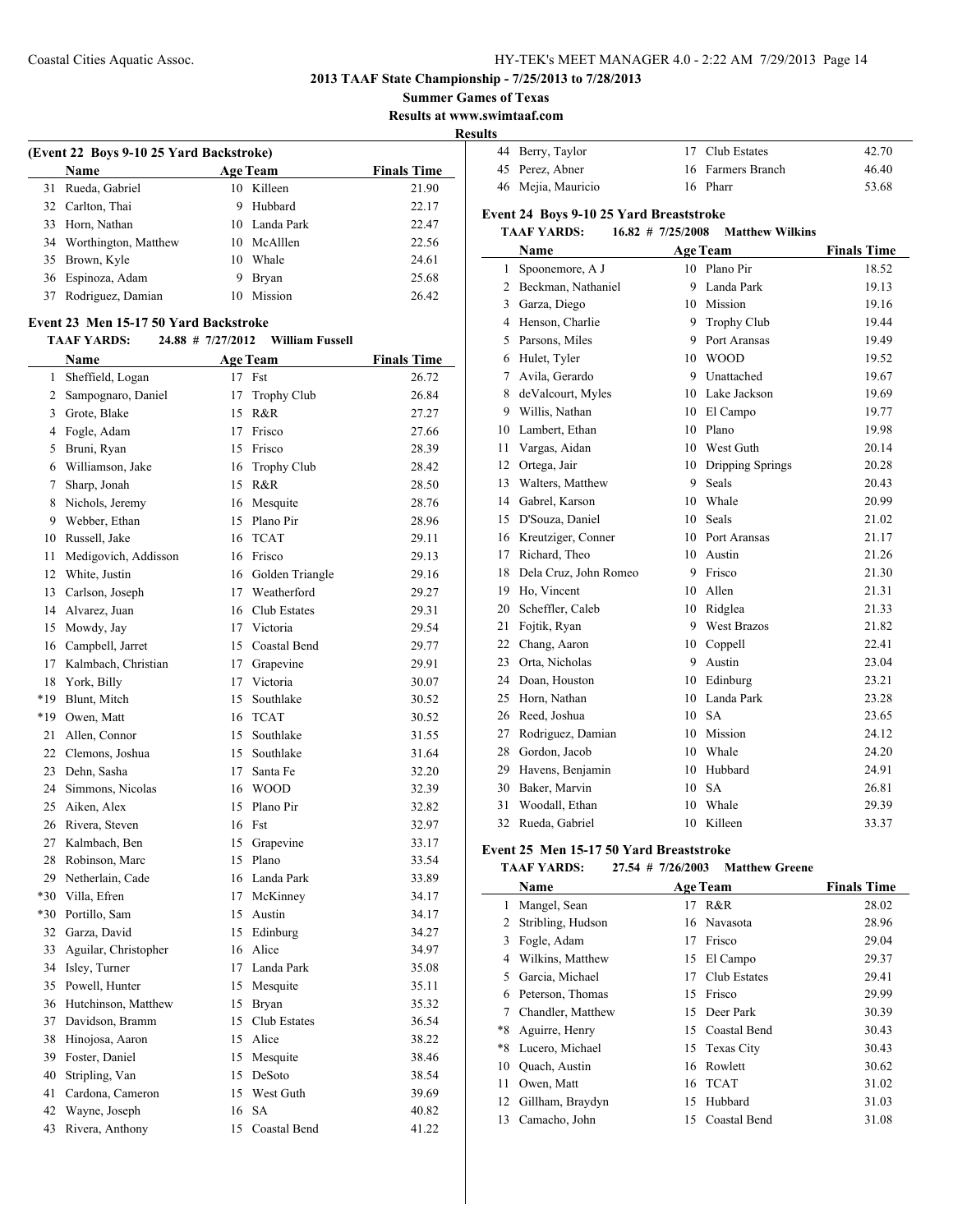**Summer Games of Texas Results at www.swimtaaf.com Results**

| (Event 25 Men 15-17 50 Yard Breaststroke) |                     |        |                    |                    |  |
|-------------------------------------------|---------------------|--------|--------------------|--------------------|--|
|                                           | Name                |        | <b>Age Team</b>    | <b>Finals Time</b> |  |
| 14                                        | Yates, Tyler        | 17     | Lake Jackson       | 31.24              |  |
| 15                                        | Mata, Miguel        | 17     | <b>SA</b>          | 32.07              |  |
| 16                                        | Criddle, Courage    | 17     | Landa Park         | 32.27              |  |
| 17                                        | Gonzales, John      | 16     | Fst                | 32.36              |  |
| 18                                        | Carlile, Stetson    |        | 16 Stephenville    | 32.44              |  |
| 19                                        | Babcock, Tanner     |        | 16 Weatherford     | 32.46              |  |
| 20                                        | Wallace, Josiah     |        | 16 West Guth       | 32.83              |  |
| 21                                        | Nguyen, Steven      |        | 17 Rowlett         | 33.29              |  |
| 22                                        | Gary, Tyler         | 17     | Marble Falls       | 33.34              |  |
| 23                                        | Princehouse, Hank   |        | 17 Plano           | 33.43              |  |
| 24                                        | Zubillaga, Joseph   |        | 16 Grapevine       | 33.56              |  |
| 25                                        | Rogan, Brett        |        | 17 Grapevine       | 33.76              |  |
| 26                                        | Walker, Richard     |        | 16 NRST            | 33.92              |  |
| 27                                        | Ramirez, Alfonso    |        | 16 LA Joya         | 34.01              |  |
| 28                                        | Cardenas, Scott     |        | 16 SA              | 34.08              |  |
| 29                                        | Montoya, Joshua     |        | 15 Marble Falls    | 34.19              |  |
| 30                                        | Schulte, Ben        |        | 16 West Guth       | 34.23              |  |
| 31                                        | Bromfield, Jaydon   |        | 15 Lewisville      | 34.49              |  |
| 32                                        | Castillo, Anthony   |        | 15 Seals           | 34.72              |  |
| 33                                        | Winstead, Seth      |        | 16 Trophy Club     | 34.99              |  |
| 34                                        | Barredo, Marcelo    |        | 17 McAlllen        | 35.27              |  |
| 35                                        | Morris. Hunter      |        | 15 Hubbard         | 35.51              |  |
| 36                                        | Ramsden, Jorge      |        | 16 McAlllen        | 35.61              |  |
| 37                                        | Casale, Fernando    |        | 15 Mission         | 35.81              |  |
| 38                                        | Robinson, Marc      |        | 15 Plano           | 35.86              |  |
| 39                                        | Alaniz, Anthony     |        | 15 West Guth       | 36.02              |  |
| 40                                        | Foster, Daniel      | 15     | Mesquite           | 36.06              |  |
| 41                                        | Holderness, Triston | 15     | Seals              | 36.08              |  |
| 42                                        | Allen, Connor       | 15     | Southlake          | 36.13              |  |
| 43                                        | Raley, Kyle         | 16     | <b>Trophy Club</b> | 36.30              |  |
| 44                                        | York, Billy         | 17     | Victoria           | 37.00              |  |
| 45                                        | Nguyen, Tam         |        | 15 Rowlett         | 37.04              |  |
| 46                                        | Hutchinson, Matthew | 15     | Bryan              | 37.54              |  |
| 47                                        | Graham, Conner      |        | 16 Fst             | 37.84              |  |
| 48                                        | Wilson, Andrew      | 15     | Flower Mound       | 38.27              |  |
| 49                                        | Portillo, Sam       | 15     | Austin             | 38.37              |  |
| 50                                        | Gilcrease, Braden   | 16     | Landa Park         | 38.83              |  |
| 51                                        | Lewis, Nicholas     | 16     | Rockport           | 38.90              |  |
| 52                                        | Hasson, Christopher | 16     | Club Estates       | 39.07              |  |
| 53                                        | Barredo, Patricio   | 15     | McAlllen           | 39.79              |  |
| 54                                        | Cerda, Dorian       | 16     | LA Joya            | 40.31              |  |
| 55                                        | Barron, David       | 16     | DeSoto             | 41.06              |  |
| 56                                        | LeBlanc, Robert     | 16     | <b>TCAT</b>        | 42.07              |  |
| 57                                        | Biehle, Aaron       | 15     | Golden Triangle    | 42.12              |  |
| 58                                        | Todd, Caleb         | 15     | Marble Falls       | 42.35              |  |
| 59                                        | Potthast, Gabe      | $15\,$ | Lewisville         | 42.67              |  |
| 60                                        | Wang, Ruizhe        | 15     | Texoma             | 47.98              |  |
| 61                                        | Flores, Roberto     | 17     | South Belt         | 48.31              |  |
|                                           |                     |        |                    |                    |  |

## **Event 26 Boys 9-10 25 Yard Butterfly**

## **TAAF YARDS: 14.14 # 8/1/1993 Joseph Lankford**

| <b>Name</b>        | <b>Age Team</b>    | <b>Finals Time</b> |
|--------------------|--------------------|--------------------|
| 1 Hulet, Tyler     | 10 WOOD            | 15.36              |
| 2 Reinholt, Thomas | 10 Golden Triangle | 15.39              |

| 3     | Sharp, Ryan           | 10  | Paris              | 15.40 |
|-------|-----------------------|-----|--------------------|-------|
| 4     | Yu, Ethan             | 10  | Frisco             | 15.92 |
| 5.    | Reed, Joshua          | 10  | <b>SA</b>          | 16.28 |
| 6     | Trihus, Micah         | 9.  | Lake Jackson       | 16.35 |
| 7     | Carmody, Jarrod       | 9   | <b>Trophy Club</b> | 16.75 |
| 8     | Szipocs, Steven       | 10  | Austin             | 16.90 |
| 9     | Williams, Reid        | 9   | El Campo           | 16.95 |
| 10    | Ikbal, Kaleb          | 9   | <b>TCAT</b>        | 17.08 |
| 11    | Scheffler, Noah       | 10  | Ridglea            | 17.22 |
| 12    | Archer, Owen          | 10  | Frisco             | 17.24 |
| 13    | Charles, JC           | 10  | Alice              | 17.66 |
| 14    | Kuhlman, Riley        |     | 9 Lake Jackson     | 17.67 |
| $*15$ | Wohlschlegel, James   | 9.  | Flour Bluff        | 18.09 |
| $*15$ | Paulsen, Brady        | 10  | Southlake          | 18.09 |
| 17    | Park, Ethan           | 10  | Whale              | 18.23 |
| 18    | Muenchinger, Jonathan | 10  | Austin             | 18.24 |
| 19    | Harper, Duncan        |     | 10 McKinney        | 18.50 |
| 20    | Cayce, Brandon        | 10  | Coastal Bend       | 18.58 |
| 21    | Chow, Adam            |     | 10 Plano Pir       | 18.82 |
| 22    | Velasco, Michael      | 10. | Flower Mound       | 20.33 |
| 23    | Marshall, Grant       | 9.  | Frisco             | 20.75 |
| 24    | Pannell, Timothy      | 10  | Landa Park         | 20.89 |
| 25    | Anzueto, Joshua       | 10  | Texoma             | 21.24 |
| 26    | Worthington, Matthew  | 10  | McAlllen           | 23.85 |
| 27    | Ryman, M. J.          | 9.  | Hubbard            | 24.50 |
| 28    | Espinoza, Adam        | 9   | <b>Bryan</b>       | 24.88 |
| 29    | Coffey, Jeffrey       | 9   | Texoma             | 31.99 |
| 30    | Beltran, Camden       | 10  | Kyle               | 33.79 |
| ---   | Melendez, Timothy     | 10  | <b>SA</b>          | DQ    |
| $---$ | Palacios, Andres      | 10  | Edinburg           | DQ    |
| $---$ | Bruno, Charlie        | 9   | Kyle               | DQ    |

#### **Event 27 Men 15-17 50 Yard Butterfly**

 $\overline{\phantom{a}}$ 

## **TAAF YARDS: 23.82 # 7/25/2008 Forrest Hughes**

|    | Name                |    | <b>Age Team</b>    | <b>Finals Time</b> |
|----|---------------------|----|--------------------|--------------------|
| 1  | Garcia, Michael     | 17 | Club Estates       | 25.03              |
| 2  | Carroll, Mason      | 16 | Victoria           | 25.11              |
| 3  | Sheffield, Logan    | 17 | Fst                | 25.31              |
| 4  | Emmons, Miller      | 17 | Frisco             | 25.32              |
| 5  | Valdez, Robby       | 16 | R&R                | 25.41              |
| 6  | LeMaire, Chandler   | 17 | R&R                | 26.42              |
| 7  | Brown, Ryan         | 17 | Lake Jackson       | 26.55              |
| 8  | Calk, Noah          | 15 | West Guth          | 26.96              |
| 9  | Kalmbach, Christian | 17 | Grapevine          | 26.98              |
| 10 | Sulistyo, Galen     | 17 | Whale              | 27.00              |
| 11 | Nichols, Jeremy     | 16 | Mesquite           | 27.04              |
| 12 | Walters, Clay       | 15 | Seals              | 27.11              |
| 13 | Langer, Brandon     | 16 | <b>Trophy Club</b> | 27.14              |
| 14 | Rezsofi, Michael    | 16 | Seals              | 27.15              |
| 15 | Arismendez, Isaul   | 16 | Alice              | 27.28              |
| 16 | Russell, Jake       | 16 | <b>TCAT</b>        | 27.39              |
| 17 | Zhao, Milton        | 15 | Texoma             | 27.40              |
| 18 | Suarez, Rafael      | 15 | Texoma             | 27.47              |
| 19 | Jones, Aaron        | 17 | Marble Falls       | 27.61              |
| 20 | Sharp, Jonah        | 15 | R&R                | 27.69              |
| 21 | McDaniel, Donovan   | 16 | Farmers Branch     | 27.83              |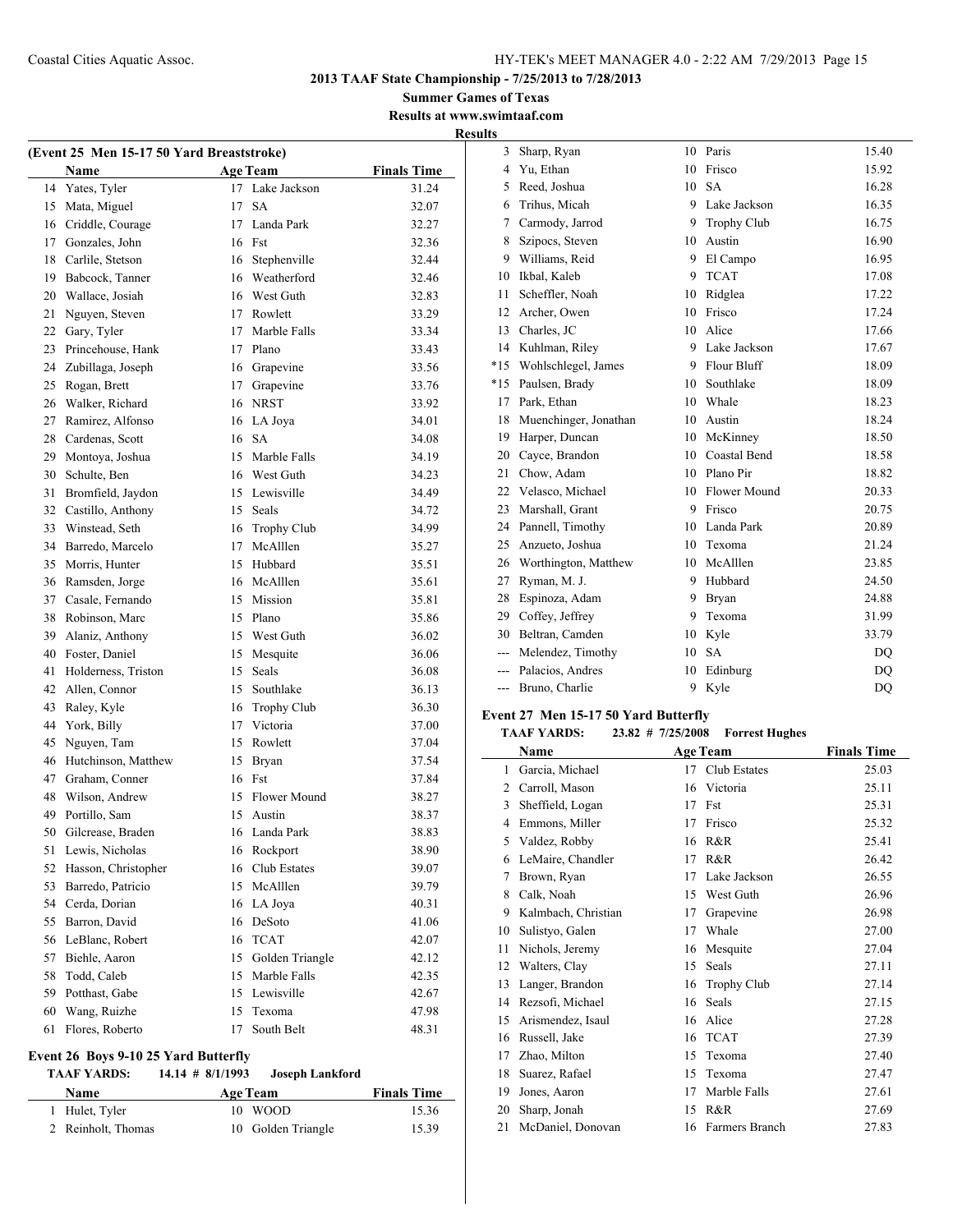## **Summer Games of Texas Results at www.swimtaaf.com Results**

 $\overline{\phantom{a}}$ 

|       | (Event 27 Men 15-17 50 Yard Butterfly) |    |                   |                    |  |
|-------|----------------------------------------|----|-------------------|--------------------|--|
|       | Name                                   |    | <b>Age Team</b>   | <b>Finals Time</b> |  |
| 22    | Sands, Victor                          | 15 | Carrollton        | 27.85              |  |
| 23    | Dehn, Sasha                            | 17 | Santa Fe          | 27.92              |  |
| 24    | Roberson, Justin                       |    | 17 Whale          | 27.97              |  |
| 25    | Clemons, Joshua                        |    | 15 Southlake      | 28.24              |  |
| 26    | Hambric, Cole                          |    | 15 Landa Park     | 28.37              |  |
| 27    | Doyle, Andrew                          |    | 16 Plano Pir      | 28.48              |  |
| 28    | Cardenas, Scott                        |    | 16 SA             | 28.97              |  |
| 29    | Blunt, Mitch                           | 15 | Southlake         | 28.99              |  |
| $*30$ | Hoelscher, Tyler                       |    | 16 West Guth      | 29.01              |  |
| $*30$ | Dalaki, Alexander                      |    | 17 Farmers Branch | 29.01              |  |
| 32    | Ramirez, Alfonso                       |    | 16 LA Joya        | 29.23              |  |
| 33    | Rogan, Brett                           | 17 | Grapevine         | 29.29              |  |
| *34   | Telang, Vipul                          |    | 16 Austin         | 29.92              |  |
| *34   | McDaniel, Joshua                       |    | 16 Whale          | 29.92              |  |
| 36    | Weimer, Colin                          |    | 16 Mesquite       | 30.26              |  |
| 37    | Chang, Justin                          |    | 16 Flower Mound   | 30.30              |  |
| 38    | Garza, Eduardo                         |    | 16 Edinburg       | 30.74              |  |
| 39    | Ramsden, Jorge                         |    | 16 McAlllen       | 30.75              |  |
| 40    | LeMaire, John Mills                    |    | 15 R&R            | 30.79              |  |
| 41    | Salazar, Isaiah                        | 15 | <b>SA</b>         | 30.88              |  |
| 42    | Simmons, Nicolas                       |    | 16 WOOD           | 31.00              |  |
| 43    | Treadwell, Justin                      |    | 16 R&R            | 31.15              |  |
| 44    | Schulte, Ben                           |    | 16 West Guth      | 31.58              |  |
| 45    | Hugunin, Joseph                        |    | 16 Marble Falls   | 31.72              |  |
| $*46$ | Santa Cruz, Max                        |    | 16 Hubbard        | 31.76              |  |
| *46   | Solis, Nicholas                        |    | 16 Edinburg       | 31.76              |  |
| 48    | Kalmbach, Ben                          |    | 15 Grapevine      | 31.80              |  |
| 49    | Aiken, Alex                            |    | 15 Plano Pir      | 31.97              |  |
| 50    | Robinson, Marc                         |    | 15 Plano          | 32.32              |  |
| 51    | Netherlain, Cade                       |    | 16 Landa Park     | 32.42              |  |
| 52    | Modesto, Jose                          |    | 15 Mission        | 32.44              |  |
| 53    | Solis, Mateo                           |    | 15 Mission        | 32.95              |  |
| 54    | Graham, Devin                          | 15 | South Belt        | 33.10              |  |
| 55    | Lewis, Nicholas                        |    | 16 Rockport       | 33.77              |  |
| 56    | Wang, Steven                           | 15 | College Station   | 34.17              |  |
| 57    | Farrow, Steele                         |    | 16 Portland       | 35.30              |  |
| 58    | Villa, Efren                           |    | 17 McKinney       | 36.09              |  |
| 59    | Leal, Eric                             | 17 | South Belt        | 39.04              |  |
| 60    | Flores, Roberto                        | 17 | South Belt        | 52.19              |  |
|       | 268:20:00.00<br>1:56:40.00             |    |                   |                    |  |

# **Event 28 Boys 9-10 25 Yard Freestyle<br>
TAAF VARDS:** 12.61 # 7/25/2008

|      | TAAF YARDS:             | $12.61$ # 7/25/2008 | Adam Koster     |                    |
|------|-------------------------|---------------------|-----------------|--------------------|
|      | Name                    |                     | <b>Age Team</b> | <b>Finals Time</b> |
| 1.   | Santos, Xander          | 10                  | Frisco          | 14.50              |
|      | 2 Pizana, Aaron         | 10                  | Odem            | 14.60              |
|      | 3 Voelkel, Reese        |                     | 10 R&R          | 14.67              |
| 4    | Vargas, Aidan           |                     | 10 West Guth    | 14.69              |
|      | 5 Muenchinger, Jonathan | 10                  | Austin          | 14.72              |
| 6    | Lambert, Ethan          | 10                  | Plano           | 15.01              |
| $*7$ | White, Zachary          | 9                   | Golden Triangle | 15.08              |
| $*7$ | Monroe, Hunter          |                     | 10 Landa Park   | 15.08              |
| 9    | Ikbal, Kaleb            | 9                   | <b>TCAT</b>     | 15.09              |
| 10   | Barcellano, Miguel      | 10                  | Carrollton      | 15.18              |

| 11 | Sharp, Ryan        | 10 | Paris              | 15.21 |
|----|--------------------|----|--------------------|-------|
| 12 | Duncan, Jett       | 10 | <b>WOOD</b>        | 15.23 |
| 13 | Urbine, Preston    | 9  | Frisco             | 15.28 |
| 14 | Orsak, Nathan      | 9  | Bay City           | 15.38 |
| 15 | Hudgins, Cole      | 10 | Rockport           | 15.44 |
| 16 | Wilson, Daniel     | 10 | <b>Trophy Club</b> | 15.45 |
| 17 | Walters, Matthew   | 9  | Seals              | 15.55 |
| 18 | Day, Joshua        | 10 | Allen              | 15.95 |
| 19 | Roels, Henry       | 10 | Landa Park         | 16.02 |
| 20 | Black, Aaron       | 9  | Angleton           | 16.09 |
| 21 | Spoonemore, A J    | 10 | Plano Pir          | 16.20 |
| 22 | Orta, Nicholas     | 9  | Austin             | 16.21 |
| 23 | Miklaucic, Anthony | 10 | <b>SA</b>          | 16.34 |
| 24 | Williams, Jackson  | 9  | Flower Mound       | 16.36 |
| 25 | Chang, Aaron       | 10 | Coppell            | 16.46 |
| 26 | Garza, Emmanuel    | 10 | Mission            | 16.52 |
| 27 | Gabrel, Karson     | 10 | Whale              | 16.68 |
| 28 | Kungu, Michael     | 10 | Whale              | 16.81 |
| 29 | Bock, Braden       | 10 | Landa Park         | 17.40 |
| 30 | Molo, Gabriel      | 9  | Texoma             | 17.59 |
| 31 | Rubio, Sergio      | 10 | Edinburg           | 18.20 |
| 32 | Cardenas, Brennin  | 9  | <b>SA</b>          | 18.23 |
| 33 | Carlton, Thai      | 9  | Hubbard            | 18.89 |
| 34 | Espinoza, Adam     | 9  | Bryan              | 19.93 |
| 35 | Green, Joseph      | 10 | Hubbard            | 20.10 |

#### **Event 29 Men 15-17 50 Yard Freestyle**

## **TAAF YARDS: 21.09 # 7/25/2008 Forrest Hughes**

|                | Name                |    | <b>Age Team</b>    | <b>Finals Time</b> |
|----------------|---------------------|----|--------------------|--------------------|
| 1              | Brandon, Chad       | 17 | Frisco             | 22.06              |
| $\overline{2}$ | Mowdy, Jay          | 17 | Victoria           | 22.89              |
| $*3$           | Moore, Cody         | 17 | R&R                | 22.97              |
| $*3$           | McElheney, Wesley   | 17 | Frisco             | 22.97              |
| 5              | Sampognaro, Daniel  | 17 | <b>Trophy Club</b> | 23.16              |
| 6              | Stribling, Hudson   | 16 | <b>Navasota</b>    | 23.20              |
| 7              | Sulistvo, Galen     | 17 | Whale              | 23.26              |
| 8              | Wilkins, Matthew    | 15 | El Campo           | 23.51              |
| 9              | Peterson, Thomas    | 15 | Frisco             | 23.63              |
| 10             | Bradshaw, Dylan     | 16 | Lake Jackson       | 24.05              |
| 11             | Walker, Richard     | 16 | <b>NRST</b>        | 24.16              |
| 12             | Suarez, Rafael      | 15 | Texoma             | 24.28              |
| 13             | Webber, Ethan       | 15 | Plano Pir          | 24.31              |
| 14             | Carroll, Mason      | 16 | Victoria           | 24.52              |
| $*15$          | Kudlicki, Zack      | 15 | Coastal Bend       | 24.66              |
| $*15$          | Miller, Gabe        | 17 | R&R                | 24.66              |
| 17             | Lucero, Michael     | 15 | Texas City         | 24.76              |
| 18             | Owen, Matt          | 16 | <b>TCAT</b>        | 24.78              |
| 19             | Rezsofi, Michael    | 16 | Seals              | 24.81              |
| 20             | Kalmbach, Christian | 17 | Grapevine          | 24.82              |
| 21             | Gary, Tyler         | 17 | Marble Falls       | 24.89              |
| 22             | McDaniel, Donovan   | 16 | Farmers Branch     | 24.97              |
| 23             | Crisp, James        | 16 | West Guth          | 25.04              |
| $*24$          | Benavides, Blake    | 16 | Mineral Wells      | 25.05              |
| $*24$          | White, Justin       | 16 | Golden Triangle    | 25.05              |
| 26             | Nguyen, Steven      | 17 | Rowlett            | 25.07              |
| 27             | Ferrell, Alex       | 17 | Victoria           | 25.08              |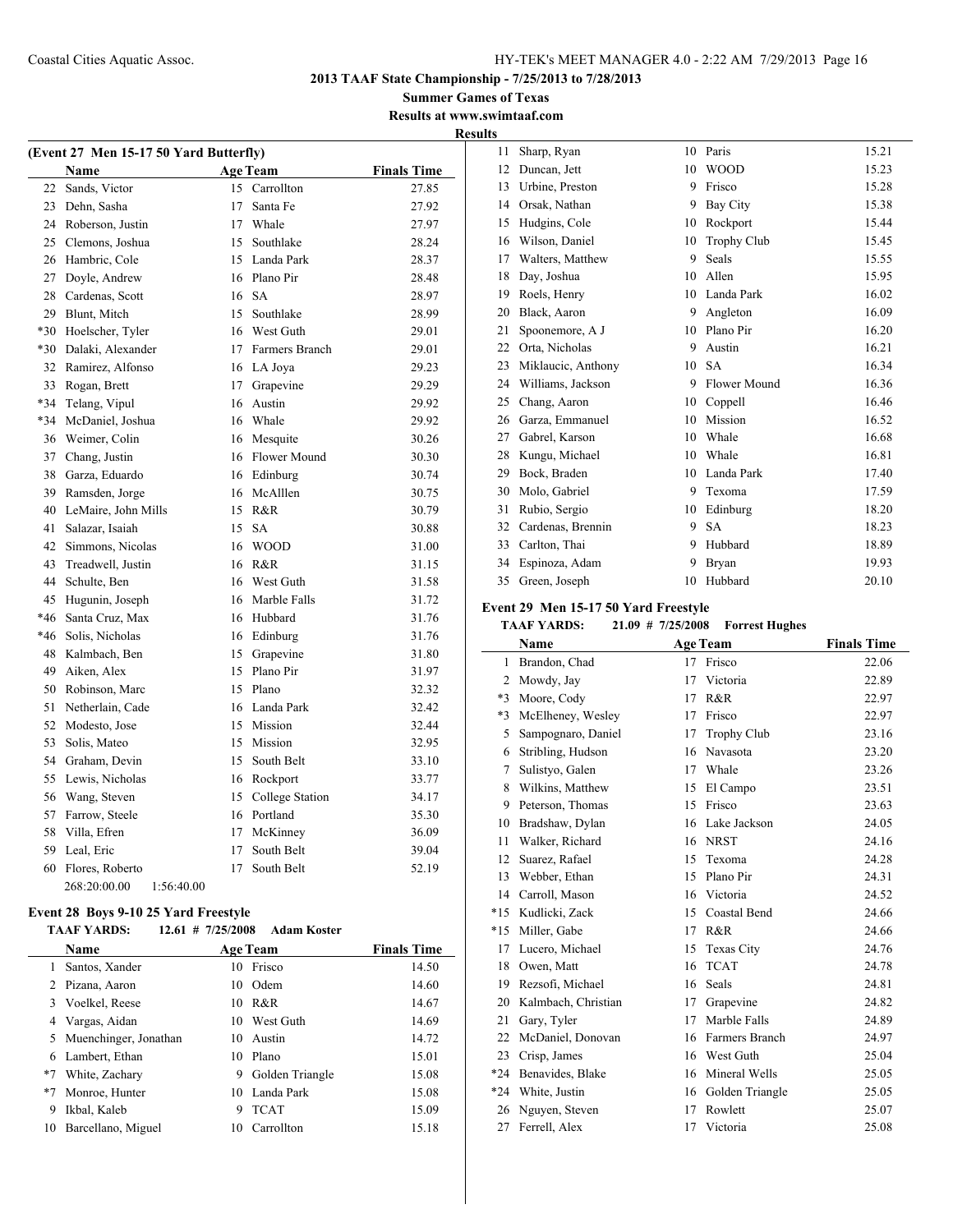**Summer Games of Texas Results at www.swimtaaf.com**

**Results**

| (Event 29 Men 15-17 50 Yard Freestyle) |                      |    |                    |                    |  |
|----------------------------------------|----------------------|----|--------------------|--------------------|--|
|                                        | <b>Name</b>          |    | <b>Age Team</b>    | <b>Finals Time</b> |  |
| 28                                     | Zubillaga, Joseph    | 16 | Grapevine          | 25.14              |  |
| 29                                     | Gonzales, John       | 16 | Fst                | 25.17              |  |
| 30                                     | Sheehan, Connor      | 16 | <b>Trophy Club</b> | 25.19              |  |
| 31                                     | Garza, David         |    | 15 Edinburg        | 25.21              |  |
| 32                                     | Zhao, Milton         | 15 | Texoma             | 25.23              |  |
| 33                                     | Medigovich, Addisson | 16 | Frisco             | 25.26              |  |
| 34                                     | Walters, Clay        | 15 | Seals              | 25.39              |  |
| 35                                     | Chang, Justin        |    | 16 Flower Mound    | 25.41              |  |
| 36                                     | Carlson, Joseph      |    | 17 Weatherford     | 25.46              |  |
| 37                                     | Vargas, Caiman       |    | 15 West Guth       | 25.52              |  |
| 38                                     | Delgado, Aaron       |    | 16 Mission         | 25.60              |  |
| 39                                     | Hambric, Cole        |    | 15 Landa Park      | 25.66              |  |
| 40                                     | Gillham, Braydyn     |    | 15 Hubbard         | 25.67              |  |
| 41                                     | Yates, Tyler         | 17 | Lake Jackson       | 25.78              |  |
| 42                                     | Graham, Conner       | 16 | Fst                | 25.84              |  |
| 43                                     | Brown, Jeremy        | 17 | DeSoto             | 25.86              |  |
| 44                                     | Weimer, Colin        |    | 16 Mesquite        | 26.22              |  |
|                                        |                      |    | 15 Club Estates    |                    |  |
| 45                                     | Matchett, Stephan    |    |                    | 26.35              |  |
| 46                                     | Rogan, Brett         |    | 17 Grapevine       | 26.51              |  |
| 47                                     | Canas, Jeremy        | 16 | Frisco             | 26.61              |  |
| 48                                     | Rivera, Steven       | 16 | Fst                | 26.73              |  |
| 49                                     | Ramirez, Alfonso     |    | 16 LA Joya         | 26.75              |  |
| 50                                     | Lopez, Jose          | 15 | Harilingen         | 26.76              |  |
| 51                                     | Davidson, Bramm      | 15 | Club Estates       | 27.14              |  |
| 52                                     | Hutchinson, Matthew  |    | 15 Bryan           | 27.19              |  |
| 53                                     | Hinojosa, Aaron      |    | 15 Alice           | 27.24              |  |
| 54                                     | Simmons, Nicolas     | 16 | <b>WOOD</b>        | 27.34              |  |
| 55                                     | Aguilar, Christopher | 16 | Alice              | 27.39              |  |
| 56                                     | Santa Cruz, Max      |    | 16 Hubbard         | 27.55              |  |
| 57                                     | Barron, David        |    | 16 DeSoto          | 27.58              |  |
| 58                                     | Cerda, Dorian        |    | 16 LA Joya         | 27.72              |  |
| 59                                     | Dalaki, Alexander    | 17 | Farmers Branch     | 27.79              |  |
| 60                                     | Doyle, Andrew        | 16 | Plano Pir          | 27.81              |  |
| 61                                     | Salazar, Isaiah      | 15 | <b>SA</b>          | 27.85              |  |
| 62                                     | Potthast, Gabe       | 15 | Lewisville         | 27.95              |  |
| 63                                     | Powell, Hunter       | 15 | Mesquite           | 27.97              |  |
| 64                                     | Lewis, Nicholas      | 16 | Rockport           | 28.04              |  |
| 65                                     | Telang, Vipul        | 16 | Austin             | 28.11              |  |
| 66                                     | Gilcrease, Braden    | 16 | Landa Park         | 28.21              |  |
| 67                                     | Raley, Kyle          | 16 | Trophy Club        | 28.28              |  |
| 68                                     | Morris, Hunter       | 15 | Hubbard            | 28.42              |  |
| 69                                     | Biehle, Aaron        | 15 | Golden Triangle    | 28.46              |  |
| 70                                     | Isley, Turner        | 17 | Landa Park         | 28.56              |  |
| 71                                     | Kalmbach, Ben        | 15 | Grapevine          | 28.75              |  |
| 72                                     | Wang, Steven         | 15 | College Station    | 28.79              |  |
| 73                                     | Bromfield, Jaydon    | 15 | Lewisville         | 28.85              |  |
| 74                                     | Farrow, Steele       | 16 | Portland           | 28.91              |  |
| 75                                     | Aiken, Alex          | 15 | Plano Pir          | 28.95              |  |
| 76                                     | Nguyen, Tam          | 15 | Rowlett            | 29.09              |  |
| 77                                     | Treadwell, Justin    | 16 | R&R                | 29.14              |  |
| 78                                     | Berry, Taylor        | 17 | Club Estates       | 29.91              |  |
| 79                                     | Villa, Efren         | 17 | McKinney           | 29.96              |  |
| 80                                     | Perez, Justice       | 15 | <b>SA</b>          | 30.02              |  |
| 81                                     | Stripling, Van       | 15 | DeSoto             | 30.16              |  |
|                                        |                      |    |                    |                    |  |

|     | 82 Duran, Anuar     | 17 McAlllen       | 30.22 |
|-----|---------------------|-------------------|-------|
|     | 83 Netherlain, Cade | 16 Landa Park     | 30.58 |
|     | 84 Money, Dustin    | 15 Alice          | 30.98 |
|     | 85 Cardona, Cameron | 15 West Guth      | 32.16 |
|     | 86 Todd, Caleb      | 15 Marble Falls   | 32.18 |
|     | 87 Leal, Eric       | 17 South Belt     | 32.94 |
| 88  | Barredo, Patricio   | 15 McAlllen       | 33.00 |
| 89. | Perez, Abner        | 16 Farmers Branch | 34.18 |
| 90  | Wang, Ruizhe        | 15 Texoma         | 35.63 |
|     | 91 Mejia, Mauricio  | 16 Pharr          | 38.65 |

## **Event 30 Boys 9-10 100 Yard IM**

#### **TAAF YARDS: 1:13.42 # 7/29/2011 Alex Segesta**

|              | Name               |       |    | <b>Age Team</b> | <b>Finals Time</b> |
|--------------|--------------------|-------|----|-----------------|--------------------|
| $\mathbf{1}$ | Reinholt, Thomas   |       | 10 | Golden Triangle | 1:18.33            |
|              | 35.08              | 43.25 |    |                 |                    |
| 2            | Hulet, Tyler       |       | 10 | <b>WOOD</b>     | 1:22.19            |
|              | 37.02              | 45.17 |    |                 |                    |
| 3            | McClelland, Ian    |       | 9  | Port Aransas    | 1:23.45            |
|              | 39.00              | 44.45 |    |                 |                    |
| 4            | Williams, Reid     |       | 9  | El Campo        | 1:26.95            |
|              | 43.86              | 43.09 |    |                 |                    |
| 5            | Barrera, Noah      |       | 10 | Landa Park      | 1:27.17            |
|              | 41.86              | 45.31 |    |                 |                    |
| 6            | Szipocs, Steven    |       | 10 | Austin          | 1:27.35            |
|              | 41.50              | 45.85 |    |                 |                    |
| 7            | Beckman, Nathaniel |       | 9  | Landa Park      | 1:28.01            |
|              | 44.24              | 43.77 |    |                 |                    |
| 8            | Elgar, Keith       |       | 9  | Golden Triangle | 1:29.09            |
|              | 40.23              | 48.86 |    |                 |                    |
| 9            | Garza, Diego       |       | 10 | Mission         | 1:29.21            |
|              | 44.03              | 45.18 |    |                 |                    |
| 10           | Yochum, Anthony    |       | 10 | Southlake       | 1:29.50            |
|              | 44.01              | 45.49 |    |                 |                    |
| 11           | Scheffler, Caleb   |       | 10 | Ridglea         | 1:29.90            |
|              | 43.65              | 46.25 |    |                 |                    |
| 12           | Medina, Pablo      |       | 9  | Lake Jackson    | 1:35.33            |
|              | 42.48              | 52.85 |    |                 |                    |
| 13           | Kreutziger, Conner |       | 10 | Port Aransas    | 1:35.71            |
|              | 1:35.73            |       |    |                 |                    |
| 14           | Woodley, Thomas    |       | 9  | Austin          | 1:35.92            |
|              | 44.47              | 51.45 |    |                 |                    |
| 15           | Choi, Andrew       |       | 10 | Plano Pir       | 1:36.24            |
|              | 44.49              | 51.75 |    |                 |                    |
| 16           | Fitch, Tony        |       | 10 | Mineral Wells   | 1:37.08            |
|              | 1:37.05            | 0.03  |    |                 |                    |
| 17           | Barney, Jacob      |       | 10 | <b>TCAT</b>     | 1:38.63            |
|              | 42.29              | 56.34 |    |                 |                    |
| 18           | Howie, Isaac       |       | 10 | Midlothian      | 1:38.78            |
|              | 43.00              | 55.78 |    |                 |                    |
| 19           | Worden, Samuel     |       | 10 | Keller          | 1:39.35            |
|              | 43.67              | 55.68 |    |                 |                    |
| 20           | Lewis, Joshua      |       | 10 | Austin          | 1:45.70            |
|              | 48.62              | 57.08 |    |                 |                    |
| 21           | Taylor, Keith      |       | 9  | Allen           | 1:49.08            |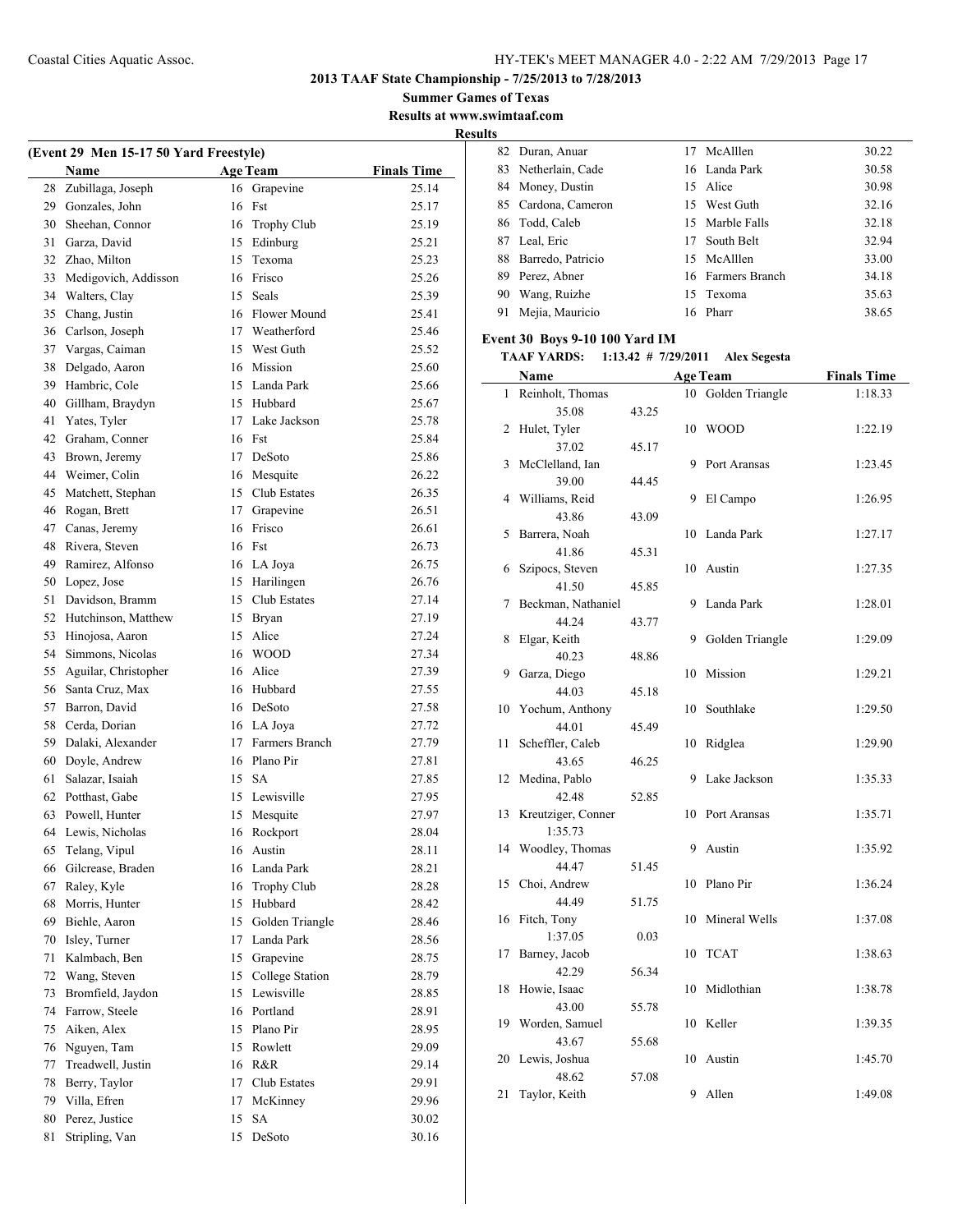## **Summer Games of Texas**

**Results at www.swimtaaf.com Results**

|       | (Event 30 Boys 9-10 100 Yard IM) |    |                 |                    |
|-------|----------------------------------|----|-----------------|--------------------|
|       | <b>Name</b>                      |    | <b>Age Team</b> | <b>Finals Time</b> |
| 22    | Havens, Benjamin                 | 10 | Hubbard         | 1:49.78            |
|       | 55.58<br>54 20                   |    |                 |                    |
| 23    | Rodriguez, Edward                | 10 | Edinburg        | 1:50.16            |
|       | 56.27<br>53.89                   |    |                 |                    |
| 24    | Choe, Aiden                      | 9  | Carrollton      | 1:50.80            |
|       | 57.53<br>53.27                   |    |                 |                    |
| 25    | Kungu, Michael                   | 10 | Whale           | 1:51.25            |
|       | 1:00.81<br>50.44                 |    |                 |                    |
|       | 26 Anzueto, Joshua               | 10 | Texoma          | 2:00.63            |
|       | 1:08.35<br>52.28                 |    |                 |                    |
| ---   | Farias, Sergio                   | 10 | Mission         | DQ                 |
| $---$ | McIlwain, Rafe                   | 10 | Plano           | DQ                 |
| $---$ | Wohlschlegel, James              | 9  | Flour Bluff     | DQ                 |
|       | Ryman, M. J.                     | 9  | Hubbard         | DQ                 |
|       | Wen, Tommy                       | 10 | Texoma          | DO                 |
|       |                                  |    |                 |                    |

## **Event 31 Men 15-17 100 Yard IM**

## **TAAF YARDS: 54.61 # 7/24/2009 Ryan Wilcox**

|              | Name                |       |    | <b>Age Team</b>     | <b>Finals Time</b> |
|--------------|---------------------|-------|----|---------------------|--------------------|
| $\mathbf{1}$ | Garcia, Michael     |       |    | 17 Club Estates     | 57.21              |
|              | 27.03               | 30.18 |    |                     |                    |
| 2            | Mangel, Sean        |       |    | 17 R&R              | 58.01              |
|              | 27.13               | 30.88 |    |                     |                    |
| 3            | LeMaire, Chandler   |       |    | 17 R&R              | 58.42              |
|              | 28.44               | 29.98 |    |                     |                    |
| 4            | Nichols, Jeremy     |       | 16 | Mesquite            | 59.19              |
|              | 28.96               | 30.23 |    |                     |                    |
| 5            | Seymour, Andy       |       | 17 | Lake Jackson        | 59.28              |
|              | 26.98               | 32.30 |    |                     |                    |
| 6            | Wilkins, Matthew    |       |    | 15 El Campo         | 59.37              |
|              | 27.81               | 31.56 |    |                     |                    |
| 7            | Aguirre, Henry      |       | 15 | <b>Coastal Bend</b> | 59.58              |
|              | 27.96               | 31.62 |    |                     |                    |
| 8            | Grote, Blake        |       |    | 15 R&R              | 1:00.62            |
|              | 27.07               | 33.55 |    |                     |                    |
| 9            | Chandler, Matthew   |       | 15 | Deer Park           | 1:00.78            |
|              | 30.23               | 30.55 |    |                     |                    |
|              | 10 Quach, Austin    |       | 16 | Rowlett             | 1:01.17            |
|              | 28.81               | 32.36 |    |                     |                    |
| 11.          | Russell, Jake       |       |    | 16 TCAT             | 1:02.56            |
|              | 28.09               | 34.47 |    |                     |                    |
|              | 12 White, Justin    |       | 16 | Golden Triangle     | 1:03.15            |
|              | 28.54               | 34.61 |    |                     |                    |
|              | 13 Carlile, Stetson |       | 16 | Stephenville        | 1:03.37            |
|              | 29.08               | 34.29 |    |                     |                    |
|              | 14 Bruni, Ryan      |       | 15 | Frisco              | 1:03.96            |
|              | 28.94               | 35.02 |    |                     |                    |
|              | 15 Camacho, John    |       |    | 15 Coastal Bend     | 1:04.10            |
|              | 30.39               | 33.71 |    |                     |                    |

| S  |                              |       |    |                    |         |
|----|------------------------------|-------|----|--------------------|---------|
| 16 | Yates, Tyler                 |       | 17 | Lake Jackson       | 1:04.80 |
| 17 | 31.79<br>Carlson, Joseph     | 33.01 | 17 | Weatherford        | 1:05.45 |
|    | 30.19                        | 35.26 |    |                    |         |
| 18 | Babcock, Tanner              |       | 16 | Weatherford        | 1:05.62 |
|    | 30.16                        | 35.46 |    |                    |         |
| 19 | Newland, Edward<br>30.22     | 35.53 | 16 | Landa Park         | 1:05.75 |
| 20 | Williamson, Jake             |       | 16 | <b>Trophy Club</b> | 1:06.22 |
|    | 30.04                        | 36.18 |    |                    |         |
| 21 | Ferrell, Alex                |       | 17 | Victoria           | 1:06.36 |
|    | 29.83                        | 36.53 |    |                    |         |
| 22 | Owen, Matt                   |       | 16 | <b>TCAT</b>        | 1:06.42 |
| 23 | 30.12<br>Zhao, Milton        | 36.30 | 15 | Texoma             | 1:06.76 |
|    | 30.75                        | 36.01 |    |                    |         |
| 24 | Hoelscher, Tyler             |       | 16 | West Guth          | 1:07.18 |
|    | 32.44                        | 34.74 |    |                    |         |
| 25 | Holderness, Triston          |       | 15 | Seals              | 1:07.32 |
|    | 30.11                        | 37.21 |    |                    |         |
| 26 | York, Billy                  |       | 17 | Victoria           | 1:07.43 |
| 27 | 30.63<br>Montoya, Joshua     | 36.80 | 15 | Marble Falls       | 1:07.44 |
|    | 32.18                        | 35.26 |    |                    |         |
| 28 | Hernandez, Francesco         |       | 16 | R&R                | 1:07.55 |
|    | 31.10                        | 36.45 |    |                    |         |
| 29 | Suarez, Rafael               |       | 15 | Texoma             | 1:07.93 |
|    | 30.31                        | 37.62 |    |                    |         |
| 30 | Walker, Richard<br>32.06     |       | 16 | <b>NRST</b>        | 1:08.34 |
| 31 | Clemons, Joshua              | 36.28 | 15 | Southlake          | 1:08.71 |
|    | 31.09                        | 37.62 |    |                    |         |
| 32 | Princehouse, Hank            |       | 17 | Plano              | 1:08.94 |
|    | 32.69                        | 36.25 |    |                    |         |
| 33 | Schulte, Ben                 |       | 16 | West Guth          | 1:09.11 |
|    | 33.33                        | 35.78 |    |                    |         |
| 34 | LeMaire, John Mills<br>33.15 | 36.37 | 15 | R&R                | 1:09.52 |
| 35 | Mata, Miguel                 |       |    | 17 SA              | 1:09.97 |
|    | 34.44                        | 35.53 |    |                    |         |
| 36 | Solis, Nicholas              |       | 16 | Edinburg           | 1:10.52 |
|    | 32.25                        | 38.27 |    |                    |         |
| 37 | Alaniz, Anthony              |       | 15 | West Guth          | 1:11.66 |
| 38 | 35.34<br>Criddle, Courage    | 36.32 | 17 | Landa Park         | 1:12.11 |
|    | 34.37                        | 37.74 |    |                    |         |
| 39 | Barredo, Marcelo             |       | 17 | McAlllen           | 1:12.16 |
|    | 34.83                        | 37.33 |    |                    |         |
| 40 | Ramsden, Jorge               |       | 16 | McAlllen           | 1:12.25 |
|    | 33.70                        | 38.55 |    |                    |         |
| 41 | Doyle, Andrew<br>33.80       | 38.65 | 16 | Plano Pir          | 1:12.45 |
| 42 | Casale, Fernando             |       | 15 | Mission            | 1:14.25 |
|    | 36.72                        | 37.53 |    |                    |         |
| 43 | Money, Dustin                |       | 15 | Alice              | 1:14.69 |
|    | 35.53                        | 39.16 |    |                    |         |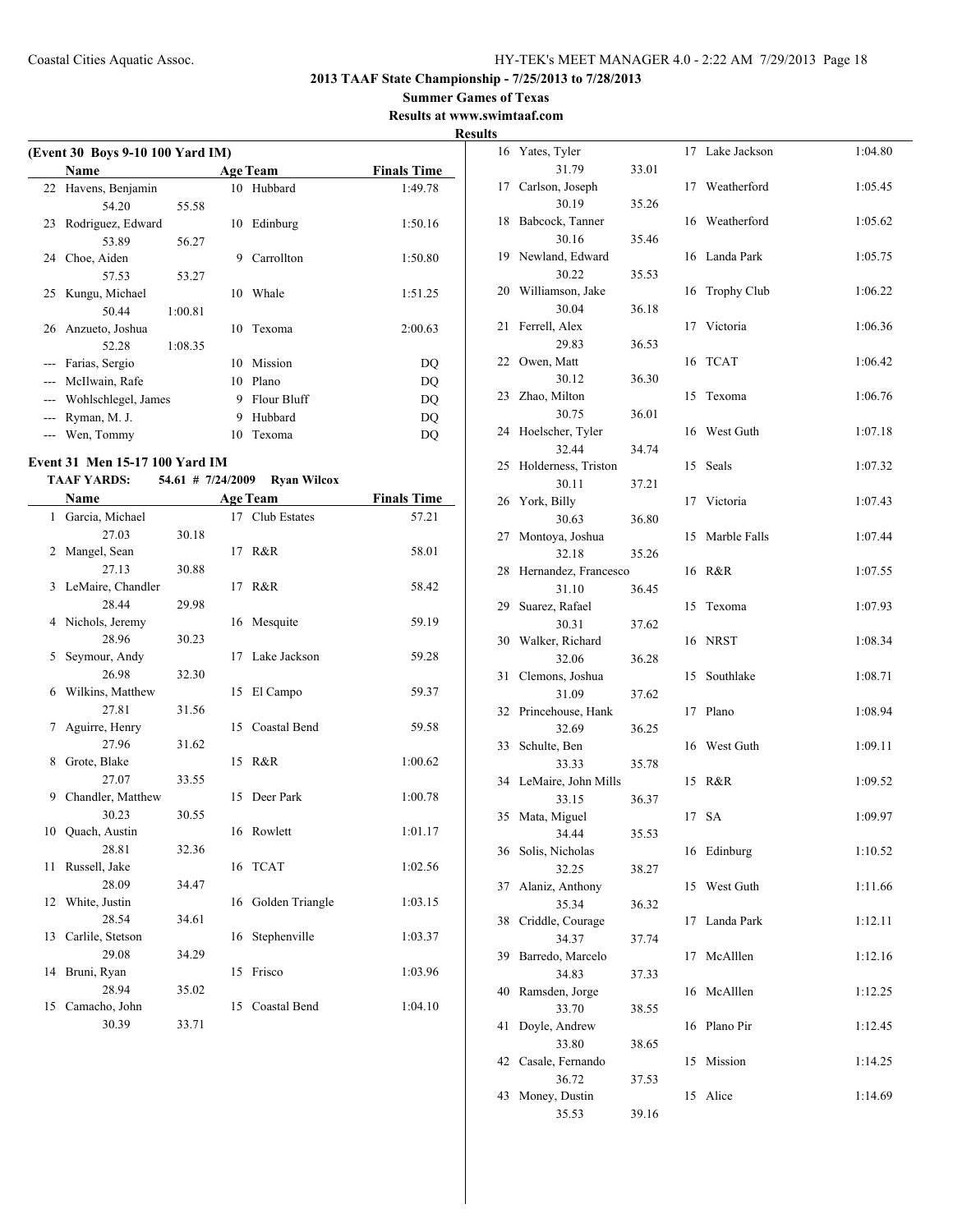**Summer Games of Texas**

**Results at www.swimtaaf.com**

**Results**

|    | (Event 31 Men 15-17 100 Yard IM) |       |    |                    |                    |  |  |  |
|----|----------------------------------|-------|----|--------------------|--------------------|--|--|--|
|    | <b>Name</b>                      |       |    | <b>Age Team</b>    | <b>Finals Time</b> |  |  |  |
| 44 | Biehle, Aaron                    |       |    | 15 Golden Triangle | 1:15.74            |  |  |  |
|    | 35.33                            | 40.41 |    |                    |                    |  |  |  |
| 45 | Wang, Steven                     |       | 15 | College Station    | 1:16.31            |  |  |  |
|    | 35.13                            | 41.18 |    |                    |                    |  |  |  |
| 46 | Brown, Jeremy                    |       | 17 | DeSoto             | 1:17.80            |  |  |  |
|    | 35.00                            | 42.80 |    |                    |                    |  |  |  |
| 47 | Barron, David                    |       | 16 | DeSoto             | 1:19.61            |  |  |  |
|    | 34.84                            | 44.77 |    |                    |                    |  |  |  |
| 48 | LeBlanc, Robert                  |       |    | 16 TCAT            | 1:19.98            |  |  |  |
|    | 38.28                            | 41.70 |    |                    |                    |  |  |  |
|    | Bromfield, Jaydon                |       |    | 15 Lewisville      | DC                 |  |  |  |

#### **Event 32 Men 15-17 200 Yard Freestyle**

 $\overline{\phantom{0}}$ 

## **TAAF YARDS: 1:46.36 # 7/29/2011 Christopher Stockmann**

|    | <b>Name</b>         |       |    | <b>Age Team</b>    |       | <b>Finals Time</b> |
|----|---------------------|-------|----|--------------------|-------|--------------------|
| 1  | Winstead, Seth      |       | 16 | <b>Trophy Club</b> |       | 1:54.25            |
|    | 26.66               | 29.67 |    | 29.98              | 27.94 |                    |
| 2  | Chandler, Matthew   |       | 15 | Deer Park          |       | 1:55.16            |
|    | 27.05               | 29.34 |    | 29.58              | 29.19 |                    |
| 3  | Miller, Gabe        |       | 17 | R&R                |       | 1:58.67            |
|    | 28.22               | 30.23 |    | 30.54              | 29.68 |                    |
| 4  | Sands, Victor       |       | 15 | Carrollton         |       | 1:58.93            |
|    | 27.31               | 30.01 |    | 31.03              | 30.58 |                    |
| 5  | Desmarais, Jason    |       | 15 | Golden Triangle    |       | 2:01.95            |
|    | 28.19               | 30.89 |    | 31.94              | 30.93 |                    |
| 6  | Blunt, Mitch        |       | 15 | Southlake          |       | 2:02.51            |
|    | 27.96               | 31.14 |    | 32.54              | 30.87 |                    |
| 7  | Alvarez, Juan       |       |    | 16 Club Estates    |       | 2:03.05            |
|    | 27.48               | 30.57 |    | 32.41              | 32.59 |                    |
| 8  | Dehn, Sasha         |       | 17 | Santa Fe           |       | 2:06.39            |
|    | 28.39               | 32.75 |    | 33.22              | 32.03 |                    |
| 9  | Carlson, Joseph     |       |    | 17 Weatherford     |       | 2:07.59            |
|    | 27.75               | 30.88 |    | 33.98              | 34.98 |                    |
| 10 | Matchett, Stephan   |       | 15 | Club Estates       |       | 2:08.85            |
|    | 29.35               | 33.13 |    | 33.08              | 33.29 |                    |
| 11 | McDaniel, Joshua    |       | 16 | Whale              |       | 2:10.04            |
|    | 28.55               | 32.63 |    | 34.98              | 33.88 |                    |
| 12 | Allen, Connor       |       | 15 | Southlake          |       | 2:11.58            |
|    | 29.36               | 34.52 |    | 34.80              | 32.90 |                    |
| 13 | Wallace, Josiah     |       | 16 | West Guth          |       | 2:13.96            |
|    | 29.76               | 33.37 |    | 35.90              | 34.93 |                    |
| 14 | Vargas, Caiman      |       | 15 | West Guth          |       | 2:15.79            |
|    | 29.19               | 34.34 |    | 36.45              | 35.81 |                    |
| 15 | Hasson, Christopher |       | 16 | Club Estates       |       | 2:16.21            |
|    | 31.63               | 34.11 |    | 35.34              | 35.13 |                    |
| 16 | Castillo, Anthony   |       | 15 | Seals              |       | 2:20.44            |
|    | 29.42               | 34.33 |    | 38.38              | 38.31 |                    |
| 17 | Walker, Richard     |       | 16 | <b>NRST</b>        |       | 2:21.27            |
|    | 30.77               | 35.10 |    | 38.26              | 37.14 |                    |
| 18 | Solis, Mateo        |       | 15 | Mission            |       | 2:21.67            |
|    | 33.14               | 36.12 |    | 36.80              | 35.61 |                    |
| 19 | Modesto, Jose       |       | 15 | Mission            |       | 2:22.26            |
|    | 32.56               | 36.58 |    | 36.98              | 36.14 |                    |

|    | 20 Portillo, Sam   |       | 15 | Austin        |       | 2:23.56 |
|----|--------------------|-------|----|---------------|-------|---------|
| 21 | Lopez, Jose        |       | 15 | Harilingen    |       | 2:23.80 |
|    | 28.94              | 35.81 |    | 40.02         | 39.03 |         |
| 22 | Bromfield, Jaydon  |       |    | 15 Lewisville |       | 2:27.22 |
|    | 23 LeBlanc, Robert |       |    | 16 TCAT       |       | 2:41.76 |
|    | 33.29              | 36.53 |    | 1:16.57       | 15.37 |         |
| 24 | Graham, Devin      |       |    | 15 South Belt |       | 2:46.54 |
|    | 35.79              | 44.10 |    | 45.55         | 41.10 |         |
| 25 | Gilcrease, Braden  |       |    | 16 Landa Park |       | 2:53.31 |
|    |                    |       |    |               | 12.97 |         |
| 26 | Leal, Eric         |       | 17 | South Belt    |       | 2:55.54 |
|    | 36.58              | 44.16 |    | 47.36         | 47.44 |         |
| 27 | Wang, Ruizhe       |       |    | 15 Texoma     |       | 3:16.89 |
|    | 38.00              | 48.50 |    | 56.11         | 54.28 |         |

# **Event 33 Boys 9-10 100 Yard Freestyle Relay**

#### **TAAF YARDS: 56.83 # 8/1/1993 Rosenberg**

|   | Team                        |       | Relay                   | <b>Finals Time</b> |
|---|-----------------------------|-------|-------------------------|--------------------|
| 1 | Lake Jackson                |       | A                       | 58.98              |
|   | 1) Trihus, Micah 9          |       | 2) Kuhlman, Riley 9     |                    |
|   | 3) deValcourt, Myles 10     |       | 4) Gasiorowski, Ryan 10 |                    |
|   | 30.32                       | 28.66 |                         |                    |
| 2 | Frisco                      |       | A                       | 1:01.20            |
|   | 1) Johnson, Carter 10       |       | 2) Archer, Owen 10      |                    |
|   | 3) Santos, Xander 10        |       | 4) Urbine, Preston 9    |                    |
|   | 30.62                       | 30.58 |                         |                    |
| 3 | El Campo                    |       | A                       | 1:02.11            |
|   | 1) Garner, Gage 10          |       | 2) Willis, Nathan 10    |                    |
|   | 3) Vallejo, David 9         |       | 4) Williams, Reid 9     |                    |
|   | 31.01                       | 31.10 |                         |                    |
| 4 | <b>Trophy Club</b>          |       | A                       | 1:02.31            |
|   | 1) Wilson, Daniel 10        |       | 2) Carmody, Zephan 9    |                    |
|   | 3) Scrivner, Preston 9      |       | 4) Carmody, Jarrod 9    |                    |
|   | 32.03                       | 30.28 |                         |                    |
| 5 | R&R                         |       | A                       | 1:02.34            |
|   | 1) Martinez, Alfred 9       |       | 2) Litchfield, Jake 10  |                    |
|   | 3) Ricklefsen, Sebastian 10 |       | 4) Voelkel, Reese 10    |                    |
|   | 31.72                       | 30.62 |                         |                    |
| 6 | <b>Bay City</b>             |       | A                       | 1:06.09            |
|   | 1) Hogg, Spencer 10         |       | 2) Blackmon, Brysen 9   |                    |
|   | 3) Allison, Clay 9          |       | 4) Orsak, Nathan 9      |                    |
|   | 33.48                       | 32.61 |                         |                    |
| 7 | Flower Mound                |       | A                       | 1:06.15            |
|   | 1) Williams, Jackson 9      |       | 2) Brubaker, Ryan 9     |                    |
|   | 3) Velasco, Michael 10      |       | 4) Conrad, Cole 10      |                    |
|   | 34.17                       | 31.98 |                         |                    |
| 8 | R&R                         |       | B                       | 1:06.29            |
|   | 1) Dzierzanowski, Matthew 9 |       | 2) Techmanski, Adam 9   |                    |
|   | 3) Ordonez, Javier 9        |       | 4) Boettcher, Kase 9    |                    |
|   | 35.73                       | 30.56 |                         |                    |
| 9 | Southlake                   |       | A                       | 1:06.45            |
|   | 1) Yochum, Anthony 10       |       | 2) Landry, Zane 9       |                    |
|   | 3) DeLugo, Diego 9          |       | 4) Paulsen, Brady 10    |                    |
|   | 32.83                       | 33.62 |                         |                    |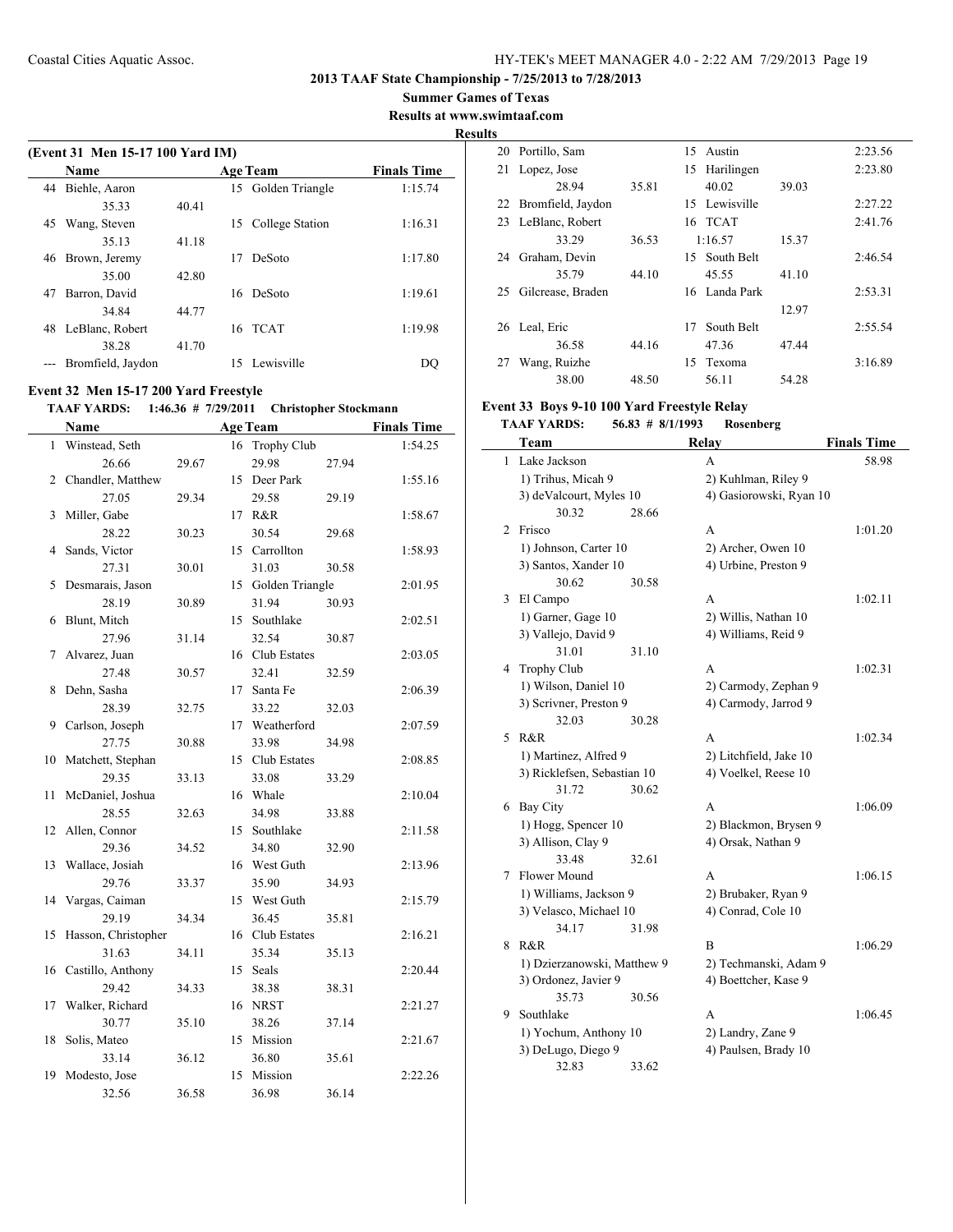**2013 TAAF State Championship - 7/25/2013 to 7/28/2013**

**Summer Games of Texas**

**Results at www.swimtaaf.com**

#### **Results**

 $\sim$ 

|    | (Event 33 Boys 9-10 100 Yard Freestyle Relay) |       |                            |                    |  |  |
|----|-----------------------------------------------|-------|----------------------------|--------------------|--|--|
|    | Team                                          |       | Relay                      | <b>Finals Time</b> |  |  |
| 10 | Mission                                       |       | A                          | 1:07.61            |  |  |
|    | 1) Garza, Emmanuel 10                         |       | 2) Garza, Danny 10         |                    |  |  |
|    | 3) Rodriguez, Damian 10                       |       | 4) Garza, Diego 10         |                    |  |  |
|    | 33.55                                         | 34.06 |                            |                    |  |  |
| 11 | Alice                                         |       | A                          | 1:07.76            |  |  |
|    | 1) Nisimblat, Luca 9                          |       | 2) Hayslip, Ethan 10       |                    |  |  |
|    | 3) Revilla, Tres 9                            |       | 4) Charles, JC 10          |                    |  |  |
|    | 35.90                                         | 31.86 |                            |                    |  |  |
| 12 | Carrollton                                    |       | A                          | 1:08.39            |  |  |
|    | 1) Haught, Jackson 10                         |       | 2) Mun, Benjamin 10        |                    |  |  |
|    | 3) Choe, Aiden 9                              |       | 4) Britton, Arie 10        |                    |  |  |
|    | 34.72                                         | 33.67 |                            |                    |  |  |
| 13 | Frisco                                        |       | $\mathcal{C}$              | 1:09.15            |  |  |
|    | 1) Murphy, Jonathan 10                        |       | 2) Dela Cruz, John Romeo 9 |                    |  |  |
|    | 3) Debes, Eric 9                              |       | 4) Marshall, Grant 9       |                    |  |  |
|    | 33.52                                         | 35.63 |                            |                    |  |  |
| 14 | <b>Trophy Club</b>                            |       | B                          | 1:09.26            |  |  |
|    | 1) Henson, Charlie 9                          |       | 2) Shegon, William 10      |                    |  |  |
|    | 3) Johnson, Luke 10                           |       | 4) Zaharis, Andrew 9       |                    |  |  |
|    | 34.31                                         | 34.95 |                            |                    |  |  |
| 15 | Victoria                                      |       | A                          | 1:09.95            |  |  |
|    | 1) Dry, Allen 10                              |       | 2) Crocker, Jackson 9      |                    |  |  |
|    | 3) Schlamb, Grayson 9                         |       | 4) Young, Garrett 9        |                    |  |  |
|    | 35.46                                         | 34.49 |                            |                    |  |  |
|    | 16 Odem                                       |       | A                          | 1:09.96            |  |  |
|    | 1) Medina, Art 10                             |       |                            |                    |  |  |
|    |                                               |       | 2) Southern, Landon 9      |                    |  |  |
|    | 3) Underwood, Cody 9                          |       | 4) Pizana, Aaron 10        |                    |  |  |
| 17 | 36.85<br>Austin                               | 33.11 | A                          |                    |  |  |
|    |                                               |       |                            | 1:10.38            |  |  |
|    | 1) Kennedy, Noah 9                            |       | 2) Castillo, Gabriel 10    |                    |  |  |
|    | 3) Prestridge, Dustin 10                      |       | 4) McPike, Jed 10          |                    |  |  |
|    | 34.22                                         | 36.16 |                            |                    |  |  |
| 18 | McAlllen                                      |       | A                          | 1:10.65            |  |  |
|    | 1) Panola, Christian 10                       |       | 2) Leal, Daniel 10         |                    |  |  |
|    | 3) Garcia, Sebastian 10                       |       | 4) Worthington, Matthew 10 |                    |  |  |
|    | 34.56                                         | 36.09 |                            |                    |  |  |
| 19 | Landa Park                                    |       | A                          | 1:11.88            |  |  |
|    | 1) Pannell, Timothy 10                        |       | 2) Armer, Aaron 9          |                    |  |  |
|    | 3) Liles, Hayden 10                           |       | 4) Bock, Braden 10         |                    |  |  |
|    | 39.43                                         | 32.45 |                            |                    |  |  |
| 20 | Edinburg                                      |       | А                          | 1:12.53            |  |  |
|    | 1) Palacios, Andres 10                        |       | 2) Rubio, Sergio 10        |                    |  |  |
|    | 3) Rodriguez, Edward 10                       |       | 4) Doan, Houston 10        |                    |  |  |
|    | 35.32                                         | 37.21 |                            |                    |  |  |
| 21 | Whale                                         |       | A                          | 1:12.70            |  |  |
|    | 1) Kungu, Michael 10                          |       | 2) Woodall, Ethan 10       |                    |  |  |
|    | 3) Gordon, Jacob 10                           |       | 4) Brown, Kyle 10          |                    |  |  |
|    | 38.91                                         | 33.79 |                            |                    |  |  |
| 22 | Keller                                        |       | A                          | 1:13.31            |  |  |
|    | 1) Lehmann, Zachary 10                        |       | 2) Van Wormer, Aidan 10    |                    |  |  |
|    | 3) Worden, Samuel 10                          |       | 4) Lantzy, Brennan 10      |                    |  |  |
|    | 37.81                                         | 35.50 |                            |                    |  |  |
|    |                                               |       |                            |                    |  |  |

| э  |                        |       |                            |         |
|----|------------------------|-------|----------------------------|---------|
| 23 | Frisco                 |       | D                          | 1:13.96 |
|    | 1) Watson, Connor 10   |       | 2) Carson, Andrew 9        |         |
|    | 3) Utagikar, Anirudh 9 |       | 4) Robnett, Jack 10        |         |
|    | 40.27                  | 33.69 |                            |         |
| 24 | Texoma                 |       | A                          | 1:14.45 |
|    | 1) Molo, Gabriel 9     |       | 2) Benton, Chase 9         |         |
|    | 3) Coffey, Jeffrey 9   |       | 4) Rodriguez, Christian 10 |         |
|    | 48.34                  | 26.11 |                            |         |
| 25 | SА                     |       | B                          | 1:14.68 |
|    | 1) McGoon, Conner 9    |       | 2) Alaniz, Brandon 9       |         |
|    | 3) Cardenas, Brennin 9 |       | 4) Hammond, Colton 9       |         |
|    | 43.09                  | 31.59 |                            |         |
| 26 | Austin                 |       | B                          | 1:17.11 |
|    | 1) Morris, Kamari 9    |       | 2) Domsch, Zachary 9       |         |
|    | 3) Graves, Alexander 9 |       | 4) Redman, Calvin 9        |         |
|    | 40.10                  | 37.01 |                            |         |
| 27 | Landa Park             |       | B                          | 1:17.16 |
|    | 1) Liles, Luke 10      |       | 2) Schlageter, Wyatt 9     |         |
|    | 3) Wilson, Luke 9      |       | 4) Horn, Nathan 10         |         |
|    | 39.36                  | 37.80 |                            |         |
| 28 | Texoma                 |       | B                          | 1:30.79 |
|    | 1) LeBeau, Ryan 10     |       | 2) Liu, Eric 9             |         |
|    | 3) Burkart, Orion 9    |       | 4) Zhou, Anjie 10          |         |
|    | 43.11                  | 47.68 |                            |         |
|    | Frisco                 |       | B                          | DO      |
|    | 1) Kelly, Noah 10      |       | 2) Montgomery, Hayden 10   |         |
|    | 3) Skorick, Joshua 10  |       | 4) Yu, Ethan 10            |         |
|    |                        |       |                            |         |

#### **Event 34 Men 15-17 200 Yard Freestyle Relay**

#### **TAAF YARDS: 1:29.68 # 7/25/2008 Lake Jackson Swim Team**

## **F Hughes, J Bontekoe, E Vesling, C Armstrong**

|               | Team                   |       | Relay                      |       | <b>Finals Time</b> |
|---------------|------------------------|-------|----------------------------|-------|--------------------|
| 1             | R&R                    |       | B                          |       | 1:30.56            |
|               | 1) Mangel, Sean 17     |       | 2) Grote, Blake 15         |       |                    |
|               | 3) Valdez, Robby 16    |       | 4) Moore, Cody 17          |       |                    |
|               | 23.04                  | 23.19 | 22.14                      | 22.19 |                    |
| $\mathcal{L}$ | Lake Jackson           |       | A                          |       | 1:36.45            |
|               | 1) Bradshaw, Dylan 16  |       | 2) Brown, Ryan 17          |       |                    |
|               | 3) Yates, Tyler 17     |       | 4) Seymour, Andy 17        |       |                    |
|               | 24 36                  | 24.35 | 25.09                      | 22.65 |                    |
| 3             | Coastal Bend           |       | A                          |       | 1:37.47            |
|               | 1) Campbell, Jarret 15 |       | 2) Camacho, John 15        |       |                    |
|               | 3) Aguirre, Henry 15   |       | 4) Kudlicki, Zack 15       |       |                    |
|               | 23.81                  | 24.54 | 25.07                      | 24.05 |                    |
| 4             | Fst                    |       | A                          |       | 1:40.37            |
|               | 1) Gonzales, John 16   |       | 2) Rivera, Steven 16       |       |                    |
|               | 3) Graham, Conner 16   |       | 4) Sheffield, Logan 17     |       |                    |
|               | 25.93                  | 26.09 | 25.24                      | 23.11 |                    |
| 5             | West Guth              |       | A                          |       | 1:42.03            |
|               | 1) Crisp, James 16     |       | 2) Wallace, Josiah 16      |       |                    |
|               | 3) Vargas, Caiman 15   |       | 4) Calk, Noah 15           |       |                    |
|               | 25.09                  | 26.73 | 26.27                      | 23.94 |                    |
| 6             | Frisco                 |       | B                          |       | 1:43.71            |
|               | 1) Bruni, Ryan 15      |       | 2) Canas, Jeremy 16        |       |                    |
|               | 3) Fogle, Adam 17      |       | 4) Medigovich, Addisson 16 |       |                    |
|               | 26.41                  | 26.84 | 25.59                      | 24.87 |                    |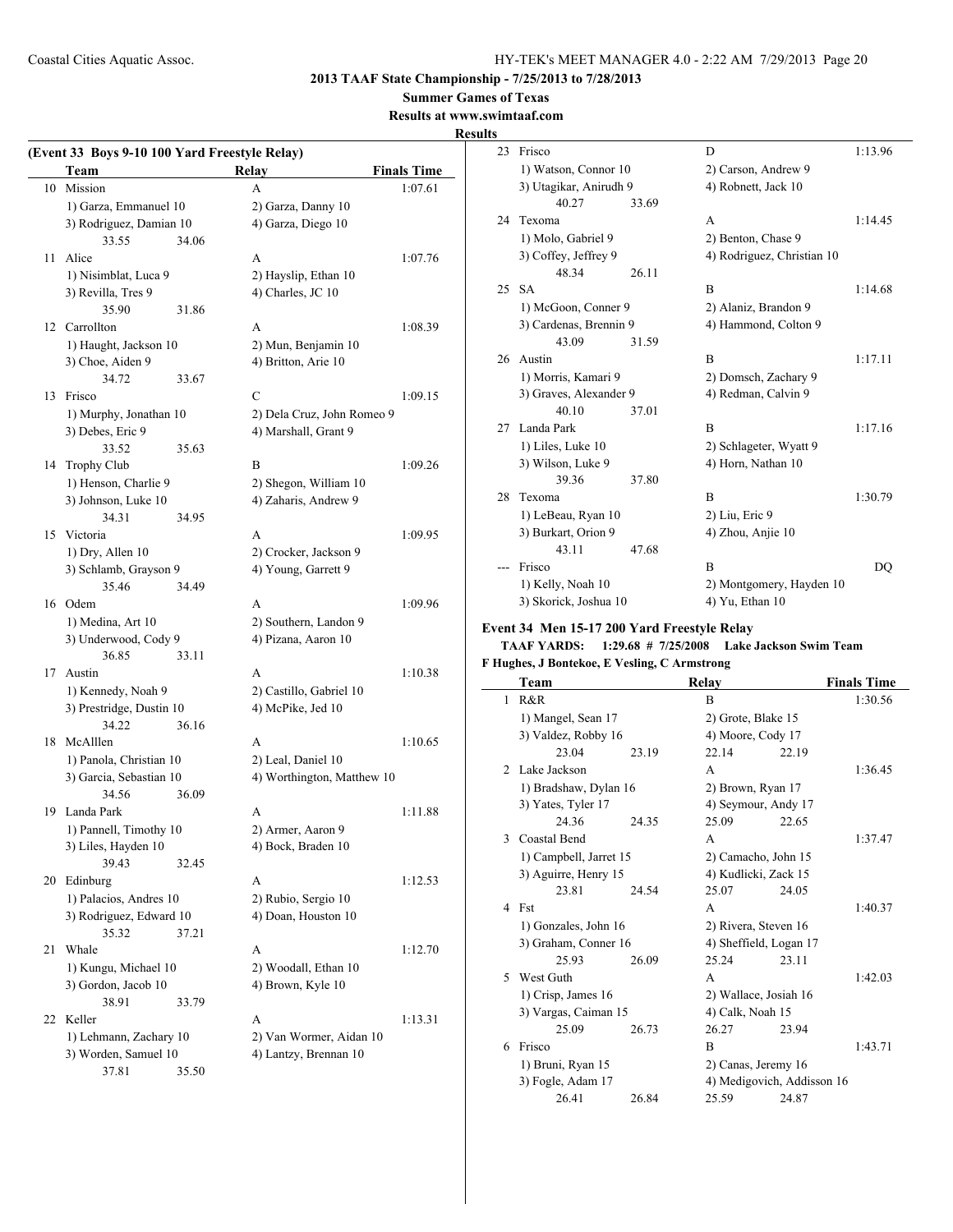#### **Summer Games of Texas**

**Results at www.swimtaaf.com**

#### **Results**

| Team                    | <b>Relay</b>                                                                                                                                                                                                                                                                                                                             | <b>Finals Time</b>                                                                                                                                                                                                                                                     |  |
|-------------------------|------------------------------------------------------------------------------------------------------------------------------------------------------------------------------------------------------------------------------------------------------------------------------------------------------------------------------------------|------------------------------------------------------------------------------------------------------------------------------------------------------------------------------------------------------------------------------------------------------------------------|--|
| Seals                   | A                                                                                                                                                                                                                                                                                                                                        | 1:44.47                                                                                                                                                                                                                                                                |  |
|                         |                                                                                                                                                                                                                                                                                                                                          |                                                                                                                                                                                                                                                                        |  |
|                         | 4) Rezsofi, Michael 16                                                                                                                                                                                                                                                                                                                   |                                                                                                                                                                                                                                                                        |  |
| 27.52<br>25.77          | 27.03<br>24.15                                                                                                                                                                                                                                                                                                                           |                                                                                                                                                                                                                                                                        |  |
| Trophy Club             | A                                                                                                                                                                                                                                                                                                                                        | 1:44.77                                                                                                                                                                                                                                                                |  |
| 1) Langer, Brandon 16   |                                                                                                                                                                                                                                                                                                                                          |                                                                                                                                                                                                                                                                        |  |
|                         |                                                                                                                                                                                                                                                                                                                                          |                                                                                                                                                                                                                                                                        |  |
| 26.14<br>28.06          | 25.56<br>25.01                                                                                                                                                                                                                                                                                                                           |                                                                                                                                                                                                                                                                        |  |
| 9 Mesquite              | A                                                                                                                                                                                                                                                                                                                                        | 1:45.16                                                                                                                                                                                                                                                                |  |
| 1) Foster, Daniel 15    | 2) Nichols, Jeremy 16                                                                                                                                                                                                                                                                                                                    |                                                                                                                                                                                                                                                                        |  |
| 3) Powell, Hunter 15    | 4) Weimer, Colin 16                                                                                                                                                                                                                                                                                                                      |                                                                                                                                                                                                                                                                        |  |
| 29.76<br>25.66          | 26.62<br>23.12                                                                                                                                                                                                                                                                                                                           |                                                                                                                                                                                                                                                                        |  |
| 10 Hubbard              | A                                                                                                                                                                                                                                                                                                                                        | 1:47.24                                                                                                                                                                                                                                                                |  |
| 1) Martin, Casen 17     | 2) Morris, Hunter 15                                                                                                                                                                                                                                                                                                                     |                                                                                                                                                                                                                                                                        |  |
| 3) Santa Cruz, Max 16   | 4) Gillham, Braydyn 15                                                                                                                                                                                                                                                                                                                   |                                                                                                                                                                                                                                                                        |  |
| 27.85<br>28.13          | 25.91<br>25.35                                                                                                                                                                                                                                                                                                                           |                                                                                                                                                                                                                                                                        |  |
|                         | A                                                                                                                                                                                                                                                                                                                                        | 1:47.25                                                                                                                                                                                                                                                                |  |
|                         | 2) Rogan, Brett 17                                                                                                                                                                                                                                                                                                                       |                                                                                                                                                                                                                                                                        |  |
| 3) Kalmbach, Ben 15     |                                                                                                                                                                                                                                                                                                                                          |                                                                                                                                                                                                                                                                        |  |
| 26.54<br>25.28          | 29.73<br>25.70                                                                                                                                                                                                                                                                                                                           |                                                                                                                                                                                                                                                                        |  |
| 12 Marble Falls         | A                                                                                                                                                                                                                                                                                                                                        | 1:48.01                                                                                                                                                                                                                                                                |  |
|                         | 2) Montoya, Joshua 15                                                                                                                                                                                                                                                                                                                    |                                                                                                                                                                                                                                                                        |  |
|                         | 4) Jones, Aaron 17                                                                                                                                                                                                                                                                                                                       |                                                                                                                                                                                                                                                                        |  |
| 25.69<br>26.45          | 31.04<br>24.83                                                                                                                                                                                                                                                                                                                           |                                                                                                                                                                                                                                                                        |  |
| 13                      | A                                                                                                                                                                                                                                                                                                                                        | 1:49.15                                                                                                                                                                                                                                                                |  |
|                         |                                                                                                                                                                                                                                                                                                                                          |                                                                                                                                                                                                                                                                        |  |
|                         |                                                                                                                                                                                                                                                                                                                                          |                                                                                                                                                                                                                                                                        |  |
| 26.20<br>29.67          | 28.28<br>25.00                                                                                                                                                                                                                                                                                                                           |                                                                                                                                                                                                                                                                        |  |
| 14 Club Estates         | A                                                                                                                                                                                                                                                                                                                                        | 1:49.25                                                                                                                                                                                                                                                                |  |
|                         |                                                                                                                                                                                                                                                                                                                                          |                                                                                                                                                                                                                                                                        |  |
|                         | 4) Alvarez, Juan 16                                                                                                                                                                                                                                                                                                                      |                                                                                                                                                                                                                                                                        |  |
| 27.53<br>30.68          | 26.01<br>25.03                                                                                                                                                                                                                                                                                                                           |                                                                                                                                                                                                                                                                        |  |
| R&R<br>15               | A                                                                                                                                                                                                                                                                                                                                        | 1:49.45                                                                                                                                                                                                                                                                |  |
| 1) Miller, Gabe 17      | 2) LeMaire, John Mills 15                                                                                                                                                                                                                                                                                                                |                                                                                                                                                                                                                                                                        |  |
|                         | 4) Sharp, Jonah 15                                                                                                                                                                                                                                                                                                                       |                                                                                                                                                                                                                                                                        |  |
| 27.18<br>30.91          | 27.10<br>24.26                                                                                                                                                                                                                                                                                                                           |                                                                                                                                                                                                                                                                        |  |
| 16 Alice                | A                                                                                                                                                                                                                                                                                                                                        | 1:50.14                                                                                                                                                                                                                                                                |  |
| 1) Hinojosa, Aaron 15   | 2) Money, Dustin 15                                                                                                                                                                                                                                                                                                                      |                                                                                                                                                                                                                                                                        |  |
| 3) Arismendez, Isaul 16 | 4) Aguilar, Christopher 16                                                                                                                                                                                                                                                                                                               |                                                                                                                                                                                                                                                                        |  |
| 28.06<br>29.67          | 25.93<br>26.48                                                                                                                                                                                                                                                                                                                           |                                                                                                                                                                                                                                                                        |  |
| Mission                 | A                                                                                                                                                                                                                                                                                                                                        | 1:56.60                                                                                                                                                                                                                                                                |  |
| 1) Modesto, Jose 15     |                                                                                                                                                                                                                                                                                                                                          |                                                                                                                                                                                                                                                                        |  |
| 3) Casale, Fernando 15  | 4) Delgado, Aaron 16                                                                                                                                                                                                                                                                                                                     |                                                                                                                                                                                                                                                                        |  |
| 29.14<br>30.88          | 28.98<br>27.60                                                                                                                                                                                                                                                                                                                           |                                                                                                                                                                                                                                                                        |  |
| McAlllen                | A                                                                                                                                                                                                                                                                                                                                        | 1:59.16                                                                                                                                                                                                                                                                |  |
|                         |                                                                                                                                                                                                                                                                                                                                          |                                                                                                                                                                                                                                                                        |  |
| 3) Tovar, Kenneth 16    | 4) Barredo, Marcelo 17                                                                                                                                                                                                                                                                                                                   |                                                                                                                                                                                                                                                                        |  |
| 26.93<br>33.11          | 30.78<br>28.34                                                                                                                                                                                                                                                                                                                           |                                                                                                                                                                                                                                                                        |  |
|                         | 1) Holderness, Triston 15<br>3) Walters, Clay 15<br>3) Williamson, Jake 16<br>Grapevine<br>1) Zubillaga, Joseph 16<br>1) Hugunin, Joseph 16<br>3) Todd, Caleb 15<br>Edinburg<br>1) Solis, Nicholas 16<br>3) Garza, Eduardo 16<br>1) Matchett, Stephan 15<br>3) Berry, Taylor 17<br>3) Hernandez, Francesco 16<br>1) Barredo, Patricio 15 | (Event 34 Men 15-17 200 Yard Freestyle Relay)<br>2) Castillo, Anthony 15<br>2) Raley, Kyle 16<br>4) Sheehan, Connor 16<br>4) Kalmbach, Christian 17<br>2) Vazquez, Cesar 16<br>4) Garza, David 15<br>2) Davidson, Bramm 15<br>2) Solis, Mateo 15<br>2) Duran, Anuar 17 |  |

--- Frisco A DQ 1) McElheney, Wesley 17 2) Peterson, Thomas 15 3) Emmons, Miller 17 4) Brandon, Chad 17

#### **Event 35 Mixed 15-17 200 Yard Medley Relay**

**TAAF YARDS: 1:52.47 # 8/6/2010 Frisco**

**D Compan, Z Fugina, K Emmons, S Little**

|    | Team                        | Relay                         | <b>Finals Time</b> |
|----|-----------------------------|-------------------------------|--------------------|
| 1  | Lake Jackson                | A                             | 1:49.94#           |
|    | 1) Kuettel, Molly W15       | 2) Yates, Tyler M17           |                    |
|    | 3) Seymour, Andy M17        | 4) Robbins, Annie W15         |                    |
|    | 28.95<br>30.36              | 25.15<br>25.48                |                    |
| 2  | Frisco                      | A                             | 1:52.93            |
|    |                             |                               |                    |
|    | 1) Fogle, Brianna W16       | 2) Fogle, Adam M17            |                    |
|    | 3) Emmons, Miller M17       | 4) Wolters, Bailey W15        |                    |
|    | 30.71<br>29.30              | 26.64<br>26.28                |                    |
| 3  | R&R                         | A                             | 1:53.33            |
|    | 1) Grote, Blake M15         | 2) Mangel, Sean M17           |                    |
|    | 3) Mangel, Shelbi W15       | 4) Dixon, Rachel W15<br>29.54 |                    |
|    | 27.58<br>29.21              | 27.00                         |                    |
| 4  | Lake Jackson                | B                             | 1:57.85            |
|    | 1) Grey, Savannah W16       | 2) Janssen, Yoka W15          |                    |
|    | 3) Brown, Ryan M17          | 4) Bradshaw, Dylan M16        |                    |
|    | 32.31<br>35.87              | 23.65<br>26.02                |                    |
| 5  | Frisco                      | B                             | 1:59.78            |
|    | 1) Bland, Mackenzie W16     | 2) Peterson, Thomas M15       |                    |
|    | 3) Brandon, Chad M17        | 4) Dlott, Kaitlin W16         |                    |
|    | 33.01<br>30.81              | 26.42<br>29.54                |                    |
| 6  | <b>Trophy Club</b>          | A                             | 2:00.30            |
|    | 1) Cooper, Hannah W17       | 2) Taylor, Quinn W17          |                    |
|    | 3) Winstead, Seth M16       | 4) Sampognaro, Daniel M17     |                    |
|    | 31.30<br>37.97              | 26.86<br>24.17                |                    |
| 7  | Farmers Branch              | A                             | 2:00.37            |
|    | 1) Newman, Courtney W16     | 2) McDaniel, Donovan M16      |                    |
|    | 3) Dalaki, Alexander M17    | 4) Butler, Grace W16          |                    |
|    | 31.77<br>32.09              | 29.09<br>27.42                |                    |
| 8  | West Guth                   | A                             | 2:02.35            |
|    | 1) Wooten, Marissa W15      | 2) Wallace, Josiah M16        |                    |
|    | 3) Calk, Noah M15           | 4) Barker, Lauren W15         |                    |
|    | 34.02<br>33.37              | 27.47<br>27.49                |                    |
| 9  | Victoria                    | A                             | 2:03.94            |
|    | 1) Mowdy, Jay M17           | 2) Mays, Alexis W16           |                    |
|    | 3) Carroll, Mason M16       | 4) Farrell, Maranda W15       |                    |
|    | 29.02<br>39.81              | 25.03<br>30.08                |                    |
| 10 | <b>Trophy Club</b>          | B                             | 2:05.63            |
|    | 1) Williamson, Jake M16     | 2) Kaminski, Whitney W15      |                    |
|    | 3) Rodriguez, Gabriella W15 | 4) Langer, Brandon M16        |                    |
|    | 28.79<br>39.98              | 30.38<br>26.48                |                    |
| 11 | Grapevine                   | А                             | 2:07.23            |
|    | 1) Sanders, Lauren W17      | 2) Butz, Sarah W17            |                    |
|    | 3) Kalmbach, Christian M17  | 4) Rogan, Brett M17           |                    |
|    | 33.80<br>39.52              | 27.69<br>26.22                |                    |
| 12 | Weatherford                 | А                             | 2:08.52            |
|    | 1) Babcock, Tanner M16      | 2) Carlson, Joseph M17        |                    |
|    | 3) Opella, Jessie W17       | 4) Wahlenmaier, Emily W15     |                    |
|    | 35.18<br>32.44              | 31.06<br>29.84                |                    |
| 13 | Seals                       | B                             | 2:10.64            |
|    | 1) Holderness, Triston M15  | 2) Rodgers, Rachael W17       |                    |
|    | 3) Walters, Clay M15        | 4) Conrad-Moats, Ashley W15   |                    |
|    | 29.95<br>37.79              | 27.20<br>35.70                |                    |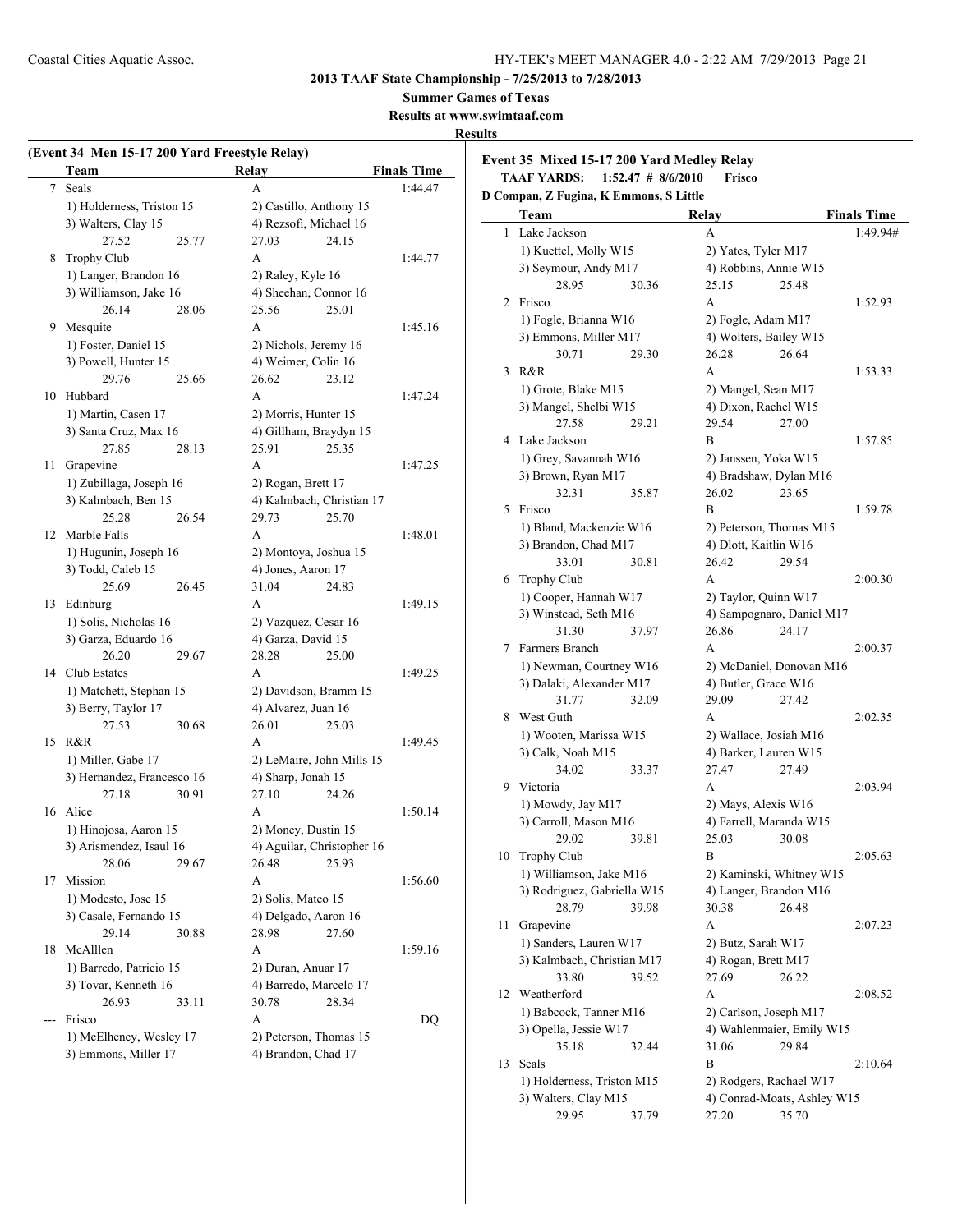**2013 TAAF State Championship - 7/25/2013 to 7/28/2013**

**Summer Games of Texas**

#### **Results at www.swimtaaf.com**

#### **Results**

| (Event 35 Mixed 15-17 200 Yard Medley Relay) |                            |       |                       |                          |                    |  |
|----------------------------------------------|----------------------------|-------|-----------------------|--------------------------|--------------------|--|
|                                              | Team                       |       | Relay                 |                          | <b>Finals Time</b> |  |
|                                              | 14 Seals                   |       | A                     |                          | 2:11.98            |  |
|                                              | 1) Jenkins, Nelle W15      |       |                       | 2) Castillo, Anthony M15 |                    |  |
|                                              | 3) Fauber, Ruth W15        |       |                       | 4) Rezsofi, Michael M16  |                    |  |
|                                              | 39.86                      | 35.86 | 31.32                 | 24.94                    |                    |  |
| 15                                           | Austin                     |       | A                     |                          | 2:16.86            |  |
|                                              | 1) Portillo, Sam M15       |       | 2) Rudy, Hannah W16   |                          |                    |  |
|                                              | 3) Zieschang, Sarah W17    |       | 4) Davis, Amy W16     |                          |                    |  |
|                                              | 34.13                      | 41.69 | 31.56                 | 29.48                    |                    |  |
| 16                                           | Mission                    |       | A                     |                          | 2:19.84            |  |
|                                              | 1) Lara, Dana W15          |       |                       | 2) Casale, Fernando M15  |                    |  |
|                                              | 3) Castillo, Lauren W15    |       |                       | 4) Delgado, Aaron M16    |                    |  |
|                                              | 40.58                      | 36.42 | 37.45                 | 25.39                    |                    |  |
| 17                                           | Grapevine                  |       | B                     |                          | 2:22.88            |  |
|                                              | 1) Kalmbach, Ben M15       |       | 2) Sabre, Natalie W17 |                          |                    |  |
|                                              | 3) Sharp, Danielle W17     |       |                       | 4) Whitlock, Madison W17 |                    |  |
|                                              | 36.21                      | 39.17 | 35.98                 | 31.52                    |                    |  |
| 18                                           | Club Estates               |       | A                     |                          | 2:26.66            |  |
|                                              | 1) Hasson, Christopher M16 |       |                       | 2) Matchett, Ashley W16  |                    |  |
|                                              | 3) Weddle, Adrianna W15    |       |                       | 4) Berry, Taylor M17     |                    |  |
|                                              | 36.83                      | 48.82 | 28.72                 | 32.29                    |                    |  |
| 19                                           | Mesquite                   |       | A                     |                          | 2:27.73            |  |
|                                              | 1) Norman, Shelby W16      |       |                       | 2) Tucker, Jade W15      |                    |  |
|                                              | 3) Powell, Hunter M15      |       |                       | 4) Weimer, Colin M16     |                    |  |
|                                              | 41.31                      | 36.92 | 30.36                 | 39.14                    |                    |  |
| 20                                           | Austin                     |       | B                     |                          | 2:28.58            |  |
|                                              | 1) Telang, Vipul M16       |       | 2) Bell, Hudson W16   |                          |                    |  |
|                                              | 3) McKeefer, Marie W15     |       |                       | 4) Murray, Hannah W17    |                    |  |
|                                              | 46.55                      | 43.05 | 29.33                 | 29.65                    |                    |  |
| 21                                           | Texoma                     |       | A                     |                          | 2:44.56            |  |
|                                              | 1) Lyles, Lyla W16         |       | 2) Ji, Chelsea W17    |                          |                    |  |
|                                              | 3) Wang, Ruizhe M15        |       | 4) Zhao, Milton M15   |                          |                    |  |
|                                              | 45.64                      | 57.42 | 25.39                 | 36.11                    |                    |  |

#### **Event 36 Mixed 15-17 100 Yard Freestyle Relay TAAF YARDS: 44.60 # 8/6/2010 Frisco**

**C Johnson, K Emmons, K Hunt, J Wharton**

|   | Team                      | Relav                    | <b>Finals Time</b> |
|---|---------------------------|--------------------------|--------------------|
| 1 | Frisco                    | A                        | 45.31              |
|   | 1) McElheney, Wesley M17  | 2) Fogle, Brianna W16    |                    |
|   | 3) Wolters, Bailey W15    | 4) Brandon, Chad M17     |                    |
|   | 22.69<br>22.62            |                          |                    |
|   | 2 R&R                     | A                        | 46.27              |
|   | 1) Grote, Blake M15       | 2) Przybilla, Hannah W17 |                    |
|   | 3) Mangel, Sean M17       | 4) Mangel, Shelbi W15    |                    |
|   | 25.66<br>20.61            |                          |                    |
| 3 | <b>Trophy Club</b>        | A                        | 47.59              |
|   | 1) Sampognaro, Daniel M17 | 2) Stuebe, Catharen W15  |                    |
|   | 3) Sheehan, Connor M16    | 4) Cooper, Hannah W17    |                    |
|   | 23.63<br>23.96            |                          |                    |
| 4 | West Guth                 | B                        | 48.01              |
|   | 1) Barker, Lauren W15     | 2) Crisp, James M16      |                    |
|   | 3) Wooten, Marissa W15    | 4) Calk, Noah M15        |                    |
|   | 24.47<br>23.54            |                          |                    |
|   |                           |                          |                    |

| 5  | Club Estates                                    | A                                                 | 48.47 |
|----|-------------------------------------------------|---------------------------------------------------|-------|
|    | 1) Alvarez, Juan M16                            | 2) Garcia, Emily W15                              |       |
|    | 3) Wolfe, Angelina W16                          | 4) Garcia, Michael M17                            |       |
|    | 25.64<br>22.83                                  |                                                   |       |
| 6  | Frisco                                          | B                                                 | 48.50 |
|    | 1) Bruni, Ryan M15                              | 2) Bland, Mackenzie W16                           |       |
|    | 3) Dlott, Kaitlin W16                           | 4) Medigovich, Addisson M16                       |       |
| 7  | 23.90<br>24.60<br>Hubbard                       | A                                                 | 49.11 |
|    | 1) Morris, Hunter M15                           | 2) Corbin, Josie W15                              |       |
|    | 3) Bartosh, Michaela W17                        | 4) Gillham, Braydyn M15                           |       |
|    | 25.14<br>23.97                                  |                                                   |       |
| 8  | West Guth                                       | A                                                 | 49.88 |
|    | 1) Baldwin, Alexandria W17                      | 2) Alaniz, Anthony M15                            |       |
|    | 3) Lange, Kelsey W16                            | 4) Schulte, Ben M16                               |       |
|    | 24.86<br>25.02                                  |                                                   |       |
| 9. | Weatherford                                     | A                                                 | 50.02 |
|    | 1) Babcock, Tanner M16                          | 2) Carlson, Joseph M17                            |       |
|    | 3) Opella, Jessie W17                           | 4) Wahlenmaier, Emily W15                         |       |
|    | 25.35<br>24.67                                  |                                                   |       |
| 10 | Flower Mound                                    | A                                                 | 50.53 |
|    | 1) Stone, Kennedy W15                           | 2) Wilson, Andrew M15                             |       |
|    | 3) Watson, Emily W17<br>26.51<br>24.02          | 4) Chang, Justin M16                              |       |
| 11 | Seals                                           | В                                                 | 50.67 |
|    | 1) Fauber, Ruth W15                             | 2) Holderness, Triston M15                        |       |
|    | 3) Jenkins, Nelle W15                           | 4) Rezsofi, Michael M16                           |       |
|    | 25.15<br>25.52                                  |                                                   |       |
| 12 | Victoria                                        | A                                                 | 50.89 |
|    | 1) York, Billy M17                              | 2) Farrell, Maranda W15                           |       |
|    | 3) Mays, Alexis W16                             | 4) Mowdy, Jay M17                                 |       |
|    | 26.46<br>24.43                                  |                                                   |       |
| 13 | Plano                                           | А                                                 | 50.91 |
|    | 1) Engel, Christine W17                         | 2) Princehouse, Hank M17                          |       |
|    | 3) Princehouse, Jennifer W17                    | 4) Trompeter, Mark M16                            |       |
|    | 26.34<br>24.57                                  |                                                   |       |
| 14 | Austin                                          | В                                                 | 52.30 |
|    | 1) Telang, Vipul M16<br>3) Zieschang, Sarah W17 | 2) Staveley, Sydney W16<br>4) Rosier, Shannon W16 |       |
|    | 26.60<br>25.70                                  |                                                   |       |
| 15 | Hubbard                                         | B                                                 | 52.77 |
|    | 1) Martin, Casen M17                            | 2) Santa Cruz, Max M16                            |       |
|    | 3) Sanders, Kayla W15                           | 4) Havens, Bekah W15                              |       |
|    | 26.69<br>26.08                                  |                                                   |       |
| 16 | Seals                                           | A                                                 | 53.37 |
|    | 1) Castillo, Anthony M15                        | 2) Conrad-Moats, Ashley W15                       |       |
|    | 3) Rodgers, Rachael W17                         | 4) Walters, Clay M15                              |       |
|    | 28.13<br>25.24                                  |                                                   |       |
| 17 | <b>Trophy Club</b>                              | B                                                 | 53.93 |
|    | 1) Langer, Brandon M16                          | 2) Thompson, Jessica W15                          |       |
|    | 3) Raley, Kyle M16                              | 4) Wilhelm, Paige W15                             |       |
| 18 | 26.26<br>27.67<br>Mesquite                      | А                                                 | 54.49 |
|    | 1) Foster, Samantha W17                         | 2) Norman, Shelby W16                             |       |
|    |                                                 |                                                   |       |
|    | 3) Nichols, Jeremy M16                          | 4) Weimer, Colin M16                              |       |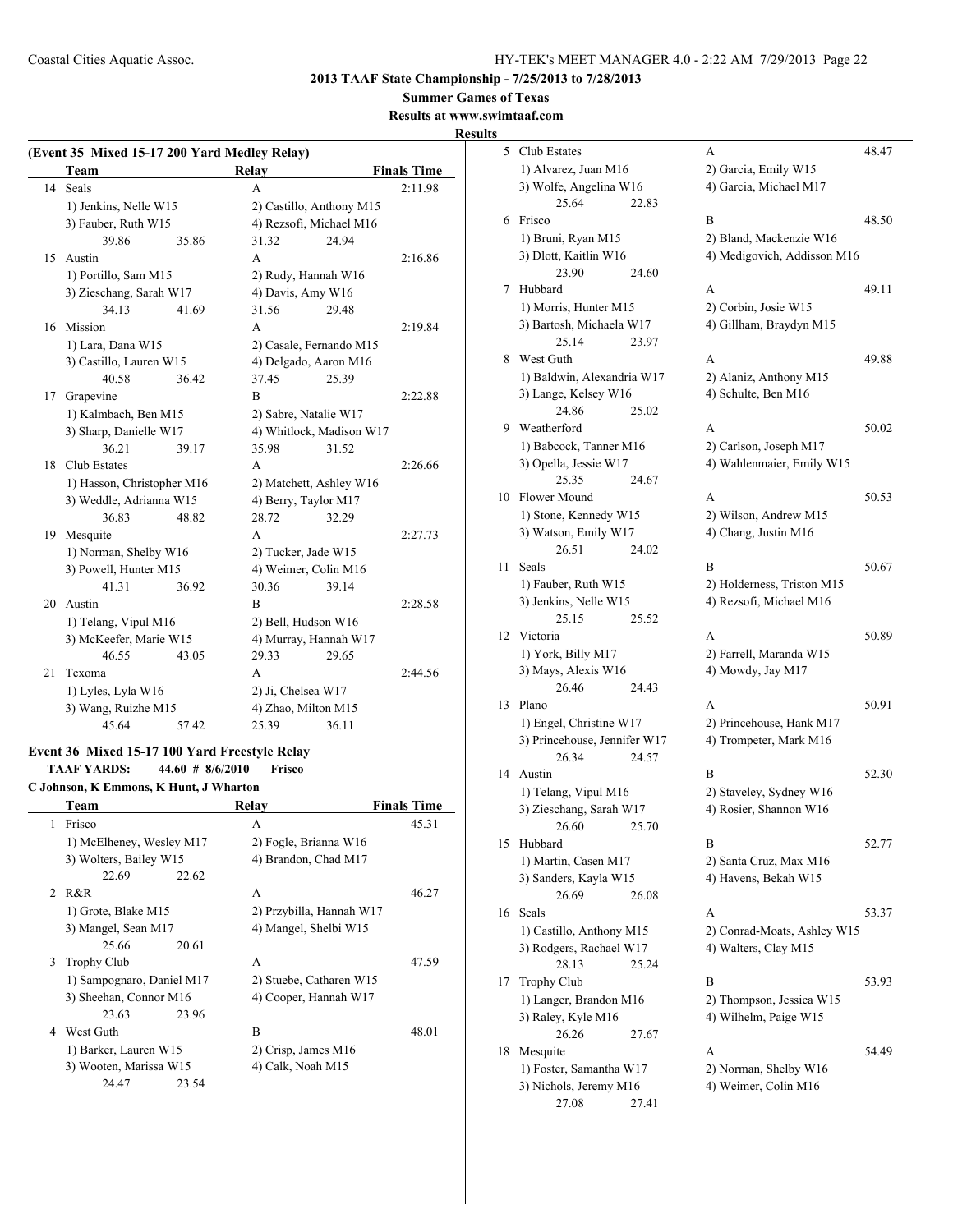**Summer Games of Texas**

**Results at www.swimtaaf.com**

#### **Results**

|    | (Event 36 Mixed 15-17 100 Yard Freestyle Relay)<br>Team | Relav                      | <b>Finals Time</b> |
|----|---------------------------------------------------------|----------------------------|--------------------|
| 19 | Club Estates                                            | B                          | 55.71              |
|    | 1) Matchett, Ashley W16                                 | 2) Hasson, Christopher M16 |                    |
|    | 3) Sanchez, Miranda W16                                 | 4) Berry, Taylor M17       |                    |
|    | 29.35<br>26.36                                          |                            |                    |
| 20 | Texoma                                                  | A                          | 1:01.12            |
|    | 1) Lyles, Lyla W16                                      | 2) Ji, Chelsea W17         |                    |
|    | 3) Wang, Ruizhe M15                                     | 4) Zhao, Milton M15        |                    |
|    | 30.72<br>30.40                                          |                            |                    |
|    | Austin                                                  | A                          | DO                 |
|    | 1) Portillo, Sam M15                                    | 2) McKeefer, Marie W15     |                    |
|    | 3) Brinckmann, Kaila W16                                | 4) Morgan, Kayli W17       |                    |

## **Event 37 Mixed 15-17 200 Yard Freestyle Relay TAAF YARDS: 1:38.62 # 7/27/2012 Coastal Bend**

**Z Ward, S Kudlicki, A Byerly, K Prewit**

|   | Team                         |       | Relay              |                           | <b>Finals Time</b> |
|---|------------------------------|-------|--------------------|---------------------------|--------------------|
|   | $1$ R&R                      |       | A                  |                           | 1:39.85            |
|   | 1) Hartensteiner, Ashley W17 |       | 2) Moore, Cody M17 |                           |                    |
|   | 3) Dixon, Rachel W15         |       |                    | 4) Valdez, Robby M16      |                    |
|   | 26.98                        | 23.93 | 26.86              | 22.08                     |                    |
| 2 | Frisco                       |       | A                  |                           | 1:40.80            |
|   | 1) McElheney, Wesley M17     |       |                    | 2) Fogle, Brianna W16     |                    |
|   | 3) Wolters, Bailey W15       |       |                    | 4) Brandon, Chad M17      |                    |
|   | 23.89                        | 26.84 | 27.92              | 22.15                     |                    |
| 3 | Lake Jackson                 |       | A                  |                           | 1:41.62            |
|   | 1) Bradshaw, Dylan M16       |       |                    | 2) Brown, Ryan M17        |                    |
|   | 3) Neely, Taylor W15         |       |                    | 4) Schaefer, Cierra W17   |                    |
|   | 27.18                        | 23.67 | 27.47              | 23.30                     |                    |
| 4 | Trophy Club                  |       | A                  |                           | 1:46.97            |
|   | 1) Taylor, Quinn W17         |       |                    | 2) Sampognaro, Daniel M17 |                    |
|   | 3) Rodriguez, Gabriella W15  |       |                    | 4) Winstead, Seth M16     |                    |
|   | 29.29                        | 23.88 | 29.81              | 23.99                     |                    |
| 5 | Victoria                     |       | A                  |                           | 1:47.77            |
|   | 1) Carroll, Mason M16        |       |                    | 2) Mays, Alexis W16       |                    |
|   | 3) Farrell, Maranda W15      |       | 4) Mowdy, Jay M17  |                           |                    |
|   | 24.10                        | 31.08 | 30.36              | 22.23                     |                    |
| 6 | Frisco                       |       | B                  |                           | 1:48.03            |
|   | 1) Medigovich, Addisson M16  |       |                    | 2) Bland, Mackenzie W16   |                    |
|   | 3) Dlott, Kaitlin W16        |       |                    | 4) Peterson, Thomas M15   |                    |
|   | 25.60                        | 29.17 | 29.54              | 23.72                     |                    |
| 7 | Hubbard                      |       | B                  |                           | 1:49.78            |
|   | 1) Morris, Hunter M15        |       |                    | 2) Gillham, Braydyn M15   |                    |
|   | 3) Corbin, Josie W15         |       |                    | 4) Bartosh, Michaela W17  |                    |
|   | 27.67                        | 27.57 | 29.92              | 24.62                     |                    |
| 8 | Trophy Club                  |       | B                  |                           | 1:50.22            |
|   | 1) Langer, Brandon M16       |       |                    | 2) Kaminski, Whitney W15  |                    |
|   | 3) Williamson, Jake M16      |       |                    | 4) Quayle, Bethany W15    |                    |
|   | 25.81                        | 30.22 | 25.51              | 28.68                     |                    |
| 9 | Seals                        |       | A                  |                           | 1:50.49            |
|   | 1) Walters, Clay M15         |       |                    | 2) Jenkins, Nelle W15     |                    |
|   | 3) Fauber, Ruth W15          |       |                    | 4) Rezsofi, Michael M16   |                    |
|   | 25.16                        | 31.55 | 28.29              | 25.49                     |                    |

| 10 | Flower Mound                 | А                           | 1:50.53 |
|----|------------------------------|-----------------------------|---------|
|    | 1) Stone, Kennedy W15        | 2) Wilson, Andrew M15       |         |
|    | 3) Watson, Emily W17         | 4) Chang, Justin M16        |         |
|    | 30.94<br>28.20               | 27.09<br>24.30              |         |
| 11 | El Campo                     | A                           | 1:50.83 |
|    | 1) Smith, Amber W15          | 2) Wilkins, Matthew M15     |         |
|    | 3) Vallejo, Kaly W15         | 4) Willis, Malia W15        |         |
|    | 31.11<br>23.43               | 27.84<br>28.45              |         |
| 12 | Plano                        | A                           | 1:52.71 |
|    | 1) Engel, Christine W17      | 2) Princehouse, Hank M17    |         |
|    | 3) Princehouse, Jennifer W17 | 4) Robinson, Marc M15       |         |
|    | 30.88<br>26.59               | 28.27<br>26.97              |         |
| 13 | Club Estates                 | A                           | 1:56.07 |
|    | 1) Davidson, Bramm M15       | 2) Weddle, Adrianna W15     |         |
|    | 3) Sanchez, Miranda W16      | 4) Matchett, Stephan M15    |         |
|    | 28.18<br>30.31               | 30.93<br>26.65              |         |
| 14 | Grapevine                    | A                           | 1:56.63 |
|    | 1) Zubillaga, Joseph M16     | 2) Cardenas, Sophie W17     |         |
|    | 3) Preola, Natalie W17       | 4) Whitlock, Madison W17    |         |
|    | 25.46<br>28.39               | 35.23<br>27.55              |         |
| 15 | Austin                       | A                           | 1:56.90 |
|    | 1) Portillo, Sam M15         | 2) Rudy, Hannah W16         |         |
|    | 3) Staveley, Sydney W16      | 4) Morgan, Kayli W17        |         |
|    | 29.12<br>30.40               | 28.46<br>28.92              |         |
| 16 | Lewisville                   | A                           | 1:59.78 |
|    | 1) Potthast, Gabe M15        | 2) Lenz, Megan W17          |         |
|    | 3) Munro, Emily W15          | 4) Bromfield, Jaydon M15    |         |
|    | 28.71<br>33.64               | 29.55<br>27.88              |         |
| 17 | Club Estates                 | B                           | 1:59.80 |
|    | 1) Garcia, Emily W15         | 2) Hasson, Christopher M16  |         |
|    | 3) Matchett, Ashley W16      | 4) Alvarez, Juan M16        |         |
|    | 29.29<br>30.36               | 34.77<br>25.38              |         |
| 18 | Hubbard                      | A                           | 2:00.57 |
|    | 1) Santa Cruz, Max M16       | 2) Havens, Bekah W15        |         |
|    | 3) Sanders, Kayla W15        | 4) Martin, Casen M17        |         |
|    | 26.66<br>32.94               | 28.20<br>32.77              |         |
| 19 | Mission                      | А                           | 2:00.85 |
|    | 1) Modesto, Jose M15         | 2) Lara, Dana W15           |         |
|    | 3) Castillo, Lauren W15      | 4) Casale, Fernando M15     |         |
|    | 29.80<br>30.69               | 32.34 28.02                 |         |
| 20 | Austin                       | В                           | 2:01.38 |
|    | 1) Telang, Vipul M16         | 2) Murray, Hannah W17       |         |
|    | 3) Shults, Julia W17         | 4) Rosier, Shannon W16      |         |
|    |                              |                             |         |
|    | 30.26<br>34.69               | 29.20<br>27.23              |         |
| 21 | South Belt                   | A                           | 2:13.09 |
|    | 1) Flores, Roberto M17       | 2) Cagle, Ashley W15        |         |
|    | 3) Rosenbaum, Elizabeth W15  | 4) Graham, Devin M15        |         |
|    | 33.71<br>12.47               | 56.54<br>30.37              |         |
| 22 | Texoma                       | A                           | 2:18.36 |
|    | 1) Lyles, Lyla W16           | 2) Ji, Chelsea W17          |         |
|    | 3) Wang, Ruizhe M15          | 4) Zhao, Milton M15         |         |
|    | 25.45<br>35.18               | 44.71<br>33.02              |         |
|    | Seals                        | B                           | DQ      |
|    | 1) Holderness, Triston M15   | 2) Castillo, Anthony M15    |         |
|    | 3) Rodgers, Rachael W17      | 4) Conrad-Moats, Ashley W15 |         |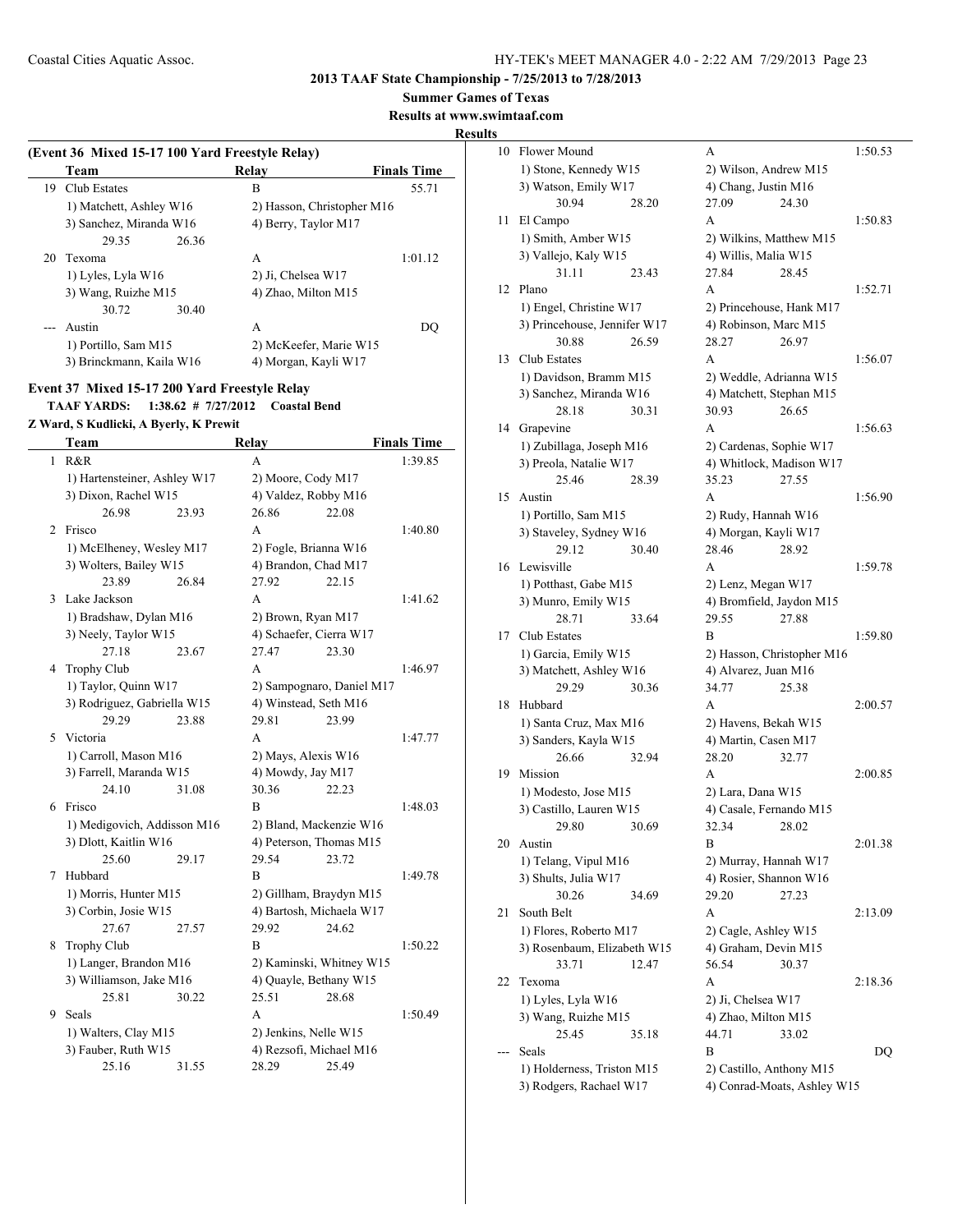**Summer Games of Texas**

**Results at www.swimtaaf.com**

#### **Results**

## **Event 38 Girls 9-10 100 Yard Medley Relay TAAF YARDS: 1:03.40 # 8/6/2010 Frisco S Smith, C Johnston, M Marshall, C Nelson Team Relay Finals Time** 1 Victoria A 1:06.43 1) Edmonds, Callie 9 2) Barker, Robin 10 3) Desanno, Isabel 10 4) Cervantes, Cristina 10 37.54 28.89 2 Frisco A 1:07.50 1) Showalter, Mallory 9 2) Wood, Sabrina 10 3) Dock, Elizabeth 10 4) Hammons, Hannah 10 36.99 30.51 3 Keller **A** 1:10.31 1) Thiele, Samantha 10 2) Caldwell, Grace 10 3) Duggan, Ellie 10 4) Stanbury, Courtney 9 37.39 32.92 4 Trophy Club A 1:10.99 1) Mostyn, Brianna 10 2) Caussey, Reagan 10 3) Williamson, Madison 10 4) Espinosa, Isabel 10 36.91 34.08 5 Dripping Springs A 1:12.45 1) McGilvray, Alexa 9 2) Hall, Carson 10 3) Gershon, Jorden 10 4) Atchley, Olivia 10 39.53 32.92 6 R&R 1:12.68 1) Malit, Kelsie 10 2) Torres, Emily 10 3) May, Kenedy 10 4) Jordan, Logan 10 44.76 27.92 7 Seals A 1:13.25 1) Castle, Arianna 10 2) Power, Mary 10 3) Schmeets, Faith 10 4) Brawner, Kori 9 40.25 33.00 8 Frisco B 1:13.29 1) Glover, Sydney 9 2) Lee, Allison 10 3) Caspari, Abigail 9 4) Velagapudi, Samanvi 10 39.16 34.13 9 Trophy Club B 1:13.85 1) Blount, Hannah 10 2) Thomason, Whitney 9 3) Conatry, Micah 10 4) Tatum, Cheyenne 9 40.09 33.76 10 Golden Triangle A 1:13.92 1) Smith, Natalee 10 2) Kloth, MiKayla 9 3) Driscoll, Kennedy 9 4) Kloth, Jordon 9 40.78 33.14 11 Weatherford A 1:14.43 1) Morrison, Abby 9 2) McGuire, Sloan 10 3) Carlson, Jaelle 10 4) Wright, Aislyn 9 42.11 32.32 12 Lake Jackson A 1:16.91 1) Thompson, Sloane 10 2) Whitehead, Loren 9 3) Owens, Kandice 10 4) Gambrel, Kathryn 10

42.40 34.51 13 Austin A 1:18.34 1) Peredo, Lila 10 2) Meier, Faith 10 3) McClellan, Kaya 10 4) Sloat, Gwen 10 41.51 36.83

| 14 | Frisco                                 |       | C                       | 1:20.68 |
|----|----------------------------------------|-------|-------------------------|---------|
|    | 1) Lane, Sarah 10                      |       | 2) Kniering, Autumn 10  |         |
|    | 3) Wu, Bonnie 10                       |       | 4) Omalley, Abigail 10  |         |
|    | 44.54                                  | 36.14 |                         |         |
| 15 | Odem                                   |       | A                       | 1:21.50 |
|    | 1) Tovar, Corina 10                    |       | 2) Chapa, Jenna 10      |         |
|    | 3) Garcia, Kierra 10                   |       | 4) Vela, Madison 10     |         |
|    | 44.19                                  | 37.31 |                         |         |
| 16 | Frisco                                 |       | D                       | 1:22.65 |
|    | 1) Melendez, Kristen 10                |       | 2) Varney, Madeline 10  |         |
|    | 3) Clark, Sarah 10                     |       | 4) Durbin, Simone 10    |         |
|    | 43.51                                  | 39.14 |                         |         |
| 17 | Frisco                                 |       | E                       | 1:23.84 |
|    | 1) Haggard, Ava Grace 10               |       | 2) Burnett, Rachel 10   |         |
|    | 3) Smith, Riley 9                      |       | 4) Gnidziejko, Emma 9   |         |
|    | 46.31                                  | 37.53 |                         |         |
| 18 | West Guth                              |       | A                       | 1:25.46 |
|    | 1) Lara, Isabella 10                   |       | 2) Gain, Cassidy 10     |         |
|    | 3) Wilcox, Mallory 10                  |       | 4) Sanders, Chyler 10   |         |
|    | 51.16                                  | 34.30 |                         |         |
| 19 | Landa Park                             |       | A                       | 1:26.09 |
|    | 1) Buck, Jenna 10                      |       | 2) Hobbs, Jolene 10     |         |
|    | 3) Redland, Kathryn 9                  |       | 4) Wadsworth, Ashley 10 |         |
|    | 42.72                                  | 43.37 |                         |         |
| 20 | Dripping Springs                       |       | В                       | 1:27.90 |
|    | 1) Fletcher, Lillian 10                |       | 2) Russell, Cadence 10  |         |
|    | 3) Frontera, Ryann 9                   |       | 4) Ballard, Ainsley 9   |         |
|    | 48.29                                  | 39.61 |                         |         |
| 21 | Mission                                |       | A                       | 1:30.16 |
|    | 1) Garza, Hayley 9                     |       | 2) Garcia, Areli 10     |         |
|    | 3) Garza, Kassy 10                     |       | 4) Ramirez, Nathaly 9   |         |
|    | 44.85                                  | 45.31 |                         |         |
| 22 | Frisco                                 |       | F                       | 1:32.49 |
|    | 1) Lane, Audrey 9                      |       | 2) Apacible, Reiana 9   |         |
|    | 3) Buchanan, Kendyl 9                  |       | 4) Jackson, Macy 10     |         |
|    | 52.09                                  | 40.40 |                         |         |
|    | R&R                                    |       | B                       | DQ      |
|    | 1) Garcia, Isabelle 10                 |       | 2) Chancoco, Deanna 9   |         |
|    | 3) Jordan, Raven 9                     |       | 4) Juarez, Melody 10    |         |
|    | Hubbard                                |       | A                       | DQ      |
|    | 1) Wehmeyer, Kenzie 9                  |       | 2) Laseter, Emma 10     |         |
|    | 3) Johnson, Dorothy 10                 |       | 4) Coffin, Faith 10     |         |
|    | 4.20 Women 15.17.200 Voud Medley Delay |       |                         |         |

#### **Event 39 Women 15-17 200 Yard Medley Relay**

#### **TAAF YARDS: 1:53.46 # 7/26/2004 Richmond/Rosenberg Team C Phillips, J Roth, H D'Antoni, J Louvier**

| Team                    |       | Relay                       |                      | <b>Finals Time</b> |  |  |  |
|-------------------------|-------|-----------------------------|----------------------|--------------------|--|--|--|
| 1 Lake Jackson          |       | A                           |                      | 1:57.54            |  |  |  |
| 1) Kuettel, Molly 15    |       | 2) Janssen, Yoka 15         |                      |                    |  |  |  |
| 3) Neely, Taylor 15     |       | 4) Robbins, Annie 15        |                      |                    |  |  |  |
| 28.76                   | 35.69 | 27.45                       | 25.64                |                    |  |  |  |
| 2 R&R                   |       | A                           |                      | 2:02.79            |  |  |  |
| 1) Przybilla, Hannah 17 |       | 2) Hartensteiner, Ashley 17 |                      |                    |  |  |  |
| 3) Dixon, Rachel 15     |       |                             | 4) Mangel, Shelbi 15 |                    |  |  |  |
| 32.69                   | 32.83 | 29.95                       | 27.32                |                    |  |  |  |
|                         |       |                             |                      |                    |  |  |  |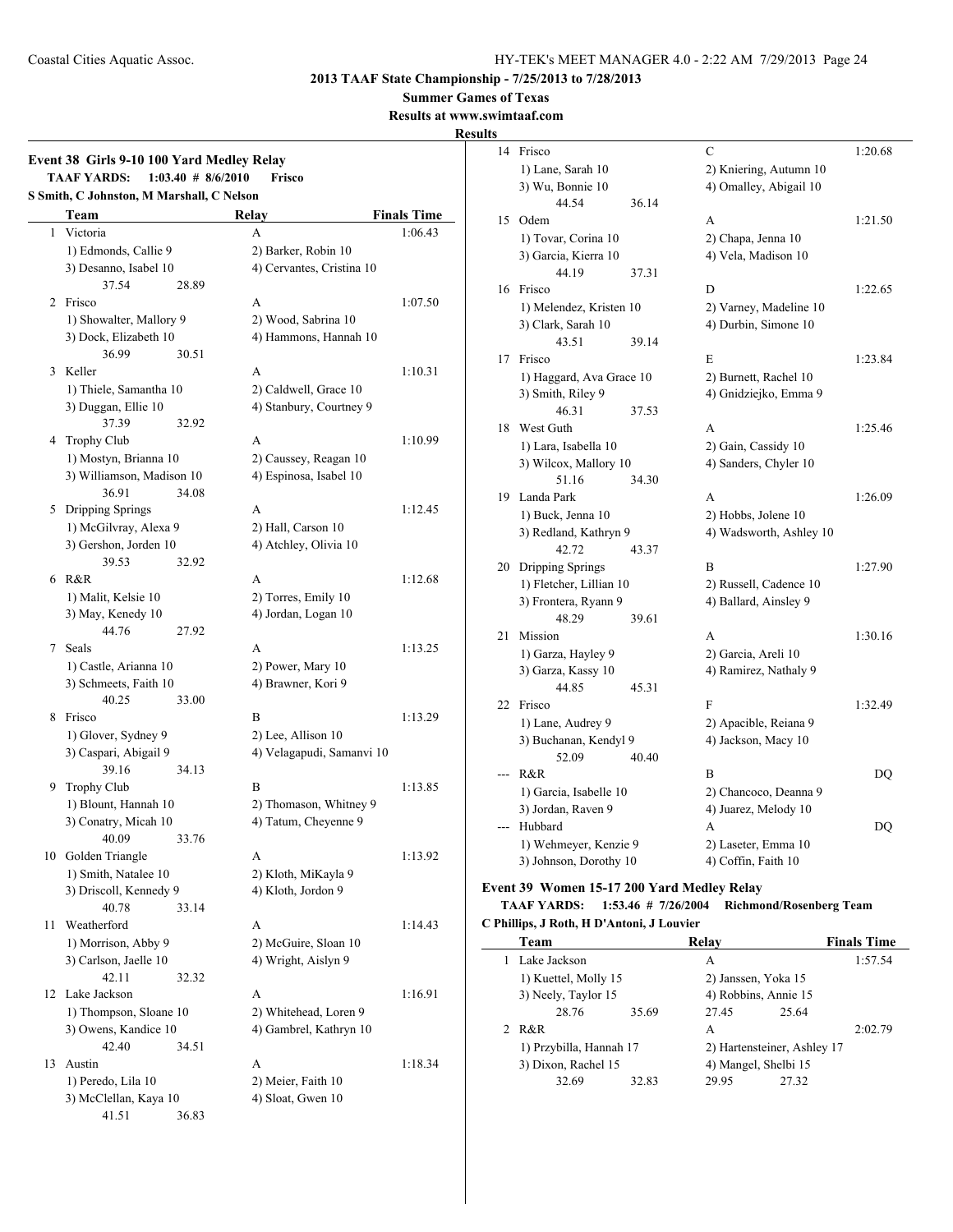**2013 TAAF State Championship - 7/25/2013 to 7/28/2013**

**Summer Games of Texas**

**Results at www.swimtaaf.com**

|   |                                              |                                 |                    | results                                     |                     |                                              |                   |
|---|----------------------------------------------|---------------------------------|--------------------|---------------------------------------------|---------------------|----------------------------------------------|-------------------|
|   | (Event 39 Women 15-17 200 Yard Medley Relay) |                                 |                    | --- McAlllen                                |                     | A                                            | DQ                |
|   | Team                                         | Relay                           | <b>Finals Time</b> | 1) Tirado, Maria 15<br>3) Lerma, Tatiana 15 |                     | 2) Meador, Keily 15<br>4) Flores, Vanessa 15 |                   |
|   | 3 Coastal Bend                               | A                               | 2:03.43            |                                             |                     |                                              |                   |
|   | 1) Abraham, Caroline 15                      | 2) Galvan, Amanda 17            |                    | Event 40 Girls 9-10 50 Yard Freestyle       |                     |                                              |                   |
|   | 3) Moralez, Priscilla 16                     | 4) Leeton, Maegan 15            |                    | <b>TAAF YARDS:</b>                          | $28.69$ # 7/26/1999 | Lisa Paul                                    |                   |
|   | 31.43<br>32.75                               | 27.19<br>32.06                  |                    | Name                                        |                     | <b>Age Team</b>                              | <b>Finals Tim</b> |
|   | 4 Golden Triangle                            | A                               | 2:04.66            | 1 Criddle, Chaeli                           |                     | 10 Landa Park                                | 30.15             |
|   | 1) Wilkinson, Ruby 15                        | 2) Krall, Delaney 15            |                    | 2 Ferguson, Cynthia                         |                     | 10 Coastal Bend                              | 30.17             |
|   | 3) Walker, Shanna 17<br>33.28                | 4) Field, Madeleine 15<br>26.99 |                    | 3 Jordan, Logan                             |                     | 10 R&R                                       | 30.59             |
|   | 36.74<br>5 Frisco                            | 27.65<br>А                      | 2:08.16            | 4 Thiele, Samantha                          |                     | 10 Keller                                    | 32.42             |
|   | 1) Fogle, Brianna 16                         | 2) Wolters, Bailey 15           |                    | 5 Solis, Mauni                              |                     | 10 Coastal Bend                              | 32.71             |
|   | 3) Bland, Mackenzie 16                       | 4) Dlott, Kaitlin 16            |                    | 6 Dillard, Rachel                           |                     | 10 Carrollton                                | 32.86             |
|   | 30.25<br>35.63                               | 32.67<br>29.61                  |                    | 7 Loewenstein, Leigh                        |                     | 9 TCAT                                       | 33.23             |
|   | 6 Trophy Club                                | A                               | 2:08.38            | Cardenas, Briana<br>8                       |                     | 9 Golden Triangle                            | 33.24             |
|   | 1) Cooper, Hannah 17                         | 2) Taylor, Quinn 17             |                    | Cox, Emma<br>9                              |                     | 10 Keller                                    | 33.70             |
|   | 3) Rodriguez, Gabriella 15                   | 4) Stuebe, Catharen 15          |                    | 10 Coffin, Faith                            |                     | 10 Hubbard                                   | 33.86             |
|   | 31.00<br>37.85                               | 28.19<br>31.34                  |                    | 11 Stanley, Katelynn                        |                     | 10 Boerne                                    | 34.31             |
|   | 7 R&R                                        | B                               | 2:11.74            | 12 Goff, Abigail                            |                     | 10 Austin                                    | 34.32             |
|   | 1) Gorka, Katie 16                           | 2) Gaas, Emma 16                |                    | 13 Kloth, Jordon                            |                     | 9 Golden Triangle                            | 34.80             |
|   | 3) Ordonez, Genesis 16                       | 4) Loser, Morgan 15             |                    | 14 DeBoer, Ilse                             |                     | 10 Stephenville                              | 35.29             |
|   | 35.15<br>35.20                               | 29.31<br>32.08                  |                    | 15 Morgan, Devyn                            |                     | 10 Austin                                    | 35.33             |
| 8 | Club Estates                                 | A                               | 2:12.81            | 16 Yoon, Seojin                             |                     | 9 Farmers Branch                             | 35.50             |
|   | 1) Garcia, Emily 15                          | 2) Weddle, Adrianna 15          |                    | 17 Rempp, Kaylie                            |                     | 10 NRST                                      | 35.59             |
|   | 3) Wolfe, Angelina 16                        | 4) Sanchez, Miranda 16          |                    | 18 Frontera, Ryann                          |                     | 9 Dripping Springs                           | 35.64             |
|   | 34.91<br>38.50                               | 30.37<br>29.03                  |                    | Meals, Antalya<br>19                        |                     | 10 McKinney                                  | 35.69             |
|   | 9 Flour Bluff                                | A                               | 2:16.34            | Rogan, Shelby<br>20                         |                     | 10 Alvin                                     | 35.91             |
|   | 1) Le Compte, Lindsey 16                     | 2) Keyes, Hannah 15             |                    | 21 Beal, Kendall                            |                     | 9 El Campo                                   | 36.03             |
|   | 3) Fick, Alyssa 15                           | 4) Vasconcellos, Nicole 15      |                    | Hargrave, Caroline<br>*22                   |                     | 10 Rowlett                                   | 36.49             |
|   | 33.15<br>38.93                               | 34.70<br>29.56                  |                    | *22 Herron, Keira                           |                     |                                              | 36.49             |
|   | 10 Austin                                    | А                               | 2:20.59            |                                             |                     | 9 College Station                            |                   |
|   | 1) Carter, Shelby 16                         | 2) Bell, Hudson 16              |                    | Goerig, Olivia<br>24                        |                     | 10 Midlothian                                | 36.53             |
|   | 3) Rudy, Hannah 16                           | 4) Morgan, Kayli 17             |                    | Bolin, Susanna<br>25                        |                     | 10 11 UNA                                    | 37.77             |
|   | 36.63<br>41.50                               | 34.13<br>28.33                  |                    | Graybill, Kayla<br>26                       |                     | 9 Mission                                    | 39.42             |
|   | 11 Trophy Club                               | B                               | 2:21.79            | Wilks, Rebekah<br>27                        |                     | 9 SA                                         | 40.38             |
|   | 1) Quayle, Bethany 15                        | 2) Kaminski, Whitney 15         |                    | 28 Uribe, Kaitlyn                           |                     | 10 Harilingen                                | 40.61             |
|   | 3) Wilhelm, Paige 15                         | 4) Thompson, Jessica 15         |                    | Garcia, Areli<br>29                         |                     | 10 Mission                                   | 40.71             |
|   | 35.04<br>39.88                               | 32.62<br>34.25                  |                    | Graham, Sydney<br>30                        |                     | 10 South Belt                                | 42.18             |
|   | 12 Hubbard                                   | А                               | 2:22.00            | 31 Burt, Emalee                             |                     | 10 SA                                        | 42.71             |
|   | 1) Bartosh, Michaela 17                      | 2) Sanders, Kayla 15            |                    | 32 Krishna, Neha                            |                     | 10 South Belt                                | 44.71             |
|   | 3) Corbin, Josie 15                          | 4) Bartosh, Madison 17          |                    | 33 Rodriguez, Victoria                      |                     | 9 Texoma                                     | 58.26             |
|   | 39.30<br>39.04                               | 38.21<br>25.45                  |                    | Event 41 Women 15-17 100 Yard Freestyle     |                     |                                              |                   |
|   | 13 Seals                                     | A                               | 2:25.35            | <b>TAAF YARDS:</b>                          |                     | 51.13 # 7/25/2008 Skylar Smith               |                   |
|   | 1) Jenkins, Nelle 15                         | 2) Rodgers, Rachael 17          |                    | Name                                        |                     | <b>Age Team</b>                              | <b>Finals Tim</b> |
|   | 3) Fauber, Ruth 15                           | 4) Conrad-Moats, Ashley 15      |                    | 1 Thurstin, Brittany                        |                     | 17 Bryan                                     | 53.59             |
|   | 39.40<br>37.36                               | 32.41<br>36.18                  |                    | 25.50                                       | 28.09               |                                              |                   |
|   | 14 Austin                                    | B                               | 2:30.60            | 2 Kuettel, Molly                            |                     | 15 Lake Jackson                              | 54.40             |
|   | 1) Brinckmann, Kaila 16                      | 2) Akers, Mady 17               |                    | 26.06                                       | 28.34               |                                              |                   |
|   | 3) Funk, Kim 16                              | 4) Shults, Julia 17             |                    | 3 Abraham, Caroline                         |                     | 15 Coastal Bend                              | 55.18             |
|   | 40.74<br>38.88                               | 37.03<br>33.95                  |                    | 26.31                                       | 28.87               |                                              |                   |
|   | 15 Victoria                                  | A                               | 2:36.32            | 4 Sands, Alyssa                             |                     | 17 Carrollton                                | 57.46             |
|   | 1) Coleman, Lucy 15                          | 2) Pohl, Kara 15                |                    | 27.38                                       | 30.08               |                                              |                   |
|   | 3) Mays, Alexis 16                           | 4) Vargo, Kenzie 15             |                    | 5 Palma, Raquel                             |                     | 16 Rowlett                                   | 58.03             |
|   | 40.62<br>45.54                               | 32.83<br>37.33                  |                    | 28.23                                       | 29.80               |                                              |                   |
|   |                                              |                                 |                    |                                             |                     |                                              |                   |

|       | vent 40 Girls 9-10 50 Yard Freestyle<br><b>TAAF YARDS:</b><br>28.69 # 7/26/1999 |                | <b>Lisa Paul</b> |                    |
|-------|---------------------------------------------------------------------------------|----------------|------------------|--------------------|
|       | Name                                                                            |                | <b>Age Team</b>  | <b>Finals Time</b> |
| 1     | Criddle, Chaeli                                                                 |                | 10 Landa Park    | 30.15              |
| 2     | Ferguson, Cynthia                                                               | 10             | Coastal Bend     | 30.17              |
| 3     | Jordan, Logan                                                                   | 10             | R&R              | 30.59              |
| 4     | Thiele, Samantha                                                                |                | 10 Keller        | 32.42              |
| 5     | Solis, Mauni                                                                    | 10             | Coastal Bend     | 32.71              |
| 6     | Dillard, Rachel                                                                 |                | 10 Carrollton    | 32.86              |
| 7     | Loewenstein, Leigh                                                              | 9              | <b>TCAT</b>      | 33.23              |
| 8     | Cardenas, Briana                                                                | 9              | Golden Triangle  | 33.24              |
| 9     | Cox, Emma                                                                       |                | 10 Keller        | 33.70              |
| 10    | Coffin, Faith                                                                   | 10             | Hubbard          | 33.86              |
| 11    | Stanley, Katelynn                                                               | 10             | Boerne           | 34.31              |
| 12    | Goff, Abigail                                                                   | 10             | Austin           | 34.32              |
| 13    | Kloth, Jordon                                                                   | 9              | Golden Triangle  | 34.80              |
| 14    | DeBoer, Ilse                                                                    | 10             | Stephenville     | 35.29              |
| 15    | Morgan, Devyn                                                                   | 10             | Austin           | 35.33              |
| 16    | Yoon, Seojin                                                                    | 9              | Farmers Branch   | 35.50              |
| 17    | Rempp, Kaylie                                                                   | 10             | <b>NRST</b>      | 35.59              |
| 18    | Frontera, Ryann                                                                 | 9              | Dripping Springs | 35.64              |
| 19    | Meals, Antalya                                                                  | 10             | McKinney         | 35.69              |
| 20    | Rogan, Shelby                                                                   | 10             | Alvin            | 35.91              |
| 21    | Beal, Kendall                                                                   | 9              | El Campo         | 36.03              |
| $*22$ | Hargrave, Caroline                                                              | 10             | Rowlett          | 36.49              |
| $*22$ | Herron, Keira                                                                   | 9              | College Station  | 36.49              |
| 24    | Goerig, Olivia                                                                  | 10             | Midlothian       | 36.53              |
| 25    | Bolin, Susanna                                                                  | 10             | 11UNA            | 37.77              |
| 26    | Graybill, Kayla                                                                 | 9              | Mission          | 39.42              |
| 27    | Wilks, Rebekah                                                                  | 9              | <b>SA</b>        | 40.38              |
| 28    | Uribe, Kaitlyn                                                                  |                | 10 Harilingen    | 40.61              |
| 29    | Garcia, Areli                                                                   |                | 10 Mission       | 40.71              |
| 30    | Graham, Sydney                                                                  | 10             | South Belt       | 42.18              |
| 31    | Burt, Emalee                                                                    | 10             | <b>SA</b>        | 42.71              |
| 32    | Krishna, Neha                                                                   | 10             | South Belt       | 44.71              |
| 33    | Rodriguez, Victoria                                                             | 9              | Texoma           | 58.26              |
|       | 17.47.400X<br>$\mathbf{A}$ and $\mathbf{A}$                                     | <b>1 17 18</b> | $\overline{a}$   |                    |

|    | Name               |       |    | <b>Age Team</b> | <b>Finals Time</b> |
|----|--------------------|-------|----|-----------------|--------------------|
| 1  | Thurstin, Brittany |       | 17 | <b>Bryan</b>    | 53.59              |
|    | 25.50              | 28.09 |    |                 |                    |
| 2  | Kuettel, Molly     |       |    | 15 Lake Jackson | 54.40              |
|    | 26.06              | 28.34 |    |                 |                    |
| 3. | Abraham, Caroline  |       |    | 15 Coastal Bend | 55.18              |
|    | 26.31              | 28.87 |    |                 |                    |
| 4  | Sands, Alyssa      |       | 17 | Carrollton      | 57.46              |
|    | 27.38              | 30.08 |    |                 |                    |
|    | Palma, Raquel      |       | 16 | Rowlett         | 58.03              |
|    | 28.23              | 29.80 |    |                 |                    |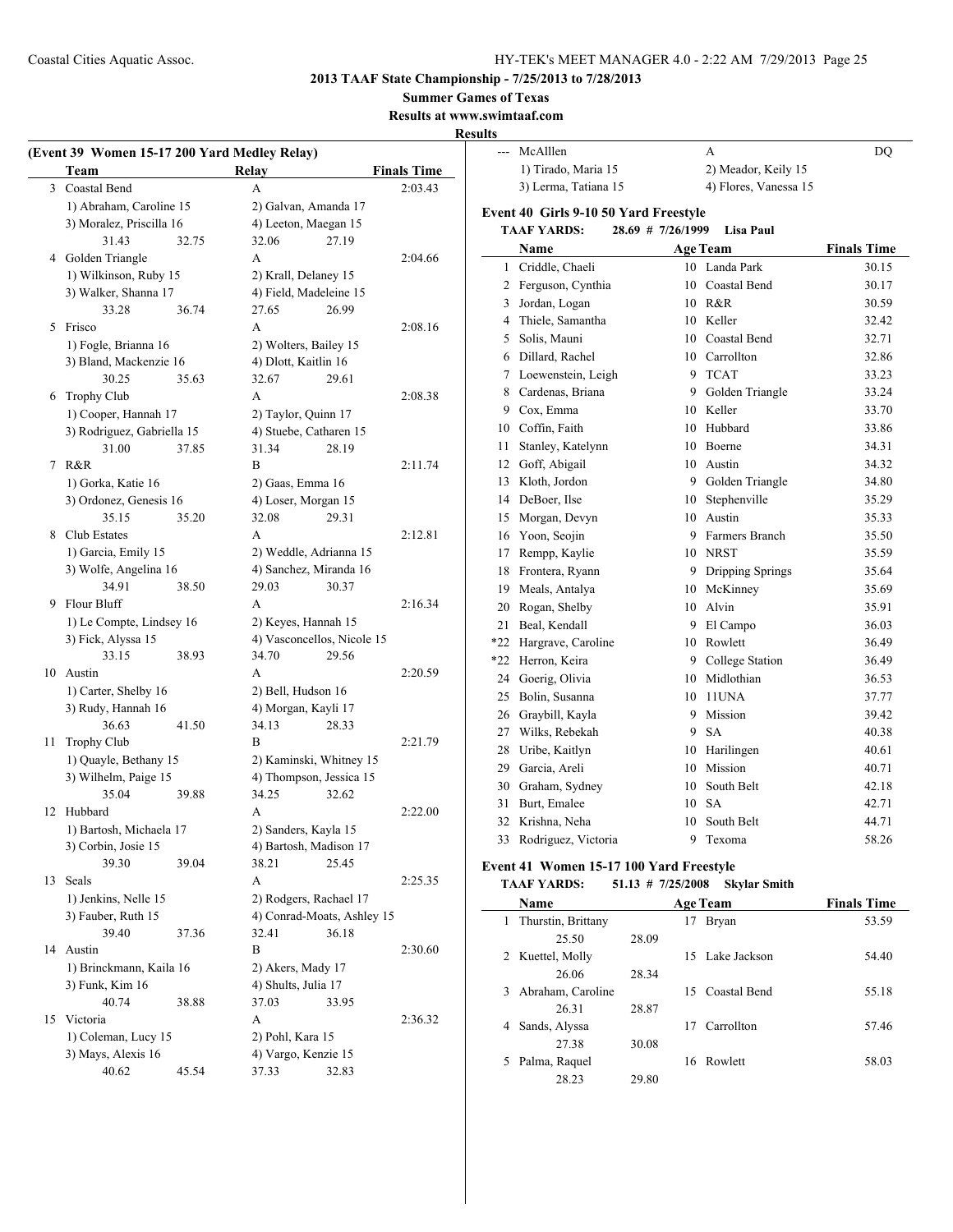$\overline{\phantom{0}}$ 

**2013 TAAF State Championship - 7/25/2013 to 7/28/2013**

#### **Summer Games of Texas Results at www.swimtaaf.com**

|                                           |       |                    |                    | 11650115 |                        |       |
|-------------------------------------------|-------|--------------------|--------------------|----------|------------------------|-------|
| (Event 41 Women 15-17 100 Yard Freestyle) |       |                    |                    |          | 33 Lummus, Malisse     |       |
| Name                                      |       | <b>Age Team</b>    | <b>Finals Time</b> |          | 31.27                  | 35.12 |
| 6 Macora, Mary                            |       | 15 WOOD            | 58.62              |          | 34 Dlott, Kaitlin      |       |
| 27.72                                     | 30.90 |                    |                    |          | 31.81                  | 34.69 |
| 7 Field, Madeleine                        |       | 15 Golden Triangle | 58.76              |          | 35 Staveley, Sydney    |       |
| 27.75                                     | 31.01 |                    |                    |          | 31.31                  | 35.21 |
| 8 Princehouse, Jennifer                   |       | 17 Plano           | 59.36              |          | 36 Stone, Kennedy      |       |
| 28.74                                     | 30.62 |                    |                    |          | 31.55                  | 35.08 |
| 9 Mangel, Shelbi                          |       | 15 R&R             | 59.67              |          | 37 Friers, Allison     |       |
| 28.52                                     | 31.15 |                    |                    |          | 31.79                  | 35.15 |
| 10 Butler, Grace                          |       | 16 Farmers Branch  | 1:00.06            |          | 38 Preola, Natalie     |       |
| 28.43                                     | 31.63 |                    |                    |          | 32.34                  | 34.68 |
| 11 Barker, Lauren                         |       | 15 West Guth       | 1:00.22            |          | 39 Opella, Jessie      |       |
| 28.71                                     | 31.51 |                    |                    |          | 32.54                  | 35.06 |
| 12 Lenz, Megan                            |       | 17 Lewisville      | 1:00.26            |          | 40 Sanchez, Miranda    |       |
| 29.84                                     | 30.42 |                    |                    |          | 32.73                  | 34.95 |
| 13 Baldwin, Alexandria                    |       | 17 West Guth       | 1:00.93            |          | 41 Meador, Keily       |       |
| 28.22                                     | 32.71 |                    |                    |          | 32.24                  | 35.71 |
| 14 Leeton, Maegan                         |       | 15 Coastal Bend    | 1:00.94            |          | 42 Castillo, Lauren    |       |
| 28.86                                     | 32.08 |                    |                    |          | 31.77                  | 36.22 |
| 15 Schaefer, Cierra                       |       | 17 Lake Jackson    | 1:01.58            |          | 43 Contreras, Veronica |       |
| 28.96                                     | 32.62 |                    |                    |          | 32.44                  | 35.99 |
| 16 Riordan, Sydney                        |       | 16 Landa Park      | 1:01.60            |          | 44 Shults, Julia       |       |
| 29.66                                     | 31.94 |                    |                    |          | 32.84                  | 35.63 |
| 17 Vallejo, Kaly                          |       | 15 El Campo        | 1:02.97            |          | 45 Rubel, Payton       |       |
| 30.76                                     | 32.21 |                    |                    |          | 33.42                  | 35.42 |
| 18 Cardenas, Sophie                       |       | 17 Grapevine       | 1:03.00            |          | 46 Rodgers, Rachael    |       |
| 30.70                                     | 32.30 |                    |                    |          | 31.24                  | 38.30 |
| 19 Grey, Savannah                         |       | 16 Lake Jackson    | 1:03.02            |          | 47 Carter, Shelby      |       |
| 30.14                                     | 32.88 |                    |                    |          | 32.94                  | 36.65 |
| 20 Soda, Toluse                           |       | 17 R&R             | 1:03.14            |          | 48 Sharp, Danielle     |       |
| 29.64                                     | 33.50 |                    |                    |          | 33.71                  | 36.06 |
| 21 Boyle, Ashley                          |       | 15 Coastal Bend    | 1:03.37            |          | 49 Farrell, Maranda    |       |
| 30.20                                     | 33.17 |                    |                    |          | 33.56                  | 36.27 |
| 22 Quayle, Bethany                        |       | 15 Trophy Club     | 1:03.63            |          | 50 Falksen, Abigail    |       |
| 30.59                                     | 33.04 |                    |                    |          | 33.15                  | 37.36 |
| 23 Langdon, Shelby                        |       | 15 R&R             | 1:03.68            |          | 51 Masters, Lydia      |       |
| 30.78                                     | 32.90 |                    |                    |          | 33.61                  | 37.31 |
| 24 Dempsey, Kailey                        |       | 16 Garland         | 1:03.75            |          | 52 Whitlock, Madison   |       |
| 29.52                                     | 34.23 |                    |                    |          | 33.90                  | 37.16 |
| 25 Janssen, Yoka                          |       | 15 Lake Jackson    | 1:03.78            |          | 53 Thompson, Jessica   |       |
| 30.40                                     | 33.38 |                    |                    |          | 35.59                  | 37.48 |
| 26 Fauber, Ruth                           |       | 15 Seals           | 1:03.95            |          | 54 Long, Sarah         |       |
| 30.96                                     | 32.99 |                    |                    |          | 35.39                  | 37.78 |
| 27 Perez, Danielle                        |       | 17 El Paso         | 1:04.12            |          | 55 Ballou, Allison     |       |
| 30.41                                     | 33.71 |                    |                    |          | 33.78                  | 39.42 |
| 28 Tovar, Priscilla                       |       | 16 SA              | 1:04.28            |          | 56 Chino, Michelle     |       |
| 30.78                                     | 33.50 |                    |                    |          | 35.05                  | 39.43 |
| 29 Keyes, Hannah                          |       | 15 Flour Bluff     | 1:04.69            |          | 57 Bell, Beka          |       |
| 31.17                                     | 33.52 |                    |                    |          | 36.09                  | 38.65 |
| 30 Cole, Elena                            |       | 16 Austin          | 1:05.03            |          | 58 Munro, Emily        |       |
| 30.47                                     | 34.56 |                    |                    |          | 35.13                  | 40.43 |
| 31 McGillick, Julia                       |       | 15 Southlake       | 1:05.74            |          | 59 Funk, Kim           |       |
| 30.83                                     | 34.91 |                    |                    |          | 36.12                  | 39.53 |
| 32 Castro, Kelsey                         |       | 15 5UNAT           | 1:06.01            |          | 60 Ayala, Alissandra   |       |
| 31.73                                     | 34.28 |                    |                    |          | 36.02                  | 40.72 |
|                                           |       |                    |                    |          |                        |       |

| 33 | Lummus, Malisse            |       | 15 | <b>NRST</b>        | 1:06.39 |
|----|----------------------------|-------|----|--------------------|---------|
|    | 31.27                      | 35.12 |    |                    |         |
| 34 | Dlott, Kaitlin             |       | 16 | Frisco             | 1:06.50 |
|    | 31.81                      | 34.69 |    |                    |         |
| 35 | Staveley, Sydney           |       | 16 | Austin             | 1:06.52 |
|    | 31.31                      | 35.21 |    |                    |         |
| 36 | Stone, Kennedy<br>31.55    | 35.08 | 15 | Flower Mound       | 1:06.63 |
| 37 | Friers, Allison            |       | 16 | Landa Park         | 1:06.94 |
|    | 31.79                      | 35.15 |    |                    |         |
| 38 | Preola, Natalie            |       | 17 | Grapevine          | 1:07.02 |
|    | 32.34                      | 34.68 |    |                    |         |
| 39 | Opella, Jessie             |       | 17 | Weatherford        | 1:07.60 |
|    | 32.54                      | 35.06 |    |                    |         |
| 40 | Sanchez, Miranda           |       | 16 | Club Estates       | 1:07.68 |
|    | 32.73                      | 34.95 |    |                    |         |
| 41 | Meador, Keily              |       | 15 | McAlllen           | 1:07.95 |
| 42 | 32.24<br>Castillo, Lauren  | 35.71 | 15 | Mission            | 1:07.99 |
|    | 31.77                      | 36.22 |    |                    |         |
| 43 | Contreras, Veronica        |       | 16 | Odem               | 1:08.43 |
|    | 32.44                      | 35.99 |    |                    |         |
| 44 | Shults, Julia              |       | 17 | Austin             | 1:08.47 |
|    | 32.84                      | 35.63 |    |                    |         |
| 45 | Rubel, Payton              |       | 15 | Ridglea            | 1:08.84 |
|    | 33.42                      | 35.42 |    |                    |         |
| 46 | Rodgers, Rachael           |       | 17 | Seals              | 1:09.54 |
|    | 31.24                      | 38.30 |    |                    |         |
| 47 | Carter, Shelby<br>32.94    |       | 16 | Austin             | 1:09.59 |
| 48 | Sharp, Danielle            | 36.65 | 17 | Grapevine          | 1:09.77 |
|    | 33.71                      | 36.06 |    |                    |         |
| 49 | Farrell, Maranda           |       | 15 | Victoria           | 1:09.83 |
|    | 33.56                      | 36.27 |    |                    |         |
| 50 | Falksen, Abigail           |       | 16 | Midlothian         | 1:10.51 |
|    | 33.15                      | 37.36 |    |                    |         |
| 51 | Masters, Lydia             |       | 15 | R&R                | 1:10.92 |
|    | 33.61                      | 37.31 |    |                    |         |
| 52 | Whitlock, Madison          |       | 17 | Grapevine          | 1:11.06 |
|    | 33.90                      | 37.16 |    |                    |         |
| 53 | Thompson, Jessica<br>35.59 | 37.48 | 15 | <b>Trophy Club</b> | 1:13.07 |
| 54 | Long, Sarah                |       | 16 | Dripping Springs   | 1:13.17 |
|    | 35.39                      | 37.78 |    |                    |         |
| 55 | Ballou, Allison            |       | 15 | Rockport           | 1:13.20 |
|    | 33.78                      | 39.42 |    |                    |         |
| 56 | Chino, Michelle            |       | 15 | Harilingen         | 1:14.48 |
|    | 35.05                      | 39.43 |    |                    |         |
| 57 | Bell, Beka                 |       | 16 | Ridglea            | 1:14.74 |
|    | 36.09                      | 38.65 |    |                    |         |
| 58 | Munro, Emily<br>35.13      | 40.43 | 15 | Lewisville         | 1:15.56 |
| 59 | Funk, Kim                  |       | 16 | Austin             | 1:15.65 |
|    | 36.12                      | 39.53 |    |                    |         |
| 60 | Ayala, Alissandra          |       | 15 | Harilingen         | 1:16.74 |
|    | 36.02                      | 40.72 |    |                    |         |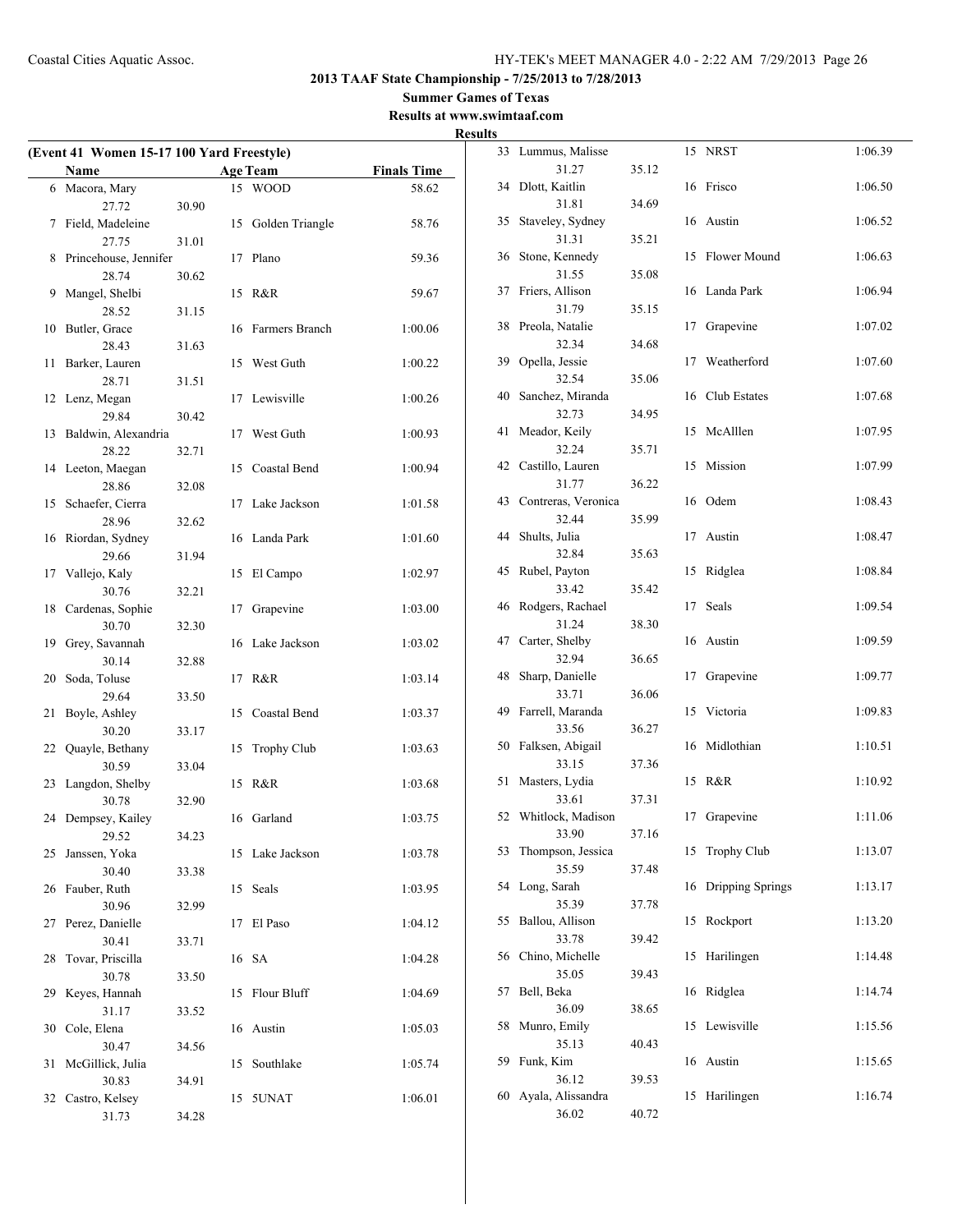**Event 43 Women 15-17 50 Yard Backstroke**

**2013 TAAF State Championship - 7/25/2013 to 7/28/2013**

**Summer Games of Texas**

**Results at www.swimtaaf.com**

**Results**

 $\overline{a}$ 

## **(Event 41 Women 15-17 100 Yard Freestyle) Name Age Team Finals Time**  Foster, Samantha 17 Mesquite 1:17.73 36.72 41.01 Vargo, Kenzie 15 Victoria 1:17.87 35.71 42.16 Norman, Shelby 16 Mesquite 1:18.32 37.41 40.91 Webber, Addyson 16 Plano Pir 1:18.42 36.65 41.77 Coleman, Lucy 15 Victoria 1:24.37 Chen, Yiting 15 Texoma 1:41.42 46.13 55.29 Bittick, Becca 17 Victoria 1:44.44 49.28 55.16

## **Event 42 Girls 9-10 25 Yard Backstroke**

#### **TAAF YARDS: 15.97 # 7/26/2003 Stacie O'Shea**

|                | Name              |    | <b>Age Team</b>  | <b>Finals Time</b> |
|----------------|-------------------|----|------------------|--------------------|
| 1              | McLean, Dakota    | 10 | Carrollton       | 16.67              |
| 2              | Dock, Elizabeth   | 10 | Frisco           | 17.31              |
| 3              | Watt, Clara       | 10 | Grapevine        | 17.89              |
| 4              | Knifton, Sophie   | 10 | Austin           | 17.91              |
| 5              | Hamilton, Lauren  |    | 10 Flower Mound  | 18.68              |
| 6              | Kloth, Jordon     | 9  | Golden Triangle  | 18.73              |
| 7              | Morgan, Brooke    |    | 10 Coastal Bend  | 18.75              |
| 8              | McGilvray, Alexa  | 9  | Dripping Springs | 18.82              |
| 9              | Copenhaver, Sarah | 9  | Fst              | 18.93              |
| 10             | Wilson, Bianca    | 9  | Flour Bluff      | 18.98              |
| 11             | Momixay, Jadyn    | 10 | Splash           | 19.01              |
| 12             | Cox, Emma         | 10 | Keller           | 19.09              |
| 13             | Simpson, Monica   | 9  | Plano            | 19.11              |
| 14             | Barrett, Gracie   | 10 | Stephenville     | 19.29              |
| 15             | Morrison, Abby    | 9  | Weatherford      | 19.32              |
| 16             | Engberson, Emily  | 10 | Flower Mound     | 19.47              |
| 17             | Goff, Abigail     | 10 | Austin           | 19.81              |
| 18             | Gray, Avery       | 10 | Plano            | 19.88              |
| 19             | Owens, Kandice    | 10 | Lake Jackson     | 19.95              |
| 20             | Kraan, Mia        | 10 | Temple           | 19.97              |
| 21             | Rogan, Shelby     | 10 | Alvin            | 20.01              |
| 22             | Bristol, Lauren   | 10 | Plano Pir        | 20.20              |
| 23             | Smith, Natalee    | 10 | Golden Triangle  | 20.66              |
| 24             | Werner, Katie     | 10 | Landa Park       | 20.78              |
| 25             | Burt, Emalee      | 10 | <b>SA</b>        | 20.80              |
| 26             | Palacios, Adilene | 9  | College Station  | 20.95              |
| 27             | Garcia, Kierra    | 10 | Odem             | 20.98              |
| 28             | Pedraza, Karla    | 9  | Pharr            | 21.08              |
| 29             | Glover, Jailynn   | 10 | <b>SA</b>        | 22.22              |
| 30             | Laseter, Emma     | 10 | Hubbard          | 22.57              |
| 31             | Graybill, Kayla   | 9  | Mission          | 23.27              |
| 32             | Gordon, Jilly     | 9  | Whale            | 23.31              |
| 33             | Hensley, Samantha | 9  | Kyle             | 23.59              |
| 34             | Roa, Gabriela     | 10 | Texoma           | 26.14              |
| 35             | Graham, Sydney    | 10 | South Belt       | 27.06              |
| $\overline{a}$ | Uribe, Kaitlyn    | 10 | Harilingen       | DQ                 |
|                |                   |    |                  |                    |

|     | <b>TAAF YARDS:</b><br>28.25 # 7/26/2004<br><b>Courtney Phillips</b> |                 |                    |                    |  |  |
|-----|---------------------------------------------------------------------|-----------------|--------------------|--------------------|--|--|
|     | Name                                                                | <b>Age Team</b> |                    | <b>Finals Time</b> |  |  |
| 1   | Fogle, Brianna                                                      | 16              | Frisco             | 29.53              |  |  |
| 2   | Thurstin, Brittany                                                  | 17              | Bryan              | 29.94              |  |  |
| 3   | Dickson-Sullivan, Carleigh                                          | 15              | Temple             | 30.00              |  |  |
|     | 4 Cooper, Hannah                                                    | 17              | Trophy Club        | 30.10              |  |  |
| 5   | Palma, Raquel                                                       | 16              | Rowlett            | 30.31              |  |  |
| 6   | Newman, Courtney                                                    | 16              | Farmers Branch     | 30.32              |  |  |
| 7   | Bessire, Carly                                                      | 15              | Golden Triangle    | 31.26              |  |  |
| 8   | Wooten, Marissa                                                     | 15              | West Guth          | 31.33              |  |  |
| 9   | House, Courtney                                                     | 15              | Deer Park          | 31.50              |  |  |
| 10  | Wilkinson, Ruby                                                     | 15              | Golden Triangle    | 32.00              |  |  |
| 11  | Przybilla, Hannah                                                   | 17              | R&R                | 32.48              |  |  |
| 12  | Grey, Savannah                                                      | 16              | Lake Jackson       | 32.59              |  |  |
| 13  | Bland, Mackenzie                                                    | 16              | Frisco             | 32.68              |  |  |
| 14  | Ward, Jenna                                                         | 17              | Port Aransas       | 32.79              |  |  |
| 15  | Dempsey, Kailey                                                     | 16              | Garland            | 33.32              |  |  |
| 16  | Schaefer, Cierra                                                    | 17              | Lake Jackson       | 33.48              |  |  |
| 17  | O'Brien, Molly                                                      | 17              | Plano              | 33.51              |  |  |
| 18  | Willis, Malia                                                       | 15              | El Campo           | 33.52              |  |  |
| 19  | Sanders, Lauren                                                     | 17              | Grapevine          | 33.81              |  |  |
| 20  | Gorka, Katie                                                        | 16              | R&R                | 34.23              |  |  |
| 21  | Salinas, Sophia                                                     | 16              | Edinburg           | 34.40              |  |  |
| 22  | Wahlenmaier, Emily                                                  | 15              | Weatherford        | 34.66              |  |  |
| 23  | Rodriguez, Gabriella                                                | 15              | <b>Trophy Club</b> | 35.46              |  |  |
| 24  | Weddle, Adrianna                                                    | 15              | Club Estates       | 35.48              |  |  |
| 25  | Garcia, Emily                                                       | 15              | Club Estates       | 35.53              |  |  |
| 26  | Lummus, Malisse                                                     | 15              | <b>NRST</b>        | 35.86              |  |  |
| 27  | Sanchez, Miranda                                                    | 16              | Club Estates       | 36.27              |  |  |
| 28  | Rudy, Hannah                                                        | 16              | Austin             | 37.12              |  |  |
| 29  | Carter, Shelby                                                      | 16              | Austin             | 37.25              |  |  |
| 30  | Sanchez, Alexandra                                                  | 15              | R&R                | 37.90              |  |  |
| 31  | Falksen, Abigail                                                    | 16              | Midlothian         | 37.91              |  |  |
| 32  | Whitlock, Madison                                                   | 17              | Grapevine          | 38.02              |  |  |
| 33  | Preola, Natalie                                                     | 17              | Grapevine          | 38.16              |  |  |
| 34  | Masters, Lydia                                                      | 15              | R&R                | 38.45              |  |  |
| 35  | Thompson, Jessica                                                   | 15              | <b>Trophy Club</b> | 38.99              |  |  |
| 36  | Havens, Bekah                                                       | 15              | Hubbard            | 39.24              |  |  |
| 37  | Davis, Amy                                                          | 16              | Austin             | 39.64              |  |  |
| 38  | Webber, Addyson                                                     | 16              | Plano Pir          | 40.88              |  |  |
| 39  | Chino, Michelle                                                     | 15              | Harilingen         | 41.50              |  |  |
| 40  | Lara, Dana                                                          | 15              | Mission            | 41.82              |  |  |
| 41  | Munro, Emily                                                        | 15              | Lewisville         | 42.12              |  |  |
| 42  | Ayala, Alissandra                                                   | 15              | Harilingen         | 42.43              |  |  |
| 43  | Norman, Shelby                                                      | 16              | Mesquite           | 42.69              |  |  |
| 44  | Conrad-Moats, Ashley                                                | 15              | Seals              | 43.75              |  |  |
| 45  | Coleman, Lucy                                                       | 15              | Victoria           | 44.29              |  |  |
| 46  | Vargo, Kenzie                                                       | 15              | Victoria           | 45.45              |  |  |
| 47  | Rubel, Payton                                                       | 15              | Ridglea            | 45.52              |  |  |
| 48  | Gonzalez, Frances                                                   | 15              | Pharr              | 45.92              |  |  |
| 49  | Tucker, Jade                                                        | 15              | Mesquite           | 48.02              |  |  |
| 50  | Hospital, Hannah                                                    | 15              | Austin             | 49.74              |  |  |
| 51  | Chen, Yiting                                                        | 15              | Texoma             | 1:00.32            |  |  |
| --- | Witmer, Sarah                                                       | 15              | Killeen            | DQ                 |  |  |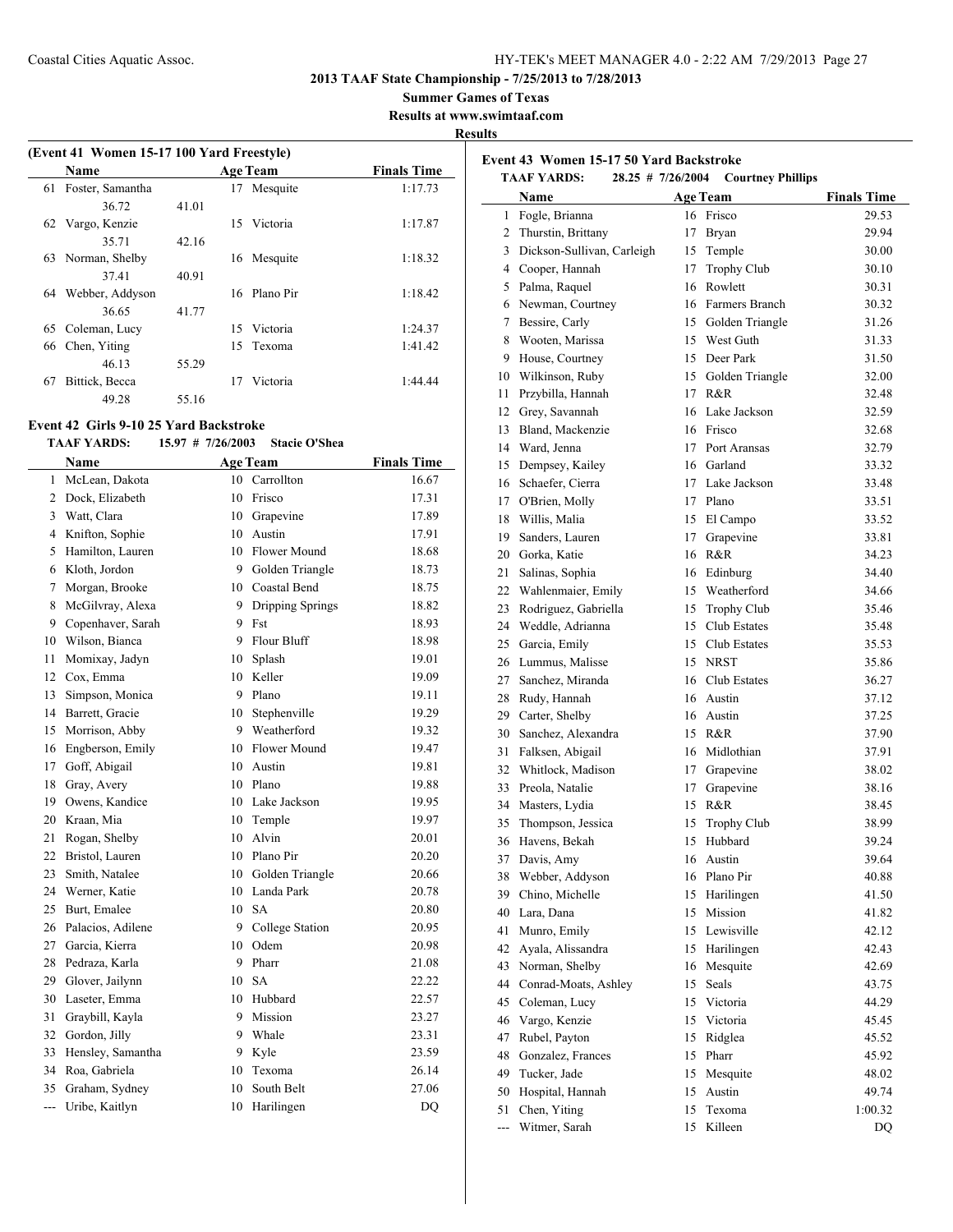**Summer Games of Texas Results at www.swimtaaf.com**

**Results**

|                | Name                  |    | <b>Age Team</b>     | <b>Finals Time</b> |
|----------------|-----------------------|----|---------------------|--------------------|
| 1              | Nakata, Amelie        |    | 9 WOOD              | 18.31              |
| $\overline{c}$ | Cartwright, Emma      | 10 | Austin              | 18.60              |
| 3              | Caussey, Reagan       |    | 10 Trophy Club      | 18.67              |
| 4              | Power, Mary           | 10 | Seals               | 18.83              |
| 5              | Barker, Robin         |    | 10 Victoria         | 19.07              |
| 6              | Duong, Anh            |    | 10 Carrollton       | 19.28              |
| 7              | Lee, Allison          |    | 10 Frisco           | 19.30              |
| 8              | Garcia-Esparza, Peach |    | 10 Coastal Bend     | 19.36              |
| 9              | Edmonds, Callie       |    | 9 Victoria          | 19.47              |
| 10             | Kaminski, Harper      |    | 10 Flower Mound     | 19.51              |
| 11             | McClellan, Kava       |    | 10 Austin           | 19.92              |
| 12             | Powell, Amber         |    | 9 Mesquite          | 20.21              |
| 13             | Gambrel, Kathryn      |    | 10 Lake Jackson     | 20.26              |
| 14             | Peredo, Lila          |    | 10 Austin           | 20.54              |
| 15             | Meals, Antalya        |    | 10 McKinney         | 20.62              |
| 16             | Waldrum, Meagan       |    | 10 Mineral Wells    | 20.75              |
| 17             | Laseter, Emma         |    | 10 Hubbard          | 21.11              |
| 18             | Kloth, MiKayla        |    | 9 Golden Triangle   | 21.35              |
| 19             | Ramsden, Maria        |    | 10 McAlllen         | 21.65              |
| 20             | Hobbs, Jolene         |    | 10 Landa Park       | 21.67              |
| 21             | Ashbaugh, Taylor      |    | 9 Marble Falls      | 21.70              |
| 22             | Whitehead, Loren      |    | 9 Lake Jackson      | 21.74              |
| 23             | Hamlin, Mia           |    | 10 Wharton          | 21.96              |
| 24             | Olsen, Isabella       |    | 10 Rowlett          | 22.07              |
| 25             | Hall, Carson          |    | 10 Dripping Springs | 22.52              |
| 26             | Garcia, Areli         |    | 10 Mission          | 22.57              |
| 27             | Burt, Emalee          |    | 10 SA               | 22.97              |
| 28             | Wehmeyer, Kenzie      |    | 9 Hubbard           | 24.30              |
| 29             | Jacque, Aileen        |    | 10 SA               | 25.11              |
| 30             | Ramirez, Nathaly      |    | 9 Mission           | 25.27              |
| 31             | Gordon, Jilly         | 9  | Whale               | 26.15              |
| 32             | Krumvieda, Agatha     | 10 | Hubbard             | 27.19              |

#### **Event 45 Women 15-17 50 Yard Breaststroke TAAF YARDS: 29.60 # 7/25/2008 Skylar Smith**

|    |                       |    | $\frac{1}{2}$ ,00 $\frac{1}{2}$ $\frac{1}{2}$ ,120,100 $\frac{1}{2}$ $\frac{1}{2}$ $\frac{1}{2}$ |                    |
|----|-----------------------|----|--------------------------------------------------------------------------------------------------|--------------------|
|    | Name                  |    | <b>Age Team</b>                                                                                  | <b>Finals Time</b> |
| 1  | Hartensteiner, Ashley | 17 | R&R                                                                                              | 32.74              |
| 2  | Galvan, Amanda        | 17 | Coastal Bend                                                                                     | 34.12              |
| 3  | Vazquez, Angela       | 17 | Deer Park                                                                                        | 34.46              |
| 4  | Newman, Courtney      | 16 | Farmers Branch                                                                                   | 34.50              |
| 5  | Watson, Emily         | 17 | Flower Mound                                                                                     | 34.63              |
| 6  | Dixon, Rachel         | 15 | R&R                                                                                              | 34.68              |
| 7  | Bessire, Carly        | 15 | Golden Triangle                                                                                  | 35.39              |
| 8  | Willis, Malia         | 15 | El Campo                                                                                         | 35.72              |
| 9  | Wolters, Bailey       | 15 | Frisco                                                                                           | 35.83              |
| 10 | Ward, Jenna           | 17 | Port Aransas                                                                                     | 35.94              |
| 11 | Gaas, Emma            | 16 | R&R                                                                                              | 36.07              |
| 12 | Janssen, Yoka         | 15 | Lake Jackson                                                                                     | 36.59              |
| 13 | Morgan, Kayli         | 17 | Austin                                                                                           | 37.09              |
| 14 | Krall, Delaney        | 15 | Golden Triangle                                                                                  | 37.17              |
| 15 | Horn, Victoria        | 15 | Landa Park                                                                                       | 37.24              |
| 16 | Stone, Kennedy        | 15 | <b>Flower Mound</b>                                                                              | 37.48              |

| 17    | Taylor, Quinn        | 17 | <b>Trophy Club</b> | 37.62 |
|-------|----------------------|----|--------------------|-------|
| 18    | Rodgers, Rachael     | 17 | Seals              | 37.95 |
| 19    | Zieschang, Sarah     | 17 | Austin             | 38.09 |
| 20    | Langdon, Shelby      | 15 | R&R                | 38.19 |
| 21    | Weddle, Adrianna     | 15 | Club Estates       | 38.57 |
| 22    | Boyle, Ashley        | 15 | Coastal Bend       | 38.71 |
| 23    | McGillick, Julia     | 15 | Southlake          | 38.85 |
| 24    | Sult, Shelby         | 15 | Stephenville       | 38.96 |
| 25    | Keyes, Hannah        | 15 | <b>Flour Bluff</b> | 39.01 |
| 26    | Buck, Darby          | 15 | Austin             | 39.35 |
| 27    | Lummus, Malisse      |    | 15 NRST            | 39.76 |
| 28    | Contreras, Veronica  |    | 16 Odem            | 39.78 |
| 29    | Kaminski, Whitney    | 15 | Trophy Club        | 39.98 |
| 30    | Staveley, Sydney     | 16 | Austin             | 39.99 |
| 31    | Sanders, Kayla       | 15 | Hubbard            | 40.04 |
| 32    | Quayle, Bethany      | 15 | <b>Trophy Club</b> | 40.11 |
| 33    | Turner, Vanessa      |    | 15 Landa Park      | 40.25 |
| 34    | Meador, Keily        |    | 15 McAlllen        | 40.31 |
| 35    | Vasconcellos, Nicole |    | 15 Flour Bluff     | 40.39 |
| 36    | Spence, Abby         |    | 15 R&R             | 40.40 |
| 37    | Castro, Kelsey       | 15 | 5UNAT              | 40.46 |
| 38    | Stuebe, Catharen     | 15 | Trophy Club        | 40.53 |
| 39    | Ordonez, Genesis     |    | 16 R&R             | 40.81 |
| 40    | Butz, Sarah          | 17 | Grapevine          | 40.96 |
| 41    | Mays, Alexis         |    | 16 Victoria        | 41.21 |
| 42    | Engel, Christine     | 17 | Plano              | 41.33 |
| 43    | Bell, Hudson         | 16 | Austin             | 42.09 |
| 44    | Yglesias, Hanna      |    | 16 SA              | 42.10 |
| 45    | Sharp, Danielle      | 17 | Grapevine          | 42.11 |
| 46    | Kurdi, Joy           | 15 | Allen              | 42.43 |
| 47    | Sabre, Natalie       | 17 | Grapevine          | 42.59 |
| 48    | Rubel, Payton        | 15 | Ridglea            | 43.01 |
| 49    | Davis, Suzi          | 15 | Commerce           | 43.14 |
| 50    | Thompson, Jessica    | 15 | Trophy Club        | 43.35 |
| 51    | Whitlock, Madison    | 17 | Grapevine          | 43.36 |
| 52    | Cagle, Ashley        | 15 | South Belt         | 43.47 |
| 53    | Ayala, Alissandra    | 15 | Harilingen         | 43.62 |
| $*54$ | Dunn, Melanie        | 16 | Ridglea            | 43.98 |
| *54   | Foster, Samantha     | 17 | Mesquite           | 43.98 |
| 56    | Flores, Vanessa      | 15 | McAlllen           | 44.06 |
| 57    | Matchett, Ashley     | 16 | Club Estates       | 44.10 |
| 58    | Long, Sarah          | 16 | Dripping Springs   | 44.17 |
| 59    | Ballou, Allison      | 15 | Rockport           | 45.09 |
| 60    | Webber, Addyson      | 16 | Plano Pir          | 48.02 |
| 61    | Bell, Beka           |    | 16 Ridglea         | 49.46 |
| 62    | Hospital, Hannah     | 15 | Austin             | 49.70 |
| 63    | Lyles, Lyla          | 16 | Texoma             | 50.36 |
| 64    | Bittick, Becca       | 17 | Victoria           | 51.03 |
| 65    | Chen, Yiting         | 15 | Texoma             | 54.99 |
| ---   | Tucker, Jade         | 15 | Mesquite           | DQ    |
|       |                      |    |                    |       |

## **Event 46 Girls 9-10 25 Yard Butterfly**

| Name               | Age Team  | <b>Finals Time</b> |
|--------------------|-----------|--------------------|
| 1 Knifton, Sophie  | 10 Austin | 15.62              |
| 2 Cartwright, Emma | 10 Austin | 15.65              |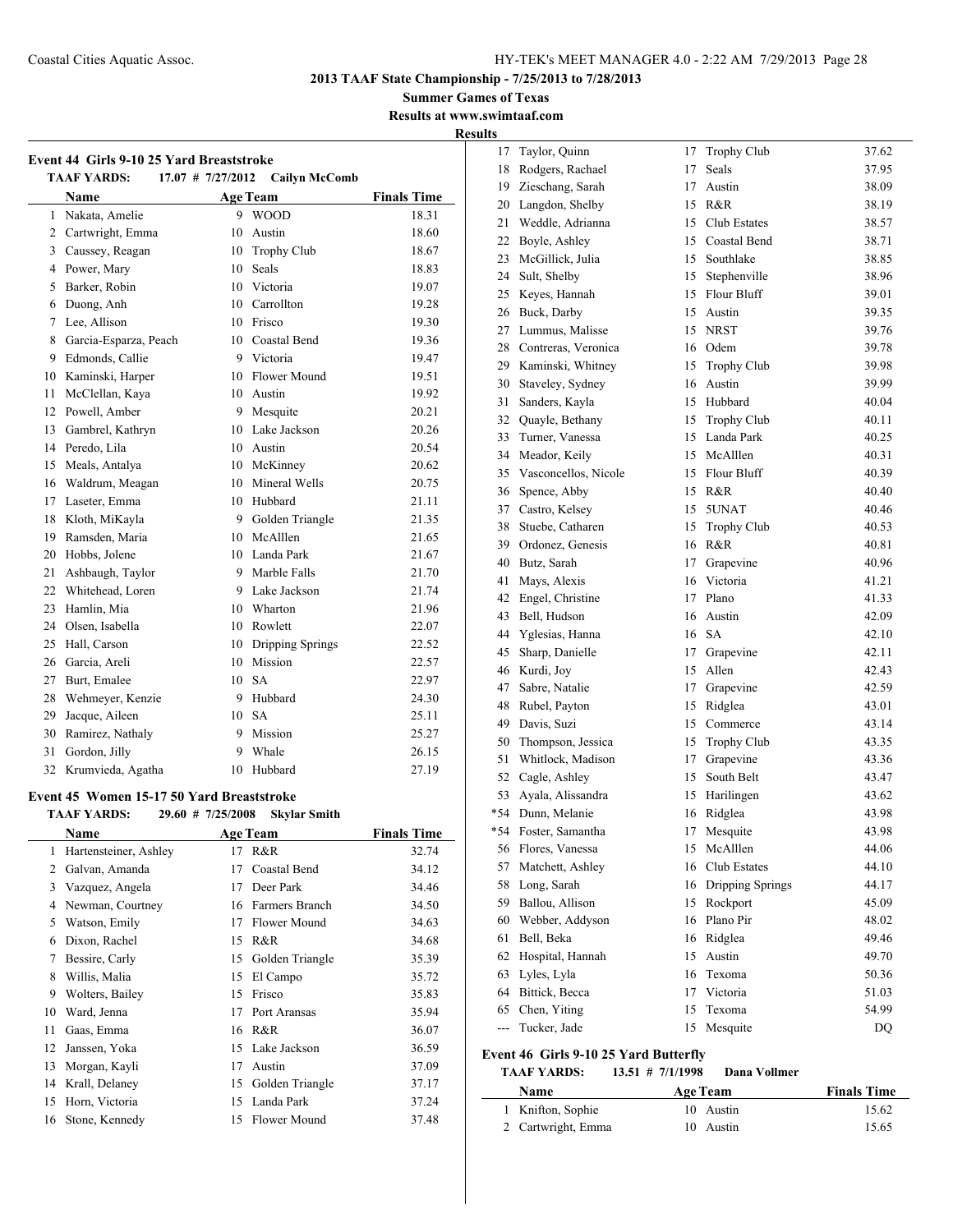$\overline{a}$ 

**2013 TAAF State Championship - 7/25/2013 to 7/28/2013**

**Summer Games of Texas Results at www.swimtaaf.com**

|       | (Event 46 Girls 9-10 25 Yard Butterfly) |    |                 |                    |  |  |  |
|-------|-----------------------------------------|----|-----------------|--------------------|--|--|--|
|       | Name                                    |    | <b>Age Team</b> | <b>Finals Time</b> |  |  |  |
| 3     | May, Kenedy                             | 10 | R&R             | 16.16              |  |  |  |
| 4     | Cardenas, Briana                        | 9  | Golden Triangle | 16.48              |  |  |  |
| 5     | Garcia-Esparza, Peach                   | 10 | Coastal Bend    | 16.53              |  |  |  |
| 6     | Lee, Allison                            | 10 | Frisco          | 16.76              |  |  |  |
| 7     | Nakata, Amelie                          | 9  | <b>WOOD</b>     | 16.82              |  |  |  |
| 8     | Stavinoha, Teagan                       | 9  | Wharton         | 16.89              |  |  |  |
| 9     | Loewenstein, Leigh                      | 9  | <b>TCAT</b>     | 16.91              |  |  |  |
| 10    | Shan, Katelyn                           | 9  | <b>WOOD</b>     | 17.08              |  |  |  |
| $*11$ | Wood, Sabrina                           | 10 | Frisco          | 17.17              |  |  |  |
| $*11$ | Stanley, Katelynn                       | 10 | <b>Boerne</b>   | 17.17              |  |  |  |
| 13    | Dykehouse, Eliana                       | 9  | Portland        | 17.19              |  |  |  |
| 14    | Watt, Clara                             | 10 | Grapevine       | 17.32              |  |  |  |
| 15    | Powell, Amber                           | 9  | Mesquite        | 17.38              |  |  |  |
| 16    | Morrison, Abby                          | 9  | Weatherford     | 17.44              |  |  |  |
| 17    | Duggan, Ellie                           | 10 | Keller          | 17.48              |  |  |  |
| 18    | Simpson, Monica                         | 9  | Plano           | 17.55              |  |  |  |
| 19    | Dasso, Faith                            | 9  | Landa Park      | 17.84              |  |  |  |
| 20    | Lang, Milena                            | 9  | Landa Park      | 17.85              |  |  |  |

 Caspari, Abigail 9 Frisco 18.01 22 Herron, Keira 9 College Station 18.19 23 Ramsden, Maria 10 McAlllen 19.24 24 Wilson, Bianca 9 Flour Bluff 19.43 Morgan, Devyn 10 Austin 20.21 Wilks, Rebekah 9 SA 20.88 Munoz, Leslie 10 SA 21.24 Garza, Kassy 10 Mission 26.68 29 Garza, Diana 9 Mission 26.89 --- Ryan, Hannah 10 Whale DQ --- Gray, Avery 10 Plano DQ

#### **Event 47 Women 15-17 50 Yard Butterfly**

#### **TAAF YARDS: 25.22 # 7/25/2008 Skylar Smith**

|      | <b>Name</b>                |    | <b>Age Team</b>     | <b>Finals Time</b> |
|------|----------------------------|----|---------------------|--------------------|
| 1    | Thurstin, Brittany         | 17 | Bryan               | 27.79              |
| 2    | Neely, Taylor              | 15 | Lake Jackson        | 27.93              |
| $*3$ | Robbins, Annie             | 15 | Lake Jackson        | 28.15              |
| *3   | Walker, Shanna             | 17 | Golden Triangle     | 28.15              |
| 5    | Wolfe, Angelina            | 16 | Club Estates        | 28.82              |
| 6    | Horn, Victoria             | 15 | Landa Park          | 29.30              |
| 7    | Dickson-Sullivan, Carleigh | 15 | Temple              | 29.61              |
| 8    | O'Brien, Molly             | 17 | Plano               | 29.65              |
| 9    | Ward, Jenna                | 17 | Port Aransas        | 30.11              |
| 10   | Lange, Kelsey              | 16 | West Guth           | 30.12              |
| 11   | Sanders, Lauren            | 17 | Grapevine           | 30.21              |
| 12   | Cooper, Hannah             | 17 | <b>Trophy Club</b>  | 30.52              |
| 13   | Wilkinson, Ruby            | 15 | Golden Triangle     | 30.85              |
| 14   | Field, Madeleine           | 15 | Golden Triangle     | 30.99              |
| 15   | Watson, Emily              | 17 | <b>Flower Mound</b> | 31.02              |
| 16   | Geier, Jacobi              | 17 | Carrollton          | 31.49              |
| 17   | Cole, Elena                | 16 | Austin              | 31.65              |
| 18   | Fauber, Ruth               | 15 | Seals               | 31.67              |
| 19   | Moralez, Priscilla         | 16 | Coastal Bend        | 31.92              |
| 20   | Soda, Toluse               | 17 | R&R                 | 32.21              |
| 21   | Rodriguez, Gabriella       | 15 | <b>Trophy Club</b>  | 32.32              |

|                          | <b>Results</b> |                      |    |                    |       |
|--------------------------|----------------|----------------------|----|--------------------|-------|
|                          | 22             | Diaz, Maria          |    | 16 Garland         | 32.51 |
| $\overline{\phantom{a}}$ | 23             | Zieschang, Sarah     | 17 | Austin             | 32.79 |
|                          | 24             | Spence, Abby         | 15 | R&R                | 32.93 |
|                          | 25             | Castro, Kelsey       | 15 | 5UNAT              | 33.14 |
|                          | 26             | Engel, Christine     | 17 | Plano              | 33.30 |
|                          | 27             | Turner, Vanessa      | 15 | Landa Park         | 33.68 |
|                          | 28             | Salinas, Sophia      | 16 | Edinburg           | 34.07 |
|                          | 29             | Butz, Sarah          | 17 | Grapevine          | 34.08 |
|                          | 30             | Contreras, Veronica  | 16 | Odem               | 34.17 |
|                          | 31             | Wilhelm, Paige       | 15 | <b>Trophy Club</b> | 34.27 |
|                          | 32             | Perez, Danielle      | 17 | El Paso            | 34.35 |
|                          | $*33$          | Fick, Alyssa         | 15 | Flour Bluff        | 35.13 |
|                          | *33            | Ordonez, Genesis     | 16 | R&R                | 35.13 |
|                          | 35             | Friers, Allison      | 16 | Landa Park         | 35.15 |
|                          | 36             | Miller, Briana       | 16 | Edinburg           | 35.78 |
|                          | 37             | Falksen, Abigail     | 16 | Midlothian         | 35.92 |
|                          | *38            | Sharp, Danielle      | 17 | Grapevine          | 36.81 |
|                          | *38            | Sabre, Natalie       | 17 | Grapevine          | 36.81 |
|                          | 40             | Mays, Alexis         | 16 | Victoria           | 37.20 |
|                          | 41             | Cagle, Ashley        | 15 | South Belt         | 39.15 |
|                          | 42             | Long, Sarah          | 16 | Dripping Springs   | 40.31 |
|                          | 43             | Munro, Emily         | 15 | Lewisville         | 40.44 |
|                          | 44             | Murray, Hannah       | 17 | Austin             | 41.58 |
|                          | 45             | Chino, Michelle      | 15 | Harilingen         | 42.37 |
|                          | 46             | Norman, Shelby       | 16 | Mesquite           | 42.55 |
|                          | 47             | Rosenbaum, Elizabeth | 15 | South Belt         | 45.21 |

## **Event 48 Girls 9-10 25 Yard Freestyle**

## **TAAF YARDS: 13.31 # 7/26/1999 Lisa Paul**

|                | Name                      |    | <b>Age Team</b>    | <b>Finals Time</b> |
|----------------|---------------------------|----|--------------------|--------------------|
| 1              | Cervantes, Cristina       | 10 | Victoria           | 14.19              |
| $\overline{2}$ | Hammons, Hannah           | 10 | Frisco             | 14.61              |
| 3              | Carlson, Jaelle           | 10 | Weatherford        | 14.70              |
| $\overline{4}$ | Nakata, Amelie            | 9  | <b>WOOD</b>        | 14.92              |
| *5             | Solis, Mauni              | 10 | Coastal Bend       | 14.95              |
| $*5$           | Brawner, Kori             | 9  | <b>Seals</b>       | 14.95              |
| 7              | Showalter, Mallory        | 9  | Frisco             | 14.96              |
| 8              | Loewenstein, Leigh        | 9  | <b>TCAT</b>        | 15.21              |
| 9              | Tovar, Corina             | 10 | Odem               | 15.46              |
| 10             | Morgan, Devyn             | 10 | Austin             | 15.69              |
| 11             | Stavinoha, Teagan         | 9  | Wharton            | 15.70              |
| 12             | Coffin, Faith             | 10 | Hubbard            | 15.71              |
| 13             | Goerig, Olivia            | 10 | Midlothian         | 15.78              |
| 14             | Williamson, Madison       | 10 | <b>Trophy Club</b> | 16.15              |
| 15             | Espinosa, Isabel          | 10 | <b>Trophy Club</b> | 16.38              |
| 16             | Velagapudi, Samanvi       | 10 | Frisco             | 16.47              |
| 17             | Peredo, Lila              | 10 | Austin             | 16.59              |
| 18             | Piacentini, Elena Karolen | 10 | Sienna Plantatio   | 16.76              |
| 19             | Rogan, Shelby             | 10 | Alvin              | 16.93              |
| 20             | Odom, Abryana             | 10 | Carrollton         | 16.95              |
| 21             | Graybill, Kayla           | 9  | Mission            | 16.97              |
| 22             | Brunson, Ella             | 10 | Landa Park         | 17.24              |
| 23             | Palacios, Adilene         | 9  | College Station    | 17.44              |
| 24             | Peters, Kylie Anne        | 9  | Sienna Plantatio   | 17.53              |
| 25             | Gutierrez, Devyn          | 9  | McAlllen           | 17.71              |
| 26             | Wehmeyer, Kenzie          | 9  | Hubbard            | 17.97              |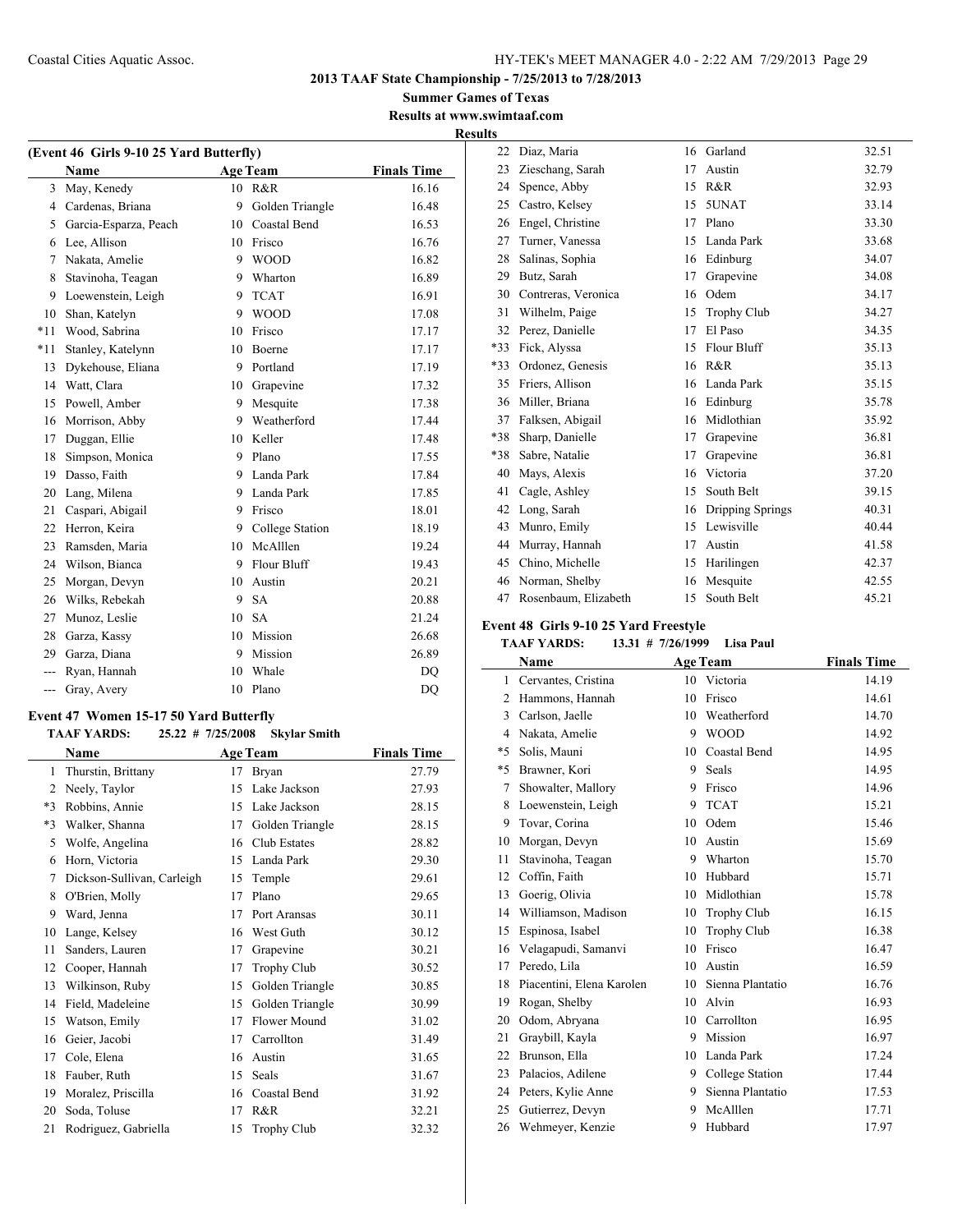**Summer Games of Texas Results at www.swimtaaf.com**

|    | (Event 48 Girls 9-10 25 Yard Freestyle)<br><b>Age Team</b> |                     |                     |                    |  |  |  |  |  |
|----|------------------------------------------------------------|---------------------|---------------------|--------------------|--|--|--|--|--|
|    | Name                                                       |                     |                     | <b>Finals Time</b> |  |  |  |  |  |
| 27 | Glover, Jailynn                                            |                     | 10 SA               | 18.16              |  |  |  |  |  |
| 28 | Uribe, Kaitlyn                                             | 10                  | Harilingen          | 18.49              |  |  |  |  |  |
|    | 29 Graham, Sydney                                          |                     | 10 South Belt       | 18.52              |  |  |  |  |  |
| 30 | Villalobos, Vivianna                                       |                     | 10 Kyle             | 18.89              |  |  |  |  |  |
| 31 | Parrish, Vanity                                            |                     | 10 SA               | 19.24              |  |  |  |  |  |
| 32 | Guajardo, Kate                                             | 9                   | Boerne              | 19.29              |  |  |  |  |  |
| 33 | Gordon, Jilly                                              | 9                   | Whale               | 20.74              |  |  |  |  |  |
|    | Event 49 Women 15-17 50 Yard Freestyle                     |                     |                     |                    |  |  |  |  |  |
|    | <b>TAAF YARDS:</b>                                         | $23.25$ # 7/25/2008 | <b>Skylar Smith</b> |                    |  |  |  |  |  |
|    | Name                                                       |                     | <b>Age Team</b>     | <b>Finals Time</b> |  |  |  |  |  |
|    | 1 Kuettel, Molly                                           |                     | 15 Lake Jackson     | 25.24              |  |  |  |  |  |
|    | *2 Thurstin, Brittany                                      |                     | 17 Bryan            | 25.33              |  |  |  |  |  |
|    | *2 Abraham, Caroline                                       |                     | 15 Coastal Bend     | 25.33              |  |  |  |  |  |
|    | 4 Robbins, Annie                                           |                     | 15 Lake Jackson     | 26.46              |  |  |  |  |  |
| 5  | Wolfe, Angelina                                            |                     | 16 Club Estates     | 26.81              |  |  |  |  |  |
| 6  | Field, Madeleine                                           |                     | 15 Golden Triangle  | 26.86              |  |  |  |  |  |
| 7  | Sands, Alyssa                                              |                     | 17 Carrollton       | 26.90              |  |  |  |  |  |
| 8  | Riordan, Sydney                                            |                     | 16 Landa Park       | 26.97              |  |  |  |  |  |
| 9  | Princehouse, Jennifer                                      |                     | 17 Plano            | 27.08              |  |  |  |  |  |
| 10 | Galvan, Amanda                                             |                     | 17 Coastal Bend     | 27.44              |  |  |  |  |  |
| 11 | Mangel, Shelbi                                             |                     | 15 R&R              | 27.56              |  |  |  |  |  |
| 12 | Leeton, Maegan                                             |                     | 15 Coastal Bend     | 27.62              |  |  |  |  |  |
| 13 | Barker, Lauren                                             |                     | 15 West Guth        | 27.65              |  |  |  |  |  |
| 14 | Wolters, Bailey                                            |                     | 15 Frisco           | 27.71              |  |  |  |  |  |
| 15 | Lange, Kelsey                                              |                     | 16 West Guth        | 27.76              |  |  |  |  |  |
| 16 | Vazquez, Angela                                            |                     | 17 Deer Park        | 27.79              |  |  |  |  |  |
| 17 | Lenz, Megan                                                |                     | 17 Lewisville       | 27.91              |  |  |  |  |  |
| 18 | Baldwin, Alexandria                                        |                     | 17 West Guth        | 28.02              |  |  |  |  |  |
| 19 | Geier, Jacobi                                              |                     | 17 Carrollton       | 28.21              |  |  |  |  |  |
| 20 | Grey, Savannah                                             |                     | 16 Lake Jackson     | 28.39              |  |  |  |  |  |
| 21 | Perez, Danielle                                            | 17                  | El Paso             | 28.42              |  |  |  |  |  |
|    | 22 Gaas, Emma                                              |                     | 16 R&R              | 28.46              |  |  |  |  |  |
| 23 | Schaefer, Cierra                                           |                     | 17 Lake Jackson     | 28.58              |  |  |  |  |  |
| 24 | Sanders, Lauren                                            |                     | 17 Grapevine        | 28.65              |  |  |  |  |  |
| 25 | Boyle, Ashley                                              |                     | 15 Coastal Bend     | 28.78              |  |  |  |  |  |
| 26 | Langdon, Shelby                                            | 15                  | R&R                 | 28.80              |  |  |  |  |  |
| 27 | Lummus, Malisse                                            | 15                  | NRST                | 28.86              |  |  |  |  |  |
| 28 | Morgan, Kayli                                              | 17                  | Austin              | 28.94              |  |  |  |  |  |
| 29 | Cole, Elena                                                | 16                  | Austin              | 29.02              |  |  |  |  |  |
| 30 | Taylor, Quinn                                              | 17                  | <b>Trophy Club</b>  | 29.05              |  |  |  |  |  |
| 31 | Moralez, Priscilla                                         |                     | 16 Coastal Bend     | 29.18              |  |  |  |  |  |
| 32 | Cardenas, Sophie                                           | 17                  | Grapevine           | 29.23              |  |  |  |  |  |
| 33 | Dempsey, Kailey                                            | 16                  | Garland             | 29.44              |  |  |  |  |  |
| 34 | McGillick, Julia                                           | 15                  | Southlake           | 29.50              |  |  |  |  |  |
| 35 | Willis, Malia                                              | 15                  | El Campo            | 29.59              |  |  |  |  |  |
| 36 | Loser, Morgan                                              | 15                  | R&R                 | 29.65              |  |  |  |  |  |
| 37 | Dlott, Kaitlin                                             | 16                  | Frisco              | 29.70              |  |  |  |  |  |
| 38 | Diaz, Maria                                                |                     | 16 Garland          | 29.82              |  |  |  |  |  |
| 39 | Wahlenmaier, Emily                                         |                     | 15 Weatherford      | 29.83              |  |  |  |  |  |
| 40 | Turner, Vanessa                                            |                     | 15 Landa Park       | 29.91              |  |  |  |  |  |
| 41 | Engel, Christine                                           |                     | 17 Plano            | 30.13              |  |  |  |  |  |
| 42 | Ordonez, Genesis                                           | 16                  | R&R                 | 30.20              |  |  |  |  |  |
| 43 | Staveley, Sydney                                           | 16                  | Austin              | 30.25              |  |  |  |  |  |
|    |                                                            |                     |                     |                    |  |  |  |  |  |

| 44    | Rodgers, Rachael                | 17 | Seals              | 30.30 |
|-------|---------------------------------|----|--------------------|-------|
| 45    | McKeefer, Marie                 | 15 | Austin             | 30.32 |
| 46    | Shults, Julia                   | 17 | Austin             | 30.39 |
| 47    | Akers, Mady                     | 17 | Austin             | 30.40 |
| 48    | Contreras, Veronica             |    | 16 Odem            | 30.45 |
| 49    | Castillo, Lauren                |    | 15 Mission         | 30.48 |
| 50    | Salinas, Sophia                 |    | 16 Edinburg        | 30.69 |
| 51    | Preola, Natalie                 |    | 17 Grapevine       | 30.77 |
| *52   | Krall, Delaney                  |    | 15 Golden Triangle | 30.82 |
| *52   | Fick, Alyssa                    | 15 | Flour Bluff        | 30.82 |
| 54    | Joplin, Elisabeth               | 15 | South Belt         | 30.88 |
| 55    | Masters, Lydia                  | 15 | R&R                | 30.93 |
| 56    | Farrell, Maranda                | 15 | Victoria           | 30.97 |
| 57    | Sanchez, Miranda                | 16 | Club Estates       | 31.09 |
| 58    | Rubel, Payton                   |    | 15 Ridglea         | 31.39 |
| 59    | Butz, Sarah                     | 17 | Grapevine          | 31.40 |
| 60    | Lerma, Tatiana                  |    | 15 McAlllen        | 31.49 |
| 61    | Kurdi, Joy                      |    | 15 Allen           | 31.83 |
| 62    | Yglesias, Hanna                 | 16 | <b>SA</b>          | 31.87 |
| 63    | Miller, Briana                  |    | 16 Edinburg        | 31.92 |
| 64    | Stone, Kennedy                  |    | 15 Flower Mound    | 31.97 |
| 65    | Havens, Bekah                   |    | 15 Hubbard         | 32.49 |
| 66    | Lara, Dana                      |    | 15 Mission         | 32.94 |
| 67    | Sabre, Natalie                  | 17 | Grapevine          | 32.97 |
| 68    | Ballou, Allison                 | 15 | Rockport           | 33.02 |
| 69    | Whitlock, Madison               | 17 | Grapevine          | 33.05 |
| 70    | Falksen, Abigail                | 16 | Midlothian         | 33.55 |
| 71    | Dunn, Melanie                   |    | 16 Ridglea         | 34.10 |
| 72    | Bell, Beka                      |    | 16 Ridglea         | 34.31 |
| 73    | Chino, Michelle                 |    | 15 Harilingen      | 34.41 |
| 74    | Foster, Samantha                | 17 | Mesquite           | 34.43 |
| $*75$ | Davis, Suzi                     |    | 15 Commerce        | 34.54 |
| $*75$ | Munro, Emily                    |    | 15 Lewisville      | 34.54 |
| 77    | Webber, Addyson                 |    | 16 Plano Pir       | 34.58 |
| 78    | Sanders, Kayla                  | 15 | Hubbard            | 34.70 |
| 79    | Ayala, Alissandra               |    | 15 Harilingen      | 34.89 |
| 80    | Matchett, Ashley                | 16 | Club Estates       | 35.20 |
| 81    | Brinckmann, Kaila               |    | 16 Austin          | 35.90 |
| 82    | Fowler, Ashley                  | 15 | Keller             | 35.97 |
| 83    | Lyles, Lyla                     |    | 16 Texoma          | 36.03 |
| 84    | Fredregill, Brittany            | 16 | Golden Triangle    | 36.26 |
| 85    | Conrad-Moats, Ashley            | 15 | Seals              | 36.53 |
| 86    | Tirado, Maria                   | 15 | McAlllen           | 36.55 |
| 87    | Witmer, Sarah                   |    | 15 Killeen         | 37.91 |
| 88    | Gonzalez, Frances               | 15 | Pharr              | 38.73 |
| 89    | Coleman, Lucy                   | 15 | Victoria           | 39.07 |
| 90    | Hospital, Hannah                | 15 | Austin             | 40.37 |
| 91    | Chen, Yiting                    | 15 | Texoma             | 44.13 |
| 92    | Bittick, Becca                  | 17 | Victoria           | 46.02 |
| ---   | Buck, Darby                     | 15 | Austin             | DQ    |
|       | Event 50 Girls 9-10 100 Yard IM |    |                    |       |
|       |                                 |    |                    |       |

| <b>Age Team</b> | <b>TAAF YARDS:</b> | $1:13.51 \# 8/6/2010$ | <b>Carolyn Johnston</b> |                    |
|-----------------|--------------------|-----------------------|-------------------------|--------------------|
|                 | <b>Name</b>        |                       |                         | <b>Finals Time</b> |

| ташс                |       | лес теаш        | тинав тине |
|---------------------|-------|-----------------|------------|
| 1 Ferguson, Cynthia |       | 10 Coastal Bend | 1:18.30    |
| 36.59               | 41.71 |                 |            |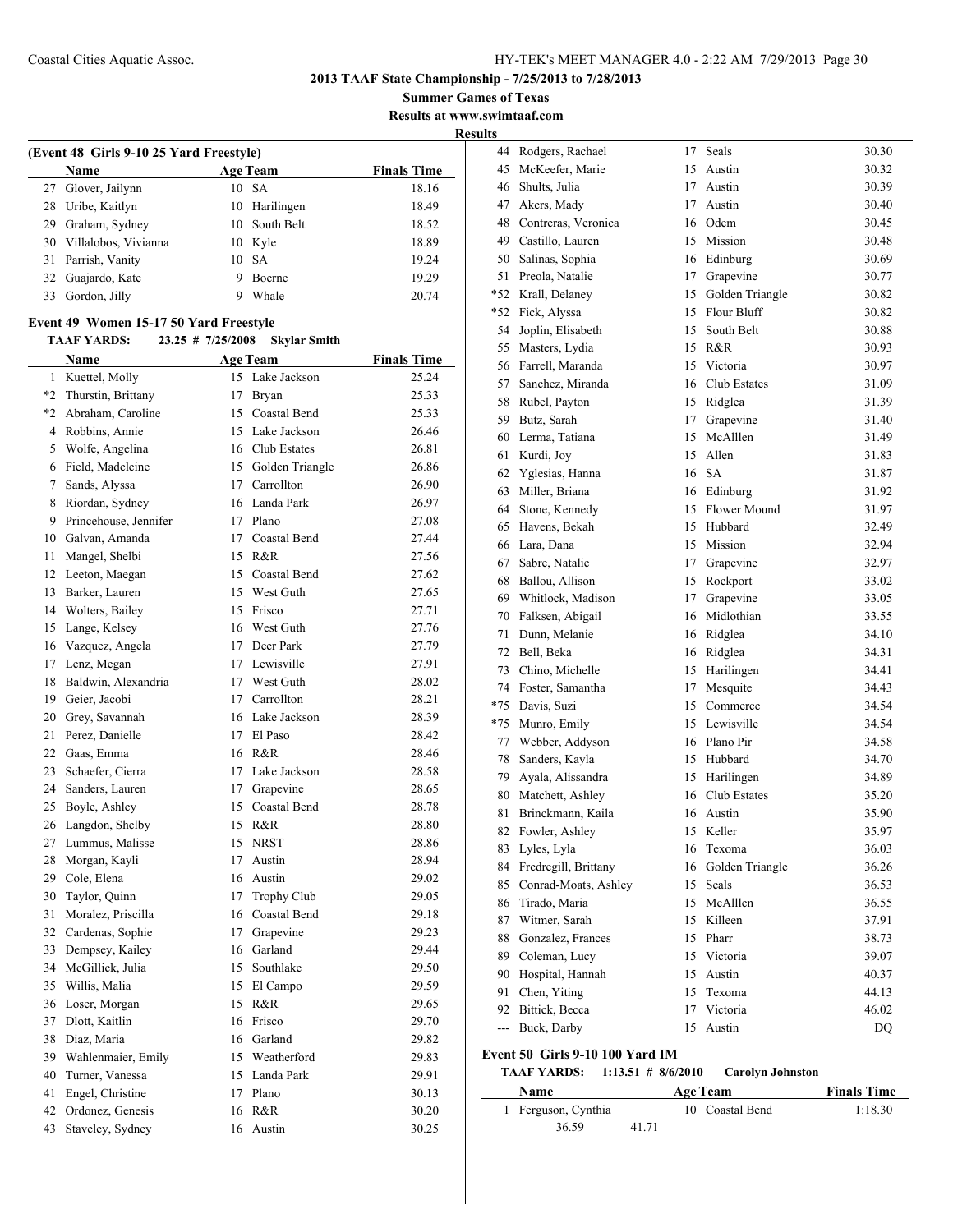**2013 TAAF State Championship - 7/25/2013 to 7/28/2013**

**Summer Games of Texas**

**Results at www.swimtaaf.com**

|    | (Event 50 Girls 9-10 100 Yard IM) |       |    |                  |                    |
|----|-----------------------------------|-------|----|------------------|--------------------|
|    | Name                              |       |    | <b>Age Team</b>  | <b>Finals Time</b> |
| 2  | Thiele, Samantha                  |       |    | 10 Keller        | 1:19.67            |
|    | 35.64                             | 44.03 |    |                  |                    |
| 3  | Desanno, Isabel                   |       |    | 10 Victoria      | 1:19.91            |
|    | 36.04                             | 43.87 |    |                  |                    |
| 4  | Cartwright, Emma                  |       |    | 10 Austin        | 1:20.77            |
|    | 37.42                             | 43.35 |    |                  |                    |
| 5  | Criddle, Chaeli                   |       | 10 | Landa Park       | 1:20.92            |
|    | 38.70                             | 42.22 |    |                  |                    |
| 6  | Knifton, Sophie                   |       |    | 10 Austin        | 1:23.12            |
|    | 39.07                             | 44.05 |    |                  |                    |
| 7  | Cardenas, Briana                  |       | 9  | Golden Triangle  | 1:27.87            |
|    | 39.00                             | 48.87 |    |                  |                    |
| 8  | Carlson, Jaelle                   |       |    | 10 Weatherford   | 1:28.65            |
|    | 40.86                             | 47.79 |    |                  |                    |
| 9  | Watt, Clara                       |       | 10 | Grapevine        | 1:28.74            |
|    | 39.59                             | 49.15 |    |                  |                    |
| 10 | Shan, Katelyn<br>42.28            |       | 9  | <b>WOOD</b>      | 1:29.34            |
| 11 | Stanley, Katelynn                 | 47.06 | 10 | Boerne           | 1:29.41            |
|    | 40.70                             | 48.71 |    |                  |                    |
| 12 | Atchley, Olivia                   |       | 10 | Dripping Springs | 1:29.45            |
|    | 40.94                             | 48.51 |    |                  |                    |
| 13 | Powell, Amber                     |       | 9  | Mesquite         | 1:29.88            |
|    | 42.62                             | 47.26 |    |                  |                    |
| 14 | Beal, Kendall                     |       | 9  | El Campo         | 1:30.40            |
|    | 42.31                             | 48.09 |    |                  |                    |
| 15 | Simpson, Monica                   |       | 9  | Plano            | 1:30.72            |
|    | 42.22                             | 48.50 |    |                  |                    |
| 16 | Thompson, Sloane                  |       | 10 | Lake Jackson     | 1:31.49            |
|    | 43.31                             | 48.18 |    |                  |                    |
| 17 | Goff, Abigail                     |       | 10 | Austin           | 1:32.71            |
|    | 42.34                             | 50.37 |    |                  |                    |
| 18 | Dykehouse, Eliana                 |       | 9  | Portland         | 1:33.08            |
|    | 42.61                             | 50.47 |    |                  |                    |
| 19 | Herron, Keira<br>44.11            |       | 9  | College Station  | 1:34.99            |
|    | 20 Chancoco, Deanna               | 50.88 | 9  | R&R              | 1:35.66            |
|    |                                   | 51.77 |    |                  |                    |
| 21 | 43.89<br>Wilks, Rebekah           |       |    | 9 SA             | 1:37.62            |
|    | 44.01                             | 53.61 |    |                  |                    |
| 22 | Glover, Sydney                    |       | 9  | Frisco           | 1:38.53            |
|    | 46.28                             | 52.25 |    |                  |                    |
| 23 | Ramsden, Maria                    |       | 10 | McAlllen         | 1:38.78            |
|    | 45.72                             | 53.06 |    |                  |                    |
| 24 | Ryan, Hannah                      |       | 10 | Whale            | 1:40.17            |
|    | 42.40                             | 57.77 |    |                  |                    |
| 25 | Bristol, Lauren                   |       | 10 | Plano Pir        | 1:41.84            |
|    | 48.67                             | 53.17 |    |                  |                    |
| 26 | Johnson, Dorothy                  |       | 10 | Hubbard          | 1:41.96            |
|    | 46.12                             | 55.84 |    |                  |                    |
| 27 | Gutierrez, Devyn                  |       | 9  | McAlllen         | 1:52.29            |
|    | 55.76<br>Hargrave, Caroline       | 56.53 |    | Rowlett          |                    |
|    |                                   |       | 10 |                  | DQ                 |

| инз   |                                  |                       |    |                    |                    |
|-------|----------------------------------|-----------------------|----|--------------------|--------------------|
| ---   | Gray, Avery                      |                       |    | 10 Plano           | DQ                 |
| $---$ | Garza, Kassy                     |                       |    | 10 Mission         | <b>DQ</b>          |
|       |                                  |                       |    |                    |                    |
|       | Event 51 Women 15-17 100 Yard IM |                       |    |                    |                    |
|       | <b>TAAF YARDS:</b>               | $1:01.77$ # 7/25/2008 |    | <b>Seabre Pope</b> |                    |
|       | Name                             |                       |    | <b>Age Team</b>    | <b>Finals Time</b> |
| 1     | Walker, Shanna                   |                       | 17 | Golden Triangle    | 1:05.86            |
|       | 29.78                            | 36.08                 |    |                    |                    |
|       | 2 Fogle, Brianna                 |                       | 16 | Frisco             | 1:06.66            |
|       | 30.26                            | 36.40                 |    |                    |                    |
| 3     | Hartensteiner, Ashley            |                       | 17 | R&R                | 1:06.73            |
|       | 32.09                            | 34.64                 |    |                    |                    |
| 4     | Dixon, Rachel                    |                       | 15 | R&R                | 1:07.15            |
|       | 31.49                            | 35.66                 |    |                    |                    |
| 5     | Newman, Courtney                 |                       | 16 | Farmers Branch     | 1:07.21            |
|       | 31.06                            | 36.15                 |    |                    |                    |
| 6     | Wolfe, Angelina                  |                       | 16 | Club Estates       | 1:07.26            |
|       | 31.89                            | 35.37                 |    |                    |                    |
| 7     | Dickson-Sullivan, Carleigh       |                       | 15 | Temple             | 1:08.67            |
|       | 33.09                            | 35.58                 |    |                    |                    |
| 8     | Ward, Jenna                      |                       | 17 | Port Aransas       | 1:08.86            |
|       | 31.31                            | 37.55                 |    |                    |                    |
| 9     | Watson, Emily                    |                       | 17 | Flower Mound       | 1:09.32            |
|       | 33.56                            | 35.76                 |    |                    |                    |
| 10    | Horn, Victoria                   |                       | 15 | Landa Park         | 1:10.24            |
|       | 32.61                            | 37.63                 |    |                    |                    |
| 11    | Vazquez, Angela                  |                       | 17 | Deer Park          | 1:10.38            |
|       | 34.09                            | 36.29                 |    |                    |                    |
| 12    | Cooper, Hannah                   |                       | 17 | <b>Trophy Club</b> | 1:10.88            |
|       | 31.79                            | 39.09                 |    |                    |                    |
| 13    | Le Compte, Lindsey               |                       | 16 | Flour Bluff        | 1:11.59            |
|       | 32.97<br>Taylor, Quinn           | 38.62                 |    |                    |                    |
| 14    | 34.96                            |                       | 17 | <b>Trophy Club</b> | 1:11.71            |
| 15    | O'Brien, Molly                   | 36.75                 | 17 | Plano              | 1:12.47            |
|       | 32.92                            | 39.55                 |    |                    |                    |
| 16    | House, Courtney                  |                       | 15 | Deer Park          | 1:12.68            |
|       | 32.48                            | 40.20                 |    |                    |                    |
| 17    | Zieschang, Sarah                 |                       | 17 | Austin             | 1:12.72            |
|       | 33.85                            | 38.87                 |    |                    |                    |
| 18    | Wooten, Marissa                  |                       | 15 | West Guth          | 1:13.01            |
|       | 32.49                            | 40.52                 |    |                    |                    |
| 19    | Lenz, Megan                      |                       | 17 | Lewisville         | 1:13.77            |
|       | 34.98                            | 38.79                 |    |                    |                    |
| 20    | Wilkinson, Ruby                  |                       | 15 | Golden Triangle    | 1:14.67            |
|       | 32.55                            | 42.12                 |    |                    |                    |
| 21    | Garcia, Emily                    |                       | 15 | Club Estates       | 1:14.82            |
|       | 35.91                            | 38.91                 |    |                    |                    |
| 22    | Perez, Danielle                  |                       | 17 | El Paso            | 1:14.96            |
|       | 35.55                            | 39.41                 |    |                    |                    |
| 23    | Dempsey, Kailey                  |                       | 16 | Garland            | 1:15.12            |
|       | 34.58                            | 40.54                 |    |                    |                    |
| 24    | McGillick, Julia                 |                       | 15 | Southlake          | 1:15.74            |
|       | 35.70                            | 40.04                 |    |                    |                    |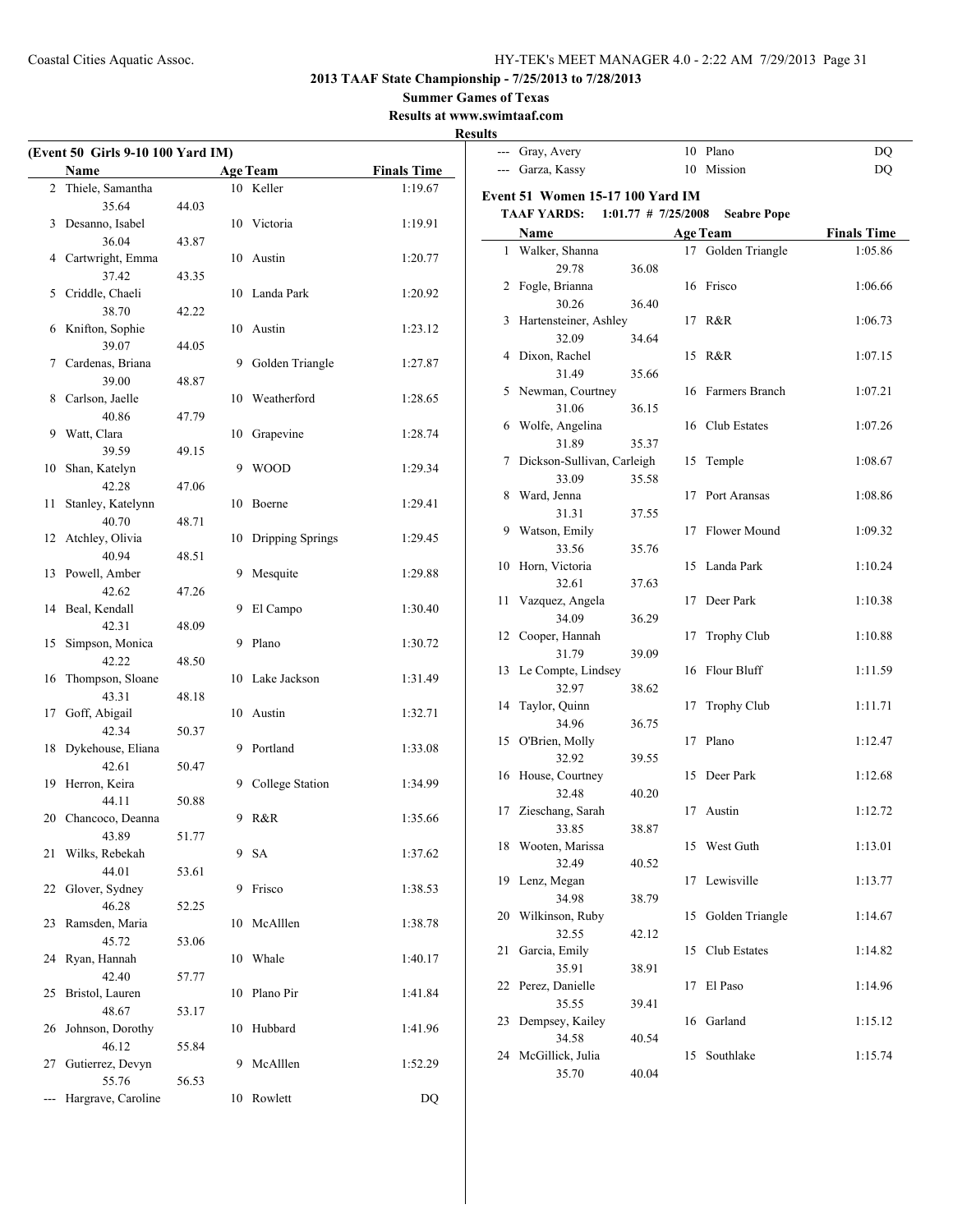$2:39.78$ 

35.48 41.17 44.01 39.12 25 Lara, Dana 15 Mission 2:42.51 36.26 41.56 44.12 40.57 26 Dunn, Melanie 16 Ridglea 2:42.66 37.96 41.46 42.71 40.53

**2013 TAAF State Championship - 7/25/2013 to 7/28/2013**

**Summer Games of Texas**

**Results at www.swimtaaf.com**

|                     | Name                    |       | <b>Age Team</b>     | <b>Finals Time</b> | Event 52 Women 15-17 200 Yard Freestyle<br>TAAF YARDS: 2:01.30 # 7/26/2004 Emily Floyd |       |                    |       |                    |
|---------------------|-------------------------|-------|---------------------|--------------------|----------------------------------------------------------------------------------------|-------|--------------------|-------|--------------------|
|                     | 25 Weddle, Adrianna     |       | 15 Club Estates     | 1:15.99            |                                                                                        |       |                    |       |                    |
|                     | 35.01                   | 40.98 |                     |                    | Name                                                                                   |       | <b>Age Team</b>    |       | <b>Finals Time</b> |
|                     | 26 Stuebe, Catharen     |       | 15 Trophy Club      | 1:16.32            | 1 Neely, Taylor                                                                        |       | 15 Lake Jackson    |       | 2:04.47            |
|                     | 35.68                   | 40.64 |                     |                    | 29.08                                                                                  | 30.70 | 33.04              | 31.65 |                    |
|                     | 27 Engel, Christine     |       | 17 Plano            | 1:17.27            | 2 Dickson-Sullivan, Carleigh                                                           |       | 15 Temple          |       | 2:05.75            |
|                     | 34.95                   | 42.32 |                     |                    | 30.14                                                                                  | 31.92 | 31.95              | 31.74 |                    |
|                     | 28 Diaz, Maria          |       | 16 Garland          | 1:17.34            | 3 Sands, Alyssa                                                                        |       | 17 Carrollton      |       | 2:06.20            |
|                     | 34.26                   | 43.08 |                     |                    | 29.35                                                                                  | 31.88 | 33.28              | 31.69 |                    |
|                     | 29 Corbin, Josie        |       | 15 Hubbard          | 1:17.51            | 4 Palma, Raquel                                                                        |       | 16 Rowlett         |       | 2:06.44            |
|                     | 34.18                   | 43.33 |                     |                    | 28.69                                                                                  | 31.56 | 33.38              | 32.81 |                    |
|                     | 30 Meador, Keily        |       | 15 McAlllen         | 1:18.88            | 5 Macora, Mary                                                                         |       | 15 WOOD            |       | 2:09.24            |
|                     | 37.29                   | 41.59 |                     |                    | 29.57                                                                                  | 32.16 | 34.39              | 33.12 |                    |
|                     | 31 Spence, Abby         |       | 15 R&R              | 1:19.30            | 6 Princehouse, Jennifer                                                                |       | 17 Plano           |       | 2:11.10            |
|                     | 35.97                   | 43.33 |                     |                    | 29.92                                                                                  | 33.65 | 34.78              | 32.75 |                    |
|                     | 32 Staveley, Sydney     |       | 16 Austin           | 1:19.73            | 7 Gorka, Katie                                                                         |       | 16 R&R             |       | 2:12.20            |
|                     | 37.65                   | 42.08 |                     |                    | 30.46                                                                                  | 33.85 | 34.40              | 33.49 |                    |
|                     | 33 Sabre, Natalie       |       | 17 Grapevine        | 1:20.43            | 8 Le Compte, Lindsey                                                                   |       | 16 Flour Bluff     |       | 2:12.78            |
|                     | 38.14                   | 42.29 |                     |                    | 30.64                                                                                  | 34.13 | 35.19              | 32.82 |                    |
|                     | 34 Vasconcellos, Nicole |       | 15 Flour Bluff      | 1:20.59            | 9 O'Brien, Molly                                                                       |       | 17 Plano           |       | 2:13.75            |
|                     | 39.34                   | 41.25 |                     |                    | 31.62                                                                                  | 34.14 | 34.46              | 33.53 |                    |
|                     | 35 Kaminski, Whitney    |       | 15 Trophy Club      | 1:21.15            | 10 Bessire, Carly                                                                      |       | 15 Golden Triangle |       | 2:13.98            |
|                     | 38.19                   | 42.96 |                     |                    | 30.57                                                                                  | 34.83 | 35.93              | 32.65 |                    |
|                     | 36 Sharp, Danielle      |       | 17 Grapevine        | 1:21.65            | 11 Butler, Grace                                                                       |       | 16 Farmers Branch  |       | 2:14.07            |
|                     | 39.57                   | 42.08 |                     |                    | 29.99                                                                                  | 33.86 | 35.07              | 35.15 |                    |
|                     | 37 Miller, Briana       |       | 16 Edinburg         | 1:22.41            | 12 Barker, Lauren                                                                      |       | 15 West Guth       |       | 2:14.11            |
|                     | 38.79                   | 43.62 |                     |                    | 30.50                                                                                  | 33.86 | 35.90              | 33.85 |                    |
|                     | 38 Sult, Shelby         |       | 15 Stephenville     | 1:22.83            | 13 Quayle, Bethany                                                                     |       | 15 Trophy Club     |       | 2:15.11            |
|                     | 40.01                   | 42.82 |                     |                    | 31.02                                                                                  | 34.20 | 35.38              | 34.51 |                    |
|                     | 39 Lerma, Tatiana       |       | 15 McAlllen         | 1:22.89            | 14 Vallejo, Kaly                                                                       |       | 15 El Campo        |       | 2:17.33            |
|                     | 37.29                   | 45.60 |                     |                    | 31.25                                                                                  | 34.59 | 36.26              | 35.23 |                    |
|                     |                         |       |                     | 1:24.06            | 15 Loser, Morgan                                                                       |       | 15 R&R             |       | 2:18.46            |
|                     | 40 Long, Sarah          |       | 16 Dripping Springs |                    | 30.26                                                                                  | 34.94 | 36.88              | 36.38 |                    |
|                     | 38.84                   | 45.22 |                     |                    | 16 Cardenas, Sophie                                                                    |       | 17 Grapevine       |       | 2:21.89            |
|                     | 41 Bell, Hudson         |       | 16 Austin           | 1:25.15            | 31.77                                                                                  | 34.90 | 36.92              | 38.30 |                    |
|                     | 41.77                   | 43.38 |                     |                    | 17 Garcia, Emily                                                                       |       | 15 Club Estates    |       | 2:21.94            |
|                     | 42 Dunn, Melanie        |       | 16 Ridglea          | 1:26.24            | 33.13                                                                                  | 35.62 | 37.22              | 35.97 |                    |
|                     | 41.92                   | 44.32 |                     |                    | 18 Wilhelm, Paige                                                                      |       | 15 Trophy Club     |       | 2:22.81            |
|                     | 43 Joplin, Elisabeth    |       | 15 South Belt       | 1:27.92            | 33.30                                                                                  | 36.41 | 36.45              | 36.65 |                    |
|                     | 39.76                   | 48.16 |                     |                    | 19 Castro, Kelsey                                                                      |       | 15 5UNAT           |       | 2:27.54            |
|                     | 44 Flores, Vanessa      |       | 15 McAlllen         | 1:29.16            | 33.07                                                                                  | 37.48 | 38.94              | 38.05 |                    |
|                     | 45 Funk, Kim            |       | 16 Austin           | 1:32.56            | 20 Opella, Jessie                                                                      |       | 17 Weatherford     |       | 2:27.57            |
|                     | 40.20                   | 52.36 |                     |                    | 33.87                                                                                  | 37.66 | 40.43              | 35.61 |                    |
|                     | 46 Fredregill, Brittany |       | 16 Golden Triangle  | 1:36.88            | 21 Rudy, Hannah                                                                        |       | 16 Austin          |       | 2:27.81            |
|                     | 44.99                   | 51.89 |                     |                    | 33.26                                                                                  | 37.98 | 39.08              | 37.49 |                    |
|                     | 47 Murray, Hannah       |       | 17 Austin           | 1:37.92            | 22 Corbin, Josie                                                                       |       | 15 Hubbard         |       | 2:34.89            |
|                     | 46.21                   | 51.71 |                     |                    | 32.02                                                                                  | 36.86 | 42.74              | 43.27 |                    |
| $\qquad \qquad - -$ | Tucker, Jade            |       | 15 Mesquite         | DQ                 | 23 Sanchez, Alexandra                                                                  |       | 15 R&R             |       | 2:38.63            |
| $-$                 | Geier, Jacobi           |       | 17 Carrollton       | DQ                 | 35.14                                                                                  | 40.17 | 41.11              | 42.21 |                    |
|                     |                         |       |                     |                    | 24 Castillo, Lauren                                                                    |       | 15 Mission         |       | 2:39.78            |
|                     |                         |       |                     |                    |                                                                                        |       |                    |       |                    |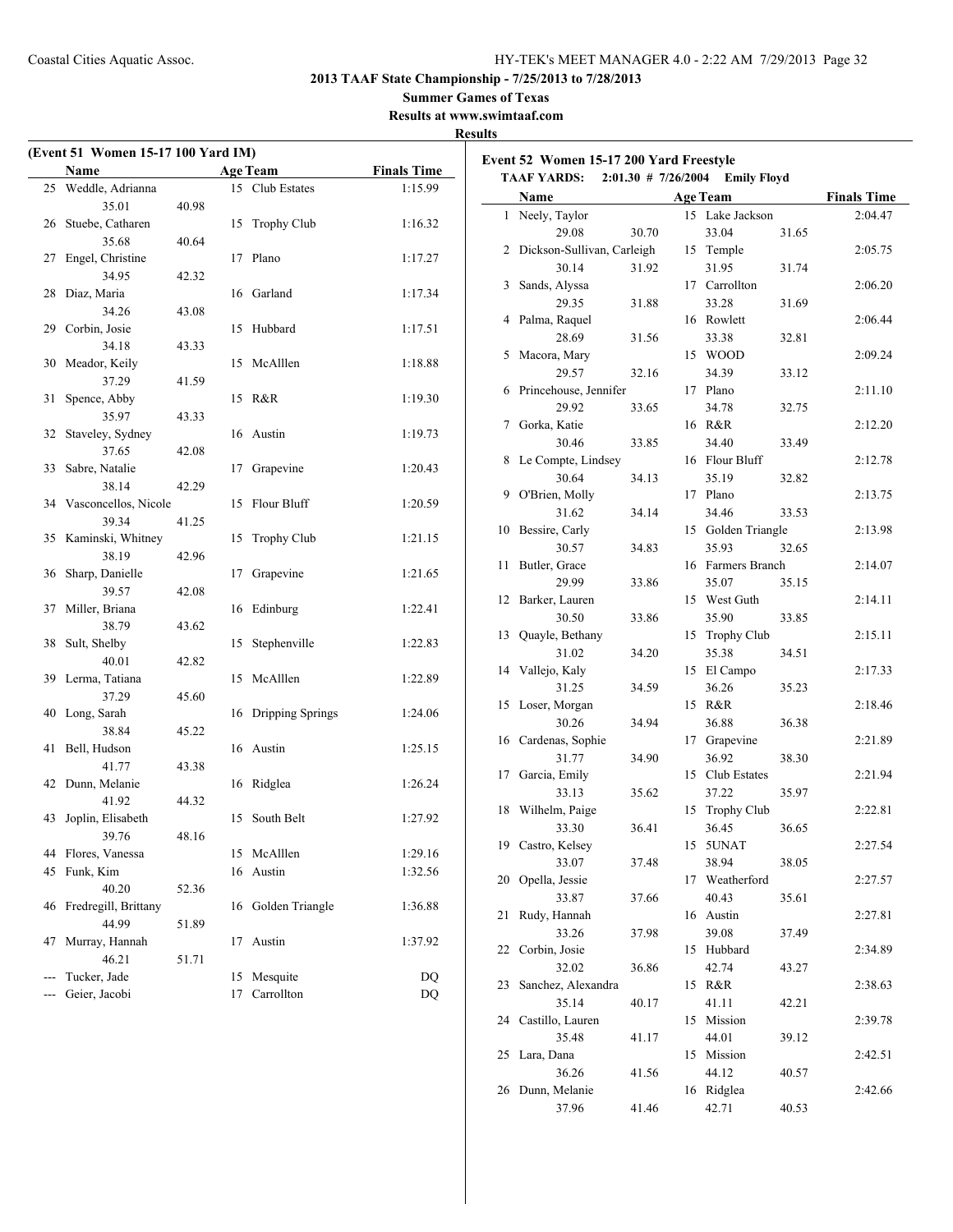**Summer Games of Texas**

**Results at www.swimtaaf.com**

#### **Results**

| (Event 52 Women 15-17 200 Yard Freestyle) |                      |       |    |                 |       |                    |  |  |  |
|-------------------------------------------|----------------------|-------|----|-----------------|-------|--------------------|--|--|--|
|                                           | Name                 |       |    | <b>Age Team</b> |       | <b>Finals Time</b> |  |  |  |
| 27                                        | Bell, Beka           |       |    | 16 Ridglea      |       | 2:46.89            |  |  |  |
|                                           | 39.34                | 43.41 |    | 44.68           | 39.46 |                    |  |  |  |
| 28                                        | Munro, Emily         |       |    | 15 Lewisville   |       | 2:49.06            |  |  |  |
|                                           | 38.75                | 42.76 |    | 45.47           | 42.08 |                    |  |  |  |
| 29                                        | Murray, Hannah       |       | 17 | Austin          |       | 3:04.99            |  |  |  |
|                                           | 40 14                | 46.49 |    | 50.30           | 48.06 |                    |  |  |  |
| 30                                        | Rosenbaum, Elizabeth |       | 15 | South Belt      |       | 3:08.09            |  |  |  |
|                                           | 39.82                | 47.07 |    | 51.81           | 49.39 |                    |  |  |  |
| 31                                        | Lyles, Lyla          |       |    | 16 Texoma       |       | 3:37.02            |  |  |  |
|                                           | 44.73                | 55.14 |    | 59.47           | 57.68 |                    |  |  |  |

## **Event 53 Girls 9-10 100 Yard Freestyle Relay**

**TAAF YARDS: 57.01 # 7/26/2003 Richmond/Rosenberg Team C Zamora, L Pitts, H Cutbirth, S Smith**

|    | Team                      |       | Relay                       | <b>Finals Time</b> |
|----|---------------------------|-------|-----------------------------|--------------------|
| 1  | Coastal Bend              |       | A                           | 58.01              |
|    | 1) Morgan, Brooke 10      |       | 2) Garcia-Esparza, Peach 10 |                    |
|    | 3) Solis, Mauni 10        |       | 4) Ferguson, Cynthia 10     |                    |
|    | 30.42                     | 27.59 |                             |                    |
| 2  | Victoria                  |       | A                           | 1:00.04            |
|    | 1) Desanno, Isabel 10     |       | 2) Barker, Robin 10         |                    |
|    | 3) Edmonds, Callie 9      |       | 4) Cervantes, Cristina 10   |                    |
|    | 30.59                     | 29.45 |                             |                    |
| 3  | R&R                       |       | A                           | 1:00.80            |
|    | 1) Malit, Kelsie 10       |       | 2) May, Kenedy 10           |                    |
|    | 3) Chancoco, Deanna 9     |       | 4) Jordan, Logan 10         |                    |
|    | 30.65                     | 30.15 |                             |                    |
| 4  | Frisco                    |       | A                           | 1:01.00            |
|    | 1) Showalter, Mallory 9   |       | 2) Dock, Elizabeth 10       |                    |
|    | 3) Velagapudi, Samanvi 10 |       | 4) Hammons, Hannah 10       |                    |
|    | 30.84                     | 30.16 |                             |                    |
| 5  | Flower Mound              |       | A                           | 1:01.03            |
|    | 1) Kaminski, Harper 10    |       | 2) Engberson, Emily 10      |                    |
|    | 3) Larson, Taylor 9       |       | 4) Hamilton, Lauren 10      |                    |
|    | 33.40                     | 27.63 |                             |                    |
|    | 6 Carrollton              |       | A                           | 1:02.39            |
|    | 1) Dyer, Delaney 10       |       | 2) Braxton, Sydney 10       |                    |
|    | 3) Dillard, Rachel 10     |       | 4) McLean, Dakota 10        |                    |
|    | 32.52                     | 29.87 |                             |                    |
| 7  | Landa Park                |       | A                           | 1:03.24            |
|    | 1) Garcia, Alana 10       |       | 2) Dasso, Faith 9           |                    |
|    | 3) Lang, Milena 9         |       | 4) Criddle, Chaeli 10       |                    |
|    | 33.84                     | 29.40 |                             |                    |
|    | 8 Dripping Springs        |       | A                           | 1:03.59            |
|    | 1) McGilvray, Alexa 9     |       | 2) Hall, Carson 10          |                    |
|    | 3) Gershon, Jorden 10     |       | 4) Atchley, Olivia 10       |                    |
|    | 32.40                     | 31.19 |                             |                    |
| 9  | Seals                     |       | A                           | 1:04.02            |
|    | 1) Alberts, Payton 10     |       | 2) Lee, Adi Jo 9            |                    |
|    | 3) Schmeets, Faith 10     |       | 4) Brawner, Kori 9          |                    |
|    | 32.54                     | 31.48 |                             |                    |
| 10 | Trophy Club               |       | B                           | 1:04.47            |
|    | 1) Petersen, Nina 10      |       | 2) Duininck, Kate 10        |                    |
|    | 3) Miller, Makenna 9      |       | 4) Wilson, Tess 9           |                    |
|    | 31.49                     | 32.98 |                             |                    |

| 11 | <b>Trophy Club</b>                             | А                                             | 1:04.86 |
|----|------------------------------------------------|-----------------------------------------------|---------|
|    | 1) Blount, Hannah 10                           | 2) Espinosa, Isabel 10                        |         |
|    | 3) Tatum, Cheyenne 9                           | 4) Williamson, Madison 10                     |         |
|    | 32.76<br>32.10                                 |                                               |         |
| 12 | Frisco                                         | B                                             | 1:05.89 |
|    | 1) Wood, Sabrina 10                            | 2) Omalley, Abigail 10                        |         |
|    | 3) Durbin, Simone 10                           | 4) Caspari, Abigail 9                         |         |
|    | 33.65<br>32.24                                 |                                               |         |
| 13 | Golden Triangle                                | A                                             | 1:06.24 |
|    | 1) Traylor, Karlynn 10                         | 2) Baker, Ashlyn 10                           |         |
|    | 3) Merrill, Samantha 10                        | 4) Driscoll, Kennedy 9                        |         |
|    | 32.13<br>34.11                                 | C                                             |         |
| 14 | <b>Trophy Club</b>                             |                                               | 1:06.43 |
|    | 1) Thomason, Whitney 9                         | 2) Mostyn, Brianna 10                         |         |
|    | 3) Caussey, Reagan 10<br>34.77<br>31.66        | 4) Taylor, Brooklyn 10                        |         |
| 15 | Odem                                           | A                                             | 1:06.91 |
|    | 1) Garcia, Kierra 10                           |                                               |         |
|    | 3) Vela, Madison 10                            | 2) Chapa, Jenna 10<br>4) Tovar, Corina 10     |         |
|    | 33.56<br>33.35                                 |                                               |         |
| 16 | Lake Jackson                                   | A                                             |         |
|    |                                                |                                               | 1:07.23 |
|    | 1) Gambrel, Kathryn 10<br>3) Sanders, Summer 9 | 2) Whitehead, Loren 9<br>4) Owens, Kandice 10 |         |
|    | 34.42<br>32.81                                 |                                               |         |
| 17 | Wharton                                        | A                                             | 1:07.82 |
|    | 1) Stavinoha, Teagan 9                         | 2) Hamlin, Mia 10                             |         |
|    | 3) Pierce, Morgan 10                           | 4) Light, Rylee 10                            |         |
|    | 32.15<br>35.67                                 |                                               |         |
| 18 | Frisco                                         | C                                             | 1:08.64 |
|    | 1) Wu, Bonnie 10                               | 2) Clark, Sarah 10                            |         |
|    | 3) Kniering, Autumn 10                         | 4) Lane, Sarah 10                             |         |
|    | 34.32<br>34.32                                 |                                               |         |
| 19 | R&R                                            | B                                             | 1:11.30 |
|    | 1) Torres, Emily 10                            | 2) Juarez, Mercedes 10                        |         |
|    | 3) Juarez, Melody 10                           | 4) Jordan, Raven 9                            |         |
|    | 36.93<br>34.37                                 |                                               |         |
| 20 | Rowlett                                        | А                                             | 1:11.68 |
|    | 1) Ngo, Anna 10                                | 2) Mann, Natalie 10                           |         |
|    | 3) Sewell, Kylie 10                            | 4) Hargrave, Caroline 10                      |         |
|    | 38.03<br>33.65                                 |                                               |         |
| 21 | Frisco                                         | D                                             | 1:12.36 |
|    | 1) Gnidziejko, Emma 9                          | 2) Smith, Riley 9                             |         |
|    | 3) Burnett, Rachel 10                          | 4) Varney, Madeline 10                        |         |
|    | 35.86<br>36.50                                 |                                               |         |
| 22 | Mission                                        | А                                             | 1:17.51 |
|    | 1) Garza, Diana 9                              | 2) Herrera, Sofia 10                          |         |
|    | 3) Guerra, Destiny 10                          | 4) Ramirez, Nathaly 9                         |         |
|    | 40.97<br>36.54                                 |                                               |         |
| 23 | Dripping Springs                               | B                                             | 1:18.98 |
|    | 1) Ballard, Ainsley 9                          | 2) Wingrin, Abigail 9                         |         |
|    | 3) Fletcher, Lillian 10                        | 4) Russell, Cadence 10                        |         |
|    | 39.93<br>39.05                                 |                                               |         |
| 24 | Austin                                         | A                                             | 1:19.07 |
|    | 1) Hospital, Sasha 10                          | 2) Harshman, Rebecca 9                        |         |
|    | 3) Horowitz, Lena 10                           | 4) Alvarez, Chela 10                          |         |
|    | 36.54<br>42.53                                 |                                               |         |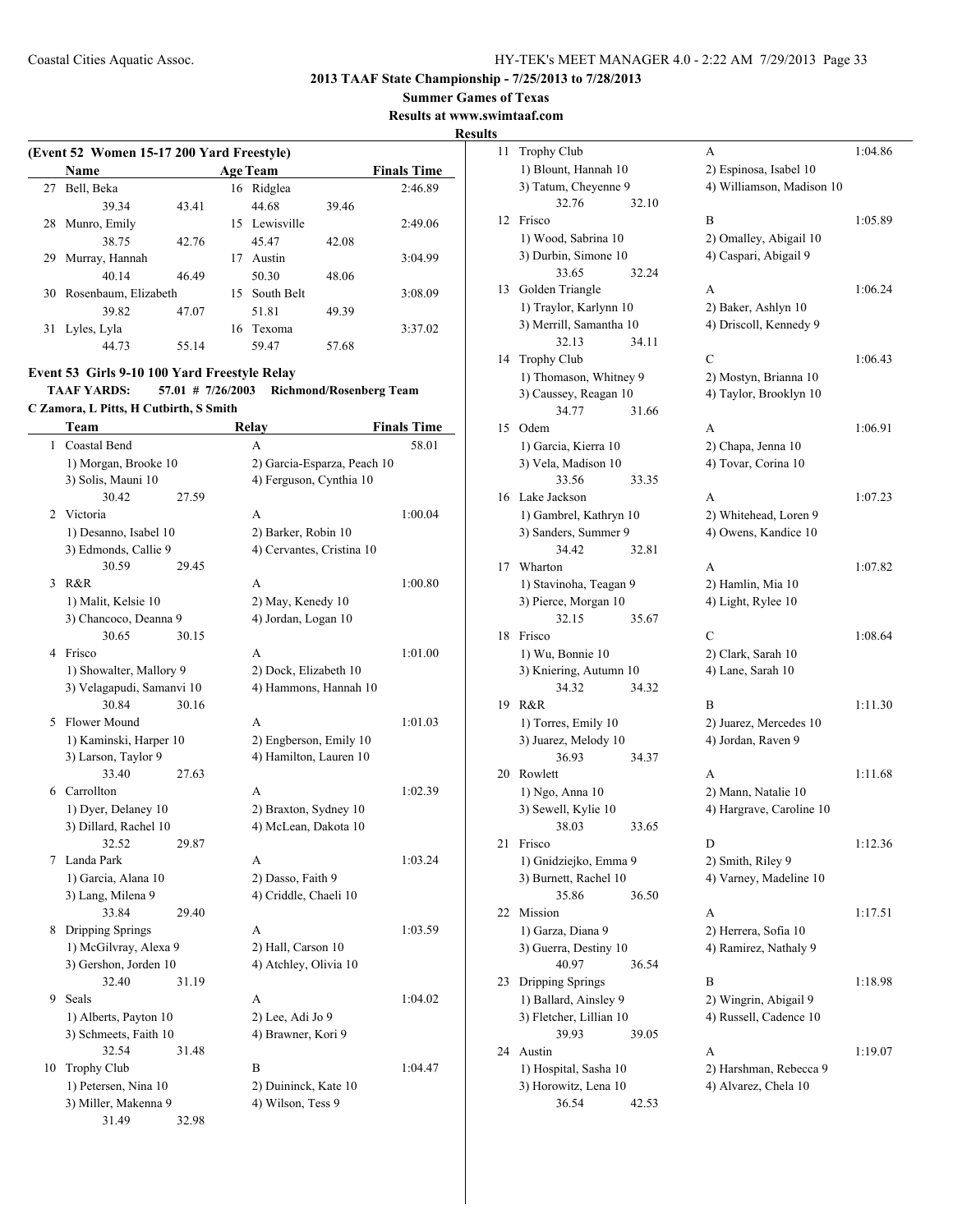**Summer Games of Texas**

**Results at www.swimtaaf.com**

**Results**

## **(Event 53 Girls 9-10 100 Yard Freestyle Relay) Team Relay Finals Time** 25 SA A 1:21.69 1) Villela, Leandra 9 2) Ibarra, Victoria 9 3) Parrish, Vanity 10 4) Glover, Jailynn 10 39.43 42.26

#### **Event 54 Women 15-17 200 Yard Freestyle Relay TAAF YARDS: 1:42.01 # 7/26/2004 SouthBelt Area Swimteam**

## **N Melenric, C Cunningham, J Thibodaux, K Kelly**

|    | Team                                    | <b>Relay</b>                    | <b>Finals Time</b> |
|----|-----------------------------------------|---------------------------------|--------------------|
| 1  | Lake Jackson                            | A                               | 1:46.54            |
|    | 1) Robbins, Annie 15                    | 2) Schaefer, Cierra 17          |                    |
|    | 3) Neely, Taylor 15                     | 4) Kuettel, Molly 15            |                    |
|    | 26.75<br>28.30                          | 26.42<br>25.07                  |                    |
|    | 2 Coastal Bend                          | A                               | 1:48.18            |
|    | 1) Boyle, Ashley 15                     | 2) Galvan, Amanda 17            |                    |
|    | 3) Leeton, Maegan 15                    | 4) Abraham, Caroline 15         |                    |
|    | 28.71<br>27.09                          | 27.51<br>24.87                  |                    |
| 3  | R&R                                     | A                               | 1:49.11            |
|    | 1) Mangel, Shelbi 15                    | 2) Soda, Toluse 17              |                    |
|    | 3) Hartensteiner, Ashley 17             | 4) Dixon, Rachel 15             |                    |
|    | 27.86<br>27.65                          | 26.99<br>26.61                  |                    |
| 4  | West Guth                               | A                               | 1:49.64            |
|    | 1) Barker, Lauren 15                    | 2) Baldwin, Alexandria 17       |                    |
|    | 3) Lange, Kelsey 16                     | 4) Wooten, Marissa 15           |                    |
|    | 27.69<br>27.51                          | 26.61<br>27.83                  |                    |
| 5  | Frisco                                  | A                               | 1:53.26            |
|    | 1) Wolters, Bailey 15                   | 2) Dlott, Kaitlin 16            |                    |
|    | 3) Bland, Mackenzie 16                  | 4) Fogle, Brianna 16            |                    |
|    | 28.12<br>29.92                          | 28.86<br>26.36                  |                    |
| 6  | R&R                                     | B                               | 1:56.13            |
|    | 1) Przybilla, Hannah 17                 | 2) Loser, Morgan 15             |                    |
|    | 3) Gaas, Emma 16                        | 4) Langdon, Shelby 15           |                    |
|    | 29.15<br>28.33                          | 30.96<br>27.69                  |                    |
| 7  | Landa Park                              | A                               | 1:56.87            |
|    | 1) Horn, Victoria 15                    | 2) Friers, Allison 16           |                    |
|    | 3) Turner, Vanessa 15                   | 4) Riordan, Sydney 16           |                    |
|    | 28.67<br>31.01                          | 29.71<br>27.48<br>A             |                    |
| 8  | Grapevine                               |                                 | 1:56.93            |
|    | 1) Butz, Sarah 17                       | 2) Preola, Natalie 17           |                    |
|    | 3) Sanders, Lauren 17<br>30.55<br>29.25 | 4) Cardenas, Sophie 17<br>28.58 |                    |
| 9  | Flour Bluff                             | 28.55<br>A                      | 1:59.45            |
|    | 1) Keyes, Hannah 15                     | 2) Vasconcellos, Nicole 15      |                    |
|    | 3) Fick, Alyssa 15                      | 4) Le Compte, Lindsey 16        |                    |
|    | 30.14<br>29.95                          | 31.85<br>27.51                  |                    |
| 10 | <b>Trophy Club</b>                      | A                               | 1:59.99            |
|    | 1) Kaminski, Whitney 15                 | 2) Wilhelm, Paige 15            |                    |
|    | 3) Stuebe, Catharen 15                  | 4) Rodriguez, Gabriella 15      |                    |
|    | 31.18<br>30.86                          | 28.06<br>29.89                  |                    |
| 11 | Austin                                  | D                               | 2:02.50            |
|    | 1) Murray, Hannah 17                    | 2) Cole, Elena 16               |                    |
|    | 3) McKeefer, Marie 15                   | 4) Buck, Darby 15               |                    |
|    | 35.32<br>28.62                          | 29.96<br>28.60                  |                    |
|    |                                         |                                 |                    |

| э  |                         |       |                        |                            |         |
|----|-------------------------|-------|------------------------|----------------------------|---------|
| 12 | Austin                  |       | A                      |                            | 2:02.98 |
|    | 1) Carter, Shelby 16    |       | 2) Bell, Hudson 16     |                            |         |
|    | 3) Rudy, Hannah 16      |       | 4) Morgan, Kayli 17    |                            |         |
|    | 32.60                   | 32.83 | 29.55                  | 28.00                      |         |
| 13 | Seals                   |       | A                      |                            | 2:05.25 |
|    | 1) Jenkins, Nelle 15    |       |                        | 2) Conrad-Moats, Ashley 15 |         |
|    | 3) Rodgers, Rachael 17  |       | 4) Fauber, Ruth 15     |                            |         |
|    | 32.09                   | 35.28 | 29.77                  | 28.11                      |         |
| 14 | Hubbard                 |       | A                      |                            | 2:06.84 |
|    | 1) Bartosh, Michaela 17 |       | 2) Sanders, Kayla 15   |                            |         |
|    | 3) Bartosh, Madison 17  |       | 4) Corbin, Josie 15    |                            |         |
|    | 34.35                   | 30.62 | 32.52                  | 29.35                      |         |
| 15 | Victoria                |       | A                      |                            | 2:09.81 |
|    | 1) Pohl, Kara 15        |       | 2) Farrell, Maranda 15 |                            |         |
|    | 3) Mays, Alexis 16      |       | 4) Vargo, Kenzie 15    |                            |         |
|    | 31.56                   | 32.80 | 37.37                  | 28.08                      |         |
| 16 | Austin                  |       | B                      |                            | 2:10.79 |
|    | 1) Akers, Mady 17       |       | 2) Funk, Kim 16        |                            |         |
|    | 3) Brinckmann, Kaila 16 |       | 4) Davis, Amy 16       |                            |         |
|    | 32.75                   | 33.64 | 34.30                  | 30.10                      |         |
| 17 | McAlllen                |       | A                      |                            | 2:13.83 |
|    | 1) Lerma, Tatiana 15    |       | 2) Tirado, Maria 15    |                            |         |
|    | 3) Meador, Keily 15     |       | 4) Flores, Vanessa 15  |                            |         |
|    | 32.78                   | 38.30 | 30.04                  | 32.71                      |         |
| 18 | <b>SA</b>               |       | A                      |                            | 2:17.14 |
|    | 1) Little, Jayne 15     |       | 2) Beasley, Brianna 15 |                            |         |
|    | 3) Yglesias, Hanna 16   |       | 4) Settle, Robyn 16    |                            |         |
|    | 33.69                   | 34.50 | 38.57                  | 30.38                      |         |

## **Event 55 Boys 6 & Under 100 Yard Freestyle Relay**

#### **TAAF YARDS: 1:32.18 # 8/7/2010 Frisco J Brousseau, C Cassano, L Fogle, P Urbine**

|                | Team                      | Relay                    | <b>Finals Time</b> |
|----------------|---------------------------|--------------------------|--------------------|
| 1              | R&R                       | A                        | 1:31.49#           |
|                | 1) Gage, Spencer 6        | 2) Spurlock, Britt 6     |                    |
|                | 3) Ordonez, Jacob 6       | 4) Masters, George 6     |                    |
| $\mathfrak{D}$ | Austin                    | A                        | 1:43.43            |
|                | 1) Redman, Waylon 5       | 2) Brownlee, Jackson 6   |                    |
|                | 3) Humphrey, Smith 6      | 4) Domsch, Minte 6       |                    |
|                | 53.32<br>50.11            |                          |                    |
| 3              | Alice                     | A                        | 1:53.47            |
|                | 1) Molina, Jason 5        | 2) White-Farrell, Gage 5 |                    |
|                | 3) Goodman, Christopher 6 | 4) Munoz, Marco 6        |                    |
| 4              | Frisco                    | B                        | 1:55.41            |
|                | 1) Buchanan, Brock 5      | 2) Watson, Parker 6      |                    |
|                | 3) Perkins, Nicholas 6    | 4) Frazier, Grant 6      |                    |
| 5              | Dripping Springs          | A                        | 1:55.94            |
|                | 1) Grant, Will 6          | 2) Trudeau, Gage 6       |                    |
|                | 3) Ballard, Keegan 5      | 4) Russell, Reid 6       |                    |
| 6              | Flower Mound              | A                        | 2:06.16            |
|                | 1) Patrick, Lewis 6       | 2) Wegner, Ethan 5       |                    |
|                | 3) Williams, Carter 6     | 4) Brubaker, Taylor 6    |                    |
|                | 1:09.53<br>56.63          |                          |                    |
| 7              | Seals                     | A                        | 2:17.02            |
|                | 1) Chastain, Bodie 6      | 2) Mounce, Blye 6        |                    |
|                | 3) O'Carroll, Iv, Peter 6 | 4) Buchanan, Greyson 6   |                    |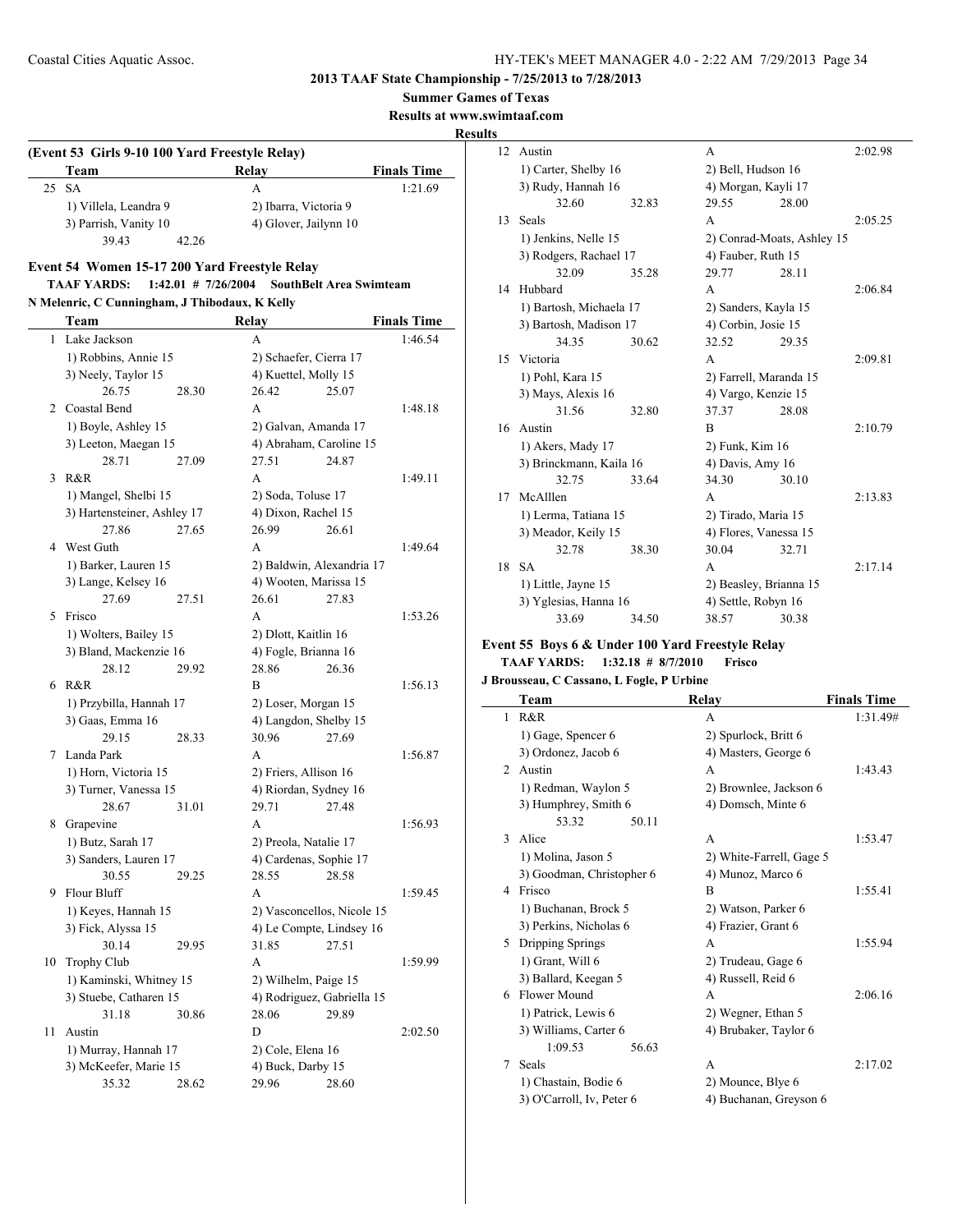#### **2013 TAAF State Championship - 7/25/2013 to 7/28/2013**

#### **Summer Games of Texas**

**Results at www.swimtaaf.com**

#### **Results**

| (Event 55 Boys 6 & Under 100 Yard Freestyle Relay) |                       |                    |  |  |  |  |
|----------------------------------------------------|-----------------------|--------------------|--|--|--|--|
| Team                                               | Relay                 | <b>Finals Time</b> |  |  |  |  |
| --- Odem                                           | A                     | DO                 |  |  |  |  |
| 1) Pruiett, Jordan 6                               | 2) Perez, Jonathan 6  |                    |  |  |  |  |
| 3) Hesseltine, Huston 6                            | 4) Horine, William 6  |                    |  |  |  |  |
| Frisco<br>$---$                                    | А                     | DO                 |  |  |  |  |
| 1) Boyle, Michael 6                                | 2) Skorick, Zachary 6 |                    |  |  |  |  |
| 3) Montgomery, Lawson 6                            | 4) Gierkey, Jake 6    |                    |  |  |  |  |

## **Event 56 Boys 8 & Under 100 Yard Medley Relay**

**TAAF YARDS: 1:17.93 # 7/1/1998 Lajac A**

|    | Team                                          | Relay                                        | <b>Finals Time</b> |
|----|-----------------------------------------------|----------------------------------------------|--------------------|
| 1  | Lake Jackson                                  | A                                            | 1:27.87            |
|    | 1) Owens, Kole 8                              | 2) Wang, Rich 8                              |                    |
|    | 3) Brown, Sean 8                              | 4) Ortiz, Andrew 8                           |                    |
|    | 2 Frisco                                      | A                                            | 1:28.22            |
|    | 1) Kirsch, Joshua 8                           | 2) Roman, Andrew 8                           |                    |
|    | 3) Peterson, Kaidon 8                         | 4) Fogle, Luke 8                             |                    |
|    | 3 Alice                                       | A                                            | 1:28.95            |
|    | 1) Nisimblat, Matteo 7                        | 2) Molina, Joaquin 7                         |                    |
|    | 3) Molina, Jaden 8                            | 4) Gaza, Trez 8                              |                    |
|    | 51.68<br>37.27                                |                                              |                    |
|    | 4 Dripping Springs                            | A                                            | 1:29.00            |
|    | 1) O'Connor, Colin 8                          | 2) Russell, Mason 8                          |                    |
|    | 3) Ortega, Javier 8                           | 4) Hembree, Gage 8                           |                    |
|    | 5 Whale                                       | A                                            | 1:33.49            |
|    | 1) Bognar, Sullivan 7                         | 2) Cummins, Zachary 7                        |                    |
|    | 3) Kime, RJ 8                                 | 4) Rios, Martin 7                            |                    |
|    | 6 R&R                                         | A                                            | 1:33.93            |
|    | 1) Sierra, Daniel 8                           | 2) Sugawara, Ian 7                           |                    |
|    | 3) Griffith, Zachary 7                        | 4) Goodrich, Dustin 8                        |                    |
|    | 7 Keller                                      | A                                            | 1:34.76            |
|    | 1) Brooks, Elijah 7                           | 2) Ferber, Reeve 8                           |                    |
|    | 3) Van Wormer, Colin 8                        | 4) Ward, William 8                           |                    |
|    | 53.17<br>41.59                                |                                              |                    |
|    | 8 Carrollton                                  | A                                            | 1:42.07            |
|    | 1) Geier, Dagen 8                             | 2) Lewis, Joshua 8                           |                    |
|    | 3) Piraino, Alex 7                            | 4) Disney, Chance 7                          |                    |
|    | 9 Texoma                                      | $\overline{A}$                               | 1:45.04            |
|    | 1) Gonzales, Noah 7                           | 2) Mims, Brandon 7                           |                    |
|    | 3) Allen, Jonathon 8                          | 4) Koh, Jayden 8                             |                    |
|    | 10 Southlake                                  | A                                            | 1:46.27            |
|    | 1) O'Brian, Cole 7                            | 2) Yochum, Bryson 8                          |                    |
|    | 3) Masson, Devin 8                            | 4) Tatum, Peyton 7                           |                    |
|    | 54.78<br>51.49                                |                                              |                    |
| 11 | Bay City                                      | A                                            | 1:46.66            |
|    | 1) Spencer, Oliver 6<br>3) Rodriguez, Caleb 8 | 2) Brooks, Matthew 8<br>4) Miller, Frankie 8 |                    |
|    | 12 R&R                                        | B                                            | 1:50.27            |
|    |                                               | 2) Ordonez, Jacob 6                          |                    |
|    | 1) Tran, Preston 8<br>3) Sugawara, Connor 7   | 4) Vannerson, Reese 8                        |                    |
|    | 1:04.81<br>45.46                              |                                              |                    |
| 13 | Trophy Club                                   | B                                            | 1:50.36            |
|    | 1) Johnson, Brock 8                           | 2) Cryer, Colten 8                           |                    |
|    | 3) McDonald, Jack 7                           | 4) Nickler, Jack 6                           |                    |
|    |                                               |                                              |                    |

| 14 | Austin                | в                      | 1:57.67 |
|----|-----------------------|------------------------|---------|
|    | 1) Unberhagen, Jack 7 | 2) Hebda, Peter 8      |         |
|    | 3) Cloyd, Riley 8     | 4) Carroll, Benjamin 8 |         |
|    | --- Trophy Club       | A                      | DO      |
|    | 1) Greenwood, Will 8  | 2) Nickler, Nate 7     |         |
|    | 3) Nickler, Matt 7    | 4) Cargill, Will 8     |         |
|    | Austin                | A                      | DO      |
|    | 1) Davis, David 8     | 2) Kasper, Sean 7      |         |
|    | 3) Nguyen, Vinhy 7    | 4) Mikell, Blake 8     |         |

#### **Event 57 Men 18 & Over 200 Yard Medley Relay TAAF YARDS: 1:40.80 # 7/28/2012 Coastal Bend**

#### **B Stevens, E Ortiz, C Prewit, C Kainz**

|    | $\sim$ 500 $\sim$ 60 $\mu$ 50 $\mu$ 60 $\mu$ 60 $\mu$ 60 $\mu$ 60 $\mu$ 60 $\mu$ |       |                              |       |                    |
|----|----------------------------------------------------------------------------------|-------|------------------------------|-------|--------------------|
|    | Team                                                                             |       | Relay                        |       | <b>Finals Time</b> |
| 1  | Golden Triangle                                                                  |       | A                            |       | 1:45.16            |
|    | 1) Mouton, Justin 20                                                             |       | 2) Stockmann, Matthew 18     |       |                    |
|    | 3) White, Derek 19                                                               |       | 4) Stockmann, Christopher 19 |       |                    |
|    | 27.67                                                                            | 29.32 | 25.35                        | 22.82 |                    |
| 2  | <b>Bryan</b>                                                                     |       | A                            |       | 1:46.17            |
|    | 1) Atkinson, Jevon 29                                                            |       | 2) Alejandro, Ivann 19       |       |                    |
|    | 3) Brickey, Matt 24                                                              |       | 4) Hughes, Kyle 18           |       |                    |
|    | 26.07                                                                            | 30.39 | 26.24                        | 23.47 |                    |
| 3  | <b>Trophy Club</b>                                                               |       | A                            |       | 1:47.47            |
|    | 1) Guthrie, Ryan 19                                                              |       | 2) McKowen, Connor 19        |       |                    |
|    | 3) Eichenseer, Brad 22                                                           |       | 4) Millsap, Ty 18            |       |                    |
|    | 4 R&R                                                                            |       | A                            |       | 1:48.36            |
|    | 1) Zerber, Derek 31                                                              |       | 2) Kempisty, Justin 23       |       |                    |
|    | 3) Cox, Charlie 22                                                               |       | 4) Burditt, Clay 18          |       |                    |
|    | 26.93                                                                            | 33.55 | 24.32                        | 23.56 |                    |
| 5. | Coastal Bend                                                                     |       | A                            |       | 1:49.61            |
|    | 1) Stevens, Blake 28                                                             |       | 2) Nelson, Tim 29            |       |                    |
|    | 3) Cox, Jason 30                                                                 |       | 4) Garnier, Oliver 18        |       |                    |
|    | 29.42                                                                            | 30.52 | 27.07                        | 22.60 |                    |
| 6  | Seals                                                                            |       | A                            |       | 1:57.03            |
|    | 1) Brown, Russell 44                                                             |       | 2) Kade, Brad 20             |       |                    |
|    | 3) Vollmer, Nickolas 27                                                          |       | 4) Garner, Todd 43           |       |                    |
|    | 31.58                                                                            | 31.33 | 25.82                        | 28.30 |                    |
| 7  | Frisco                                                                           |       | A                            |       | 2:14.87            |
|    | 1) Johnson, Mike 54                                                              |       | 2) McElheney, Ryan 20        |       |                    |
|    | 3) Emmons, Trent 50                                                              |       | 4) Medigovich, Robert 44     |       |                    |

## **Event 58 Boys 8 & Under 50 Yard Freestyle**

 $\overline{\phantom{a}}$ 

## **TAAF YARDS: 30.55 # 8/7/2010 David Johnston**

|    | Name              |   | <b>Age Team</b> | <b>Finals Time</b> |
|----|-------------------|---|-----------------|--------------------|
| 1  | Driscoll, Cael    | 8 | Golden Triangle | 33.60              |
| 2  | Peter, Kyle       | 8 | Landa Park      | 34.02              |
| 3  | Choe, Ethan       | 8 | Carrollton      | 36.27              |
| 4  | Miller, Hunter    | 8 | <b>TCAT</b>     | 36.92              |
| 5  | Galloway, Nicolas | 8 | Flower Mound    | 37.01              |
| 6  | Goodrich, Dustin  | 8 | R&R             | 37.57              |
|    | Roman, Andrew     | 8 | Frisco          | 38.29              |
| 8  | Gonzalez, Hector  | 8 | McAlllen        | 38.53              |
| 9  | Steffler, Samuel  | 8 | Garland         | 38.58              |
| 10 | Howell, Andrew    | 8 | Wharton         | 39.15              |
| 11 | Bures, Luke       | 7 | El Campo        | 39.56              |
| 12 | Millhouse, Logan  | 8 | <b>NRST</b>     | 39.59              |
|    | 44.53             |   |                 |                    |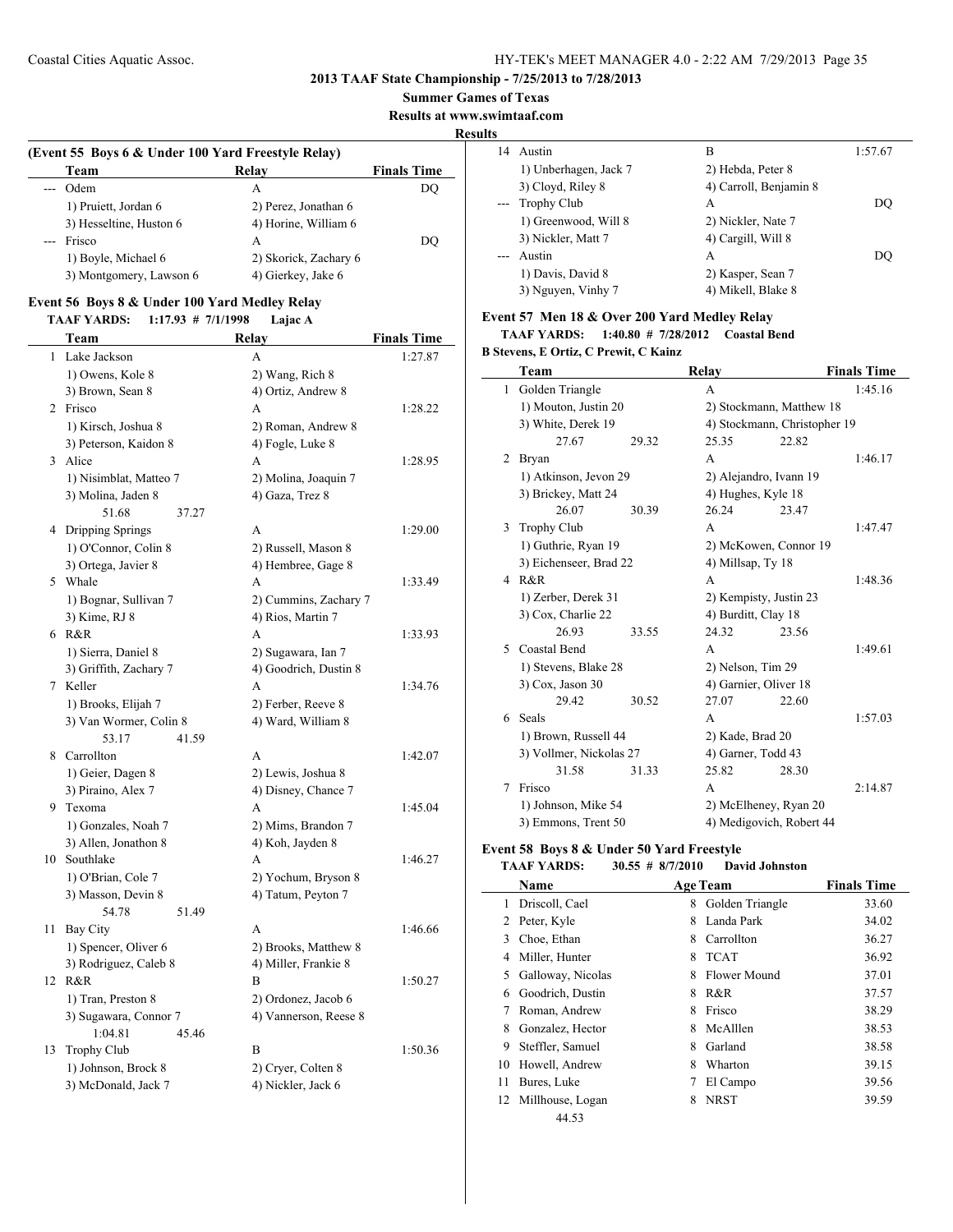## **Summer Games of Texas**

**Results at www.swimtaaf.com Results**

 $\sim$ 

 $\overline{\phantom{a}}$ 

| (Event 58 Boys 8 & Under 50 Yard Freestyle) |                       |   |                   |                    |  |  |  |
|---------------------------------------------|-----------------------|---|-------------------|--------------------|--|--|--|
|                                             | <b>Name</b>           |   | <b>Age Team</b>   | <b>Finals Time</b> |  |  |  |
| 13                                          | Proctor, Case         | 8 | Mineral Wells     | 39.68              |  |  |  |
| 14                                          | Devillier, Andrew     | 7 | Plano             | 39.81              |  |  |  |
| 15                                          | Boulton, Ulysses      | 7 | Austin            | 39.88              |  |  |  |
| 16                                          | Purnell, Kolbe        | 8 | C. C. Country Cl  | 40.27              |  |  |  |
| 17                                          | Morales, Joseph       | 7 | Denton            | 40.79              |  |  |  |
|                                             | 40.85                 |   |                   |                    |  |  |  |
| 18                                          | McDonald, Christopher | 8 | Texoma            | 40.91              |  |  |  |
|                                             | 50.22                 |   |                   |                    |  |  |  |
| 19                                          | Gulledge, Travis      | 7 | Frisco            | 40.93              |  |  |  |
| 20                                          | Tolman, Gavin         | 8 | Rowlett           | 40.96              |  |  |  |
| 21                                          | Chuo, Henry           | 8 | Austin            | 41.74              |  |  |  |
|                                             | 41.87                 |   |                   |                    |  |  |  |
|                                             | 22 Nguyen, Vinhy      | 7 | Austin            | 41.89              |  |  |  |
|                                             | 49.02                 |   |                   |                    |  |  |  |
| 23                                          | Vannerson, Reese      | 8 | R&R               | 41.95              |  |  |  |
| 24                                          | Ramirez, Alexandro    | 8 | LA Joya           | 42.30              |  |  |  |
| 25                                          | Ritch, Christian      | 8 | C. C. Country Cl. | 42.52              |  |  |  |
| 26                                          | Stanley, Ethan        | 7 | <b>Boerne</b>     | 42.60              |  |  |  |
| 27                                          | Matulich, Matthew     | 8 | Boerne            | 43.76              |  |  |  |
| 28                                          | Mims, Mason           | 8 | Texoma            | 46.42              |  |  |  |
|                                             | 54.87                 |   |                   |                    |  |  |  |
| 29                                          | Palacios, Alian       | 8 | Edinburg          | 46.55              |  |  |  |
| 30                                          | Sanders, Andon        | 8 | Temple            | 48.87              |  |  |  |
| 31                                          | Wallin, Jackson       | 8 | Hubbard           | 50.18              |  |  |  |
| 32                                          | Ibarra, Claudio       | 7 | <b>SA</b>         | 52.86              |  |  |  |

## **Event 59 Men 18-24 100 Yard Freestyle**

## **TAAF YARDS: 46.59 # 7/28/2012 Brad Eichenseer**

|              | Name                   | <b>Age Team</b> |    |                    | <b>Finals Time</b> |
|--------------|------------------------|-----------------|----|--------------------|--------------------|
| $\mathbf{1}$ | Armstrong, Cody        |                 |    | 20 Lake Jackson    | 47.87              |
|              | 23.07                  | 24.80           |    |                    |                    |
| 2            | Stockmann, Christopher |                 |    | 19 Golden Triangle | 50.97              |
|              | 24.61                  | 26.36           |    |                    |                    |
| 3            | Garnier, Oliver        |                 |    | 18 Coastal Bend    | 51.44              |
|              | 24.73                  | 26.71           |    |                    |                    |
| 4            | Kade, Brad             |                 |    | 20 Seals           | 51.84              |
| 5            | Stockmann, Michael     |                 | 21 | Golden Triangle    | 52.06              |
|              | 25.22                  | 26.84           |    |                    |                    |
| 6            | McElheney, Ryan        |                 |    | 20 Frisco          | 53.43              |
|              | 25.48                  | 27.95           |    |                    |                    |
| 7            | Alejandro, Ivann       |                 |    | 19 Bryan           | 53.66              |
|              | 25.96                  | 27.70           |    |                    |                    |
| 8            | Lerma, Alex            |                 |    | 20 McAlllen        | 54.14              |
|              | 25.93                  | 28.21           |    |                    |                    |
| 9            | Millsap, Ty            |                 |    | 18 Trophy Club     | 54.24              |
|              | 25.93                  | 28.31           |    |                    |                    |
| 10           | Cox, Charlie           |                 |    | 22 R&R             | 56.83              |
|              | 27.64                  | 29.19           |    |                    |                    |
|              | 11 Villanueva, Isai    |                 |    | 18 SA              | 57.22              |
|              | 26.89                  | 30.33           |    |                    |                    |
| 12           | Rollings, Ryan         |                 | 18 | DeSoto             | 57.24              |
| 13           | Hughes, Kyle           |                 | 18 | Bryan              | 57.28              |
|              | 27.59                  | 29.69           |    |                    |                    |

| ື  |                  |       |    |               |         |
|----|------------------|-------|----|---------------|---------|
| 14 | Farrow, Blaze    |       | 19 | Portland      | 57.57   |
|    | 26.31            | 31.26 |    |               |         |
| 15 | Lowe, Forrest    |       | 20 | Huntsville    | 59.03   |
| 16 | Arnold, Hayden   |       | 21 | Mesquite      | 1:01.28 |
|    | 27.75            | 33.53 |    |               |         |
| 17 | Jones, VanArthur |       | 18 | Texoma        | 1:03.46 |
|    | 29.34            | 34.12 |    |               |         |
| 18 | Munro, Zachary   |       |    | 18 Lewisville | 1:03.97 |
|    | 30.42            | 33.55 |    |               |         |
| 19 | Brim, Colton     |       | 19 | Hubbard       | 1:05.64 |

#### **Event 60 Men 25-29 100 Yard Freestyle**

#### **TAAF YARDS: 51.57 # 7/28/2012 Eddie Ortiz**

| <b>Name</b>       | <b>Age Team</b> |    |                  | <b>Finals Time</b> |
|-------------------|-----------------|----|------------------|--------------------|
| Atkinson, Jevon   |                 | 29 | <b>Bryan</b>     | 48.67#             |
| 23.67             | 25.00           |    |                  |                    |
| Edwards, Cody     |                 |    | 25 Bryan         | 55.82              |
| 26.72             | 29.10           |    |                  |                    |
| Williams, Matthew |                 |    | 25 Mineral Wells | 57.88              |
| 27.57             | 30.31           |    |                  |                    |

#### **Event 60 Men 30-34 100 Yard Freestyle**

#### **TAAF YARDS: 55.09 # 7/30/2011 Jonathan Barbee**

| <b>Name</b>        | <b>Age Team</b> |  |             | <b>Finals Time</b> |  |
|--------------------|-----------------|--|-------------|--------------------|--|
| 1 Barbee, Jonathan |                 |  | 32 El Campo | 55.05#             |  |
| 26.13              | 28.92           |  |             |                    |  |

#### **Event 60 Men 35-39 100 Yard Freestyle**

#### **TAAF YARDS: 54.29 # 7/28/2012 Greg Griffin**

| Name               | <b>Age Team</b> |  |               | <b>Finals Time</b> |
|--------------------|-----------------|--|---------------|--------------------|
| Bromfield, Jeff    |                 |  | 38 Lewisville | 59.32              |
| 29.08              | 30.24           |  |               |                    |
| Sephton, James     |                 |  | 38 Unattached | 1:01.22            |
| 26.44              | 34.78           |  |               |                    |
| Thompson, Drake    |                 |  | 39 Landa Park | 1:02.23            |
| 29.13              | 33.10           |  |               |                    |
| Benavidez, Michael |                 |  | 36 SA         | 1:54.56            |
| 51.52              | 1:03.04         |  |               |                    |

#### **Event 61 Men 40-44 100 Yard Freestyle**

#### **TAAF YARDS: 1:02.20 # 7/28/2012 Todd Garner**

|                                       | Name           | <b>Age Team</b> |    |                 | <b>Finals Time</b> |  |
|---------------------------------------|----------------|-----------------|----|-----------------|--------------------|--|
| 1                                     | Bannerot, Alex |                 | 40 | Ridglea         | 58.11#             |  |
|                                       | 27.62          | 30.49           |    |                 |                    |  |
| 2                                     | White, Scott   |                 | 43 | Golden Triangle | 58.49#             |  |
|                                       | 26.96          | 31.53           |    |                 |                    |  |
| 3                                     | Garner, Todd   |                 | 43 | <b>Seals</b>    | 1:03.91            |  |
|                                       | 29.20          | 34.71           |    |                 |                    |  |
| 4                                     | Galloway, Joe  |                 | 44 | Flower Mound    | 1:08.19            |  |
|                                       | 31.22          | 36.97           |    |                 |                    |  |
| 5.                                    | Thompson, Rick |                 | 43 | Mesquite        | 1:10.50            |  |
| 6                                     | Brubaker, Sean |                 |    | 40 Flower Mound | 1:21.74            |  |
| Event 61 Men 45-49 100 Yard Freestyle |                |                 |    |                 |                    |  |

#### **TAAF YARDS: 55.30 # 7/30/2011 Paul Kula**

| <b>Name</b>   | <b>Age Team</b> | <b>Finals Time</b> |
|---------------|-----------------|--------------------|
| 1 Lenz, David | 49 Lewisville   | 57.05              |
| 26.69         | 30.36           |                    |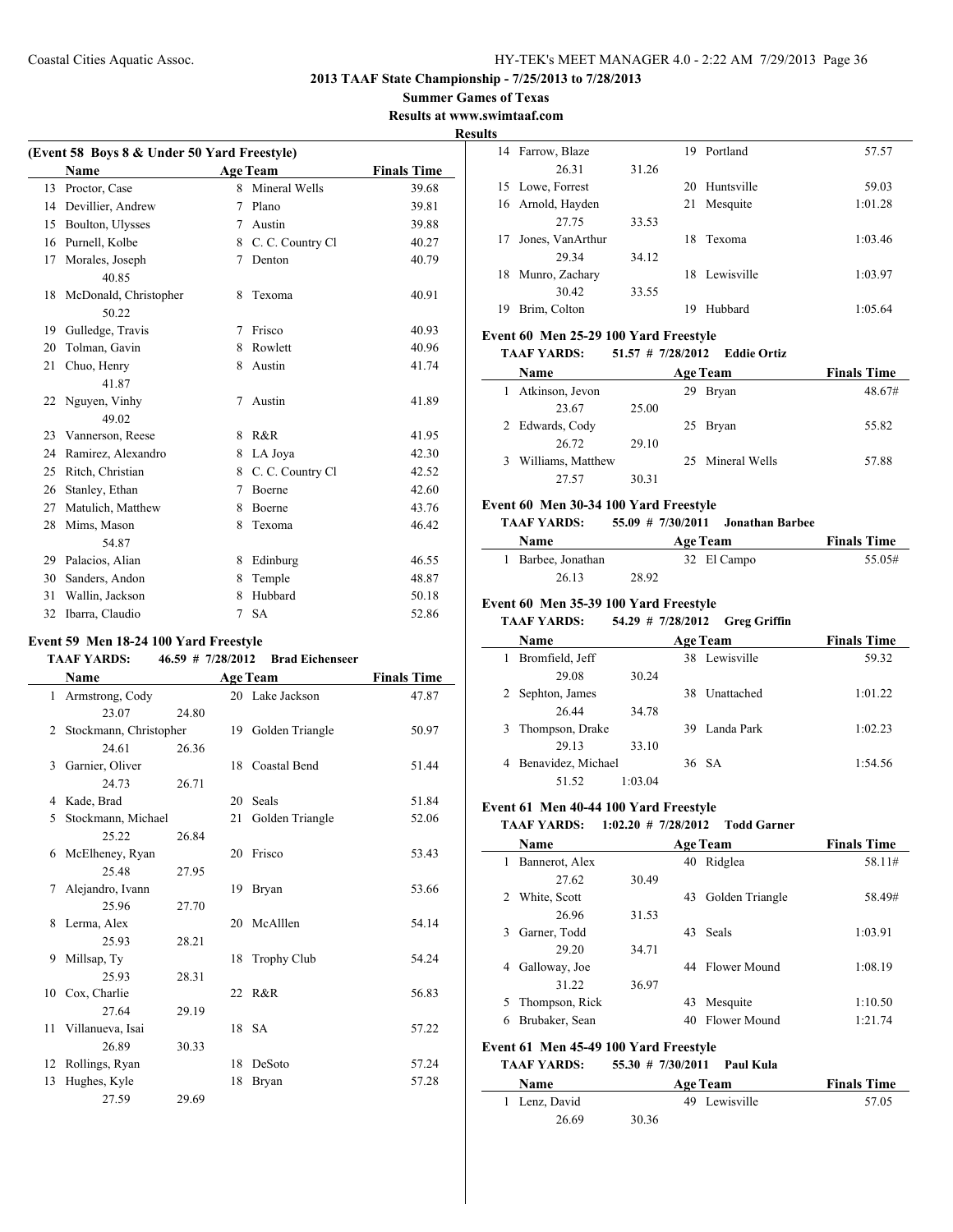**2013 TAAF State Championship - 7/25/2013 to 7/28/2013**

**Summer Games of Texas**

**Results at www.swimtaaf.com**

#### **Results**

|    | (Event 61 Men 45-49 100 Yard Freestyle)    |                     |    |                                    |                    |
|----|--------------------------------------------|---------------------|----|------------------------------------|--------------------|
|    | Name<br><b>Example 21 Age Team</b>         |                     |    |                                    | <b>Finals Time</b> |
|    | 2 Doyle, Michael<br>28.30                  |                     |    | 49 Plano Pir                       | 58.61              |
|    | 3 Johnson, Kenneth                         | 30.31               | 48 |                                    |                    |
|    | 27.37                                      | 32.28               |    | Trophy Club                        | 59.65              |
|    | 4 Hutchinson, Richard                      |                     | 46 | Bryan                              | 1:01.06            |
|    | 28.19                                      | 32.87               |    |                                    |                    |
|    |                                            |                     |    |                                    |                    |
|    | Event 61 Men 50-54 100 Yard Freestyle      |                     |    |                                    |                    |
|    | <b>TAAF YARDS:</b>                         | $51.48$ # 7/28/2012 |    | <b>Steve Wood</b>                  |                    |
|    | Name                                       |                     |    | <b>Age Team</b>                    | <b>Finals Time</b> |
|    | 1 Johnson, Mike                            |                     |    | 54 Frisco                          | 56.83              |
|    | 26.75                                      | 30.08               |    |                                    |                    |
|    | Event 61 Men 55-59 100 Yard Freestyle      |                     |    |                                    |                    |
|    | TAAF YARDS: 1:06.94 # 7/28/2012            |                     |    | <b>David Hayes</b>                 |                    |
|    | <b>Name</b>                                |                     |    | <b>Age Team</b>                    | <b>Finals Time</b> |
|    | 1 Kelly, Robert                            |                     |    | 59 South Belt                      | 1:57.53            |
|    | 50.54                                      | 1:06.99             |    |                                    |                    |
|    |                                            |                     |    |                                    |                    |
|    | Event 61 Men 60-64 100 Yard Freestyle      |                     |    |                                    |                    |
|    | Name                                       |                     |    | <b>Age Team</b>                    | <b>Finals Time</b> |
|    | 1 Rucker, Keith                            |                     |    | 61 Seals                           | 1:12.57            |
|    | 34.30                                      | 38.27               |    |                                    |                    |
|    | Event 62 Boys 6 & Under 25 Yard Backstroke |                     |    |                                    |                    |
|    | <b>TAAF YARDS:</b>                         |                     |    | 22.74 # 7/28/2012 Andrew Devillier |                    |
|    | Name $\_\_\_\_\$                           |                     |    | <b>Age Team</b>                    | <b>Finals Time</b> |
|    | 1 Neireiter, Andrew                        |                     |    | 6 Golden Triangle                  | 23.07              |
|    | 2 Montoya, Jedidiah                        |                     |    | 6 Marble Falls                     | 23.93              |
|    | 3 Stephens, Slade                          |                     |    | 6 WOOD                             | 24.56              |
|    | 4 Beal, Kaden                              |                     |    | 6 El Campo                         | 25.45              |
|    | 5 Kurtz, Sammy                             |                     |    | 6 Victoria                         | 25.59              |
|    | 6 Williams, Carter                         |                     |    | 6 Flower Mound                     | 25.99              |
|    | 7 Ip, Jaden                                |                     |    | 6 Liberty Rec Cent                 | 26.00              |
|    | 8 Bryan, Caden                             |                     |    | 6 Landa Park                       | 26.15              |
|    | 9 Townsend, Jathen                         |                     |    | 5 Golden Triangle                  | 26.21              |
|    | 10 Hemann, Layton                          |                     |    | 6 Landa Park                       | 26.51              |
| 11 | Boman, Daniel                              |                     |    | 6 Hubbard                          | 26.64              |
|    | 12 Walter, Colin                           |                     | 5  | Keller                             | 26.95              |
| 13 | Thompson, Beau                             |                     |    | 6 Mesquite                         | 27.09              |
|    | 14 Gage, Spencer                           |                     |    | 6 R&R                              | 27.14              |
| 15 | Sharp, Luke                                |                     |    | 6 Carrollton                       | 27.79              |
|    | 16 Gonzalez, Pablo                         |                     |    | 6 McAlllen                         | 28.16              |
|    | 17 Frazier, Grant                          |                     |    | 6 Frisco                           | 28.48              |
|    | 18 Ferguson, Jaden                         |                     |    | 6 Natatorium                       | 29.37              |
| 19 | Skorick, Zachary                           |                     |    | 6 Frisco                           | 29.86              |
|    | 20 Goodman, Christopher                    |                     |    | 6 Alice                            | 29.89              |
| 21 | Crane, Austin                              |                     |    | 6 Austin                           | 30.53              |
|    | 22 Hall, Nolan                             |                     |    | 6 Austin                           | 31.77              |
|    | 23 Patrick, Lewis                          |                     |    | 6 Flower Mound                     | 32.04              |
|    | 24 Bello, Peter                            |                     |    | 6 Austin                           | 32.07              |
| 25 | O'Carroll, Iv, Peter                       |                     |    | 6 Seals                            | 32.12              |
|    | 26 Goellner, Dillon                        |                     |    | 5 Grapevine                        | 33.12              |
| 27 | Torres, Logan                              |                     | 5  | Bryan                              | 34.68              |
|    |                                            |                     |    |                                    |                    |

| 29 Padilla, Josiah | 6 Pharr  | 38.69      |
|--------------------|----------|------------|
| 30 Incerpi, Lucca  | 6 Whale  | 45.14      |
| --- Liu, Andy      | 6 Texoma | <b>DNF</b> |

## **Event 63 Boys 8 & Under 25 Yard Backstroke**

## **TAAF YARDS: 17.17 # 7/1/1999 Derek Loebbecke**

|                | Name               |                | <b>Age Team</b>    | <b>Finals Time</b> |
|----------------|--------------------|----------------|--------------------|--------------------|
| 1              | Bognar, Montgomery | 8              | Whale              | 18.64              |
| $\overline{c}$ | Jansky, Logan      | 8              | El Campo           | 19.40              |
| 3              | Peter, Kyle        | 8              | Landa Park         | 19.63              |
| 4              | Dollins, Eli       | $\tau$         | Krum               | 19.90              |
| 5              | Morales, Joseph    | 7              | Denton             | 20.45              |
| 6              | Greenwood, Will    | 8              | <b>Trophy Club</b> | 20.57              |
| 7              | Brown, Elijah      | 8.             | Landa Park         | 21.41              |
| 8              | Dennis, Blake      | $\tau$         | <b>Seals</b>       | 21.57              |
| 9              | Blackmon, Talan    | 8              | Plano Pir          | 21.69              |
| 10             | Wright, Walker     | 8              | 11UNA              | 21.73              |
| 11             | Devillier, Andrew  | 7              | Plano              | 21.95              |
| 12             | Snyder, Matthew    |                | 8 Killeen          | 22.48              |
| 13             | Gulledge, Travis   | 7              | Frisco             | 22.50              |
| 14             | Fogle, Luke        | 8              | Frisco             | 22.63              |
| 15             | Kime, RJ           | 8              | Whale              | 22.76              |
| 16             | Tatum, Peyton      | 7              | Southlake          | 22.81              |
| 17             | Bello, Cyrus       | 8              | Austin             | 22.95              |
| 18             | Mann, Dylan        | 7              | Victoria           | 23.06              |
| 19             | Lozano, Julian     | 8              | McAlllen           | 23.29              |
| 20             | Yavar, GianLuca    | 8              | Sienna Plantatio   | 23.34              |
| 21             | Goudeau, Cannon    | 7              | Wharton            | 23.38              |
| 22             | Sierra, Daniel     | 8              | R&R                | 23.43              |
| 23             | Bognar, Sullivan   | 7              | Whale              | 23.60              |
| 24             | Monroe, Case       | 8              | Landa Park         | 23.85              |
| 25             | Nisimblat, Matteo  | 7              | Alice              | 23.90              |
| 26             | Kirsch, Joshua     | 8.             | Frisco             | 23.98              |
| 27             | Guarjardo, Emilio  | 8              | Mission            | 24.12              |
| 28             | Tran, Colin        | $\tau$         | Frisco             | 24.25              |
| 29             | Hammond, Jacob     | $\overline{7}$ | <b>SA</b>          | 24.90              |
| 30             | Ramirez, Alexandro | 8              | LA Joya            | 24.93              |
| 31             | Coy, Ryan          | 8              | Hubbard            | 25.35              |
| 32             | Young, Grant       | 7              | Victoria           | 25.75              |
| 33             | Sanders, Andon     | 8              | Temple             | 29.98              |
| 34             | Jacque, Raymond    | 7              | <b>SA</b>          | 35.48              |
| ---            | Nguyen, Vinhy      | 7              | Austin             | DQ                 |

#### **Event 64 Men 18-24 50 Yard Backstroke**

| <b>TAAF YARDS:</b> | $24.09 \# 8/7/2010$ | <b>Cameron Carlysle</b> |
|--------------------|---------------------|-------------------------|
|--------------------|---------------------|-------------------------|

|   | Name                |    | <b>Age Team</b>    | <b>Finals Time</b> |
|---|---------------------|----|--------------------|--------------------|
| 1 | Guthrie, Ryan       |    | 19 Trophy Club     | 25.83              |
|   | 2 Mouton, Justin    |    | 20 Golden Triangle | 27.34              |
|   | 3 Anthony, Jonathon | 19 | Victoria           | 27.80              |
|   | 4 Merritt, Kyle     | 19 | Deer Park          | 30.01              |
|   | 5 Farrow, Blaze     | 19 | Portland           | 31.05              |
|   | 6 Cross, Zach       | 19 | Golden Triangle    | 31.12              |
|   | Hughes, Kyle        | 18 | <b>Bryan</b>       | 33.61              |
| 8 | Munro, Zachary      | 18 | Lewisville         | 39.10              |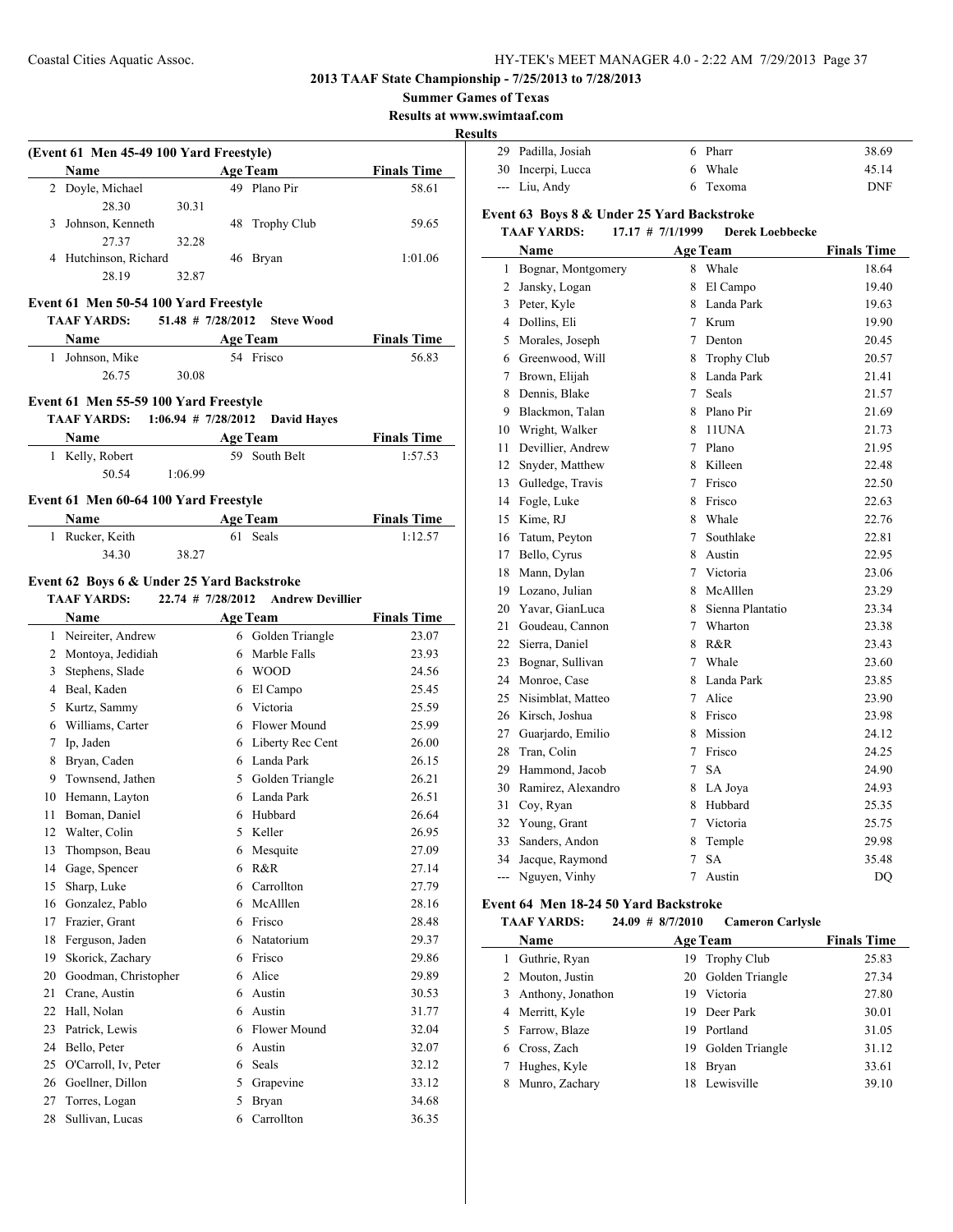**Summer Games of Texas**

**Results at www.swimtaaf.com <u>esult</u>** 

 $\sim$ 

 $\overline{\phantom{a}}$ 

| Event 65 Men 25-29 50 Yard Backstroke        |                           |                                       |                    |
|----------------------------------------------|---------------------------|---------------------------------------|--------------------|
| <b>TAAF YARDS:</b>                           |                           | 26.96 # 7/28/2012 Blake Stevens       |                    |
| Name                                         |                           | <b>Age Team</b>                       | <b>Finals Time</b> |
| 1 Roberson, Jason                            |                           | 27 Whale                              | 25.14#             |
| 2 Atkinson, Jevon                            |                           | 29 Bryan                              | 25.66#             |
| 3 Vollmer, Nickolas                          |                           | 27 Seals                              | 28.42              |
| 4 Howard, Landon                             |                           | 25 South Belt                         | 28.62              |
| 5 Edwards, Cody                              |                           | 25 Bryan                              | 29.79              |
| 6 Boggan, Sean                               |                           | 28 Huntsville                         | 35.69              |
| Event 65 Men 30-34 50 Yard Backstroke        |                           |                                       |                    |
| <b>TAAF YARDS:</b>                           |                           | 29.50 # 7/28/2012 Jonathan Barbee     |                    |
| <b>Name</b>                                  |                           | <b>ExamPedia Age Team</b> Finals Time |                    |
| 1 Zerber, Derek                              |                           | 31 R&R                                | 26.46#             |
| Event 65 Men 35-39 50 Yard Backstroke        |                           |                                       |                    |
| TAAF YARDS:                                  | $28.53$ # $7/28/2012$     | <b>Derrick Mauk</b>                   |                    |
| Name                                         | Age Team                  |                                       | <b>Finals Time</b> |
| 1 Bromfield, Jeff                            |                           | 38 Lewisville                         | 36.13              |
| 2 Perez, Abners                              |                           | 39 Farmers Branch                     | 43.61              |
| Event 66 Men 40-44 50 Yard Backstroke        |                           |                                       |                    |
| TAAF YARDS:                                  |                           | 28.48 # 7/30/2011 Jaime Powell        |                    |
| Name                                         |                           | Age Team                              | <b>Finals Time</b> |
| 1 Brown, Russell                             |                           | 44 Seals                              | 31.06              |
| 2 White, Scott                               |                           | 43 Golden Triangle                    | 32.01              |
| 3 Bannerot, Alex                             |                           | 40 Ridglea                            | 32.68              |
| 4 Peter, Eric                                |                           | 44 Landa Park                         | 35.74              |
| 5 Bergquist, Eric                            |                           | 44 Landa Park                         | 36.13              |
| 6 Medigovich, Robert                         |                           | 44 Frisco                             | 37.89              |
| 7 Newton, Christopher                        |                           | 40 Dripping Springs                   | 38.66              |
| 8 Brubaker, Sean                             |                           | 40 Flower Mound                       | 42.28              |
| Event 66 Men 45-49 50 Yard Backstroke        |                           |                                       |                    |
| TAAF YARDS:                                  | 28.57 # 7/28/2012         | <b>Jaime Powell</b>                   |                    |
| Name                                         | <b>Example 2</b> Age Team |                                       | <b>Finals Time</b> |
| 1 Powell, Jaime                              |                           | 46 Mesquite                           | 28.15#             |
| 2 Hutchinson, Richard                        |                           | 46 Bryan                              | 33.07              |
|                                              |                           |                                       |                    |
| Event 66 Men 50-54 50 Yard Backstroke        |                           |                                       |                    |
| TAAF YARDS:                                  | $26.03$ # 7/28/2012       | <b>Steve Wood</b>                     |                    |
| Name                                         |                           | <b>Age Team</b>                       | <b>Finals Time</b> |
| 1 Johnson, Mike                              |                           | 54 Frisco                             | 32.31              |
| 2 Dulaveris, John                            |                           | 50 Lake Jackson                       | 54.62              |
| Event 67 Boys 8 & Under 25 Yard Breaststroke |                           |                                       |                    |
| <b>TAAF YARDS:</b>                           | $19.00 \# 7/1/1997$       | <b>Dylan Brandt</b>                   |                    |
| <b>Name</b>                                  |                           | <b>Age Team</b>                       | <b>Finals Time</b> |
| 1 Driscoll, Cael                             | 8                         | Golden Triangle                       | 21.50              |
| 2 Lowe, Isaiah                               |                           | 8 Commerce                            | 22.27              |
| 3 Chuo, Henry                                |                           | 8 Austin                              | 22.92              |
| 4 Bowers, V, Harry                           |                           | 8 Landa Park                          | 23.18              |
| 5 Wright, Walker                             | 8                         | 11UNA                                 | 23.21              |
| 6 Torres, Braden                             |                           | 8 Bryan                               | 23.30              |
| 7 Wang, Rich                                 |                           | 8 Lake Jackson                        | 23.40              |
| 8 Robertson, Joshua                          | 8                         | <b>WOOD</b>                           | 23.78              |
| 9 Choe, Ethan                                |                           | 8 Carrollton                          | 23.79              |

| ts             |                       |   |                    |       |
|----------------|-----------------------|---|--------------------|-------|
| 10             | Bures, Luke           | 7 | El Campo           | 24.05 |
| 11             | Lewis, Joshua         | 8 | Carrollton         | 24.20 |
| 12             | Ferber, Reeve         | 8 | Keller             | 25.13 |
| 13             | Millhouse, Logan      | 8 | <b>NRST</b>        | 25.31 |
| 14             | Galloway, Nicolas     | 8 | Flower Mound       | 25.37 |
| 15             | Russell, Mason        | 8 | Dripping Springs   | 25.39 |
| 16             | Nickler, Nate         | 7 | <b>Trophy Club</b> | 25.40 |
| 17             | Hargraves, Elijah     | 8 | Dripping Springs   | 25.76 |
| 18             | Brister, Creece       | 7 | Stephenville       | 25.82 |
| 19             | Mikell, Blake         | 8 | Austin             | 25.94 |
| 20             | Bristol, Logan        | 8 | Plano Pir          | 26.61 |
| 21             | Magers, Marshall      | 7 | Texoma             | 26.66 |
| 22             | Hulet, Mark           | 7 | <b>WOOD</b>        | 26.82 |
| 23             | Cummins, Zachary      | 7 | Whale              | 27.12 |
| 24             | Gordon, Brice         | 8 | Seals              | 27.85 |
| 25             | Molina, Joaquin       | 7 | Alice              | 29.21 |
| 26             | McDonald, Christopher | 8 | Texoma             | 32.60 |
| 27             | Purnell, Kolbe        | 8 | C. C. Country Cl   | 33.27 |
| ---            | Hammond, Jacob        | 7 | <b>SA</b>          | DO    |
| ---            | Snyder, Matthew       | 8 | Killeen            | DO    |
| $\overline{a}$ | Jacque, Raymond       | 7 | <b>SA</b>          | DQ    |
|                | Garza, Kaleb          | 7 | Freer              | DQ    |
|                | Padilla, Josiah       | 6 | Pharr              | DQ    |
|                |                       |   |                    |       |

#### **Event 68 Men 18-24 50 Yard Breaststroke**

## **TAAF YARDS: 27.74 # 7/25/2009 Joshua Pena**

|    | Name               |    | <b>Age Team</b>    | <b>Finals Time</b> |
|----|--------------------|----|--------------------|--------------------|
| 1  | Stockmann, Matthew | 18 | Golden Triangle    | 29.96              |
| 2  | Lewis, Adrien      | 18 | Carrollton         | 30.44              |
| 3  | Stockmann, Michael | 21 | Golden Triangle    | 30.59              |
| 4  | Villanueva, Isai   | 18 | SA                 | 30.76              |
| 5  | Brickey, Matt      | 24 | <b>Bryan</b>       | 31.08              |
| 6  | Mouton, Justin     | 20 | Golden Triangle    | 31.43              |
| 7  | Kade, Brad         | 20 | Seals              | 31.55              |
| 8  | Merritt, Kyle      | 19 | Deer Park          | 31.57              |
| 9  | Yargo, Dakota      | 18 | Navasota           | 31.65              |
| 10 | Alejandro, Ivann   | 19 | Bryan              | 32.36              |
| 11 | Cross, Zach        | 19 | Golden Triangle    | 33.25              |
| 12 | McKowen, Connor    | 19 | <b>Trophy Club</b> | 33.33              |
| 13 | Cahill, Conner     | 20 | WOOD               | 33.65              |
| 14 | Farrow, Blaze      | 19 | Portland           | 33.80              |
| 15 | Gomez, Joshua      | 18 | Landa Park         | 34.66              |
| 16 | Arnold, Hayden     | 21 | Mesquite           | 34.85              |
| 17 | Smith, Rushed      | 22 | Texoma             | 35.38              |
| 18 | Garza, Benny       | 18 | Mission            | 36.00              |

#### **Event 69 Men 25-29 50 Yard Breaststroke**

## **TAAF YARDS: 28.14 # 7/30/2011 Eddie Ortiz**

| <b>Name</b>         |     | <b>Age Team</b>  | <b>Finals Time</b> |
|---------------------|-----|------------------|--------------------|
| 1 Lyman, Michael    | 28. | Whale            | 30.07              |
| 2 Vollmer, Nickolas |     | 27 Seals         | 33.82              |
| 3 Williams, Matthew |     | 25 Mineral Wells | 33.83              |
| 4 Braden, Jordan    | 29. | Victoria         | 33.97              |
| 5 Sievert, Tyler    |     | 27 Weatherford   | 35.18              |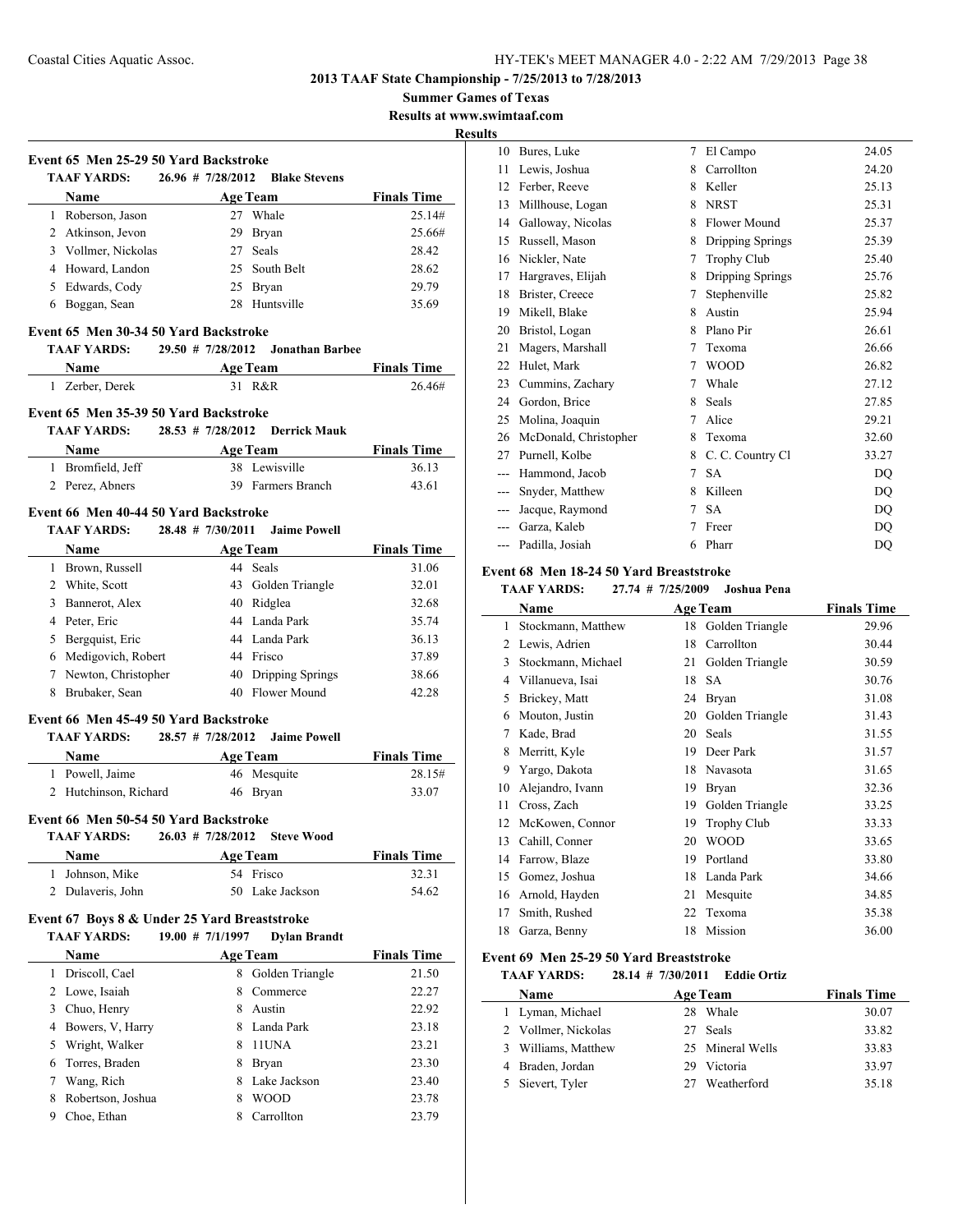**Summer Games of Texas**

**Results at www.swimtaaf.com**

**Results**

|   | TAAF YARDS:                                                              |                       | 33.28 # 7/28/2012 Jonathan Barbee |                             |
|---|--------------------------------------------------------------------------|-----------------------|-----------------------------------|-----------------------------|
|   | Name                                                                     |                       | Age Team                          | <b>Finals Time</b>          |
|   | 1 Levine, Aaron                                                          |                       | 34 Austin                         | 37.53                       |
|   | Event 69 Men 35-39 50 Yard Breaststroke                                  |                       |                                   |                             |
|   | TAAF YARDS: 32.93 # 7/28/2012                                            |                       | <b>Jeff Bromfield</b>             |                             |
|   | Name                                                                     |                       | <b>Age Team</b>                   | <b>Finals Time</b>          |
|   | 1 Sephton, James                                                         |                       | 38 Unattached                     | 33.59                       |
|   | 2 Bromfield, Jeff                                                        |                       | 38 Lewisville<br>39 Landa Park    | 33.76<br>36.53              |
|   | 3 Thompson, Drake<br>4 Desanno, Jamie                                    |                       | 37 Victoria                       | 40.02                       |
|   |                                                                          |                       |                                   |                             |
|   | Event 70 Men 40-44 50 Yard Breaststroke<br><b>TAAF YARDS:</b>            | $33.81$ # $7/30/2011$ | Paul Liston                       |                             |
|   | Name                                                                     |                       | <b>Age Team</b>                   | <b>Finals Time</b>          |
|   | 1 Nuccitelli, Saul                                                       |                       | 42 Austin                         | 34.06                       |
|   | 2 Brown, Russell                                                         |                       | 44 Seals                          | 35.21                       |
|   | 3 Galloway, Joe                                                          |                       | 44 Flower Mound                   | 37.62                       |
|   | 4 Thompson, Rick                                                         |                       | 43 Mesquite                       | 37.74                       |
|   | 5 Garner, Todd                                                           |                       | 43 Seals                          | 39.32                       |
|   | 6 Medigovich, Robert                                                     |                       | 44 Frisco                         | 41.18                       |
|   | 7 Ryan, Christopher                                                      |                       | 40 Whale                          | 43.65                       |
|   | Event 70 Men 45-49 50 Yard Breaststroke                                  |                       |                                   |                             |
|   | <b>TAAF YARDS:</b>                                                       |                       | 30.80 # 7/30/2011 Jim Waterman    |                             |
|   | Name                                                                     |                       | <b>Age Team</b>                   | <b>Finals Time</b>          |
|   | 1 Powell, Jaime                                                          |                       | 46 Mesquite                       | 33.80                       |
|   | 2 Doyle, Michael                                                         |                       | 49 Plano Pir                      | 34.28                       |
|   | 3 Hutchinson, Richard                                                    |                       | 46 Bryan                          | 34.82                       |
|   |                                                                          |                       |                                   |                             |
|   | 4 Johnson, Kenneth                                                       |                       | 48 Trophy Club                    | 35.02                       |
|   |                                                                          |                       |                                   |                             |
|   | Event 70 Men 50-54 50 Yard Breaststroke<br>TAAF YARDS: 30.44 # 7/28/2012 |                       | <b>Steve Wood</b>                 |                             |
|   |                                                                          |                       |                                   |                             |
|   | Name<br>1 Akers, James                                                   |                       | <b>Age Team</b>                   | <b>Finals Time</b><br>36.04 |
|   | 2 Cahill, Dan                                                            |                       | 50 Dripping Springs<br>51 WOOD    | 36.91                       |
|   |                                                                          |                       |                                   |                             |
|   | Event 70 Men 55-59 50 Yard Breaststroke<br>TAAF YARDS:                   |                       |                                   |                             |
|   |                                                                          | $45.65$ # $7/30/2011$ | <b>Robert Kelly</b>               |                             |
|   | Name<br>1 Kelly, Robert                                                  | 59                    | <b>Age Team</b><br>South Belt     | <b>Finals Time</b><br>50.87 |
|   |                                                                          |                       |                                   |                             |
|   | Event 70 Men 60-64 50 Yard Breaststroke                                  |                       |                                   |                             |
|   | <b>TAAF YARDS:</b>                                                       | 53.26 # 7/28/2012     | <b>Willy Robson</b>               |                             |
|   | Name                                                                     |                       | <b>Age Team</b>                   | <b>Finals Time</b>          |
|   | 1 Rucker, Keith                                                          |                       | 61 Seals                          | 47.17#                      |
|   | Event 71 Boys 8 & Under 25 Yard Butterfly                                |                       |                                   |                             |
|   | <b>TAAF YARDS:</b>                                                       | 15.48 # 7/27/2003     | <b>Corey Nix</b>                  |                             |
|   | Name                                                                     |                       | <b>Age Team</b>                   | <b>Finals Time</b>          |
| 1 | Bognar, Montgomery                                                       |                       | 8 Whale                           | 17.47                       |
|   | 2 Peter, Kyle                                                            |                       | 8 Landa Park                      | 17.90                       |
|   | 3 Williams, Colby                                                        |                       | 8 El Campo                        | 17.99                       |
|   | 4 Miller, Hunter                                                         |                       | 8 TCAT                            | 18.41                       |
|   | 5 Torres, Braden                                                         |                       | 8 Bryan                           | 19.05                       |
| 7 | 6 Chu, Joshua<br>Dollins, Eli                                            |                       | 8 WOOD<br>7 Krum                  | 19.36<br>20.20              |

| 8  | Wright, Walker    | 8 | 11UNA              | 20.40 |
|----|-------------------|---|--------------------|-------|
| 9  | Gaza, Trez        | 8 | Alice              | 20.85 |
| 10 | Nickler, Matt     | 7 | <b>Trophy Club</b> | 20.92 |
| 11 | Bowers, V, Harry  | 8 | Landa Park         | 21.60 |
| 12 | Gonzalez, Hector  | 8 | McAlllen           | 22.48 |
| 13 | Montoya, Jedidiah | 6 | Marble Falls       | 22.68 |
| 14 | Griffith, Zachary | 7 | R&R                | 22.83 |
| 15 | Rodriguez, Caleb  | 8 | Bay City           | 22.84 |
| 16 | Hulet, Mark       | 7 | <b>WOOD</b>        | 22.89 |
| 17 | Flores, Pablo     | 7 | Denison            | 23.22 |
| 18 | Sikes, Zade       | 8 | Denison            | 23.53 |
| 19 | Bello, Cyrus      | 8 | Austin             | 24.79 |
| 20 | Peterson, Kaidon  | 8 | Frisco             | 24.93 |
| 21 | Ferber, Reeve     | 8 | Keller             | 24.97 |
| 22 | Mims, Mason       | 8 | Texoma             | 25.76 |
| 23 | Davis, David      | 8 | Austin             | 27.56 |
| 24 | Disney, Chance    | 7 | Carrollton         | 29.58 |
| 25 | Woodall, Beau     | 8 | Hubbard            | 30.14 |
| 26 | Geier, Dagen      | 8 | Carrollton         | 32.89 |
| 27 | Scheffler, Hudson | 7 | Ridglea            | 33.13 |
|    |                   |   |                    |       |

## **Event 72 Men 18-24 50 Yard Butterfly**

## **TAAF YARDS: 23.38 # 8/7/2010 Forrest Hughes**

|                | Name               |    | <b>Age Team</b>    | <b>Finals Time</b> |
|----------------|--------------------|----|--------------------|--------------------|
| $\mathbf{1}$   | Armstrong, Cody    | 20 | Lake Jackson       | 24.37              |
| $\overline{c}$ | Eichenseer, Brad   | 22 | Trophy Club        | 24.48              |
| 3              | Guthrie, Ryan      | 19 | <b>Trophy Club</b> | 25.04              |
| 4              | Kempisty, Justin   | 23 | R&R                | 25.41              |
| 5              | White, Derek       | 19 | Golden Triangle    | 25.45              |
| 6              | Mouton, Justin     | 20 | Golden Triangle    | 25.68              |
| 7              | Yargo, Dakota      | 18 | Navasota           | 25.93              |
| 8              | McElheney, Ryan    | 20 | Frisco             | 25.95              |
| 9              | Merritt, Kyle      | 19 | Deer Park          | 26.82              |
| 10             | Millsap, Ty        | 18 | <b>Trophy Club</b> | 27.28              |
| 11             | Stockmann, Michael | 21 | Golden Triangle    | 27.40              |
| 12             | Lewis, Adrien      | 18 | Carrollton         | 27.58              |
| $*13$          | Anthony, Jonathon  | 19 | Victoria           | 27.77              |
| *13            | Brickey, Matt      | 24 | Bryan              | 27.77              |
| 15             | Villanueva, Isai   | 18 | <b>SA</b>          | 27.81              |
| 16             | Hughes, Kyle       | 18 | Bryan              | 27.83              |
| 17             | Cahill, Conner     | 20 | <b>WOOD</b>        | 28.14              |
| 18             | Farrow, Blaze      | 19 | Portland           | 28.20              |
| 19             | Hutson, Trevor     | 18 | <b>Trophy Club</b> | 28.61              |
| 20             | Frey, Jameson      | 24 | South Belt         | 28.85              |
| 21             | Lowe, Forrest      | 20 | Huntsville         | 29.43              |
| 22             | Rollings, Ryan     | 18 | DeSoto             | 29.62              |
| 23             | Cross, Zach        | 19 | Golden Triangle    | 29.95              |
| 24             | Garza, Benny       | 18 | Mission            | 30.19              |
| 25             | Gomez, Joshua      | 18 | Landa Park         | 30.25              |
| 26             | Brim, Colton       | 19 | Hubbard            | 31.55              |
| 27             | Smith, Rushed      | 22 | Texoma             | 32.75              |
| 28             | Jones, VanArthur   | 18 | Texoma             | 33.24              |
| 29             | Munro, Zachary     | 18 | Lewisville         | 33.92              |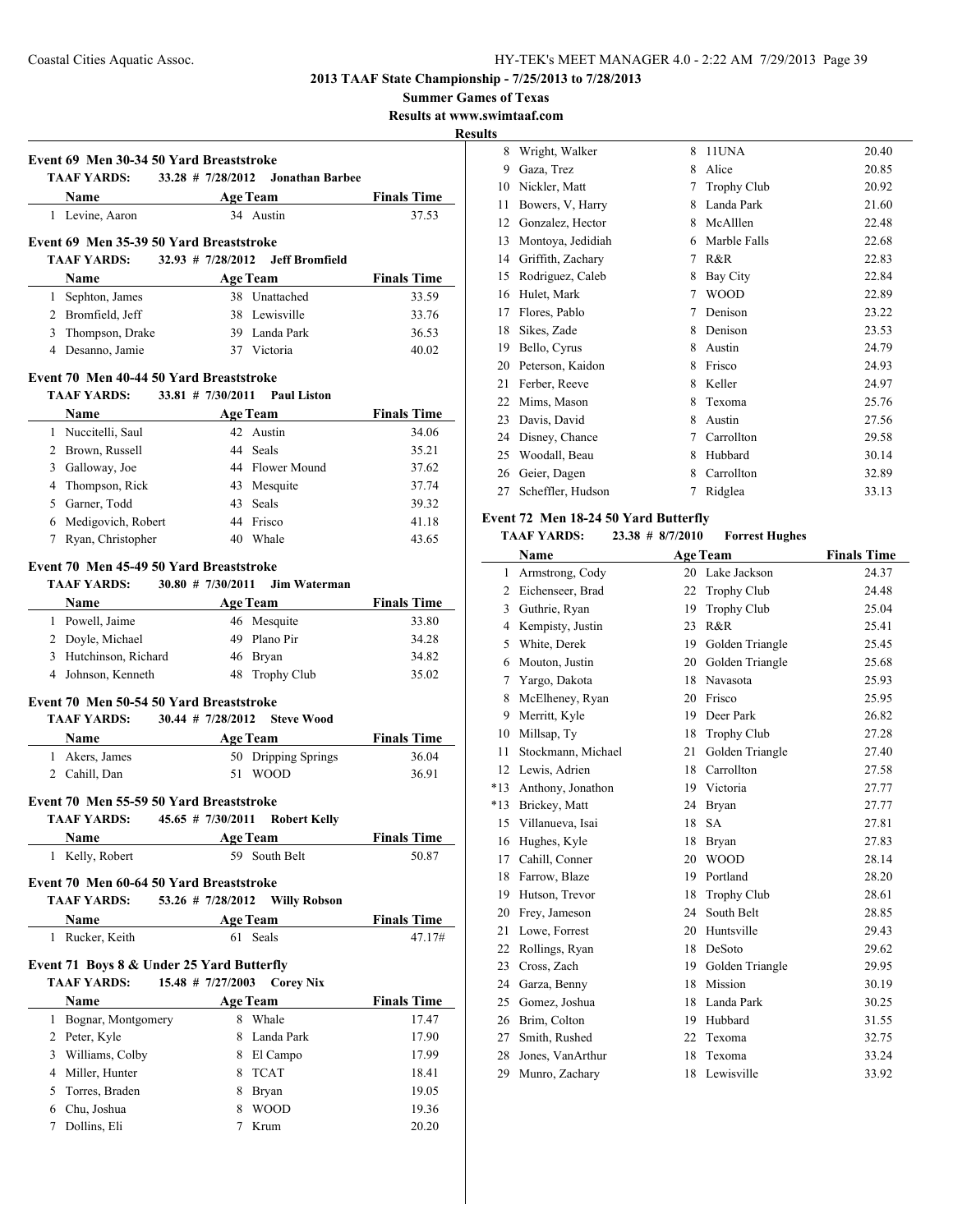**Summer Games of Texas**

**Results at www.swimtaaf.com**

**Results**

|              | Event 73 Men 25-29 50 Yard Butterfly                       |                       |                                    |                               |
|--------------|------------------------------------------------------------|-----------------------|------------------------------------|-------------------------------|
|              | <b>TAAF YARDS:</b>                                         | $25.36$ # 7/30/2011   | Eddie Ortiz                        |                               |
|              | Name                                                       |                       | <b>Age Team</b>                    | <b>Finals Time</b>            |
|              | 1 Vollmer, Nickolas                                        |                       | 27 Seals                           | 25.88                         |
|              | 2 Howard, Landon                                           |                       | 25 South Belt                      | 26.87                         |
|              | 3 Edwards, Cody                                            |                       | 25 Bryan                           | 27.08                         |
|              | 4 Braden, Jordan                                           |                       | 29 Victoria                        | 27.66                         |
|              | 5 Sievert, Tyler                                           |                       | 27 Weatherford                     | 33.11                         |
|              | Event 73 Men 30-34 50 Yard Butterfly                       |                       |                                    |                               |
|              | <b>TAAF YARDS:</b>                                         | $26.20 \pm 7/30/2011$ | Jonathan Barbee                    |                               |
|              | <b>Name</b>                                                |                       |                                    | Age Team Finals Time          |
|              | 1 Zerber, Derek                                            |                       | 31 R&R                             | 25.94#                        |
|              | 2 Barbee, Jonathan                                         |                       | 32 El Campo                        | 26.13#                        |
|              |                                                            |                       |                                    |                               |
|              | Event 73 Men 35-39 50 Yard Butterfly                       |                       | Derrick Mauk                       |                               |
|              | TAAF YARDS:                                                | $27.27$ # $7/28/2012$ |                                    |                               |
|              |                                                            |                       | <b>Age Team</b>                    | <b>Finals Time</b>            |
|              | 1 Bromfield, Jeff                                          |                       | 38 Lewisville                      | 30.19                         |
|              | 2 Thompson, Drake                                          |                       | 39 Landa Park                      | 30.92                         |
|              | 3 Benavidez, Michael                                       |                       | 36 SA                              | 56.72                         |
|              | Event 74 Men 40-44 50 Yard Butterfly                       |                       |                                    |                               |
|              | TAAF YARDS:                                                | $26.48$ # 7/30/2011   | <b>Jaime Powell</b>                |                               |
|              |                                                            |                       |                                    | Name Age Team Finals Time     |
|              | 1 Brown, Russell                                           |                       | 44 Seals                           | 28.38                         |
|              | 2 Towery, Parker                                           |                       | 41 Landa Park                      | 29.01                         |
|              | 3 Peter, Eric                                              |                       | 44 Landa Park                      | 32.03                         |
|              |                                                            |                       |                                    |                               |
|              | Event 74 Men 45-49 50 Yard Butterfly                       |                       |                                    |                               |
|              | <b>TAAF YARDS:</b>                                         | 27.40 # 7/28/2012     | <b>Jaime Powell</b>                |                               |
|              | <b>Name</b>                                                |                       | <b>Age Team</b>                    | <b>Finals Time</b>            |
|              | 1 Powell, Jaime                                            |                       | 46 Mesquite                        | 26.87#                        |
|              | 2 Doyle, Michael                                           |                       | 49 Plano Pir                       | 28.36                         |
|              |                                                            |                       |                                    |                               |
|              | Event 74 Men 50-54 50 Yard Butterfly<br><b>TAAF YARDS:</b> | 25.22 # 7/28/2012     | <b>Gary Peterson</b>               |                               |
|              |                                                            |                       |                                    |                               |
|              | Name<br>1 Dulaveris, John                                  |                       | <b>Age Team</b><br>50 Lake Jackson | <b>Finals Time</b><br>1:01.32 |
|              |                                                            |                       |                                    |                               |
|              | Event 75 Boys 6 & Under 25 Yard Freestyle                  |                       |                                    |                               |
|              | <b>TAAF YARDS:</b>                                         | 17.99 # 8/7/2010      | Kaleb Ikbal                        |                               |
|              | Name                                                       |                       | <b>Age Team</b>                    | <b>Finals Time</b>            |
| $\mathbf{1}$ | Gierkey, Jake                                              |                       | 6 Frisco                           | 17.28#                        |
| 2            | Neireiter, Andrew                                          | 6                     | Golden Triangle                    | 19.50                         |
| 3            | Spencer, Oliver                                            |                       | 6 Bay City                         | 19.52                         |
| 4            | Williams, Carter                                           |                       | 6 Flower Mound                     | 19.93                         |
| 5            | Horine, William                                            |                       | 6 Odem                             | 20.00                         |
| 6            | Beal, Kaden                                                |                       | 6 El Campo                         | 20.23                         |
| 7            |                                                            |                       | 6 Mesquite                         | 20.54                         |
|              | Thompson, Beau                                             |                       |                                    |                               |
| 8            | Masters, George                                            |                       | 6 R&R                              | 20.79                         |
| 9            | Sharp, Luke                                                |                       | 6 Carrollton                       | 21.27                         |
| 10           | Cordero, Nicolas                                           |                       | 6 Mesquite                         | 21.54                         |
| 11           | Walter, Colin                                              |                       | 5 Keller                           | 21.84                         |
| 12           | Stephens, Slade                                            |                       | 6 WOOD                             | 21.87                         |

13 Bryan, Caden 6 Landa Park 21.95 Kurtz, Sammy 6 Victoria 22.75

| o  |                      |   |                    |       |
|----|----------------------|---|--------------------|-------|
| 15 | Boman, Daniel        | 6 | Hubbard            | 23.06 |
| 16 | Boyle, Michael       | 6 | Frisco             | 23.37 |
| 17 | Montgomery, Lawson   | 6 | Frisco             | 23.55 |
| 18 | Nickler, Jack        | 6 | <b>Trophy Club</b> | 23.74 |
| 19 | Munoz, Marco         | 6 | Alice              | 23.75 |
| 20 | Hemann, Layton       | 6 | Landa Park         | 24.45 |
| 21 | Nuccitelli, Benjamin | 6 | Austin             | 24.94 |
| 22 | Goellner, Dillon     | 5 | Grapevine          | 25.04 |
| 23 | Russell, Reid        | 6 | Dripping Springs   | 25.45 |
| 24 | Domsch, Minte        | 6 | Austin             | 25.89 |
| 25 | Gonzalez, Pablo      | 6 | McAlllen           | 26.18 |
| 26 | Torres, Logan        | 5 | Bryan              | 28.95 |
| 27 | Patrick, Lewis       | 6 | Flower Mound       | 30.29 |
| 28 | Burgett, Andrew      | 6 | Austin             | 30.47 |
| 29 | Padilla, Josiah      | 6 | Pharr              | 31.61 |
| 30 | Liu, Andy            | 6 | Texoma             | 50.77 |

## **Event 76 Boys 8 & Under 25 Yard Freestyle**

#### **TAAF YARDS: 14.76 # 7/1/1998 J.D. Scott**

|                | Name               |   | <b>Age Team</b>  | <b>Finals Time</b> |
|----------------|--------------------|---|------------------|--------------------|
| 1              | Bognar, Montgomery | 8 | Whale            | 15.31              |
| $\overline{2}$ | Driscoll, Cael     | 8 | Golden Triangle  | 15.40              |
| 3              | Molina, Jaden      | 8 | Alice            | 16.34              |
| $\overline{4}$ | Roman, Andrew      | 8 | Frisco           | 16.70              |
| 5              | Torres, Braden     | 8 | Bryan            | 16.81              |
| 6              | Proctor, Case      | 8 | Mineral Wells    | 17.01              |
| 7              | Jansky, Logan      | 8 | El Campo         | 17.02              |
| 8              | Steffler, Samuel   | 8 | Garland          | 17.37              |
| 9              | Hembree, Gage      | 8 | Dripping Springs | 17.40              |
| 10             | Vannerson, Reese   | 8 | R&R              | 17.44              |
| 11             | Dollins, Eli       | 7 | Krum             | 17.56              |
| 12             | Boulton, Ulysses   | 7 | Austin           | 18.15              |
| 13             | Jones, Jadon       | 8 | Marble Falls     | 18.31              |
| 14             | Devillier, Andrew  | 7 | Plano            | 18.48              |
| 15             | Palacios, Alian    | 8 | Edinburg         | 18.64              |
| 16             | Chuo, Henry        | 8 | Austin           | 18.75              |
| 17             | Morales, Joseph    | 7 | Denton           | 18.78              |
| 18             | Ramirez, Alexandro | 8 | LA Joya          | 18.81              |
| 19             | Purnell, Kolbe     | 8 | C. C. Country Cl | 18.86              |
| 20             | Kime, RJ           | 8 | Whale            | 19.17              |
| 21             | Ortiz, Andrew      | 8 | Lake Jackson     | 19.29              |
| 22             | Sheppard, Mason    | 8 | 11UNA            | 19.34              |
| 23             | Yavar, GianLuca    | 8 | Sienna Plantatio | 19.37              |
| 24             | Snyder, Matthew    | 8 | Killeen          | 19.52              |
| 25             | Tolman, Gavin      | 8 | Rowlett          | 19.57              |
| 26             | Bristol, Tyler     | 7 | Plano Pir        | 19.63              |
| 27             | Stanley, Ethan     | 7 | Boerne           | 19.66              |
| 28             | Ferber, Reeve      | 8 | Keller           | 19.68              |
| 29             | Mims, Mason        | 8 | Texoma           | 19.96              |
| 30             | Rivera, Jesse      | 8 | Edinburg         | 22.22              |
| 31             | Hammond, Jacob     | 7 | <b>SA</b>        | 24.74              |
| 32             | Ibarra, Claudio    | 7 | <b>SA</b>        | 27.38              |
| 33             | Ritch, Christian   | 8 | C. C. Country Cl | 27.59              |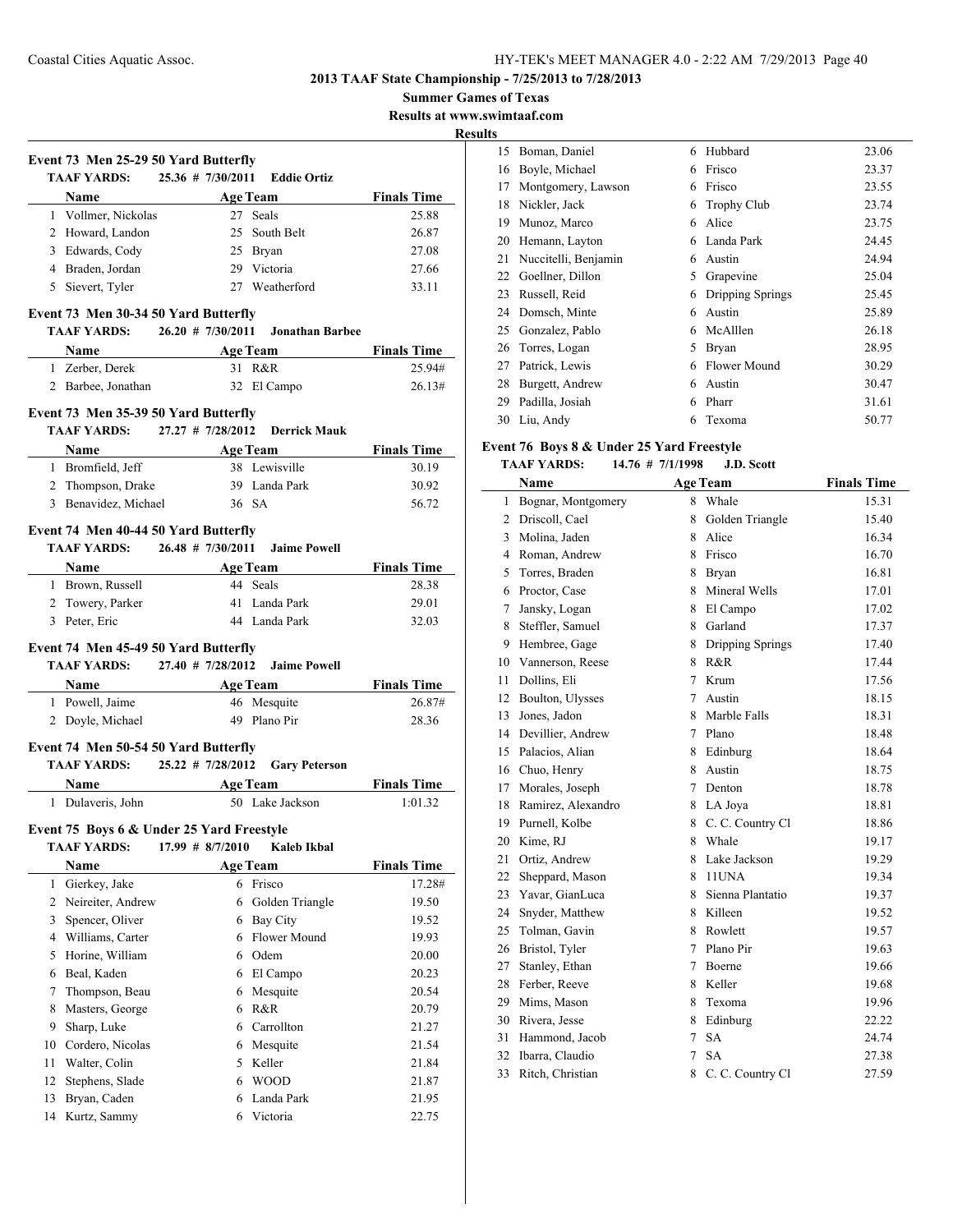**2013 TAAF State Championship - 7/25/2013 to 7/28/2013**

**Summer Games of Texas**

**Results at www.swimtaaf.com**

|              | $20.95 \# 8/7/2010$<br><b>TAAF YARDS:</b>                 | <b>Forrest Hughes</b>                                        |                    |
|--------------|-----------------------------------------------------------|--------------------------------------------------------------|--------------------|
|              | Name                                                      | <b>Age Team</b>                                              | <b>Finals Time</b> |
| $\mathbf{1}$ | Armstrong, Cody                                           | 20 Lake Jackson                                              | 21.96              |
|              | 2 Eichenseer, Brad                                        | 22 Trophy Club                                               | 22.41              |
|              | 3 Guthrie, Ryan                                           | 19 Trophy Club                                               | 22.61              |
|              | 4 Garnier, Oliver                                         | 18 Coastal Bend                                              | 22.83              |
|              | 5 White, Derek                                            | 19 Golden Triangle                                           | 23.14              |
|              | 6 Kempisty, Justin                                        | 23 R&R                                                       | 23.19              |
|              | 7 Alejandro, Ivann                                        | 19 Bryan                                                     | 23.90              |
|              | 8 McElheney, Ryan                                         | 20 Frisco                                                    | 24.06              |
| 9            | Cox, Charlie                                              | 22 R&R                                                       | 24.58              |
| 10           | Hughes, Kyle                                              | 18 Bryan                                                     | 24.76              |
| 11           | Millsap, Ty                                               | 18 Trophy Club                                               | 24.97              |
|              | 12 Farrow, Blaze                                          | 19 Portland                                                  | 25.04              |
|              | 13 Cahill, Conner                                         | 20 WOOD                                                      | 25.20              |
|              | 14 Yargo, Dakota                                          | 18 Navasota                                                  | 25.58              |
|              | 15 Hutson, Trevor                                         | 18 Trophy Club                                               | 25.78              |
|              | 16 Lewis, Adrien                                          | 18 Carrollton                                                | 26.00              |
|              | 17 Rollings, Ryan                                         | 18 DeSoto                                                    | 26.10              |
|              | 18 Lowe, Forrest                                          | 20 Huntsville                                                | 26.63              |
|              | 19 Arnold, Hayden                                         | 21 Mesquite                                                  | 27.36              |
|              | 20 Frey, Jameson                                          | 24 South Belt                                                | 27.43              |
|              | Brickey, Matt                                             | 24 Bryan                                                     | 28.09              |
|              |                                                           |                                                              |                    |
|              | 22 Brim, Colton                                           | Hubbard<br>19                                                | 28.99              |
|              | 23 Munro, Zachary<br>Event 78 Men 25-29 50 Yard Freestyle | 18 Lewisville                                                | 29.72              |
|              | <b>TAAF YARDS:</b><br>Name                                | $23.01$ # 7/28/2012<br><b>Eddie Ortiz</b><br><b>Age Team</b> | <b>Finals Time</b> |
|              | 1 Atkinson, Jevon                                         | 29 Bryan                                                     | 21.56#             |
|              | 2 Roberson, Jason                                         | 27<br>Whale                                                  | 22.45#             |
|              | 3 Vollmer, Nickolas                                       | 27<br>Seals                                                  | 23.57              |
| 21           | 4 Lyman, Michael                                          | 28<br>Whale                                                  | 23.93              |
|              | 5 Braden, Jordan                                          | 29 Victoria                                                  | 24.87              |
|              | 6 Edwards, Cody                                           | 25 Bryan                                                     | 25.65              |
| 7            | Boggan, Sean                                              | 28 Huntsville                                                | 28.07              |
| 8            | Sievert, Tyler                                            | 27 Weatherford                                               | 29.33              |
|              | Event 78 Men 30-34 50 Yard Freestyle                      |                                                              |                    |
|              | <b>TAAF YARDS:</b>                                        | $28.85$ # 7/28/2012<br><b>Ben Kaminski</b>                   |                    |
|              | Name                                                      | <b>Age Team</b>                                              | <b>Finals Time</b> |
| $\mathbf{1}$ | Kaminski, Ben                                             | 31 TCAT                                                      | 27.54#             |
|              | 2 Levine, Aaron                                           | 34 Austin                                                    | 29.53              |
|              | Event 78 Men 35-39 50 Yard Freestyle                      |                                                              |                    |
|              | <b>TAAF YARDS:</b>                                        | 24.73 # 7/28/2012<br><b>Greg Griffin</b>                     |                    |
|              | Name                                                      | <b>Age Team</b>                                              | <b>Finals Time</b> |
|              | 1 Desanno, Jamie                                          | 37 Victoria                                                  | 26.47              |
|              | 2 Thompson, Drake                                         | 39 Landa Park                                                | 26.54              |
|              | 3 Sephton, James<br>4 Bromfield, Jeff                     | 38 Unattached<br>38 Lewisville                               | 26.58<br>27.66     |

| Event 79 Men 40-44 50 Yard Freestyle |    |                    |                                                                                                                                       |  |
|--------------------------------------|----|--------------------|---------------------------------------------------------------------------------------------------------------------------------------|--|
| <b>TAAF YARDS:</b>                   |    | <b>Scott White</b> |                                                                                                                                       |  |
| Name                                 |    |                    | <b>Finals Time</b>                                                                                                                    |  |
| Towery, Parker                       |    |                    | 24.92#                                                                                                                                |  |
| Bannerot, Alex                       | 40 | Ridglea            | 25.89                                                                                                                                 |  |
| Nuccitelli, Saul                     |    | Austin             | 26.01                                                                                                                                 |  |
| White, Scott                         | 43 |                    | 26.07                                                                                                                                 |  |
| Peter, Eric                          | 44 |                    | 27.44                                                                                                                                 |  |
| Garner, Todd                         | 43 |                    | 28.86                                                                                                                                 |  |
| Galloway, Joe                        | 44 |                    | 29.23                                                                                                                                 |  |
| Thompson, Rick                       | 43 | Mesquite           | 29.73                                                                                                                                 |  |
| Bergquist, Eric                      | 44 |                    | 29.93                                                                                                                                 |  |
| Newton, Christopher                  | 40 | Dripping Springs   | 30.59                                                                                                                                 |  |
| Richards, Russell                    | 43 | Mineral Wells      | 31.18                                                                                                                                 |  |
| Brubaker, Sean                       | 40 | Flower Mound       | 32.99                                                                                                                                 |  |
| Ryan, Christopher                    | 40 | Whale              | 33.93                                                                                                                                 |  |
|                                      |    |                    | $25.58$ # 7/30/2011<br><b>Age Team</b><br>41 Landa Park<br>42<br>Golden Triangle<br>Landa Park<br>Seals<br>Flower Mound<br>Landa Park |  |

#### **Event 79 Men 45-49 50 Yard Freestyle**

#### **TAAF YARDS: 25.15 # 7/30/2011 Paul Kula**

| <b>Name</b>           | <b>Age Team</b> | <b>Finals Time</b> |
|-----------------------|-----------------|--------------------|
| 1 Lenz, David         | 49 Lewisville   | 25.80              |
| 2 Doyle, Michael      | 49 Plano Pir    | 26.13              |
| 3 Johnson, Kenneth    | 48 Trophy Club  | 26.56              |
| 4 Powell, Jaime       | 46 Mesquite     | 26.63              |
| 5 Hutchinson, Richard | 46 Bryan        | 27.24              |

#### **Event 79 Men 50-54 50 Yard Freestyle**

**TAAF YARDS: 22.83 # 7/28/2012 Steve Wood**

| <b>Name</b>       | <b>Age Team</b> | <b>Finals Time</b> |
|-------------------|-----------------|--------------------|
| 1 Johnson, Mike   | 54 Frisco       | 25.87              |
| 2 Cahill, Dan     | 51 WOOD         | 29.64              |
| 3 Dulaveris, John | 50 Lake Jackson | 39.60              |

#### **Event 79 Men 55-59 50 Yard Freestyle**

| <b>TAAF YARDS:</b> | 29.19 # 7/28/2012 David Haves |                    |
|--------------------|-------------------------------|--------------------|
| <b>Name</b>        | Age Team                      | <b>Finals Time</b> |
| 1 Kelly, Robert    | 59 South Belt                 | 43.96              |

#### **Event 79 Men 60-64 50 Yard Freestyle**

**TAAF YARDS: 48.63 # 7/28/2012 Willy Robson**

| Name          | <b>Age Team</b> | <b>Finals Time</b> |
|---------------|-----------------|--------------------|
| Rucker, Keith | 61 Seals        | 32.37#             |

## **Event 80 Boys 8 & Under 100 Yard IM**

**TAAF YARDS: 1:20.29 # 8/7/2010 David Johnston**

| <b>Name</b>            |       | <b>Age Team</b>       | <b>Finals Time</b> |
|------------------------|-------|-----------------------|--------------------|
| Gonzalez, Hector<br>1. |       | McAlllen<br>8         | 1:36.13            |
| 44.87                  | 51.26 |                       |                    |
| Williams, Colby<br>2   |       | El Campo<br>8         | 1:37.22            |
| 43.98                  | 53.24 |                       |                    |
| Ortega, Javier         |       | Dripping Springs<br>8 | 1:37.78            |
| 46.99                  | 50.79 |                       |                    |
| Chu, Joshua<br>4       |       | <b>WOOD</b><br>8      | 1:40.67            |
| 44.21                  | 56.46 |                       |                    |
| Choe, Ethan            |       | Carrollton<br>8       | 1:42.31            |
| 49 29                  | 53.02 |                       |                    |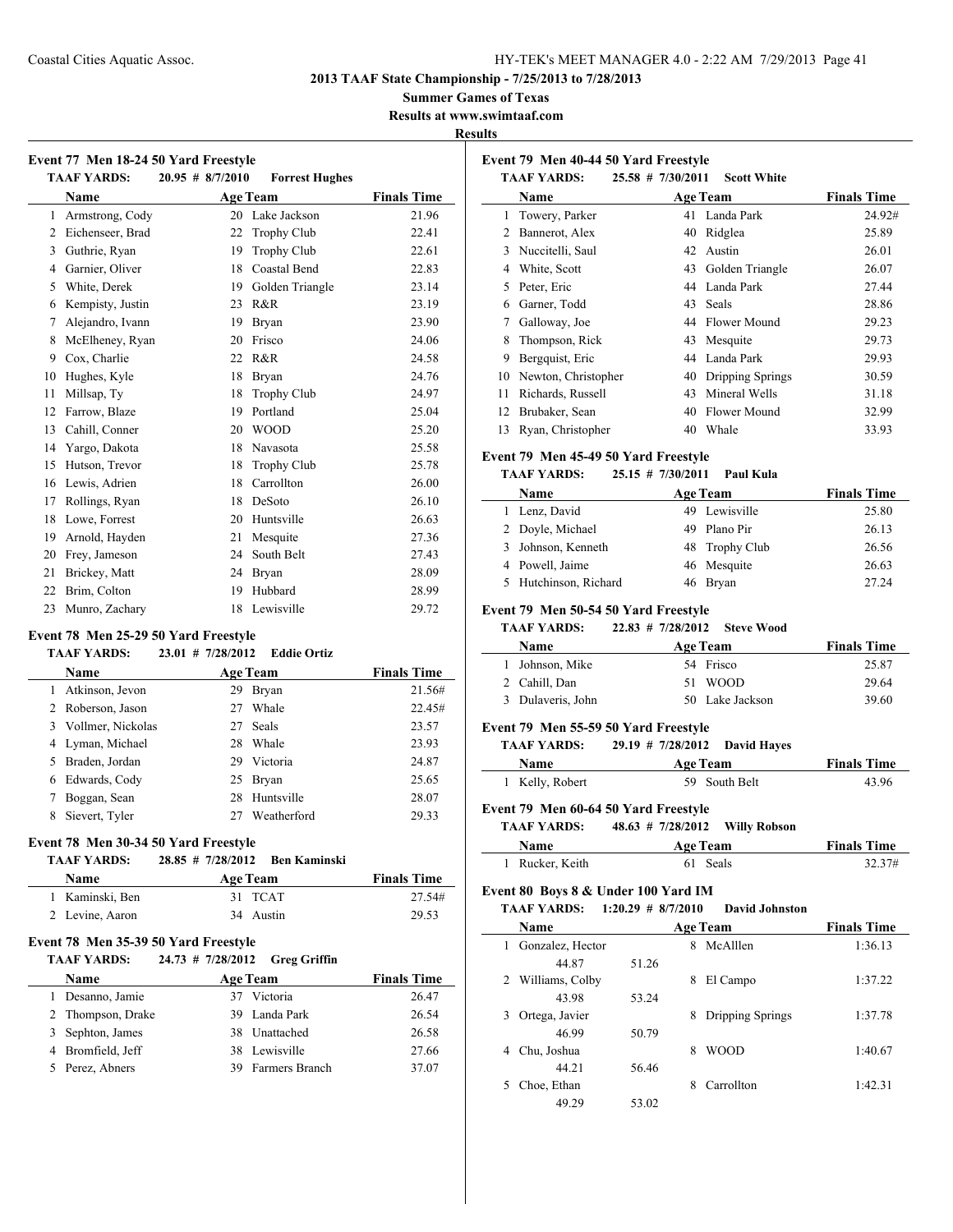## **Summer Games of Texas**

 $\overline{\phantom{0}}$ 

 $\sim$ 

**Results at www.swimtaaf.com**

|     | <b>Name</b>           |         |   | <b>Age Team</b> | <b>Finals Time</b> |
|-----|-----------------------|---------|---|-----------------|--------------------|
| 6   | Miller, Hunter        |         | 8 | <b>TCAT</b>     | 1:48.02            |
|     | 47.08                 | 1:00.94 |   |                 |                    |
| 7   | Brown, Sean           |         | 8 | Lake Jackson    | 1:50.74            |
|     | 52.87                 | 57.87   |   |                 |                    |
| 8   | Montoya, Jedidiah     |         | 6 | Marble Falls    | 1:52.13            |
|     | 52.35                 | 59.78   |   |                 |                    |
| 9   | Robertson, Joshua     |         | 8 | <b>WOOD</b>     | 1:53.20            |
|     | 53.62                 | 59.58   |   |                 |                    |
| 10  | Steffler, Samuel      |         | 8 | Garland         | 1:53.24            |
|     | 55.46                 | 57.78   |   |                 |                    |
| 11  | Millhouse, Logan      |         | 8 | <b>NRST</b>     | 1:53.71            |
|     | 57.56                 | 56.15   |   |                 |                    |
| 12  | Bristol, Logan        |         | 8 | Plano Pir       | 1:54.49            |
|     | 56.97                 | 57.52   |   |                 |                    |
| 13  | Jones, Jadon          |         | 8 | Marble Falls    | 1:54.95            |
|     | 54.47                 | 1:00.48 |   |                 |                    |
| 14  | Sikes, Zade           |         | 8 | Denison         | 1:55.28            |
|     | 52.69                 | 1:02.59 |   |                 |                    |
| 15  | Proctor, Case         |         | 8 | Mineral Wells   | 2:00.55            |
|     | 52.75                 | 1:07.80 |   |                 |                    |
| 16  | Brister, Creece       |         | 7 | Stephenville    | 2:01.85            |
|     | 59.03                 | 1:02.82 |   |                 |                    |
| 17  | Flores, Pablo         |         | 7 | Denison         | 2:02.67            |
|     | 57.21                 | 1:05.46 |   |                 |                    |
| 18  | McDonald, Christopher |         | 8 | Texoma          | 2:14.29            |
|     | 1:08.44               | 1:05.85 |   |                 |                    |
| 19  | Zuniga, Christopher   |         | 8 | Garland         | 2:16.45            |
|     | 1:06.79               | 1:09.66 |   |                 |                    |
|     | Aparicio, Christopher |         | 7 | Natatorium      | D <sub>O</sub>     |
|     | Sugawara, Ian         |         | 7 | R&R             | <b>DQ</b>          |
| --- | Bello, Cyrus          |         | 8 | Austin          | DQ                 |

## **Event 81 Men 18-24 100 Yard IM**

#### **TAAF YARDS: 53.11 # 7/25/2009 Zach Interrante**

|    | Name               |       |     | <b>Age Team</b> | <b>Finals Time</b> |
|----|--------------------|-------|-----|-----------------|--------------------|
| 1  | Armstrong, Cody    |       |     | 20 Lake Jackson | 1:00.01            |
|    | 27.33              | 32.68 |     |                 |                    |
| 2  | Stockmann, Matthew |       | 18  | Golden Triangle | 1:00.11            |
|    | 28.28              | 31.83 |     |                 |                    |
| 3  | Lewis, Adrien      |       |     | 18 Carrollton   | 1:02.22            |
|    | 29.88              | 32.34 |     |                 |                    |
| 4  | Brickey, Matt      |       | 24  | <b>Bryan</b>    | 1:02.67            |
|    | 28.77              | 33.90 |     |                 |                    |
| 5. | Merritt, Kyle      |       | 19. | Deer Park       | 1:03.32            |
|    | 29.32              | 34.00 |     |                 |                    |
| 6  | Alejandro, Ivann   |       | 19  | Bryan           | 1:03.99            |
|    | 30.47              | 33.52 |     |                 |                    |
| 7  | Anthony, Jonathon  |       | 19. | Victoria        | 1:04.05            |
|    | 27.67              | 36.38 |     |                 |                    |
| 8  | Millsap, Ty        |       | 18  | Trophy Club     | 1:04.31            |
|    | 29.52              | 34.79 |     |                 |                    |

| <b>Results</b> |                |       |    |                 |         |  |  |  |  |
|----------------|----------------|-------|----|-----------------|---------|--|--|--|--|
| 9              | Cross, Zach    |       | 19 | Golden Triangle | 1:06.26 |  |  |  |  |
|                | 30.48          | 35.78 |    |                 |         |  |  |  |  |
| 10             | Hutson, Trevor |       |    | 18 Trophy Club  | 1:06.79 |  |  |  |  |
|                | 30.63          | 36.16 |    |                 |         |  |  |  |  |
| 11             | Gomez, Joshua  |       |    | 18 Landa Park   | 1:08.08 |  |  |  |  |
|                | 32.31          | 35.77 |    |                 |         |  |  |  |  |
| 12             | Garza, Benny   |       | 18 | Mission         | 1:09.36 |  |  |  |  |
|                | 32.05          | 37.31 |    |                 |         |  |  |  |  |
| 13             | Farrow, Blaze  |       | 19 | Portland        | 1:10.28 |  |  |  |  |
|                | 31.12          | 39.16 |    |                 |         |  |  |  |  |
| 14             | Munro, Zachary |       |    | 18 Lewisville   | 1:19.08 |  |  |  |  |
|                | 37.64          | 41.44 |    |                 |         |  |  |  |  |
| 15             | Brim, Colton   |       | 19 | Hubbard         | 1:20.49 |  |  |  |  |
|                | 36.47          | 44.02 |    |                 |         |  |  |  |  |

#### **Event 82 Men 25-29 100 Yard IM**

**TAAF YARDS: 57.18 # 7/30/2011 Eddie Ortiz**

|   | Name              |       |    | <b>Age Team</b>  | <b>Finals Time</b> |
|---|-------------------|-------|----|------------------|--------------------|
|   | Atkinson, Jevon   |       | 29 | Bryan            | 59.81              |
|   | 25.32             | 34.49 |    |                  |                    |
| 2 | Howard, Landon    |       |    | 25 South Belt    | 1:01.62            |
|   | 27.94             | 33.68 |    |                  |                    |
| 3 | Williams, Matthew |       |    | 25 Mineral Wells | 1:07.18            |
|   | 30.68             | 36.50 |    |                  |                    |
| 4 | Boggan, Sean      |       | 28 | Huntsville       | 1:15.31            |
|   | 34.22             | 41.09 |    |                  |                    |
|   | Sievert, Tyler    |       |    | Weatherford      | 1:21.95            |
|   | 39.45             | 42.50 |    |                  |                    |

#### **Event 82 Men 30-34 100 Yard IM**

#### **TAAF YARDS: 1:02.31 # 7/30/2011 Jonathan Barbee**

| Name               | Age Team    | <b>Finals Time</b> |
|--------------------|-------------|--------------------|
| 1 Barbee, Jonathan | 32 El Campo | 1:03.40            |
| 28.89              | 34.51       |                    |

#### **Event 82 Men 35-39 100 Yard IM**

## **TAAF YARDS: 1:04.71 # 7/28/2012 Derrick Mauk**

| <b>Name</b>        |         | <b>Age Team</b> | <b>Finals Time</b> |
|--------------------|---------|-----------------|--------------------|
| Bromfield, Jeff    |         | 38 Lewisville   | 1:08.60            |
| 33.13              | 35.47   |                 |                    |
| 2 Sephton, James   |         | 38 Unattached   | 1:15.98            |
| 36.50              | 39.48   |                 |                    |
| Benavidez, Michael |         | 36 SA           | 2:20.16            |
| 1:05.36            | 1:14.80 |                 |                    |

#### **Event 83 Men 40-44 100 Yard IM**

#### **TAAF YARDS: 1:04.62 # 7/30/2011 Jaime Powell**

| Name           | <b>Age Team</b> |    |                 | <b>Finals Time</b> |
|----------------|-----------------|----|-----------------|--------------------|
| Brown, Russell |                 |    | 44 Seals        | 1:07.50            |
| 30.44          | 37.06           |    |                 |                    |
| Bannerot, Alex |                 | 40 | Ridglea         | 1:10.43            |
| 32.27          | 38.16           |    |                 |                    |
| White, Scott   |                 | 43 | Golden Triangle | 1:10.48            |
| 32.80          | 37.68           |    |                 |                    |
| Peter, Eric    |                 |    | 44 Landa Park   | 1:14.64            |
| 34.50          | 40.14           |    |                 |                    |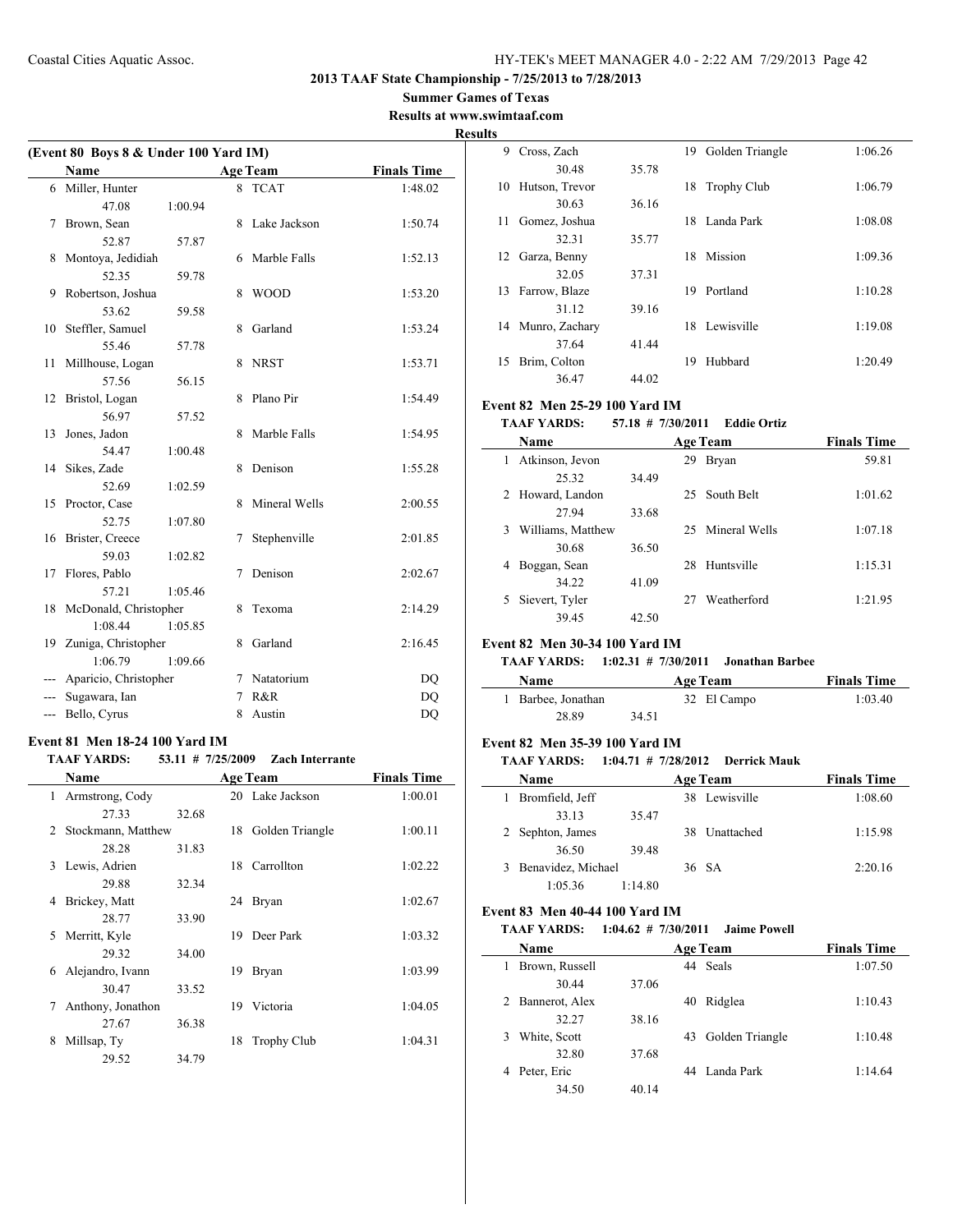## **Summer Games of Texas**

**Results at www.swimtaaf.com**

|                                                        |                        |                                       |       |                    | <b>Results</b> |                                                                                       |                                    |                 |                     |
|--------------------------------------------------------|------------------------|---------------------------------------|-------|--------------------|----------------|---------------------------------------------------------------------------------------|------------------------------------|-----------------|---------------------|
| (Event 83 Men 40-44 100 Yard IM)<br>Name               |                        | <b>Age Team</b>                       |       | <b>Finals Time</b> |                | Event 84 Men 45-49 200 Yard Freestyle<br>TAAF YARDS: 2:14.00 # 7/28/2012 Michael Doyl |                                    |                 |                     |
| 5 Newton, Christopher                                  |                        | 40 Dripping Springs                   |       | 1:32.84            |                | Name                                                                                  |                                    | <b>Age Team</b> |                     |
| 43.06                                                  | 49.78                  |                                       |       |                    |                | 1 Doyle, Michael                                                                      |                                    | 49 Plano Pir    |                     |
| Event 83 Men 45-49 100 Yard IM                         |                        |                                       |       |                    |                | 29.53                                                                                 | 34.41                              | 35.61           | 33                  |
| <b>TAAF YARDS:</b>                                     |                        | $1:06.60 \# 7/28/2012$ Jaime Powell   |       |                    |                |                                                                                       |                                    |                 |                     |
| Name                                                   |                        | <b>Age Team</b>                       |       | <b>Finals Time</b> |                | Event 84 Men 50-54 200 Yard Freestyle                                                 |                                    |                 |                     |
| 1 Powell, Jaime                                        |                        | 46 Mesquite                           |       | 1:06.15#           |                | <b>TAAF YARDS:</b>                                                                    | $1:55.58$ # $7/28/2012$ Steve Wood |                 |                     |
| 30.43                                                  | 35.72                  |                                       |       |                    |                | Name                                                                                  |                                    | <b>Age Team</b> |                     |
| 2 Johnson, Kenneth                                     |                        | 48 Trophy Club                        |       | 1:09.08            |                | 1 Akers, James                                                                        |                                    |                 | 50 Dripping Springs |
| 32.09                                                  | 36.99                  |                                       |       |                    |                | 33.65                                                                                 | 36.48                              | 38.29           | 37                  |
| 3 Lenz, David                                          |                        | 49 Lewisville                         |       | 1:10.74            |                | Event 84 Men 55-59 200 Yard Freestyle                                                 |                                    |                 |                     |
| 33.97                                                  | 36.77                  |                                       |       |                    |                | Name                                                                                  |                                    | <b>Age Team</b> |                     |
|                                                        |                        |                                       |       |                    |                | 1 Kelly, Robert                                                                       |                                    | 59 South Belt   |                     |
| Event 83 Men 50-54 100 Yard IM                         |                        |                                       |       |                    |                | 58.92                                                                                 | 1:13.40                            | 1:17.38         | 1:11                |
| <b>TAAF YARDS:</b>                                     | $1:00.70$ # 7/28/2012  | <b>Steve Wood</b>                     |       |                    |                |                                                                                       |                                    |                 |                     |
| <b>Name</b>                                            |                        | <b>Age Team</b>                       |       | <b>Finals Time</b> |                | Event 84 Men 60-64 200 Yard Freestyle                                                 |                                    |                 |                     |
| 1 Akers, James                                         |                        | 50 Dripping Springs                   |       | 1:16.96            |                | Name                                                                                  |                                    | <b>Age Team</b> |                     |
| 38.58                                                  | 38.38                  |                                       |       |                    |                | 1 Rucker, Keith                                                                       |                                    | 61 Seals        |                     |
| 2 Cahill, Dan                                          |                        | 51 WOOD                               |       | 1:22.95            |                | 37.98                                                                                 | 43.09                              | 46.43           | 44                  |
| 39.44                                                  | 43.51                  |                                       |       |                    |                | Event 85 Boys 8 & Under 100 Yard Freestyle Relay                                      |                                    |                 |                     |
| Event 84 Men 18-24 200 Yard Freestyle                  |                        |                                       |       |                    |                | <b>TAAF YARDS:</b>                                                                    | $1:06.38$ # $7/1/1995$             |                 | <b>Bedford</b>      |
| <b>TAAF YARDS:</b> 1:47.68 # 7/28/2012 Chris Stockmann |                        |                                       |       |                    |                | Team                                                                                  |                                    | Relay           |                     |
| <b>Name</b>                                            |                        | <b>Age Team</b>                       |       | <b>Finals Time</b> |                | 1 Lake Jackson                                                                        |                                    | A               |                     |
| 1 Stockmann, Christopher                               |                        | 19 Golden Triangle                    |       | 1:55.22            |                | 1) Owens, Kole 8                                                                      |                                    |                 | 2) Ortiz, Andrew    |
| 27.06                                                  | 29.10                  | 29.63                                 | 29.43 |                    |                | 3) Brown, Sean 8                                                                      |                                    |                 | 4) Wang, Rich 8     |
| 2 Kade, Brad                                           |                        | 20 Seals                              |       | 1:59.13            |                | 36.69                                                                                 | 34.83                              |                 |                     |
| 27.33                                                  | 29.38                  | 30.84                                 | 31.58 |                    |                | 2 El Campo                                                                            |                                    | A               |                     |
| 3 McKowen, Connor                                      |                        | 19 Trophy Club                        |       | 2:03.92            |                | 1) Beal, Kaden 6                                                                      |                                    |                 | 2) Bures, Luke 7    |
| 26.78                                                  | 30.56                  | 32.57                                 | 34.01 |                    |                | 3) Jansky, Logan 8                                                                    |                                    |                 | 4) Williams, Coll   |
| 4 Lowe, Forrest                                        |                        | 20 Huntsville                         |       | 2:14.54            |                | 38.31                                                                                 | 33.26                              |                 |                     |
| 28.42                                                  | 33.27                  | 36.22                                 | 36.63 |                    |                | 3 Dripping Springs                                                                    |                                    | A               |                     |
| 5 Frey, Jameson                                        |                        | 24 South Belt                         |       | 2:19.96            |                | 1) Hembree, Gage 8                                                                    |                                    |                 | 2) Dean, Grant 7    |
| 30.18                                                  | 35.10                  | 37.38                                 | 37.30 |                    |                | 3) O'Connor, Colin 8                                                                  |                                    |                 | 4) Ortega, Javier   |
| 6 Jones, VanArthur                                     |                        | 18 Texoma                             |       | 2:30.14            |                | 36.57                                                                                 | 35.73                              |                 |                     |
| 31.19                                                  | 37.53                  | 40.64                                 | 40.78 |                    |                | 4 R&R                                                                                 |                                    | A               |                     |
| 7 Munro, Zachary                                       |                        | 18 Lewisville                         |       | 2:37.74            |                | 1) Sierra, Daniel 8                                                                   |                                    |                 | 2) Sugawara, Cor    |
| 34.07                                                  | 40.54                  | 43.07                                 | 40.06 |                    |                | 3) Griffith, Zachary 7                                                                |                                    |                 | 4) Goodrich, Dus    |
| Event 84 Men 35-39 200 Yard Freestyle                  |                        |                                       |       |                    |                | 39.68                                                                                 | 35.83                              |                 |                     |
| <b>TAAF YARDS:</b>                                     | $2:15.33 \# 7/28/2012$ | <b>Jeff Bromfield</b>                 |       |                    |                | 5 Alice                                                                               |                                    | A               |                     |
| Name                                                   |                        | <b>Age Team</b>                       |       | <b>Finals Time</b> |                | 1) Molina, Joaquin 7                                                                  |                                    |                 | 2) Nisimblat, Mat   |
| 1 Bromfield, Jeff                                      |                        | 38 Lewisville                         |       | 2:14.20#           |                | 3) Gaza, Trez 8                                                                       |                                    |                 | 4) Molina, Jaden    |
| 31.43                                                  | 33.33                  | 34.58                                 | 34.86 |                    |                | 42.60                                                                                 | 35.21                              |                 |                     |
| 2 Sephton, James                                       |                        | 38 Unattached                         |       | 2:44.72            |                | 6 Grapevine                                                                           |                                    | A               |                     |
| 34.05                                                  | 40.23                  | 44.50                                 | 45.94 |                    |                | 1) Watt, Wesley 7                                                                     |                                    |                 | 2) Graham, James    |
|                                                        |                        |                                       |       |                    |                | 3) Powell, Cooper 7                                                                   |                                    |                 | 4) Fennema, Cole    |
| Event 84 Men 40-44 200 Yard Freestyle                  |                        |                                       |       |                    |                | 40.78<br>7 Trophy Club                                                                | 37.98                              | A               |                     |
| <b>TAAF YARDS:</b>                                     |                        | 2:55.98 # 7/30/2011 Robert Medigovich |       |                    |                | 1) Nickler, Matt 7                                                                    |                                    |                 | 2) Cargill, Will 8  |
| Name                                                   |                        | <b>Age Team</b>                       |       | <b>Finals Time</b> |                | 3) Greenwood, Will 8                                                                  |                                    |                 | 4) Cryer, Colten 8  |
| 1 Bergquist, Eric                                      |                        | 44 Landa Park                         |       | 2:38.17#           |                | 37.39                                                                                 | 41.73                              |                 |                     |
| 35.55                                                  | 40.04                  | 42.92                                 | 39.66 |                    |                | 8 Keller                                                                              |                                    | A               |                     |
| 2 Medigovich, Robert                                   |                        | 44 Frisco                             |       | 3:05.41            |                | 1) Ward, William 8                                                                    |                                    |                 | 2) Van Wormer,      |
| 39.49                                                  | 46.47                  | 1:39.45                               |       |                    |                | 3) Worden, Garrett 7                                                                  |                                    |                 | 4) Boles, Taten 8   |
|                                                        |                        |                                       |       |                    |                | 40.82                                                                                 | 38.68                              |                 |                     |
|                                                        |                        |                                       |       |                    |                |                                                                                       |                                    |                 |                     |
|                                                        |                        |                                       |       |                    |                |                                                                                       |                                    |                 |                     |
|                                                        |                        |                                       |       |                    |                |                                                                                       |                                    |                 |                     |
|                                                        |                        |                                       |       |                    |                |                                                                                       |                                    |                 |                     |
|                                                        |                        |                                       |       |                    |                |                                                                                       |                                    |                 |                     |
|                                                        |                        |                                       |       |                    |                |                                                                                       |                                    |                 |                     |

|   | Event 84 Men 45-49 200 Yard Freestyle<br><b>TAAF YARDS:</b> |         | $2:14.00$ # 7/28/2012<br><b>Michael Doyle</b>                                                |                    |
|---|-------------------------------------------------------------|---------|----------------------------------------------------------------------------------------------|--------------------|
|   | Name                                                        |         | <b>Age Team</b>                                                                              | <b>Finals Time</b> |
|   | 1 Doyle, Michael                                            |         | 49 Plano Pir                                                                                 | 2:13.17#           |
|   | 29.53                                                       | 34.41   | 35.61<br>33.62                                                                               |                    |
|   |                                                             |         |                                                                                              |                    |
|   | Event 84 Men 50-54 200 Yard Freestyle                       |         |                                                                                              |                    |
|   | <b>TAAF YARDS:</b>                                          |         | $1:55.58$ # 7/28/2012<br><b>Steve Wood</b>                                                   |                    |
|   | Name                                                        |         | <b>Age Team</b>                                                                              | <b>Finals Time</b> |
| 1 | Akers, James                                                |         | 50 Dripping Springs                                                                          | 2:25.93            |
|   | 33.65                                                       | 36.48   | 38.29<br>37.51                                                                               |                    |
|   |                                                             |         |                                                                                              |                    |
|   | Event 84 Men 55-59 200 Yard Freestyle                       |         |                                                                                              |                    |
|   | Name                                                        |         | <b>Age Team</b>                                                                              | <b>Finals Time</b> |
| 1 | Kelly, Robert                                               |         | 59 South Belt                                                                                | 4:41.57            |
|   | 58.92                                                       | 1:13.40 | 1:17.38<br>1:11.87                                                                           |                    |
|   | Event 84 Men 60-64 200 Yard Freestyle                       |         |                                                                                              |                    |
|   | Name                                                        |         | <b>Age Team</b>                                                                              | <b>Finals Time</b> |
|   | 1 Rucker, Keith                                             |         | 61 Seals                                                                                     | 2:52.41            |
|   | 37.98                                                       | 43.09   | 46.43<br>44.91                                                                               |                    |
|   |                                                             |         |                                                                                              |                    |
|   | <b>TAAF YARDS:</b>                                          |         | Event 85 Boys 8 & Under 100 Yard Freestyle Relay<br>$1:06.38$ # $7/1/1995$<br><b>Bedford</b> |                    |
|   | Team                                                        |         | Relay                                                                                        | <b>Finals Time</b> |
|   | 1 Lake Jackson                                              |         | A                                                                                            | 1:11.52            |
|   | 1) Owens, Kole 8                                            |         | 2) Ortiz, Andrew 8                                                                           |                    |
|   | 3) Brown, Sean 8                                            |         | 4) Wang, Rich 8                                                                              |                    |
|   | 36.69                                                       | 34.83   |                                                                                              |                    |
| 2 | El Campo                                                    |         | A                                                                                            | 1:11.57            |
|   | 1) Beal, Kaden 6                                            |         | 2) Bures, Luke 7                                                                             |                    |
|   | 3) Jansky, Logan 8                                          |         | 4) Williams, Colby 8                                                                         |                    |
|   | 38.31                                                       | 33.26   |                                                                                              |                    |
| 3 | Dripping Springs                                            |         | A                                                                                            | 1:12.30            |
|   | 1) Hembree, Gage 8                                          |         | 2) Dean, Grant 7                                                                             |                    |
|   | 3) O'Connor, Colin 8                                        |         | 4) Ortega, Javier 8                                                                          |                    |
|   | 36.57                                                       | 35.73   |                                                                                              |                    |
|   | 4 R&R                                                       |         | A                                                                                            | 1:15.51            |
|   | 1) Sierra, Daniel 8                                         |         | 2) Sugawara, Connor 7                                                                        |                    |
|   | 3) Griffith, Zachary 7                                      |         | 4) Goodrich, Dustin 8                                                                        |                    |
|   | 39.68                                                       | 35.83   |                                                                                              |                    |
|   | 5 Alice                                                     |         | А                                                                                            | 1:17.81            |
|   | 1) Molina, Joaquin 7                                        |         | 2) Nisimblat, Matteo 7                                                                       |                    |
|   | 3) Gaza, Trez 8                                             |         | 4) Molina, Jaden 8                                                                           |                    |
|   | 42.60                                                       | 35.21   |                                                                                              |                    |
|   | 6 Grapevine                                                 |         | А                                                                                            | 1:18.76            |
|   | 1) Watt, Wesley 7                                           |         | 2) Graham, James 8                                                                           |                    |
|   | 3) Powell, Cooper 7                                         |         | 4) Fennema, Cole 8                                                                           |                    |
|   | 40.78                                                       | 37.98   |                                                                                              |                    |
| 7 | <b>Trophy Club</b>                                          |         | А                                                                                            | 1:19.12            |
|   |                                                             |         |                                                                                              |                    |
|   | 1) Nickler, Matt 7<br>3) Greenwood, Will 8                  |         | 2) Cargill, Will 8                                                                           |                    |
|   | 37.39                                                       |         | 4) Cryer, Colten 8                                                                           |                    |
|   |                                                             | 41.73   |                                                                                              |                    |
| 8 | Keller                                                      |         | А                                                                                            | 1:19.50            |
|   | 1) Ward, William 8                                          |         | 2) Van Wormer, Colin 8                                                                       |                    |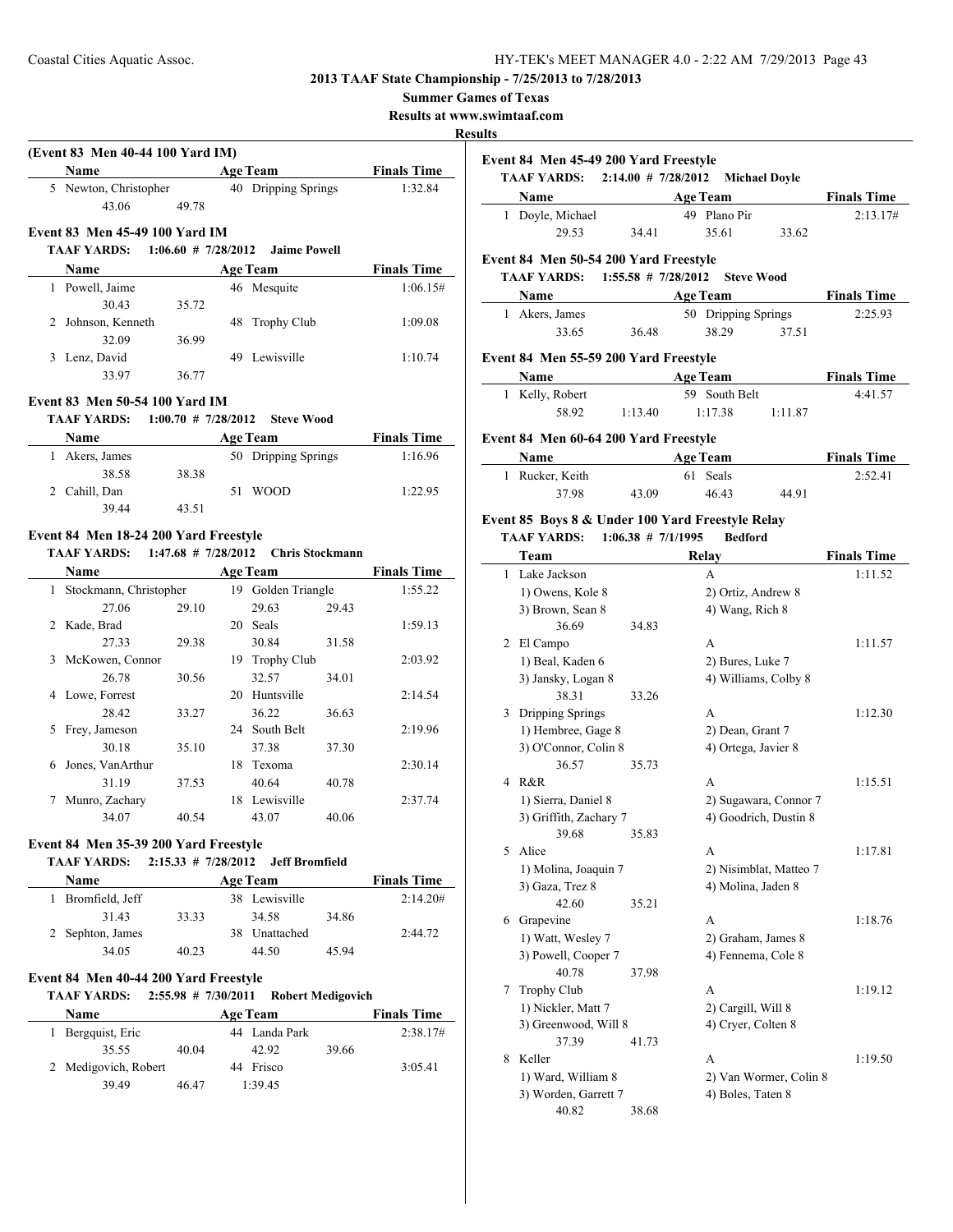**2013 TAAF State Championship - 7/25/2013 to 7/28/2013**

## **Summer Games of Texas**

**Results at www.swimtaaf.com**

#### **Results**

|     | (Event 85 Boys 8 & Under 100 Yard Freestyle Relay) |       |                                 |                    |  |  |  |
|-----|----------------------------------------------------|-------|---------------------------------|--------------------|--|--|--|
|     | Team                                               |       | Relay                           | <b>Finals Time</b> |  |  |  |
|     | 9 Landa Park                                       |       | A                               | 1:20.23            |  |  |  |
|     | 1) Bryan, Caden 6                                  |       | 2) Monroe, Case 8               |                    |  |  |  |
|     | 3) Brown, Elijah 8                                 |       | 4) Bowers, V, Harry 8           |                    |  |  |  |
|     | 44.54                                              | 35.69 |                                 |                    |  |  |  |
|     | 10 Frisco                                          |       | A                               | 1:20.37            |  |  |  |
|     | 1) Fogle, Luke 8                                   |       | 2) Kirsch, Joshua 8             |                    |  |  |  |
|     | 3) Hammons, Zachary 7                              |       | 4) Peterson, Kaidon 8           |                    |  |  |  |
|     | 39.63                                              | 40.74 |                                 |                    |  |  |  |
| 11  | Mesquite                                           |       | A                               | 1:25.01            |  |  |  |
|     | 1) Monroe, Tyler 8                                 |       | 2) Cordero, Nicolas 6           |                    |  |  |  |
|     | 3) Stucky, Noah 7                                  |       | 4) Thompson, Beau 6             |                    |  |  |  |
|     | 42.41                                              | 42.60 |                                 |                    |  |  |  |
| 12  | Austin                                             |       | A                               | 1:28.29            |  |  |  |
|     | 1) Boulton, Ulysses 7                              |       | 2) Payne, Cooper 8              |                    |  |  |  |
|     | 3) Richard, Walter 7                               |       | 4) Bejarano-Blanco, Spartacus 8 |                    |  |  |  |
|     | 41.77                                              | 46.52 |                                 |                    |  |  |  |
|     | 13 Mission                                         |       | A                               | 1:29.16            |  |  |  |
|     | 1) Graybill, Joseph 8                              |       | 2) Guerra, Jared 8              |                    |  |  |  |
|     | 3) Pena, Gabriel 8                                 |       | 4) Guarjardo, Emilio 8          |                    |  |  |  |
|     | 42.09                                              | 47.07 |                                 |                    |  |  |  |
|     | 14 Victoria                                        |       | A                               | 1:29.40            |  |  |  |
|     | 1) Young, Grant 7                                  |       | 2) Kurtz, Sammy 6               |                    |  |  |  |
|     | 3) Chomout, Tristan 7                              |       | 4) Mann, Dylan 7                |                    |  |  |  |
|     | 47.74                                              | 41.66 |                                 |                    |  |  |  |
| 15  | <b>Trophy Club</b>                                 |       | B                               | 1:33.54            |  |  |  |
|     | 1) Nickler, Jack 6                                 |       | 2) Johnson, Brock 8             |                    |  |  |  |
|     | 3) Nickler, Nate 7                                 |       | 4) McDonald, Jack 7             |                    |  |  |  |
|     | 46.59                                              | 46.95 |                                 |                    |  |  |  |
| 16  | Texoma                                             |       | A                               | 1:34.05            |  |  |  |
|     | 1) Mims, Brandon 7                                 |       | 2) Koh, Jayden 8                |                    |  |  |  |
|     | 3) Gonzales, Noah 7                                |       | 4) Allen, Jonathon 8            |                    |  |  |  |
|     | 54.91                                              | 39.14 |                                 |                    |  |  |  |
| 17  | Alice                                              |       | B                               | 1:35.42            |  |  |  |
|     | 1) Martinez, Ryan 7                                |       | 2) Perez, Emerico 8             |                    |  |  |  |
|     | 3) Ortiz, Matthew 8                                |       | 4) Cardona, Logan 7             |                    |  |  |  |
|     | 51.15                                              | 44.27 |                                 |                    |  |  |  |
| --- | Angleton                                           |       | A                               | DO                 |  |  |  |
|     | 1) Fricker, Noah 7                                 |       | 2) Cook, Luke 6                 |                    |  |  |  |
|     | 3) Taylor, Dax 6                                   |       | 4) Roberts, Rayden 7            |                    |  |  |  |
|     | Wharton                                            |       | A                               | DQ                 |  |  |  |
|     | 1) Howell, Andrew 8                                |       | 2) Goudeau, Cannon 7            |                    |  |  |  |
|     | 3) Fix, Cayden 8                                   |       | 4) Stavinoha, Brady 6           |                    |  |  |  |

#### **Event 86 Men 18 & Over 200 Yard Freestyle Relay TAAF YARDS: 1:29.74 # 7/25/2009 West Houston Aquatic B Roberson, J Rodriguez, P Welge, J Roberson**

| Team                         |       | Relay                    |       | <b>Finals Time</b> |
|------------------------------|-------|--------------------------|-------|--------------------|
| 1 Golden Triangle            |       | А                        |       | 1:34.30            |
| 1) Stockmann, Matthew 18     |       | 2) Stockmann, Michael 21 |       |                    |
| 3) Stockmann, Christopher 19 |       | 4) White, Derek 19       |       |                    |
| 23.96                        | 24.06 | 23.59                    | 22.69 |                    |

| 2 | <b>Trophy Club</b>        |       | A                        |       | 1:34.51 |
|---|---------------------------|-------|--------------------------|-------|---------|
|   | 1) Guthrie, Ryan 19       |       | 2) Eichenseer, Brad 22   |       |         |
|   | 3) McKowen, Connor 19     |       | 4) Millsap, Ty 18        |       |         |
|   | 22.22                     | 22.09 | 24.85                    | 25.35 |         |
| 3 | R&R                       |       | A                        |       | 1:34.52 |
|   | 1) Burditt, Clay 18       |       | 2) Cox, Charlie 22       |       |         |
|   | 3) Kempisty, Justin 23    |       | 4) Zerber, Derek 31      |       |         |
|   | 24.87                     | 23.78 | 22.59                    | 23.28 |         |
| 4 | Bryan                     |       | A                        |       | 1:34.77 |
|   | 1) Atkinson, Jevon 29     |       | 2) Alejandro, Ivann 19   |       |         |
|   | 3) Brickey, Matt 24       |       | 4) Hughes, Kyle 18       |       |         |
|   | 24.59                     | 24.86 | 24.11                    | 21.21 |         |
|   | 5 Coastal Bend            |       | A                        |       | 1:36.65 |
|   | 1) Stevens, Blake 28      |       | 2) Nelson, Tim 29        |       |         |
|   | 3) Cox, Jason 30          |       | 4) Garnier, Oliver 18    |       |         |
|   | 25.23                     | 24.28 | 24.52                    | 22.62 |         |
| 6 | Seals                     |       | A                        |       | 1:43.43 |
|   | 1) Brown, Russell 44      |       | 2) Garner, Todd 43       |       |         |
|   | 3) Vollmer, Nickolas 27   |       | 4) Kade, Brad 20         |       |         |
|   | 26.79                     | 28.65 | 23.66                    | 24.33 |         |
| 7 | Frisco                    |       | A                        |       | 1:46.69 |
|   | 1) Johnson, Mike 54       |       | 2) McElheney, Ryan 20    |       |         |
|   | 3) Emmons, Trent 50       |       | 4) Medigovich, Robert 44 |       |         |
|   | 23.35                     | 25.18 | 34.66                    | 23.50 |         |
| 8 | Dripping Springs          |       | A                        |       | 2:02.81 |
|   | 1) Newton, Christopher 40 |       | 2) Hembree, Scott 40     |       |         |
|   | 3) Akers, James 50        |       | 4) Frontera, Roberto 48  |       |         |
|   | 33.40                     | 31.87 | 57.67                    |       |         |
|   |                           |       |                          |       |         |

## **Event 87 Mixed 18 & Over 100 Yard Freestyle Relay**

## **TAAF YARDS: 46.14 # 7/26/2008 Frisco**

## **T Nix, K Hunt, H Blizzard, J Pena**

|                | Team                       |       | <b>Relay</b>              | <b>Finals Time</b> |
|----------------|----------------------------|-------|---------------------------|--------------------|
| 1              | <b>Trophy Club</b>         |       | A                         | 45.39#             |
|                | 1) Guthrie, Ryan M19       |       | 2) Greener, Casey W20     |                    |
|                | 3) Eichenseer, Brad M22    |       | 4) Cloud, Charis W23      |                    |
|                | 22.24                      | 23.15 |                           |                    |
| $\mathfrak{D}$ | Whale                      |       | A                         | 46.60              |
|                | 1) Lyman, Michael M28      |       | 2) Mosholder, Jessica W24 |                    |
|                | 3) Roberson, Katharine W24 |       | 4) Roberson, Jason M27    |                    |
|                | 23.83                      | 22.77 |                           |                    |
| 3              | Coastal Bend               |       | A                         | 47.38              |
|                | 1) Stevens, Blake M28      |       | 2) Cox, Jason M30         |                    |
|                | 3) Lockerby, Claire W23    |       | 4) Rios, Victoria W22     |                    |
|                | 23.53                      | 23.85 |                           |                    |
| 4              | Frisco                     |       | A                         | 47.82              |
|                | 1) Johnson, Mike M54       |       | 2) Ramirez, Alexis W21    |                    |
|                | 3) Emmons, Kelsey W20      |       | 4) McElheney, Ryan M20    |                    |
|                | 24.65                      | 23.17 |                           |                    |
| 5.             | <b>Seals</b>               |       | A                         | 47.99              |
|                | 1) Kade, Brad M20          |       | 2) Castle, Jackie W32     |                    |
|                | 3) Decker, Elise W20       |       | 4) Vollmer, Nickolas M27  |                    |
|                | 24.13                      | 23.86 |                           |                    |
| 6              | <b>Trophy Club</b>         |       | B                         | 49.94              |
|                | 1) Johnson, Kenneth M48    |       | 2) Miller, Anneke W39     |                    |
|                | 3) Melbourn, Steve M46     |       | 4) Scrivner, Marika W33   |                    |
|                | 24.57                      | 25.37 |                           |                    |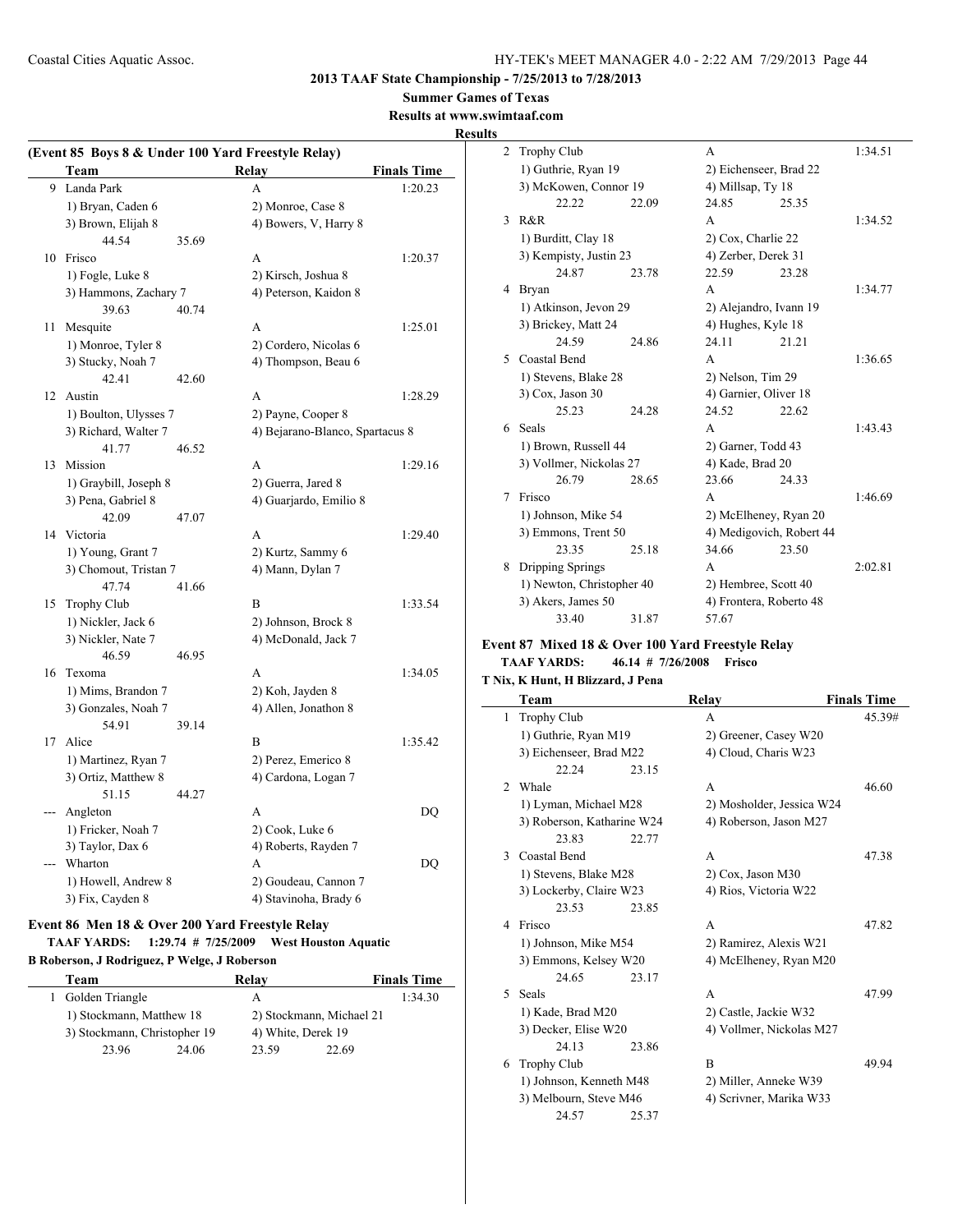## **Summer Games of Texas**

#### **Results at www.swimtaaf.com**

#### **Results**

|    | <b>Team</b>               | (Event 87 Mixed 18 & Over 100 Yard Freestyle Relay)<br><b>Relay</b><br><b>Finals Time</b> |
|----|---------------------------|-------------------------------------------------------------------------------------------|
|    |                           |                                                                                           |
| 7  | Golden Triangle           | A<br>53.69                                                                                |
|    | 1) Mouton, Justin M20     | 2) Walker, Shawna W22                                                                     |
|    | 3) Tuhn, Danae W25        | 4) Cross, Zach M19                                                                        |
|    | 26.36<br>27.33            |                                                                                           |
| 8  | Mineral Wells             | A<br>54.85                                                                                |
|    | 1) Buck, Brianna W18      | 2) Richards, Kim W37                                                                      |
|    | 3) Williams, Matthew M25  | 4) Richards, Russell M43                                                                  |
|    | 29.35<br>25.50            |                                                                                           |
| 9  | Texoma                    | A<br>55.02                                                                                |
|    | 1) Robertson, Nykeya W18  | 2) Ramirez, Mikaela W19                                                                   |
|    | 3) Smith, Rushed M22      | 4) Jones, VanArthur M18                                                                   |
|    | 28.37<br>26.65            |                                                                                           |
| 10 | Frisco                    | B<br>55.92                                                                                |
|    | 1) Medigovich, Robert M44 | 2) Ehler, Shelly W41                                                                      |
|    | 3) Johnson, Dolores W22   | 4) Emmons, Trent M50                                                                      |
|    | 27.72<br>28.20            |                                                                                           |
| 11 | Seals                     | B<br>56.56                                                                                |
|    | 1) Brown, Russell M44     | 2) Chastain, Raven W23                                                                    |
|    | 3) Hamrick, Vicki W55     | 4) Rucker, Keith M61                                                                      |
|    | 30.18<br>26.38            |                                                                                           |
| 12 | Victoria                  | A<br>56.58                                                                                |
|    | 1) Desanno, Jamie M37     | 2) Mesa, Natali W19                                                                       |
|    | 3) Wernke, Ashley W24     | 4) Anthony, Jonathon M19                                                                  |
|    | 27.46<br>29.12            |                                                                                           |
| 13 | Austin                    | A<br>56.97                                                                                |
|    | 1) Levine, Aaron M34      | 2) Colpitts, Melissa W27                                                                  |
|    | 3) Fontana, Blaine W18    | 4) Grinde-Houtman, Donita W41                                                             |
|    | 30.82<br>26.15            |                                                                                           |
| 14 | Dripping Springs          | A<br>57.30                                                                                |
|    | 1) Hembree, Scott M40     | 2) Frontera, Roberto M48                                                                  |
|    | 3) Dean, Annamarie W41    | 4) Larsen, Andrea W44                                                                     |
|    | 26.11<br>31.19            |                                                                                           |
| 15 | <b>Flower Mound</b>       | A<br>1:01.36                                                                              |
|    | 1) Aguilar, Anabell W31   | 2) Brubaker, Sean M40                                                                     |
|    | 3) Wilson, Kaneesha W19   | 4) Galloway, Joe M44                                                                      |
|    | 28.28<br>33.08            |                                                                                           |
| 16 | South Belt                | A<br>1:13.23                                                                              |
|    | 1) Jones, Haley W18       | 2) Jones, Brittany W22                                                                    |
|    | 3) Jones, Helga W48       | 4) Kelly, Robert M59                                                                      |
|    | 37.77<br>35.46            |                                                                                           |
|    |                           |                                                                                           |

## **Event 88 Mixed 18 & Over 200 Yard Freestyle Relay TAAF YARDS: 1:37.62 # 7/30/2011 Golden Triangle**

#### **J Mouton, K Morrell, A Hooper, M Stockmann**

|    | Team                      |       | Relay                 |       | <b>Finals Time</b> |
|----|---------------------------|-------|-----------------------|-------|--------------------|
| 1. | Golden Triangle           |       | А                     |       | 1:41.50            |
|    | 1) Stockmann, Michael M21 |       | 2) Hooper, Amy W20    |       |                    |
|    | 3) Bommer, Kate W18       |       | 4) White, Derek M19   |       |                    |
|    | 24.42                     | 26.25 | 27.46                 | 23.37 |                    |
|    | 2 Trophy Club             |       | A                     |       | 1:42.61            |
|    | 1) Guthrie, Ryan M19      |       | 2) Greener, Casey W20 |       |                    |
|    | 3) Eichenseer, Brad M22   |       | 4) Cloud, Charis W23  |       |                    |
|    | 22.84                     | 26.93 | 23.32                 | 29.52 |                    |
|    |                           |       |                       |       |                    |

| 3  | <b>Trophy Club</b>       |       | R                        |                               | 1:53.92 |
|----|--------------------------|-------|--------------------------|-------------------------------|---------|
|    | 1) Hutson, Trevor M18    |       | 2) Frady, Codie W20      |                               |         |
|    | 3) Johnson, Kenneth M48  |       | 4) McIntyre, Debra W44   |                               |         |
|    | 25.37                    | 30.90 | 26.59                    | 31.06                         |         |
|    | 4 South Belt             |       | A                        |                               | 1:56.37 |
|    | 1) Howard, Landon M25    |       | 2) Taylor, Jenna W25     |                               |         |
|    | 3) Kelly, Kristine W25   |       | 4) Mauk, Derrick M36     |                               |         |
|    | 24.49                    | 31.38 | 32.91                    | 27.59                         |         |
| 5. | <b>Seals</b>             |       | A                        |                               | 2:03.62 |
|    | 1) Brown, Russell M44    |       | 2) Chastain, Raven W23   |                               |         |
|    | 3) Hamrick, Vicki W55    |       | 4) Garner, Todd M43      |                               |         |
|    | 34.53                    | 37.00 | 25.29                    | 26.80                         |         |
|    | 6 Mineral Wells          |       | A                        |                               | 2:04.46 |
|    | 1) Buck, Brianna W18     |       |                          | 2) Williams, Matthew M25      |         |
|    | 3) Richards, Kim W37     |       | 4) Robinson, Gary M41    |                               |         |
|    | 29.46                    | 31.92 | 37.11                    | 25.97                         |         |
| 7  | Texoma                   |       | A                        |                               | 2:06.49 |
|    | 1) Robertson, Nykeya W18 |       | 2) Ramirez, Mikaela W19  |                               |         |
|    | 3) Smith, Rushed M22     |       | 4) Jones, VanArthur M18  |                               |         |
|    | 28.40                    | 34.84 | 34.81                    | 28.44                         |         |
| 8  | Victoria                 |       | A                        |                               | 2:08.72 |
|    | 1) Desanno, Jamie M37    |       | 2) Mesa, Natali W19      |                               |         |
|    | 3) Wernke, Ashley W24    |       | 4) Anthony, Jonathon M19 |                               |         |
|    | 27.71                    | 34.20 | 41.19                    | 25.62                         |         |
| 9  | Austin                   |       | A                        |                               | 2:15.45 |
|    | 1) Levine, Aaron M34     |       | 2) Colpitts, Melissa W27 |                               |         |
|    | 3) Fontana, Blaine W18   |       |                          | 4) Grinde-Houtman, Donita W41 |         |
|    | 37.52                    | 33.36 | 31.92                    | 32.65                         |         |

## **Event 89 Mixed 18 & Over 200 Yard Medley Relay**

#### **TAAF YARDS: 1:49.42 # 7/28/2012 Trophy Club R Guthrie, C Greener, B Eichenseer, E L**

|  |  |  | K Guthrie, C Greener, B Eichenseer, E Lowack |
|--|--|--|----------------------------------------------|

|                | Team                          |       | Relay                    |       | <b>Finals Time</b> |
|----------------|-------------------------------|-------|--------------------------|-------|--------------------|
| 1              | Golden Triangle               |       | A                        |       | 1:56.80            |
|                | 1) Stockmann, Christopher M19 |       | 2) Hooper, Amy W20       |       |                    |
|                | 3) Stockmann, Matthew M18     |       | 4) Bommer, Kate W18      |       |                    |
|                | 31.27                         | 30.82 | 30.70                    | 24.01 |                    |
| $\mathfrak{D}$ | Coastal Bend                  |       | $\mathsf{A}$             |       | 1:57.56            |
|                | 1) Stevens, Blake M28         |       | 2) Garnier, Oliver M18   |       |                    |
|                | 3) Lockerby, Claire W23       |       | 4) Rios, Victoria W22    |       |                    |
|                | 30.16                         | 36.14 | 28.74                    | 22.52 |                    |
| 3              | Seals                         |       | A                        |       | 2:02.38            |
|                | 1) Castle, Jackie W32         |       | 2) Decker, Elise W20     |       |                    |
|                | 3) Kade, Brad M20             |       | 4) Vollmer, Nickolas M27 |       |                    |
|                | 34.92                         | 31.68 | 26.16                    | 29.62 |                    |
| 4              | Frisco                        |       | A                        |       | 2:03.33            |
|                | 1) Johnson, Mike M54          |       | 2) McElheney, Ryan M20   |       |                    |
|                | 3) Emmons, Kelsey W20         |       | 4) Ramirez, Alexis W21   |       |                    |
|                | 32.10                         | 33.47 | 30.84                    | 26.92 |                    |
| 5              | <b>Trophy Club</b>            |       | A                        |       | 2:04.35            |
|                | 1) Millsap, Ty M18            |       | 2) McKowen, Connor M19   |       |                    |
|                | 3) Miller, Anneke W39         |       | 4) Scrivner, Marika W33  |       |                    |
|                | 29.56                         | 34.59 | 31.96                    | 28.24 |                    |
| 6              | <b>Trophy Club</b>            |       | R                        |       | 2:15.28            |
|                | 1) McIntyre, Debra W44        |       | 2) Hutson, Trevor M18    |       |                    |
|                | 3) Frady, Codie W20           |       | 4) Johnson, Kenneth M48  |       |                    |
|                | 37.82                         | 35.13 | 35.27                    | 27.06 |                    |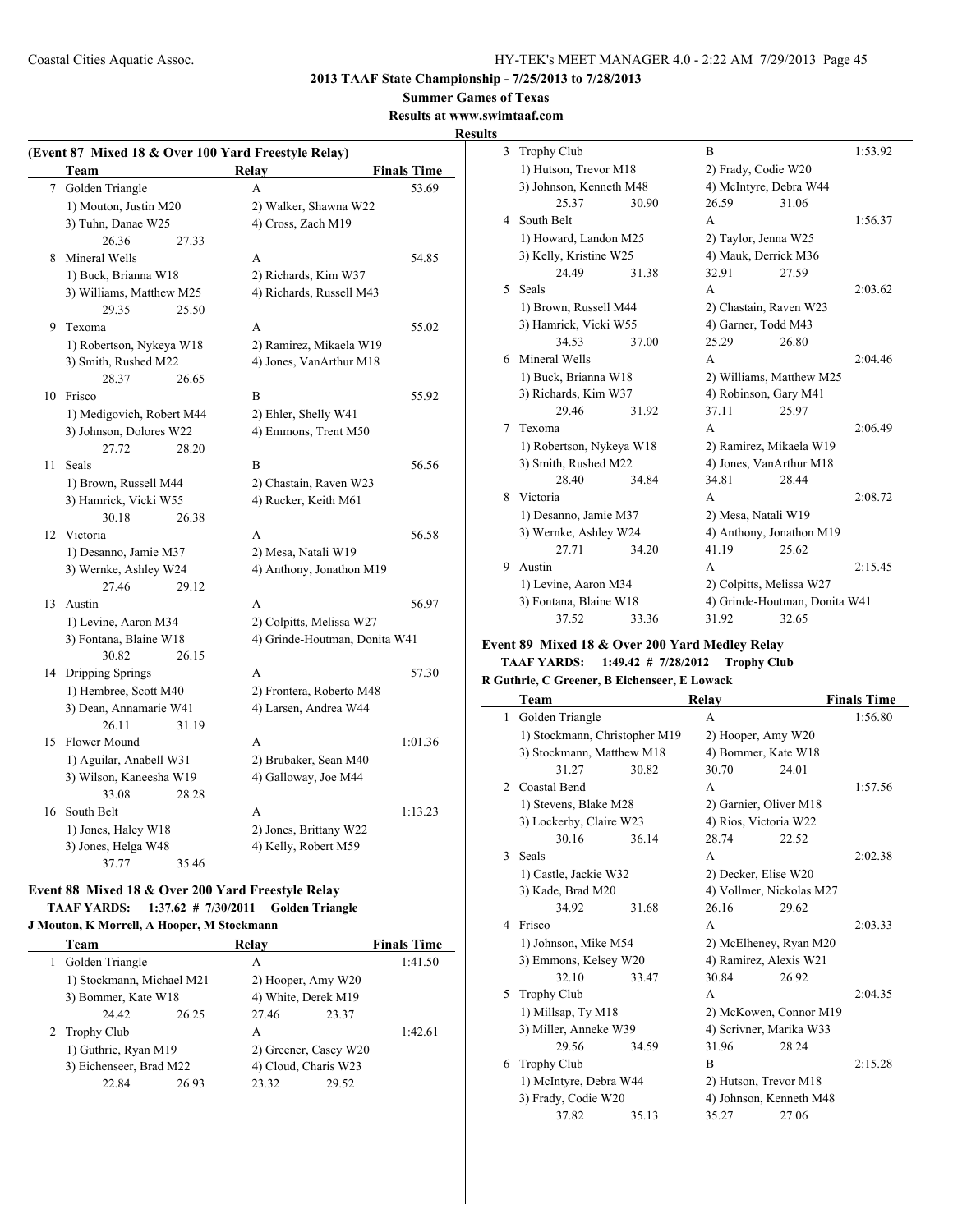**Summer Games of Texas**

**Results at www.swimtaaf.com**

#### **Results**

## **(Event 89 Mixed 18 & Over 200 Yard Medley Relay) Team Relay Finals Time** 7 Texoma A 2:15.58 1) Robertson, Nykeya W18 2) Ramirez, Mikaela W19 3) Smith, Rushed M22 4) Jones, VanArthur M18 38.06 38.90 41.92 16.70 8 Victoria **A** 2:42.12 1) Mesa, Natali W19 2) Wernke, Ashley W24 3) Anthony, Jonathon M19 4) Desanno, Jamie M37 42.76 1:02.97 28.18 28.21 9 Whale A 3:12.35 1) Lehmann, Me Chelle W44 2) Gabrel, Delyn W41 3) Barnes, Anna W44 4) Ryan, Christopher M40 48.48 49.62 59.05 35.20

#### **Event 90 Girls 6 & Under 100 Yard Freestyle Relay**

<u>Lind</u>

**TAAF YARDS: 1:28.80 # 7/30/2011 Frisco Amateur Summer Swim Tea K Bryant, L Perry, A Dickey, V Petruska**

|   | Team                        | Relay                    | <b>Finals Time</b> |
|---|-----------------------------|--------------------------|--------------------|
| 1 | Boerne                      | A                        | 1:36.91            |
|   | 1) Menz, Aubrey 6           | 2) Smurr, Sadie 6        |                    |
|   | 3) Stanley, Savannah 6      | 4) Brehmer, Abigail 6    |                    |
|   | 47.61<br>49.30              |                          |                    |
| 2 | <b>Bay City</b>             | A                        | 1:48.88            |
|   | 1) Sliva, Victoria 6        | 2) Ryman, Nicole 6       |                    |
|   | 3) Gibbens, Iralynn 5       | 4) Stai, Lauren 6        |                    |
|   | 58.56<br>50.32              |                          |                    |
| 3 | Seals                       | A                        | 1:50.36            |
|   | 1) Heiner, Lila 5           | 2) Martin, Braylee 6     |                    |
|   | 3) Segovia, Ella 6          | 4) Van Buren, Jessica 6  |                    |
|   | 56.75<br>53.61              |                          |                    |
| 4 | Sienna Plantatio            | A                        | 1:51.64            |
|   | 1) Wittorf, Chloe 6         | 2) Soriano, Anya 6       |                    |
|   | 3) Riffel, Gianna Anne 6    | 4) Miles, Ashley Helen 6 |                    |
|   | 50.21<br>1:01.43            |                          |                    |
| 5 | Frisco                      | A                        | 1:51.82            |
|   | 1) Dickey, Mary-Katherine 6 | 2) Kitchens, Brooke 6    |                    |
|   | 3) Means, Jocelyn 5         | 4) Oushalkas, Izabella 5 |                    |
|   | 1:02.13<br>49.69            |                          |                    |
| 6 | Carrollton                  | A                        | 1:53.96            |
|   | 1) Geier, Jesi 6            | 2) Bessonette, Jalyn 6   |                    |
|   | 3) Choe, Sophia 6           | 4) Stermer, Teagan 6     |                    |
|   | 1:00.16<br>53.80            |                          |                    |
| 7 | R&R                         | A                        | 1:56.40            |
|   | 1) Juarez, Abigail 6        | 2) Boettcher, Kady 6     |                    |
|   | 3) Mandery, Katelyn 6       | 4) Mandery, Emily 6      |                    |
|   | 1:00.57<br>55.83            |                          |                    |
| 8 | Flower Mound                | A                        | 1:56.86            |
|   | 1) Nguyen, Sophia 5         | 2) Galloway, Megan 6     |                    |
|   | 3) Ross, Calli 5            | 4) Kobukai, Sato 6       |                    |
|   | 1:00.39<br>56.47            |                          |                    |
| 9 | Landa Park                  | A                        | 1:58.52            |
|   | 1) Hargrove, Alexis 6       | 2) Armer, MyKayla 5      |                    |
|   | 3) Ewald, Jacqueline 6      | 4) Peter, Caroline 6     |                    |
|   | 1:06.96<br>51.56            |                          |                    |

| .S |                          |                           |         |
|----|--------------------------|---------------------------|---------|
| 10 | Victoria                 | А                         | 2:14.03 |
|    | 1) Desanno, Sonja 6      | 2) Scheibelhut, Emma 5    |         |
|    | 3) Kurtz, Katie 5        | 4) Mitchon, Aimee 6       |         |
|    | 1:23.77<br>50.26         |                           |         |
| 11 | Ridglea                  | A                         | 2:19.45 |
|    | 1) Bannerot, Josephine 6 | 2) Bird, Elena 6          |         |
|    | 3) Pitcock, Eliza 6      | 4) Estes, Alexandra 6     |         |
|    | 1:19.43<br>1:00.02       |                           |         |
|    | 12 Alice                 | A                         | 2:21.55 |
|    | 1) Perez, Ella 6         | 2) Pacheco, Cadie 6       |         |
|    | 3) Porter, Maya 6        | 4) Nisimblat, Valentina 6 |         |
|    | 1:26.11<br>55.44         |                           |         |
|    | Southlake                | А                         | DO      |
|    | 1) Thompson, Jolie 6     | 2) Yochum, Frankie 6      |         |
|    | 3) Tearman, Maddie 6     | 4) Sweet, Anjali 6        |         |
|    | Whale                    | A                         | DO      |
|    | 1) Kungu, Hope 6         | 2) Kime, Grace 6          |         |
|    | 3) Jackson, Katherine 5  | 4) Bates, Sophia 5        |         |
|    |                          |                           |         |

#### **Event 91 Girls 8 & Under 100 Yard Medley Relay**

#### **TAAF YARDS: 1:13.46 # 7/27/2004 Southlake Stingrays 2004 M Hayes, E Landers, A Privett, H Vassios**

|   | <b>Team</b>             |       | Relay                         | <b>Finals Time</b> |
|---|-------------------------|-------|-------------------------------|--------------------|
| 1 | Frisco                  |       | A                             | 1:16.17            |
|   | 1) Clark, Audrey 8      |       | 2) Reneau, Riley 8            |                    |
|   | 3) Petruska, Victoria 8 |       | 4) Perry, Laney 8             |                    |
|   | 43.23                   | 32.94 |                               |                    |
| 2 | <b>Trophy Club</b>      |       | A                             | 1:18.59            |
|   | 1) Repsky, Sierra 8     |       | 2) Brown, Aubrey 8            |                    |
|   | 3) Burraston, Natalie 8 |       | 4) Holland, Ella 8            |                    |
|   | 41.47                   | 37.12 |                               |                    |
| 3 | <b>WOOD</b>             |       | A                             | 1:21.41            |
|   | 1) Wise, Lydia 8        |       | 2) Cahill, Emma 8             |                    |
|   | 3) Wise, Katie 7        |       | 4) Hadrick, Shelby 8          |                    |
|   | 45.19                   | 36.22 |                               |                    |
| 4 | <b>Boerne</b>           |       | A                             | 1:22.18            |
|   | 1) Ayers, Ava 8         |       | 2) Menzies, Grace 8           |                    |
|   | 3) Griffith, Lily 8     |       | 4) Roberts, Lauren 8          |                    |
|   | 46.05                   | 36.13 |                               |                    |
| 5 | Lake Jackson            |       | A                             | 1:25.16            |
|   | 1) Gambrel, Sarah 7     |       | 2) Agan, Emily 8              |                    |
|   | 3) Tran, Minnie 8       |       | 4) Mixon, Emily 6             |                    |
|   | 46.52                   | 38.64 |                               |                    |
| 6 | Hubbard                 |       | A                             | 1:27.33            |
|   | 1) Laseter, Ellie 8     |       | 2) Lyons, Ashtyn 7            |                    |
|   | 3) Morris, Jenna Lee 8  |       | 4) Cummings, Grace 8          |                    |
|   | 48.19                   | 39.14 |                               |                    |
| 7 | <b>Trophy Club</b>      |       | B                             | 1:30.97            |
|   | 1) Hutson, Lucy 7       |       | 2) Kisner, Aubri 8            |                    |
|   | 3) Scrivner, Madison 7  |       | 4) Love, Campbell 8           |                    |
|   | 49.48                   | 41.49 |                               |                    |
| 8 | Frisco                  |       | B                             | 1:31.57            |
|   | 1) Sennett, Jasmine 7   |       | 2) Bastable, Tara 7           |                    |
|   | 3) Dickey, Annika 8     |       | 4) Oushalkas, Maria Jhoanne 7 |                    |
|   | 52.20                   | 39.37 |                               |                    |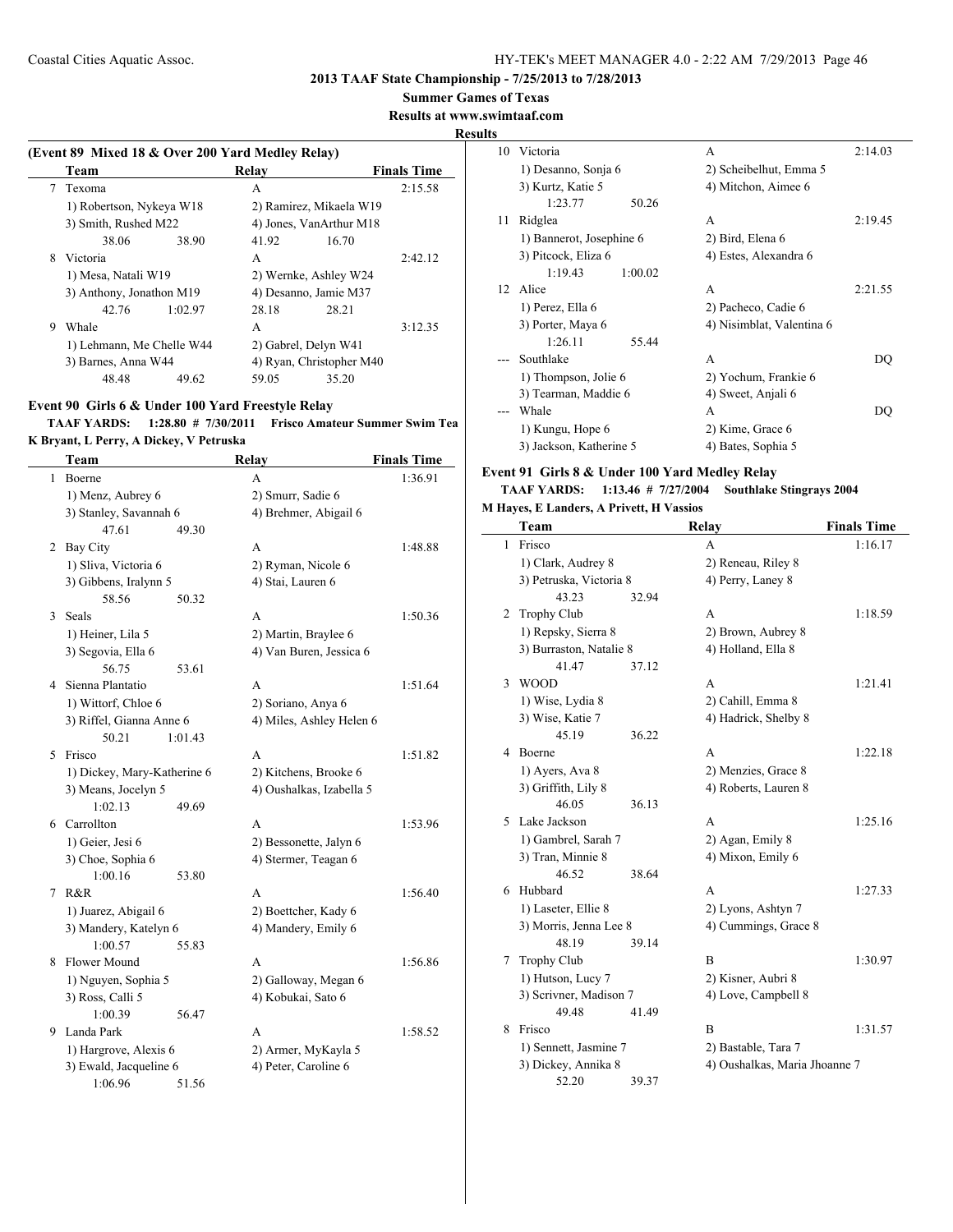## **2013 TAAF State Championship - 7/25/2013 to 7/28/2013**

#### **Summer Games of Texas**

**Results at www.swimtaaf.com**

## **Results**

|       |                         |       | (Event 91 Girls 8 & Under 100 Yard Medley Relay) |                    |
|-------|-------------------------|-------|--------------------------------------------------|--------------------|
|       | Team                    |       | Relay                                            | <b>Finals Time</b> |
|       | 9 Keller                |       | A                                                | 1:32.35            |
|       | 1) Curtis, Emma 8       |       | 2) Burgar, Chloe 8                               |                    |
|       | 3) Gorman, Linnea 8     |       | 4) Spraggins, Emily 8                            |                    |
|       | 44.13                   | 48.22 |                                                  |                    |
|       | 10 Seals                |       | A                                                | 1:32.59            |
|       | 1) Heiner, Catherine 8  |       | 2) Buchanan, E.J 8                               |                    |
|       | 3) Kirkland, Kaylee 8   |       | 4) Garner, Ella 7                                |                    |
|       | 50.55                   | 42.04 |                                                  |                    |
| 11    | Alice                   |       | A                                                | 1:33.74            |
|       | 1) Galvan, Saydee 8     |       | 2) Shults, Syddah 8                              |                    |
|       | 3) Escobar, Bria 8      |       | 4) Valdez, Madison 8                             |                    |
|       | 51.51                   | 42.23 |                                                  |                    |
| 12    | R&R                     |       | A                                                | 1:34.62            |
|       | 1) Miller, Jane 8       |       | 2) Wheeless, Kate 7                              |                    |
|       | 3) Gage, Tess 7         |       | 4) Light, Ava 6                                  |                    |
|       | 13 Carrollton           |       | A                                                | 1:36.88            |
|       |                         |       |                                                  |                    |
|       | 1) Dillard, Kristen 7   |       | 2) Ehinger, Lulu 8                               |                    |
|       | 3) Dyer, Avery 7        |       | 4) Edwards, Sophia 7                             |                    |
|       | 52.87                   | 44.01 |                                                  |                    |
| 14    | Boerne                  |       | B                                                | 1:37.83            |
|       | 1) Maszak, Isabella 7   |       | 2) Brehmer, Peyton 8                             |                    |
|       | 3) Guajardo, Sarah 7    |       | 4) Hamner, Athena 8                              |                    |
|       | 51.87                   | 45.96 |                                                  |                    |
| 15    | Frisco                  |       | C                                                | 1:41.02            |
|       | 1) Clark, Katie 8       |       | 2) Lee, Emily 7                                  |                    |
|       | 3) Harthcock, Emily 7   |       | 4) Frazier, Morgan 8                             |                    |
|       | 16 Austin               |       | А                                                | 1:43.74            |
|       | 1) McClellan, Emily 7   |       | 2) Morgan, Emmy 8                                |                    |
|       | 3) Bradford, Heather 7  |       | 4) Wong, Ava 8                                   |                    |
|       | 56.47                   | 47.27 |                                                  |                    |
| 17    | West Brazos             |       | A                                                | 1:46.99            |
|       | 1) Bible, Gracie 8      |       | 2) Fine, Elizabeth 8                             |                    |
|       | 3) Fine, Olivia 8       |       | 4) Fojtik, Taryn 8                               |                    |
|       | 1:02.25                 | 44.74 |                                                  |                    |
| 18    | Alice                   |       | B                                                | 1:47.40            |
|       | 1) Garcia, Emily 8      |       | 2) Cruz, Cyanna 8                                |                    |
|       | 3) Arizpe, Celene 8     |       | 4) Munoz, Aaliyah 7                              |                    |
|       | 59.37                   | 48.03 |                                                  |                    |
|       | 19 Frisco               |       | D                                                | 1:48.40            |
|       | 1) Gnidziejko, Laney 8  |       | 2) Dickey, Mary-Katherine 6                      |                    |
|       | 3) Peterson, Lauren 8   |       | 4) Nair, Shreeya 8                               |                    |
|       | 58.42                   | 49.98 |                                                  |                    |
| 20    | Denison                 |       | A                                                | 1:58.08            |
|       | 1) Jackman, Nicole 8    |       | 2) Gowans, Lauren 8                              |                    |
|       |                         |       |                                                  |                    |
|       | 3) Thomas, Baylee 7     |       | 4) Mitchell, Caitlin 8                           |                    |
|       | 1:00.85                 | 57.23 |                                                  |                    |
| $---$ | Dripping Springs        |       | A                                                | DQ                 |
|       | 1) Hall, Cameron 7      |       | 2) O'Connor, Kiera 8                             |                    |
|       | 3) Akers, Maggie 8      |       | 4) Trudeau, Brenna 8                             |                    |
| $---$ | Flower Mound            |       | A                                                | DQ                 |
|       | 1) Kochenower, Kylee 7  |       | 2) Ho, Rebecca 8                                 |                    |
|       | 3) Kochenower, Mattie 7 |       | 4) Pfister, Kaylee 8                             |                    |
|       |                         |       |                                                  |                    |

|      | R&R                  | в                       | DO |
|------|----------------------|-------------------------|----|
|      | 1) Tondera, Lily 7   | 2) Masters, Ann Marie 7 |    |
|      | 3) Garza, Isabella 7 | 4) Jones, Grace 8       |    |
| $ -$ | Victoria             | A                       | DO |
|      | 1) Wagner, Bailee 8  | 2) Wickham, Kate 8      |    |
|      | 3) Henry, Brooke 8   | 4) Sevier, Abigail 8    |    |

## **Event 92 Women 18 & Over 200 Yard Medley Relay TAAF YARDS: 1:58.56 # 7/25/2009 Richmond/Rosenberg**

## **L Littleton, E Floyd, M Morrow, M Gale**

|   | Team                   |       | Relay                  |       | <b>Finals Time</b> |
|---|------------------------|-------|------------------------|-------|--------------------|
| 1 | R&R                    |       | А                      |       | 2:07.20            |
|   | 1) Schulte, Amanda 21  |       | 2) Nava, Blythe 20     |       |                    |
|   | 3) Littleton, Laura 24 |       | 4) Gaas, Julia 19      |       |                    |
|   | 32.08                  | 35.36 | 29.32                  | 30.44 |                    |
|   | 2 Trophy Club          |       | A                      |       | 2:07.60            |
|   | 1) McIntyre, Debra 44  |       | 2) Greener, Casey 20   |       |                    |
|   | 3) Miller, Anneke 39   |       | 4) Scrivner, Marika 33 |       |                    |
|   | 35.55                  | 32.56 | 31.31                  | 28.18 |                    |
| 3 | Frisco                 |       | A                      |       | 2:12.61            |
|   | 1) Johnson, Dolores 22 |       | 2) Ehler, Shelly 41    |       |                    |
|   | 3) Emmons, Kelsey 20   |       | 4) Ramirez, Alexis 21  |       |                    |
|   | 34.43                  | 37.53 | 33.21                  | 27.44 |                    |
| 4 | Seals                  |       | A                      |       | 2:23.34            |
|   | 1) Castle, Jackie 32   |       | 2) Chastain, Raven 23  |       |                    |
|   | 3) Decker, Elise 20    |       | 4) Hamrick, Vicki 55   |       |                    |
|   | 35.04                  | 43.69 | 30.56                  | 34.05 |                    |

## **Event 93 Girls 8 & Under 50 Yard Freestyle**

| <b>TAAF YARDS:</b> |  | 32.66 # 7/27/2002 MayLin Meisenheimer |
|--------------------|--|---------------------------------------|
|                    |  |                                       |

|       | Name                     |   | <b>Age Team</b>    | <b>Finals Time</b> |
|-------|--------------------------|---|--------------------|--------------------|
| 1     | Miller, Lacy             | 8 | <b>Trophy Club</b> | 35.40              |
| 2     | Burgar, Chloe            | 8 | Keller             | 36.89              |
| 3     | Baylor, Madison          | 8 | Austin             | 38.37              |
| 4     | Perry, Laney             | 8 | Frisco             | 38.41              |
| 5     | Hall, Ella               | 8 | Austin             | 38.99              |
| 6     | Kochenower, Kylee        | 7 | Flower Mound       | 39.10              |
| 7     | Reese, Laura             | 8 | Angleton           | 39.22              |
| 8     | Mahr, Jaz                | 8 | Austin             | 39.85              |
| 9     | Guerra, Miranda          | 8 | Natatorium         | 39.90              |
| 10    | Reinholt, Caroline       | 8 | Golden Triangle    | 40.13              |
| 11    | Macatee, Jenna           | 8 | Rowlett            | 41.01              |
| 12    | Knox, Destiny            | 8 | Golden Triangle    | 41.65              |
| 13    | Heil, Leah               | 7 | Plano Pir          | 41.92              |
| 14    | Evans, Rachel            | 8 | El Campo           | 41.96              |
| 15    | Heldenbrand, Hailey      | 8 | Southlake          | 42.16              |
| 16    | Buchanan, E.J            | 8 | Seals              | 42.28              |
| 17    | Oushalkas, Maria Jhoanne | 7 | Frisco             | 42.35              |
| $*18$ | Maldonado, Victoria      | 8 | Mission            | 43.07              |
| $*18$ | Gibbens, Alexis          | 7 | <b>Bay City</b>    | 43.07              |
| 20    | Lehman, Ilysse           | 8 | Whale              | 43.81              |
| 21    | Cook, Kingsley           | 8 | Dripping Springs   | 44.32              |
| 22    | Karras, Devon            | 8 | Plano Pir          | 44.87              |
| 23    | Dasso, Clare Anne        | 7 | Landa Park         | 45.16              |
| 24    | Walser, Andrea           | 8 | Plano Pir          | 46.83              |
| 25    | Garcia, Hailey           | 8 | Mission            | 50.21              |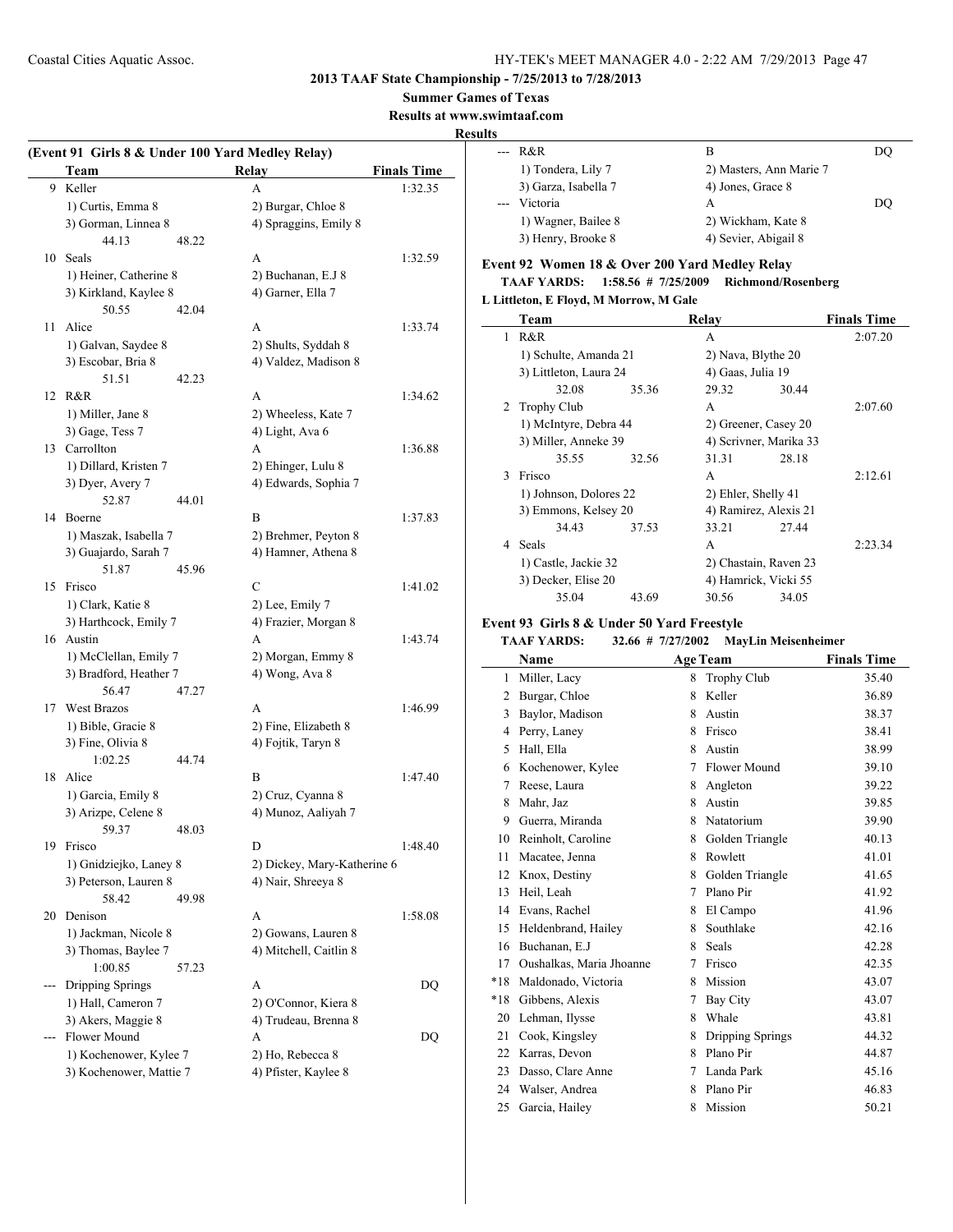**2013 TAAF State Championship - 7/25/2013 to 7/28/2013**

**Summer Games of Texas**

**Results at www.swimtaaf.com**

**Results**

## **(Event 93 Girls 8 & Under 50 Yard Freestyle) Name Age Team Finals Time** 26 Valdez, Madison 8 Alice 50.33 27 Juergens, Kaylie 8 Landa Park 50.87 28 Slatter, Sarah 8 Victoria 51.62 29 Rodriguez, Lorena 8 Freer 54.63 30 Kraan, Miranda 7 Temple 1:06.53

#### **Event 94 Women 18-24 100 Yard Freestyle**

#### **TAAF YARDS: 55.15 # 7/25/2009 Emily Floyd**

|              | Name                   |       |    | <b>Age Team</b>    | <b>Finals Time</b> |
|--------------|------------------------|-------|----|--------------------|--------------------|
| $\mathbf{1}$ | Mosholder, Jessica     |       |    | 24 Whale           | 59.85              |
|              | 28.71                  | 31.14 |    |                    |                    |
| 2            | Greener, Casey         |       | 20 | <b>Trophy Club</b> | 1:00.39            |
|              | 29.22                  | 31.17 |    |                    |                    |
| 3            | Gaas, Julia            |       |    | 19 R&R             | 1:00.43            |
|              | 28.99                  | 31.44 |    |                    |                    |
| 4            | Hooper, Amy            |       |    | 20 Golden Triangle | 1:02.11            |
|              | 29.64                  | 32.47 |    |                    |                    |
| 5            | Buck, Brianna          |       | 18 | Mineral Wells      | 1:04.25            |
|              | 30.17                  | 34.08 |    |                    |                    |
| 6            | Cloud, Charis          |       | 23 | <b>Trophy Club</b> | 1:04.35            |
|              | 31.05                  | 33.30 |    |                    |                    |
| 7            | Johnson, Dolores       |       |    | 22 Frisco          | 1:05.67            |
|              | 31.51                  | 34.16 |    |                    |                    |
| 8            | Roberson, Katharine    |       |    | 24 Whale           | 1:06.09            |
|              | 30.65                  | 35.44 |    |                    |                    |
| 9            | Mota, Alejandra        |       |    | 18 Mesquite        | 1:07.18            |
|              | 32.19                  | 34.99 |    |                    |                    |
|              | 10 Crawford, Elizabeth |       | 18 | Denison            | 1:08.38            |
|              | 32.77                  | 35.61 |    |                    |                    |
| 11           | Riojas, Betsy          |       | 18 | West Guth          | 1:08.67            |
|              | 33.12                  | 35.55 |    |                    |                    |
| 12           | Frady, Codie           |       | 20 | <b>Trophy Club</b> | 1:11.75            |
|              | 33.36                  | 38.39 |    |                    |                    |
| 13           | Robertson, Nykeya      |       | 18 | Texoma             | 1:24.28            |
|              | 39.78                  | 44.50 |    |                    |                    |

#### **Event 95 Women 25-29 100 Yard Freestyle**

| <b>TAAF YARDS:</b> |       | 55.75 # 7/30/2011 Gwen Rourke |                    |
|--------------------|-------|-------------------------------|--------------------|
| Name               |       | <b>Age Team</b>               | <b>Finals Time</b> |
| 1 Cherel, Audrey   |       | Whale<br>27                   | 1:12.77            |
| 34 44              | 38.33 |                               |                    |
| 2 Kelly, Kristine  |       | 25 South Belt                 | 1:13.45            |
| 34.99              | 38.46 |                               |                    |
| 3 Colpitts Melissa |       | Austin                        | 1.1656             |

| $\sigma$ Colpius, Melissa |       | 27 Ausun |
|---------------------------|-------|----------|
| 35.31                     | 41.25 |          |
|                           |       |          |

## **Event 95 Women 30-34 100 Yard Freestyle**

# **TAAF YARDS: 1:02.09 # 7/28/2012 Megan Gosewisch**

| Name               |       | <b>Age Team</b> | <b>Finals Time</b> |
|--------------------|-------|-----------------|--------------------|
| 1 Scrivner, Marika |       | 33 Trophy Club  | 1:02.37            |
| 30.14              | 32.23 |                 |                    |

|   | Event 95 Women 35-39 100 Yard Freestyle<br>TAAF YARDS: 1:14.09 # 7/30/2011<br><b>Mindy Russell</b> |       |    |                 |                    |  |
|---|----------------------------------------------------------------------------------------------------|-------|----|-----------------|--------------------|--|
|   | Name                                                                                               |       |    | <b>Age Team</b> | <b>Finals Time</b> |  |
| 1 | Miller, Anneke                                                                                     |       |    | 39 Trophy Club  | 1:01.47#           |  |
|   | 29.55                                                                                              | 31.92 |    |                 |                    |  |
|   | 2 Powell, Cameron                                                                                  |       | 37 | Grapevine       | 1:10.73#           |  |
|   | 33.68                                                                                              | 37.05 |    |                 |                    |  |
|   | 3 Yonushonis, Kerry                                                                                |       | 38 | Whale           | 1:15.55            |  |
|   | 34.34                                                                                              | 41.21 |    |                 |                    |  |
|   | Smith, Dori                                                                                        |       | 38 | Denison         | 1:28.44            |  |
|   | 39.56                                                                                              | 48.88 |    |                 |                    |  |

## **Event 96 Women 40-44 100 Yard Freestyle**

#### **TAAF YARDS: 1:11.38 # 7/30/2011 Debra McIntyre**

|   | <b>Name</b>          |       |    | <b>Age Team</b>  | <b>Finals Time</b> |
|---|----------------------|-------|----|------------------|--------------------|
| 1 | McIntyre, Debra      |       |    | 44 Trophy Club   | 1:10.27#           |
|   | 33.55                | 36.72 |    |                  |                    |
| 2 | Russell, Mindy       |       | 41 | Dripping Springs | 1:14.58            |
|   | 34.64                | 39.94 |    |                  |                    |
| 3 | Hutchinson, Jennifer |       | 40 | <b>Bryan</b>     | 1:17.15            |
|   | 37.48                | 39.67 |    |                  |                    |
| 4 | Gowans, Andrea       |       | 41 | Denison          | 1:22.77            |
|   | 40.40                | 42.37 |    |                  |                    |
| 5 | Dean, Annamarie      |       | 41 | Dripping Springs | 1:27.85            |
|   | 39.75                | 48.10 |    |                  |                    |
| 6 | Barnes, Anna         |       | 44 | Whale            | 1:36.69            |
|   | 45.95                | 50.74 |    |                  |                    |

#### **Event 96 Women 45-49 100 Yard Freestyle**

#### **TAAF YARDS: 1:10.20 # 7/30/2011 Betzy Nelson**

| Name               |       | <b>Age Team</b> | <b>Finals Time</b> |
|--------------------|-------|-----------------|--------------------|
| 1 Disney, Elaine   |       | 49 Carrollton   | 1:19.93            |
| 38 37              | 41.56 |                 |                    |
| 2 Duckworth, Julie |       | 48 Landa Park   | 1:20.92            |
| 39.16              | 41.76 |                 |                    |

#### **Event 96 Women 50-54 100 Yard Freestyle**

#### **TAAF YARDS: 1:14.57 # 7/30/2011 Julia Kirby**

| <b>Name</b>      | <b>Age Team</b> | <b>Finals Time</b> |
|------------------|-----------------|--------------------|
| 1 Tatum, Bettina | 52 Southlake    | 1:21.99            |
| 39.18            | 42.81           |                    |

## **Event 96 Women 60-64 100 Yard Freestyle**

| Name            |       | <b>Age Team</b> | <b>Finals Time</b> |
|-----------------|-------|-----------------|--------------------|
| 1 Engler, Debra |       | 60 Landa Park   | 1:45.56            |
| 49.00           | 56.56 |                 |                    |

#### **Event 96 Women 65-69 100 Yard Freestyle**

#### **TAAF YARDS: 1:22.16 # 7/28/2012 Barbara Riedel**

| <b>Name</b>      | <b>Age Team</b> | <b>Finals Time</b> |
|------------------|-----------------|--------------------|
| 1 Riedl, Barbara | 67 Denison      | 1:23.84            |
| 40.71            | 43.13           |                    |

#### **Event 97 Girls 6 & Under 25 Yard Backstroke**

| <b>TAAF YARDS:</b> | $22.59$ # $7/30/2011$ Lauren Roberts |                    |
|--------------------|--------------------------------------|--------------------|
| <b>Name</b>        | Age Team                             | <b>Finals Time</b> |
| 1 Smartt, Evelyn   | 6 Dripping Springs                   | 22.93              |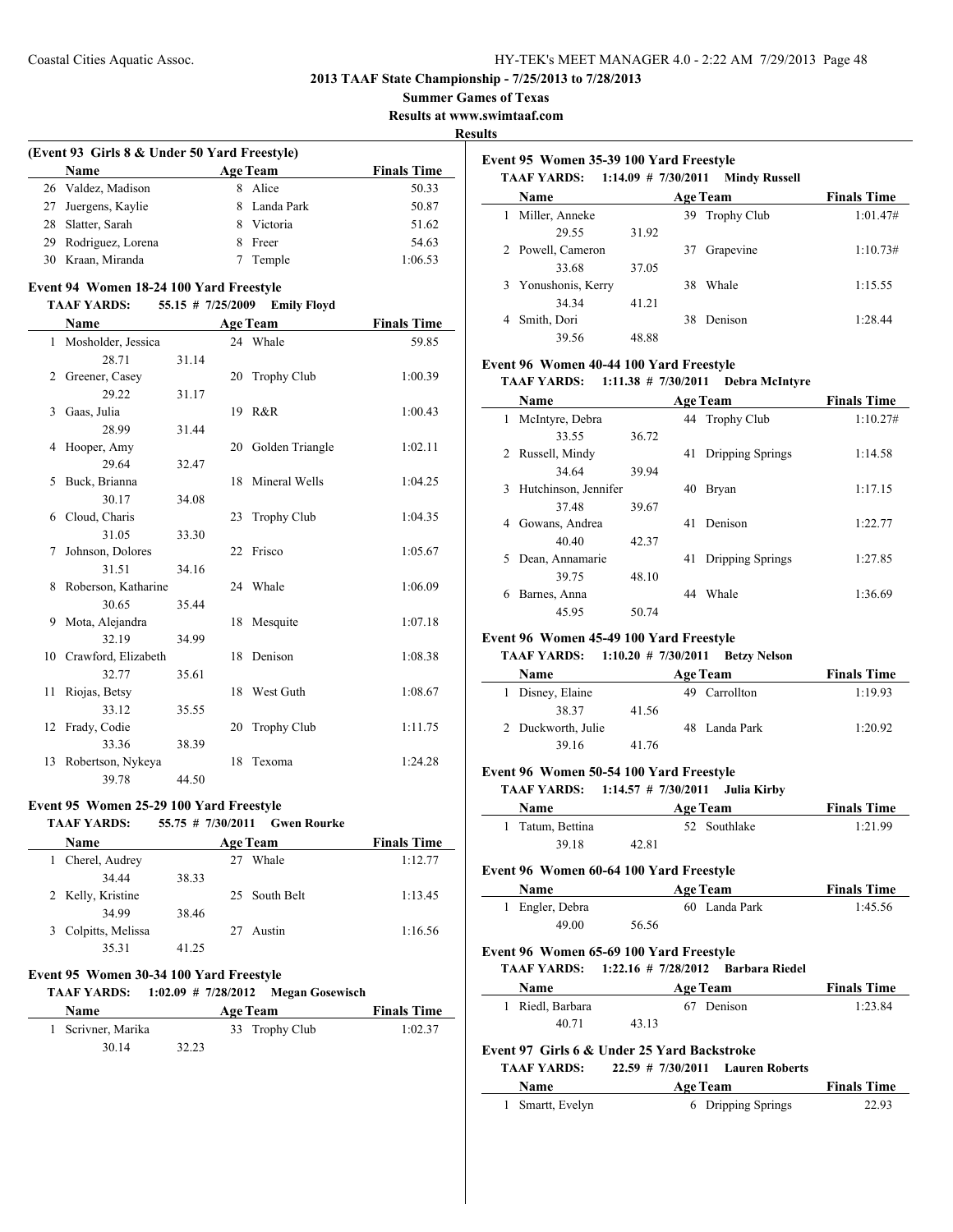**2013 TAAF State Championship - 7/25/2013 to 7/28/2013**

**Summer Games of Texas Results at www.swimtaaf.com**

**Results**

 $\overline{\phantom{0}}$ 

| (Event 97 Girls 6 & Under 25 Yard Backstroke) |                      |   |                  |                    |  |
|-----------------------------------------------|----------------------|---|------------------|--------------------|--|
|                                               | Name                 |   | <b>Age Team</b>  | <b>Finals Time</b> |  |
| $\overline{c}$                                | Anderson, Vivian     | 6 | Grapevine        | 23.05              |  |
| 3                                             | Murray, Camille      | 6 | McKinney         | 23.11              |  |
| $\overline{4}$                                | Joski, Scarlett      | 6 | Trophy Club      | 23.92              |  |
| 5                                             | Winters, Karlie      | 6 | <b>NRST</b>      | 24.79              |  |
| 6                                             | Cox, Maeve           | 6 | <b>WOOD</b>      | 24.84              |  |
| 7                                             | Light, Ava           | 6 | R&R              | 24.93              |  |
| 8                                             | Ghanbari, Kyleigh    | 6 | Golden Triangle  | 25.41              |  |
| 9                                             | Gallucci, Avery      | 6 | <b>TCAT</b>      | 25.51              |  |
| 10                                            | Wittorf, Chloe       | 6 | Sienna Plantatio | 25.88              |  |
| 11                                            | Mixon, Emily         | 6 | Lake Jackson     | 25.89              |  |
| 12                                            | Ross, Lia            | 6 | Plano            | 26.34              |  |
| 13                                            | Menz, Aubrey         | 6 | Boerne           | 26.41              |  |
| 14                                            | Chang, Annie         | 6 | Coppell          | 26.55              |  |
| 15                                            | Kime, Grace          | 6 | Whale            | 26.67              |  |
| 16                                            | Johnson, Meredith    | 6 | Hubbard          | 26.77              |  |
| 17                                            | Nisimblat, Valentina | 6 | Alice            | 26.78              |  |
| 18                                            | Peter, Caroline      | 6 | Landa Park       | 27.14              |  |
| 19                                            | Uribe, Lauren        | 6 | Harilingen       | 29.12              |  |
| 20                                            | Galloway, Megan      | 6 | Flower Mound     | 29.57              |  |
| 21                                            | Stermer, Teagan      | 6 | Carrollton       | 29.68              |  |
| 22                                            | Oushalkas, Izabella  | 5 | Frisco           | 29.91              |  |
| 23                                            | Guillen, Natalia     | 6 | Temple           | 30.65              |  |
| 24                                            | Montes, Fatima       | 6 | LA Joya          | 30.72              |  |
| 25                                            | Bates, Sophia        | 5 | Whale            | 31.89              |  |
| 26                                            | Carroll, Lily        | 6 | Austin           | 32.79              |  |
| 27                                            | Desanno, Sonja       | 6 | Victoria         | 33.85              |  |
| 28                                            | McCormick, Peyton    | 6 | Mission          | 35.07              |  |
| 29                                            | Sheppard, Madeleine  | 5 | 11UNA            | 37.18              |  |
| 30                                            | Kungu, Hope          | 6 | Whale            | 39.69              |  |
| ---                                           | Suarez, Camila       | 6 | Texoma           | DQ                 |  |

## **Event 98 Girls 8 & Under 25 Yard Backstroke**

#### **TAAF YARDS: 17.95 # 8/3/2001 Stacie O'Shea**

|       | Name                |   | <b>Age Team</b>    | <b>Finals Time</b> |
|-------|---------------------|---|--------------------|--------------------|
| 1     | Clark, Audrey       | 8 | Frisco             | 18.77              |
| 2     | Kisner, Aubri       | 8 | <b>Trophy Club</b> | 19.29              |
| 3     | Elgar, Kelsy        | 8 | Golden Triangle    | 19.76              |
| 4     | Vrazel, Elizabeth   | 8 | Angleton           | 19.86              |
| 5     | Heldenbrand, Hailey | 8 | Southlake          | 20.18              |
| 6     | Schneider, Allyson  | 8 | Austin             | 20.49              |
| 7     | Hutchinson, Rachel  | 8 | Bryan              | 20.67              |
| 8     | Reinholt, Caroline  | 8 | Golden Triangle    | 20.68              |
| 9     | Roberts, Lauren     | 8 | Boerne             | 20.98              |
| 10    | Laseter, Ellie      | 8 | Hubbard            | 21.51              |
| 11    | Gorman, Linnea      | 8 | Keller             | 22.09              |
| 12    | Lehman, Ilysse      | 8 | Whale              | 22.45              |
| 13    | Ayers, Ava          | 8 | Boerne             | 22.60              |
| 14    | McGill, Addison     | 8 | Landa Park         | 22.62              |
| 15    | Wise, Lydia         | 8 | <b>WOOD</b>        | 22.67              |
| 16    | Repsky, Sierra      | 8 | <b>Trophy Club</b> | 22.76              |
| 17    | Donlon, Lexie       | 8 | Southlake          | 23.01              |
| 18    | Macatee, Jenna      | 8 | Rowlett            | 23.58              |
| 19    | Gutierrez, Davina   | 8 | Harilingen         | 23.82              |
| $*20$ | Chandler, Sarah     | 8 | Deer Park          | 23.93              |

| .     |                     |   |           |       |
|-------|---------------------|---|-----------|-------|
| $*20$ | Maldonado, Victoria | 8 | Mission   | 23.93 |
| 22    | Dean, Kendall       |   | Angleton  | 24.46 |
| 23    | Norberg, Jaisita    | 8 | Austin    | 24.62 |
| 24    | Romine, Sadie       | 8 | McKinney  | 25.51 |
| 25    | Gabrel, Karli       | 8 | Whale     | 25.57 |
| 26    | Schacht, Morgan     | 8 | Rockport  | 26.07 |
| 27    | Caddell, Ashlyn     | 8 | <b>SA</b> | 26.11 |
| 28    | Wagner, Bailee      | 8 | Victoria  | 26.53 |
| 29    | Jackson, Jocelyn    | 8 | Whale     | 26.68 |
| 30    | Jones, Korbyn       | 8 | 11UNA     | 28.05 |
| 31    | Garcia, Hailey      | 8 | Mission   | 28.33 |
| 32    | Chang, Carolyn      | 8 | Victoria  | 28.52 |
| 33    | Gowans, Lauren      | 8 | Denison   | 30.98 |
| 34    | Janecek, Tiffany    |   | <b>SA</b> | 33.17 |

#### **Event 99 Women 18-24 50 Yard Backstroke**

## **TAAF YARDS: 28.78 # 8/7/2010 Jenny Maxwell**

|   | Name                 |    | <b>Age Team</b> | <b>Finals Time</b> |
|---|----------------------|----|-----------------|--------------------|
|   | Bommer, Kate         | 18 | Golden Triangle | 30.02              |
|   | 2 Cantu, Brianna     | 18 | Edinburg        | 31.71              |
|   | 3 Littleton, Laura   |    | 24 R&R          | 31.80              |
| 4 | Skinner, Haley       | 18 | Bay City        | 33.43              |
|   | 5 Mosholder, Jessica | 24 | Whale           | 33.94              |
| 6 | Decker, Elise        |    | 20 Seals        | 35.28              |
| 7 | Wheeler, Sarah       | 19 | Bryan           | 36.75              |
| 8 | Chastain, Raven      | 23 | <b>Seals</b>    | 38.23              |
| 9 | Mota, Alejandra      | 18 | Mesquite        | 39.57              |
|   | Crawford, Elizabeth  | 18 | Denison         | DO                 |

#### **Event 100 Women 25-29 50 Yard Backstroke**

## **TAAF YARDS: 35.41 # 7/28/2012 Karen Marshall**

| <b>Name</b>       | Age Team      | <b>Finals Time</b> |
|-------------------|---------------|--------------------|
| 1 Kelly, Kristine | 25 South Belt | 35.45              |

#### **Event 100 Women 30-34 50 Yard Backstroke**

**TAAF YARDS: 30.07 # 7/28/2012 Erin Lowack**

| <b>Name</b>        | <b>Age Team</b> | <b>Finals Time</b> |
|--------------------|-----------------|--------------------|
| 1 Castle, Jackie   | 32 Seals        | 34.90              |
| 2 Aguilar, Anabell | 31 Flower Mound | 36.88              |
| 3 Millsap, Melissa | 33 Landa Park   | 1:01.05            |

#### **Event 100 Women 35-39 50 Yard Backstroke**

| <b>TAAF YARDS:</b> | $41.41 \# 7/30/2011$ Monica Newton |                                       |
|--------------------|------------------------------------|---------------------------------------|
| $\blacksquare$     | $\blacksquare$                     | $\mathbf{E}$ . The state $\mathbf{E}$ |

| <b>Name</b>         | Age Team     | <b>Finals Time</b> |
|---------------------|--------------|--------------------|
| 1 Yonushonis, Kerry | 38 Whale     | 35.64#             |
| 2 Powell, Cameron   | 37 Grapevine | 37.61#             |
| 3 Smith, Dori       | 38 Denison   | 48.34              |

#### **Event 101 Women 40-44 50 Yard Backstroke**

**TAAF YARDS: 35.74 # 7/30/2011 Debra McIntyre**

|    | Name                   |    | <b>Age Team</b>     | <b>Finals Time</b> |
|----|------------------------|----|---------------------|--------------------|
| 1. | McIntyre, Debra        |    | 44 Trophy Club      | 36.40              |
|    | 2 Hutchinson, Jennifer | 40 | Bryan               | 40.03              |
|    | 3 Lehmann, Me Chelle   | 44 | Whale               | 47.84              |
| 4  | Barnes, Anna           | 44 | Whale               | 48.37              |
|    | 5 Dean, Annamarie      |    | 41 Dripping Springs | 48.44              |
| 6  | Bognar, Allison        | 40 | Whale               | 49.25              |
|    | Gabrel, Delyn          | 41 | Whale               | 49.49              |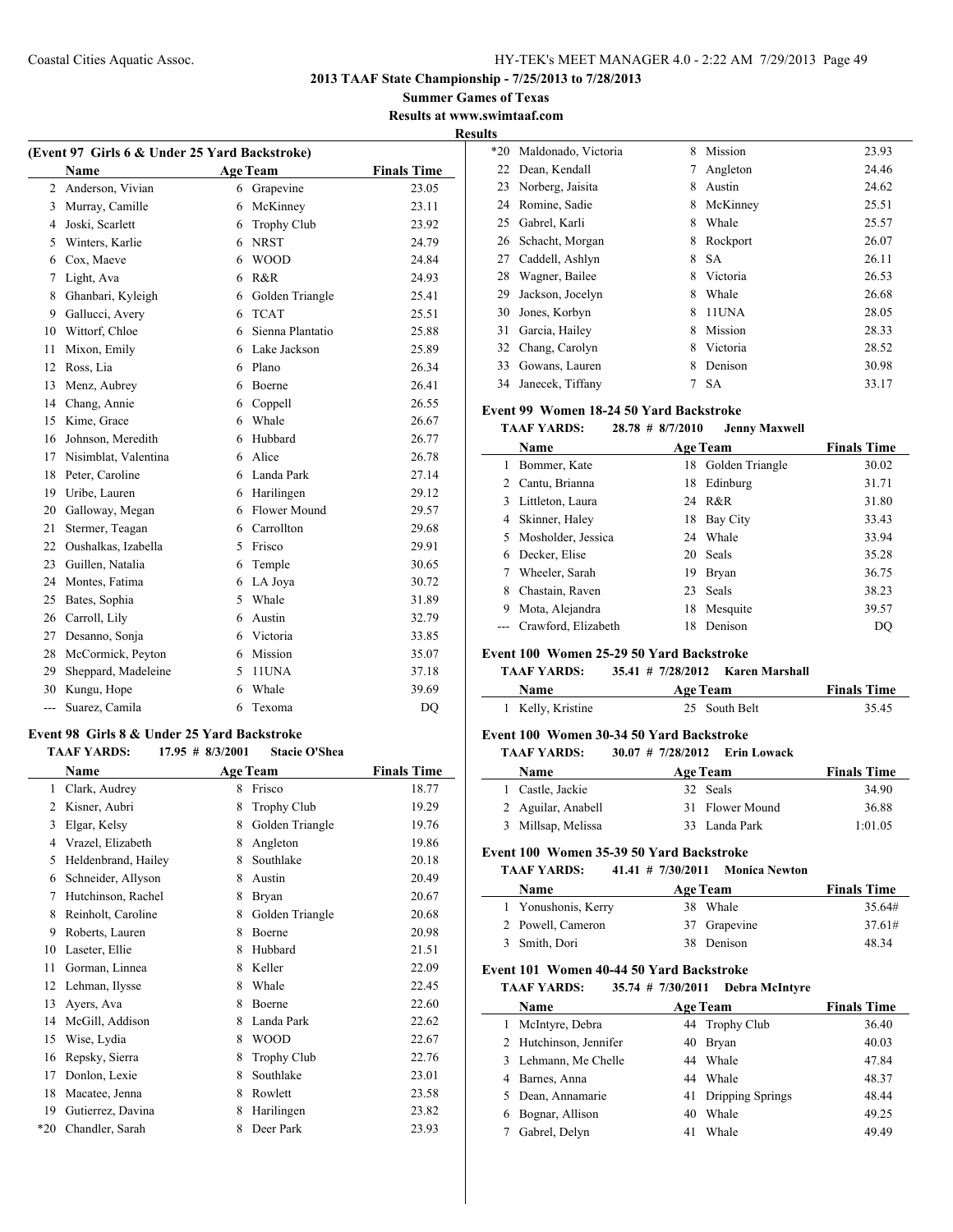**Summer Games of Texas**

**Results at www.swimtaaf.com**

#### **Results**

 $\overline{a}$ 

|               | (Event 101 Women 40-44 50 Yard Backstroke)<br>Name             |                       | <b>Age Team</b>                  | <b>Finals Time</b>          |
|---------------|----------------------------------------------------------------|-----------------------|----------------------------------|-----------------------------|
|               | --- Gowans, Andrea                                             |                       | 41 Denison                       | DO                          |
|               |                                                                |                       |                                  |                             |
|               | Event 101 Women 45-49 50 Yard Backstroke<br><b>TAAF YARDS:</b> | $37.66$ # $7/30/2011$ |                                  |                             |
|               |                                                                |                       | <b>Betzy Nelson</b>              |                             |
|               | <b>Name</b><br>1 Disney, Elaine                                |                       | <b>Age Team</b><br>49 Carrollton | <b>Finals Time</b><br>42.42 |
|               | 2 Baughman, Gretchen                                           |                       | 48 Port Aransas                  | 45.57                       |
|               |                                                                |                       |                                  |                             |
|               | Event 101 Women 55-59 50 Yard Backstroke                       |                       |                                  |                             |
|               | <b>TAAF YARDS:</b>                                             | $51.17$ # 7/28/2012   | <b>Teresa Merrill</b>            |                             |
|               | <b>Name</b>                                                    |                       | <b>Age Team</b>                  | <b>Finals Time</b>          |
|               | 1 Coulehan, Kathy                                              |                       | 55 Landa Park                    | 46.01#                      |
|               | 2 Merrill, Teresa                                              | 58                    | <b>Flower Mound</b>              | 51.03#                      |
|               | Event 101 Women 60-64 50 Yard Backstroke                       |                       |                                  |                             |
|               | Name                                                           |                       | <b>Age Team</b>                  | <b>Finals Time</b>          |
|               | 1 Engler, Debra                                                |                       | 60 Landa Park                    | 53.47                       |
|               |                                                                |                       |                                  |                             |
|               | Event 102 Girls 8 & Under 25 Yard Breaststroke                 |                       |                                  |                             |
|               | <b>TAAF YARDS:</b>                                             | $19.89$ # 7/1/1998    | <b>Lauren Weeks</b>              |                             |
|               | Name                                                           |                       | <b>Age Team</b>                  | <b>Finals Time</b>          |
|               | 1 Burgar, Chloe                                                |                       | 8 Keller                         | 21.54                       |
|               | 2 Brown, Aubrey                                                |                       | 8 Trophy Club                    | 21.95                       |
|               | 3 Cahill, Emma                                                 |                       | 8 WOOD                           | 22.11                       |
|               | 4 Koenst, Katelyn                                              |                       | 7 Texas City                     | 23.41                       |
|               | 5 Hadrick, Shelby                                              |                       | 8 WOOD                           | 23.83                       |
|               | *6 Shah, Naomi                                                 |                       | 8 Coppell                        | 23.89                       |
| 8             | *6 Evans, Allison<br>Menzies, Grace                            |                       | 8 El Campo<br>8 Boerne           | 23.89<br>24.33              |
|               | 9 Walser, Andrea                                               |                       | 8 Plano Pir                      | 24.34                       |
|               | 10 Immenhauser, Hannah                                         |                       | 8 Victoria                       | 24.46                       |
| 11            | Reinholt, Caroline                                             |                       | 8 Golden Triangle                | 24.52                       |
| 12            | Wang, Leah                                                     |                       | 8 Austin                         | 24.61                       |
| 13            | Heil, Leah                                                     |                       | 7 Plano Pir                      | 24.69                       |
| 14            | Reneau, Riley                                                  |                       | 8 Frisco                         | 25.04                       |
| 15            | Shults, Syddah                                                 |                       | 8 Alice                          | 25.10                       |
| 16            | Ryan, Ashley                                                   |                       | 8 Whale                          | 25.19                       |
| 17            | Lyons, Ashtyn                                                  | 7                     | Hubbard                          | 25.60                       |
| *18           | Brehmer, Peyton                                                | 8                     | Boerne                           | 25.85                       |
| $*18$         | Ho, Rebecca                                                    | 8                     | Flower Mound                     | 25.85                       |
| 20            | Burgett, Abby                                                  | 8                     | Austin                           | 26.74                       |
| 21            | Brennan, Makenzie                                              | 7                     | McKinney                         | 27.06                       |
| 22            | Dunn, Keara                                                    | 7                     | Ridglea                          | 27.26                       |
| 23            | Brown, Alana                                                   |                       | 8 McAlllen                       | 27.64                       |
| 24            | Whitworth, Avery                                               | 8                     | Rowlett                          | 27.91                       |
| 25            | Akers, Maggie                                                  | 8                     | Dripping Springs                 | 28.05                       |
| 26            | Jones, Korbyn                                                  | 8                     | 11UNA                            | 28.25                       |
| 27            | Wagner, Bailee                                                 | 8                     | Victoria                         | 28.59                       |
| 28            | Castillo, Sophia                                               | 8                     | Temple                           | 31.05                       |
| 29            | Rodriguez, Lorena                                              | 8                     | Freer                            | 32.68                       |
| 30            | Caddell, Ashlyn                                                | 8                     | <b>SA</b>                        | 35.20                       |
| $\frac{1}{2}$ | Janecek, Tiffany                                               | 7                     | <b>SA</b>                        | DQ                          |
| $ -$          | Cummings, Georgia                                              | 8                     | Hubbard                          | DQ                          |

|  | Event 103 Women 18-24 50 Yard Breaststroke |
|--|--------------------------------------------|
|  |                                            |

| <b>TAAF YARDS:</b>    |     | 32.62 # 7/27/2003 Heather Claney |                    |
|-----------------------|-----|----------------------------------|--------------------|
| Name                  |     | <b>Age Team</b>                  | <b>Finals Time</b> |
| Greener, Casey        |     | 20 Trophy Club                   | 33.85              |
| 2 Romero, Simone      | 18. | Whale                            | 35.08              |
| Lockerby, Claire<br>3 |     | 23 Coastal Bend                  | 36.57              |
| 4 Chastain, Raven     |     | 23 Seals                         | 41.52              |
| Decker, Elise         |     | 20 Seals                         | 42.20              |
| Wilson, Kaneesha      | 19  | Flower Mound                     | 43.13              |

#### **Event 104 Women 25-29 50 Yard Breaststroke**

**TAAF YARDS: 32.60 # 7/30/2011 Gwen Rourke**

| <b>Name</b>       | <b>Age Team</b>    | <b>Finals Time</b> |
|-------------------|--------------------|--------------------|
| 1 Taylor, Jenna   | 25 South Belt      | 40.43              |
| 2 Tuhn, Danae     | 25 Golden Triangle | 45.04              |
| 3 Merrill, Nicole | 26 Flower Mound    | 46.99              |

#### **Event 104 Women 30-34 50 Yard Breaststroke**

#### **TAAF YARDS: 36.95 # 7/28/2012 Marika Scrivner**

| <b>Name</b>        | <b>Age Team</b> | <b>Finals Time</b> |
|--------------------|-----------------|--------------------|
| 1 Scrivner, Marika | 33 Trophy Club  | 37.04              |
| 2 Aguilar, Anabell | 31 Flower Mound | 39.96              |
| 3 Castle, Jackie   | 32 Seals        | 40.35              |
| 4 Sepulveda, Tracy | 34 SA           | 58.20              |
| 5 Millsap, Melissa | 33 Landa Park   | 1:19.40            |

#### **Event 104 Women 35-39 50 Yard Breaststroke**

#### **TAAF YARDS: 39.11 # 7/28/2012 Cassie Yochum**

| <b>Name</b>        | <b>Age Team</b> | <b>Finals Time</b> |
|--------------------|-----------------|--------------------|
| 1 Torres, Allison  | 35 Bryan        | 39.83              |
| 2 Lawrence, Summer | 36 Paris        | 41.27              |
| 3 Smith, Dori      | 38 Denison      | 48.70              |

#### **Event 105 Women 40-44 50 Yard Breaststroke**

## **TAAF YARDS: 44.31 # 7/28/2012 Shelly Ehler**

| Name                     |    | <b>Age Team</b> | <b>Finals Time</b> |
|--------------------------|----|-----------------|--------------------|
| 1 Grinde-Houtman, Donita |    | 41 Austin       | 45.50              |
| 2 Hutchinson, Jennifer   |    | 40 Bryan        | 46.07              |
| 3 Netherlain, Vanessa    |    | 42 Landa Park   | 51.18              |
| 4 Barnes, Anna           |    | 44 Whale        | 51.94              |
| 5 Gabrel, Delyn          | 41 | Whale           | 53.02              |
| 6 Gowans, Andrea         | 41 | Denison         | 54.07              |

#### **Event 105 Women 45-49 50 Yard Breaststroke**

#### **TAAF YARDS: 39.51 # 7/30/2011 Michelle Priller**

| <b>Name</b>          | <b>Age Team</b> |                 | <b>Finals Time</b> |
|----------------------|-----------------|-----------------|--------------------|
| 1 Baughman, Gretchen |                 | 48 Port Aransas | 41.35              |
| 2 Disney, Elaine     |                 | 49 Carrollton   | 46.37              |
| 3 Cahill, Terri      |                 | 49 WOOD         | 47.26              |
| --- Jones, Helga     |                 | 48 South Belt   | DO                 |

#### **Event 105 Women 50-54 50 Yard Breaststroke**

 $\overline{\phantom{a}}$ 

#### **TAAF YARDS: 44.22 # 7/30/2011 Julia Kirby**

| <b>Name</b>        | <b>Age Team</b> | <b>Finals Time</b> |
|--------------------|-----------------|--------------------|
| 1 McQuaid, Cynthia | 51 Boerne       | 45.00              |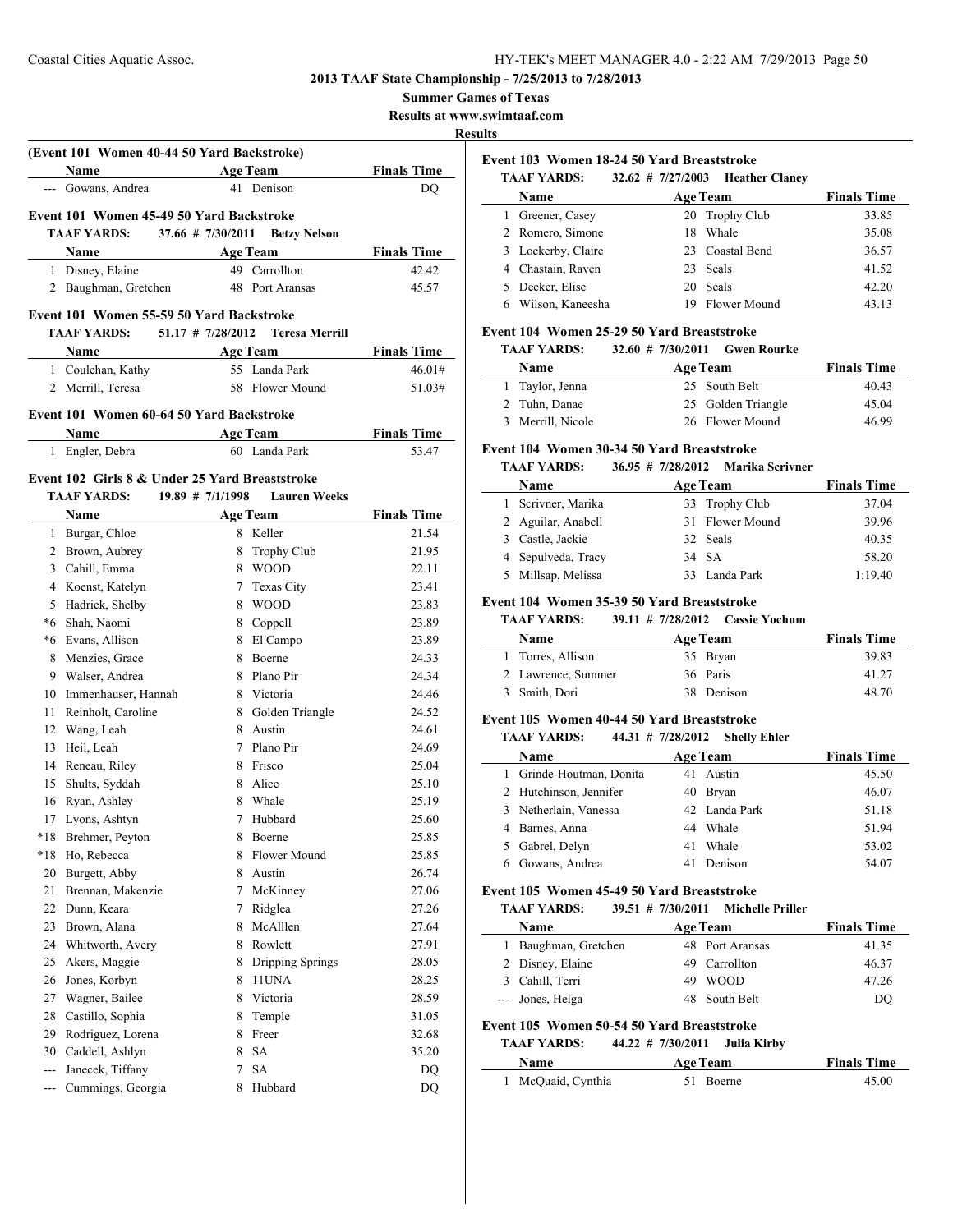**Summer Games of Texas**

**Results at www.swimtaaf.com**

#### **Results**

 $\overline{a}$ 

| Event 105 Women 55-59 50 Yard Breaststroke |                                             |                         |                 |                    |
|--------------------------------------------|---------------------------------------------|-------------------------|-----------------|--------------------|
|                                            | <b>TAAF YARDS:</b>                          | $1:43.70$ # $7/28/2012$ | Darla Kelly     |                    |
|                                            | Name                                        |                         | <b>Age Team</b> | <b>Finals Time</b> |
|                                            | 1 Hamrick, Vicki                            |                         | 55 Seals        | 43.99#             |
|                                            | Event 106 Girls 8 & Under 25 Yard Butterfly |                         |                 |                    |
|                                            | <b>TAAF YARDS:</b>                          | $15.73$ # $7/1/1996$    | Dana Vollmer    |                    |
|                                            | Name                                        |                         | <b>Age Team</b> | <b>Finals Time</b> |
| 1                                          | Petruska, Victoria                          |                         | 8 Frisco        | 16.86              |
| $\overline{c}$                             | Tran, Minnie                                |                         | 8 Lake Jackson  | 18.12              |
|                                            | 3 Lane, Sarah                               |                         | 8 WOOD          | 18.97              |
| 4                                          | Townsend, Ella                              |                         | 8 Austin        | 19.11              |
| 5                                          | Wise, Katie                                 |                         | 7 WOOD          | 19.16              |
| 6                                          | Murray, Camille                             |                         | 6 McKinney      | 19.48              |
| 7                                          | Waller, Makena                              |                         | 7 Grapevine     | 19.85              |
| 8                                          | Morris, Jenna Lee                           |                         | 8 Hubbard       | 20.05              |
| 9                                          | McAlister, Madison                          | 7                       | Denton          | 20.27              |
| 10                                         | Burraston, Natalie                          |                         | 8 Trophy Club   | 20.72              |
| 11                                         | Koenst, Katelyn                             | $\tau$                  | Texas City      | 21.11              |
| 12                                         | Temple, Anna                                | 8                       | 11UNA           | 21.48              |
| 13                                         | Dickey, Annika                              | 8                       | Frisco          | 21.59              |
| 14                                         | Gambrel, Sarah                              | $\tau$                  | Lake Jackson    | 21.97              |
| 15                                         | Griffith, Lily                              | 8                       | <b>Boerne</b>   | 22.13              |
| 16                                         | Karras, Devon                               |                         | 8 Plano Pir     | 22.60              |
| 17                                         | Kirkland, Kaylee                            | 8                       | Seals           | 22.66              |
| 18                                         | Davis, Ava                                  |                         | 8 Grapevine     | 22.89              |
| 19                                         | Lehman, Ilysse                              |                         | 8 Whale         | 23.17              |
| 20                                         | Hutchinson, Rachel                          | 8                       | Bryan           | 23.28              |
| 21                                         | Guajardo, Sarah                             | $7^{\circ}$             | Boerne          | 23.47              |
| 22                                         | Brown, Alana                                |                         | 8 McAlllen      | 23.78              |
| 23                                         | Guerra, Miranda                             |                         | 8 Natatorium    | 24.07              |
| 24                                         | Soudan, Kylie                               |                         | 8 Austin        | 25.08              |
| 25                                         | Cummings, Grace                             |                         | 8 Hubbard       | 26.22              |
| 26                                         | Lang, Bailey                                |                         | 7 Landa Park    | 27.73              |
| 27                                         | Jackson, Jocelyn                            |                         | 8 Whale         | 28.02              |
| 28                                         | Harthcock, Emily                            |                         | 7 Frisco        | 28.55              |
| 29                                         | Arizpe, Celene                              | 8                       | Alice           | 30.23              |
|                                            | --- Immenhauser, Hannah                     | 8                       | Victoria        | <b>DQ</b>          |

#### **Event 107 Women 18-24 50 Yard Butterfly TAAF YARDS: 26.64 # 7/25/2009 Seabre Pope**

|    | <b>Name</b>        |    | <b>Age Team</b>    | <b>Finals Time</b> |
|----|--------------------|----|--------------------|--------------------|
| 1  | Hooper, Amy        |    | 20 Golden Triangle | 28.57              |
| 2  | Nava, Blythe       | 20 | R&R                | 29.76              |
| 3  | Anzaldua, Victoria | 18 | Club Estates       | 30.00              |
| 4  | Lockerby, Claire   |    | 23 Coastal Bend    | 30.10              |
| 5  | Emmons, Kelsey     | 20 | Frisco             | 30.85              |
| 6  | Romero, Simone     | 18 | Whale              | 31.04              |
| 7  | Johnson, Dolores   |    | 22 Frisco          | 31.54              |
| 8  | Riojas, Betsy      | 18 | West Guth          | 31.98              |
| 9  | Schulte, Amanda    | 21 | R&R                | 32.13              |
| 10 | Cloud, Charis      | 23 | Trophy Club        | 32.53              |
| 11 | Attaway, Meagan    | 18 | <b>Bay City</b>    | 32.68              |
| 12 | Mota, Alejandra    | 18 | Mesquite           | 33.68              |
| 13 | Frady, Codie       | 20 | <b>Trophy Club</b> | 35.30              |
| 14 | Walker, Shawna     | 22 | Golden Triangle    | 35.88              |
|    |                    |    |                    |                    |

| S |                        |               |       |
|---|------------------------|---------------|-------|
|   | 15 Chastain, Raven     | 23 Seals      | 36.26 |
|   | 16 Decker, Elise       | 20 Seals      | 37.13 |
|   | 17 Crawford, Elizabeth | 18 Denison    | 38.05 |
|   | 18 Rossett, Lauren     | 21 South Belt | 47.38 |
|   |                        |               |       |

## **Event 108 Women 25-29 50 Yard Butterfly**

## **TAAF YARDS: 32.40 # 7/30/2011 Erin Dion**

| <b>Name</b>         | <b>Age Team</b> | <b>Finals Time</b> |
|---------------------|-----------------|--------------------|
| 1 Taylor, Jenna     | 25 South Belt   | 35.95              |
| 2 McDonald, Crystal | 26 Texoma       | 38.05              |

#### **Event 108 Women 30-34 50 Yard Butterfly**

#### **TAAF YARDS: 33.89 # 7/30/2011 Carissa Haynes**

| <b>Name</b>        | <b>Age Team</b> | <b>Finals Time</b> |
|--------------------|-----------------|--------------------|
| 1 Castle, Jackie   | 32 Seals        | 34.47              |
| 2 Aguilar, Anabell | 31 Flower Mound | 35.02              |

#### **Event 108 Women 35-39 50 Yard Butterfly**

#### **TAAF YARDS: 31.67 # 7/28/2012 Anneke Miller**

| <b>Name</b>         | <b>Age Team</b> | <b>Finals Time</b> |
|---------------------|-----------------|--------------------|
| 1 Miller, Anneke    | 39 Trophy Club  | 31.69              |
| 2 Yonushonis, Kerry | 38 Whale        | 36.04              |
| 3 Lawrence, Summer  | 36 Paris        | 39.17              |
| 4 Torres, Allison   | 35 Bryan        | 40.48              |
|                     |                 |                    |

#### **Event 109 Women 40-44 50 Yard Butterfly**

## **TAAF YARDS: 38.82 # 7/28/2012 Susette Damron**

| <b>Name</b>           | <b>Age Team</b> | <b>Finals Time</b> |  |
|-----------------------|-----------------|--------------------|--|
| 1 Netherlain, Vanessa | 42 Landa Park   | 53.99              |  |
| 2 Barnes, Anna        | 44 Whale        | 1:01.48            |  |

#### **Event 109 Women 45-49 50 Yard Butterfly**

#### **TAAF YARDS: 39.53 # 7/30/2011 Cindy McQuaid**

| <b>Name</b> | <b>Age Team</b> | <b>Finals Time</b> |
|-------------|-----------------|--------------------|
|             |                 |                    |

# Disney, Elaine 49 Carrollton 42.44

## **Event 109 Women 50-54 50 Yard Butterfly**

#### **TAAF YARDS: 39.21 # 7/28/2012 Cynthia McQuaid**

| Name               | <b>Age Team</b> | <b>Finals Time</b> |  |
|--------------------|-----------------|--------------------|--|
| 1 McQuaid, Cynthia | 51 Boerne       | 40.18              |  |

#### **Event 109 Women 55-59 50 Yard Butterfly**

## **TAAF YARDS: 56.60 # 7/28/2012 Debra Engler**

| <b>Name</b>       | <b>Age Team</b> | <b>Finals Time</b> |
|-------------------|-----------------|--------------------|
| 1 Coulehan, Kathy | 55 Landa Park   | 46.28#             |

#### **Event 110 Girls 6 & Under 25 Yard Freestyle**

#### **TAAF YARDS: 18.68 # 7/30/2011 Sophia Ribeiro**

|    | <b>Name</b>          |    | <b>Age Team</b>    | <b>Finals Time</b> |
|----|----------------------|----|--------------------|--------------------|
| 1  | Murray, Camille      | 6  | McKinney           | 19.12              |
| 2  | Joski, Scarlett      | 6  | <b>Trophy Club</b> | 19.22              |
| 3  | Ghanbari, Kyleigh    | 6  | Golden Triangle    | 20.29              |
| 4  | Winters, Karlie      | 6  | <b>NRST</b>        | 20.66              |
| 5. | Light, Ava           |    | 6 R&R              | 21.19              |
| 6  | Chang, Annie         | 6  | Coppell            | 21.80              |
|    | Smartt, Evelyn       | 6  | Dripping Springs   | 21.95              |
| 8  | Mixon, Emily         | 6. | Lake Jackson       | 22.35              |
| 9  | Nisimblat, Valentina | 6  | Alice              | 22.48              |
| 10 | Yavar, Soledad       | 6  | Sienna Plantatio   | 22.63              |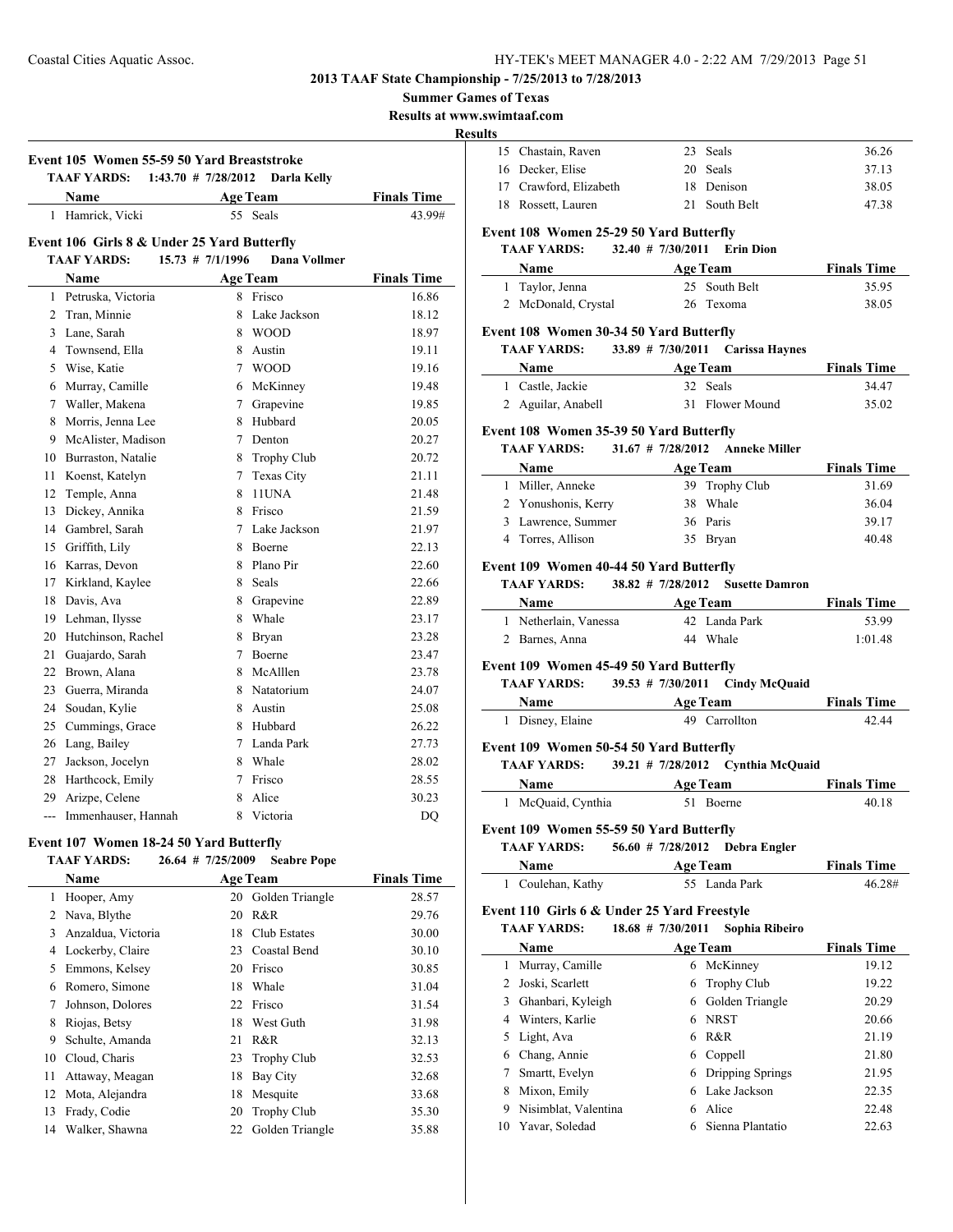#### **2013 TAAF State Championship - 7/25/2013 to 7/28/2013**

**Summer Games of Texas**

**Results at www.swimtaaf.com**

#### **Results**

| (Event 110 Girls 6 & Under 25 Yard Freestyle) |                     |   |                 |                    |  |
|-----------------------------------------------|---------------------|---|-----------------|--------------------|--|
|                                               | Name                |   | <b>Age Team</b> | <b>Finals Time</b> |  |
| 11                                            | Cox, Maeve          | 6 | <b>WOOD</b>     | 22.66              |  |
| 12                                            | Stanley, Savannah   | 6 | <b>Boerne</b>   | 22.71              |  |
| 13                                            | Robinson, Madalynne | 6 | Natatorium      | 22.90              |  |
| 14                                            | Peter, Caroline     | 6 | Landa Park      | 22.95              |  |
| 15                                            | Suarez, Camila      | 6 | Texoma          | 23.15              |  |
| 16                                            | Montes, Fatima      | 6 | LA Joya         | 23.38              |  |
| 17                                            | Uribe, Lauren       | 6 | Harilingen      | 23.45              |  |
| 18                                            | Gallucci, Avery     | 6 | <b>TCAT</b>     | 23.96              |  |
| 19                                            | Contreras, Marissa  | 6 | Denton          | 24.33              |  |
| 20                                            | Stermer, Teagan     | 6 | Carrollton      | 24.62              |  |
| 21                                            | Guillen, Natalia    | 6 | Temple          | 24.68              |  |
| 22                                            | Oushalkas, Izabella | 5 | Frisco          | 24.69              |  |
| 23                                            | Kime, Grace         | 6 | Whale           | 25.20              |  |
| 24                                            | Carroll, Lily       | 6 | Austin          | 25.41              |  |
| 25                                            | Johnson, Meredith   | 6 | Hubbard         | 25.66              |  |
| 26                                            | Bates, Sophia       | 5 | Whale           | 27.97              |  |
| 27                                            | Montgomery, Grace   | 5 | Austin          | 28.69              |  |
| 28                                            | Martinez, Julia     | 6 | McAlllen        | 30.86              |  |
| 29                                            | Kungu, Hope         | 6 | Whale           | 32.23              |  |
|                                               |                     |   |                 |                    |  |

## **Event 111 Girls 8 & Under 25 Yard Freestyle**

 $\frac{1}{2}$ 

## **TAAF YARDS: 14.85 # 8/3/2001 Kelsey Emmons**

| <b>Name</b>         |                |                    | <b>Finals Time</b> |
|---------------------|----------------|--------------------|--------------------|
| Tran, Minnie        | 8              | Lake Jackson       | 15.87              |
| Miller, Lacy        | 8              | <b>Trophy Club</b> | 16.00              |
| Roberts, Lauren     | 8              | Boerne             | 16.61              |
| Baylor, Madison     | 8              | Austin             | 16.81              |
| Reese, Laura        | 8              | Angleton           | 16.99              |
| Mahr, Jaz           | 8              | Austin             | 17.31              |
| Wickham, Kate       | 8              | Victoria           | 17.56              |
| Henry, Brooke       | 8              | Victoria           | 17.74              |
| Lane, Sarah         | 8              | <b>WOOD</b>        | 17.79              |
| Holland, Ella       | 8              | <b>Trophy Club</b> | 17.87              |
| Evans, Rachel       | 8              | El Campo           | 18.04              |
| Neireiter, Ashlyn   | 8              | Golden Triangle    | 18.11              |
| Townsend, Ella      | 8              | Austin             | 18.51              |
| Sevier, Abigail     | 8              | Victoria           | 18.68              |
| DeLugo, Dillan      | 7              | Southlake          | 18.71              |
| Lyons, Ashtyn       | 7              | Hubbard            | 18.84              |
| Hargrove, Alyssa    | 7              | Landa Park         | 19.16              |
| Laseter, Ellie      | 8              | Hubbard            | 19.22              |
| Proctor, Carsyn     | 8              | Mineral Wells      | 19.26              |
| Waller, Makena      | $\overline{7}$ | Grapevine          | 19.60              |
| Hutchinson, Rachel  | 8              | <b>Bryan</b>       | 19.72              |
| Karras, Devon       | 8              | Plano Pir          | 19.76              |
| McGill, Addison     | 8              | Landa Park         | 19.85              |
| Ryan, Ashley        | 8              | Whale              | 20.09              |
| Heil, Leah          | 7              | Plano Pir          | 20.11              |
| Gabrel, Karli       | 8              | Whale              | 20.25              |
| Brennan, Makenzie   | 7              | McKinney           | 20.29              |
| Maldonado, Victoria | 8              | Mission            | 20.49              |
| Romine, Sadie       | 8              | McKinney           | 20.55              |
| Dyer, Avery         | 7              | Carrollton         | 20.75              |
| Rodriguez, Lorena   | 8              | Freer              | 21.92              |
|                     |                |                    | <b>Age Team</b>    |

| 32 Garcia, Hailey    | 8 Mission | 23.83 |
|----------------------|-----------|-------|
| 33 Mitchell, Caitlin | 8 Denison | 27.15 |
| 34 Robeldo, Perla    | 7 SA      | 27.31 |
| 35 Janecek, Tiffany  | 7 SA      | 30.50 |

## **Event 112 Women 18-24 50 Yard Freestyle**

#### **TAAF YARDS: 24.78 # 8/7/2010 Krystan Morrell**

|    | Name                |    | <b>Age Team</b>     | <b>Finals Time</b> |
|----|---------------------|----|---------------------|--------------------|
| 1  | Bommer, Kate        | 18 | Golden Triangle     | 26.24              |
| 2  | Gaas, Julia         | 19 | R&R                 | 27.20              |
| 3  | Ramirez, Alexis     | 21 | Frisco              | 27.32              |
| 4  | Mosholder, Jessica  | 24 | Whale               | 27.67              |
| 5  | Nava, Blythe        | 20 | R&R                 | 27.98              |
| 6  | Anzaldua, Victoria  | 18 | Club Estates        | 28.11              |
| 7  | Buck, Brianna       | 18 | Mineral Wells       | 28.29              |
| 8  | Skinner, Haley      | 18 | Bay City            | 28.55              |
| 9  | Roberson, Katharine | 24 | Whale               | 28.62              |
| 10 | Cloud, Charis       | 23 | <b>Trophy Club</b>  | 29.07              |
| 11 | Mota, Alejandra     | 18 | Mesquite            | 30.53              |
| 12 | Wilson, Kaneesha    | 19 | <b>Flower Mound</b> | 31.08              |
| 13 | Crawford, Elizabeth | 18 | Denison             | 32.42              |
| 14 | Wheeler, Sarah      | 19 | Bryan               | 33.37              |
| 15 | Cahill, Caitlin     | 23 | <b>WOOD</b>         | 33.48              |
| 16 | Jones, Haley        | 18 | South Belt          | 36.07              |
| 17 | Robertson, Nykeya   | 18 | Texoma              | 36.57              |

#### **Event 113 Women 25-29 50 Yard Freestyle**

## **TAAF YARDS: 28.11 # 7/30/2011 Jenny Beagle**

| <b>Name</b>       | <b>Age Team</b> | <b>Finals Time</b> |
|-------------------|-----------------|--------------------|
| 1 Taylor, Jenna   | 25 South Belt   | 31.47              |
| 2 Cherel, Audrey  | 27 Whale        | 32.40              |
| 3 Merrill, Nicole | 26 Flower Mound | 33.29              |

#### **Event 113 Women 30-34 50 Yard Freestyle**

#### **TAAF YARDS: 28.98 # 7/28/2012 Megan Gosewisch**

| <b>Name</b>        | <b>Age Team</b> | <b>Finals Time</b> |
|--------------------|-----------------|--------------------|
| 1 Scrivner, Marika | 33 Trophy Club  | 28.54#             |
| 2 Castle, Jackie   | 32 Seals        | 29.03              |
| 3 Sepulveda, Tracy | 34 SA           | 39.97              |
| 4 Millsap, Melissa | 33 Landa Park   | 57 14              |

#### **Event 113 Women 35-39 50 Yard Freestyle**

#### **TAAF YARDS: 27.68 # 7/28/2012 Anneke Miller**

| <b>Name</b>       |  | <b>Finals Time</b>                                           |
|-------------------|--|--------------------------------------------------------------|
| 1 Dasso, Sara     |  | 29.00                                                        |
| 2 Powell, Cameron |  | 32.63                                                        |
| 3 Torres, Allison |  | 32.69                                                        |
|                   |  | <b>Age Team</b><br>35 Landa Park<br>37 Grapevine<br>35 Bryan |

## **Event 114 Women 40-44 50 Yard Freestyle**

## **TAAF YARDS: 31.33 # 7/30/2011 Debra McIntyre**

| <b>Name</b>            | <b>Age Team</b>     | <b>Finals Time</b> |
|------------------------|---------------------|--------------------|
| 1 McIntyre, Debra      | 44 Trophy Club      | 31.28#             |
| 2 Russell, Mindy       | 41 Dripping Springs | 32.68              |
| 3 Hutchinson, Jennifer | 40 Bryan            | 34.09              |
| 4 Dean, Annamarie      | 41 Dripping Springs | 38.50              |
| 5 Lehmann, Me Chelle   | Whale<br>44         | 43.04              |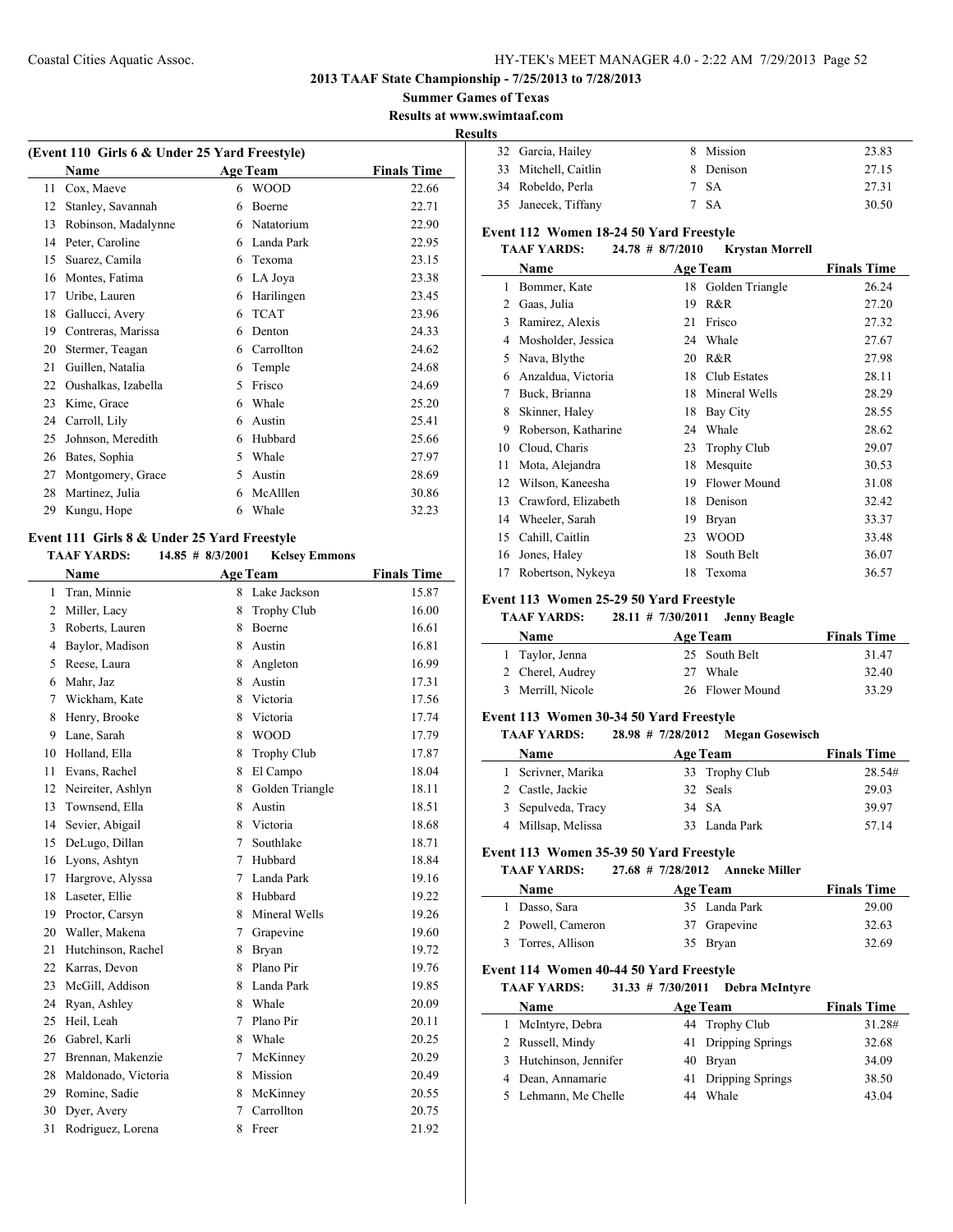**Summer Games of Texas**

**Results at www.swimtaaf.com**

**Results**

|    | Event 114 Women 45-49 50 Yard Freestyle<br><b>TAAF YARDS:</b> |         |   | 31.48 # 7/30/2011 Betzy Nelson                      |                    |
|----|---------------------------------------------------------------|---------|---|-----------------------------------------------------|--------------------|
|    |                                                               |         |   |                                                     |                    |
|    |                                                               |         |   | Name Age Team                                       | <b>Finals Time</b> |
|    | 1 Stone, Beverly                                              |         |   | 49 Lewisville                                       | 30.50#             |
|    | 2 Duckworth, Julie                                            |         |   | 48 Landa Park                                       | 34.86              |
|    | 3 Cahill, Terri                                               |         |   | 49 WOOD                                             | 36.76              |
|    | 4 Jones, Helga                                                |         |   | 48 South Belt                                       | 51.57              |
|    | Event 114 Women 50-54 50 Yard Freestyle                       |         |   |                                                     |                    |
|    | TAAF YARDS: 33.73 # 7/30/2011 Julia Kirby                     |         |   |                                                     |                    |
|    | Name Age Team                                                 |         |   |                                                     | <b>Finals Time</b> |
|    | 1 Tatum, Bettina                                              |         |   | 52 Southlake                                        | 35.29              |
|    | Event 114 Women 55-59 50 Yard Freestyle                       |         |   |                                                     |                    |
|    | TAAF YARDS: 44.57 # 7/28/2012 Debra Engler                    |         |   |                                                     |                    |
|    |                                                               |         |   | Name Age Team                                       | <b>Finals Time</b> |
|    | 1 Hamrick, Vicki                                              |         |   | 55 Seals                                            | 34.04#             |
|    | Event 114 Women 60-64 50 Yard Freestyle                       |         |   |                                                     |                    |
|    | Name Age Team                                                 |         |   |                                                     | <b>Finals Time</b> |
|    | 1 Engler, Debra                                               |         |   | 60 Landa Park                                       | 46.00              |
|    |                                                               |         |   |                                                     |                    |
|    | Event 114 Women 65-69 50 Yard Freestyle                       |         |   |                                                     |                    |
|    |                                                               |         |   | <b>TAAF YARDS:</b> 35.95 # 7/28/2012 Barbara Riedel |                    |
|    | Name                                                          |         |   | <b>Age Team</b>                                     | <b>Finals Time</b> |
|    | 1 Riedl, Barbara                                              |         |   | 67 Denison                                          | 37.38              |
|    | Event 115 Girls 8 & Under 100 Yard IM                         |         |   |                                                     |                    |
|    |                                                               |         |   | TAAF YARDS: 1:26.74 # 7/26/2008 Hope Williams       |                    |
|    | Name                                                          |         |   | <b>Age Team</b>                                     | <b>Finals Time</b> |
|    | 1 Petruska, Victoria                                          |         |   | 8 Frisco                                            | 1:34.14            |
|    | 43.48                                                         | 50.66   |   |                                                     |                    |
|    | 2 Elgar, Kelsy                                                |         |   | 8 Golden Triangle                                   | 1:42.63            |
|    | 45.82                                                         | 56.81   |   |                                                     |                    |
|    | 3 Mahr, Jaz                                                   |         |   | 8 Austin                                            | 1:44.39            |
|    | 53.51                                                         | 50.88   |   |                                                     |                    |
|    | 4 Shah, Naomi                                                 |         |   | 8 Coppell                                           | 1:45.27            |
|    | 48.62                                                         | 56.65   |   |                                                     |                    |
|    | 5 Hall, Ella                                                  |         |   | 8 Austin                                            | 1:46.34            |
|    | 47.57                                                         | 58.77   |   |                                                     |                    |
|    | 6 Wise, Katie                                                 |         |   | 7 WOOD                                              | 1:46.59            |
|    | 47.61                                                         | 58.98   |   |                                                     |                    |
| 7  | Neireiter, Ashlyn                                             |         | 8 | Golden Triangle                                     | 1:46.80            |
|    | 47.26                                                         | 59.54   |   |                                                     |                    |
| 8  | Morris, Jenna Lee                                             |         | 8 | Hubbard                                             | 1:48.61            |
|    | 53.91                                                         | 54.70   |   |                                                     |                    |
| 9  | Gambrel, Sarah                                                |         | 7 | Lake Jackson                                        | 1:48.92            |
|    | 46.97                                                         | 1:01.95 |   |                                                     |                    |
| 10 | Macatee, Jenna                                                |         | 8 | Rowlett                                             | 1:52.88            |
|    | 51.93                                                         | 1:00.95 |   |                                                     |                    |
| 11 | Escobar, Bria                                                 |         | 8 | Alice                                               | 1:55.74            |
|    | 51.78                                                         | 1:03.96 |   |                                                     |                    |
| 12 | Ciesiolka, Maeve                                              |         | 7 | Southlake                                           | 1:56.56            |
|    | 48.51                                                         | 1:08.05 |   |                                                     |                    |
|    |                                                               |         |   |                                                     |                    |
| 13 | Gage, Tess                                                    |         | 7 | R&R                                                 | 1:56.57            |

| s  |                  |         |   |                  |         |
|----|------------------|---------|---|------------------|---------|
| 14 | Whitworth, Avery |         | 8 | Rowlett          | 1:57.31 |
|    | 53.53            | 1:03.78 |   |                  |         |
| 15 | Proctor, Carsyn  |         | 8 | Mineral Wells    | 1:58.84 |
|    | 56.28            | 1:02.56 |   |                  |         |
| 16 | Burgett, Abby    |         | 8 | Austin           | 2:03.32 |
|    | 1:00.58          | 1:02.74 |   |                  |         |
| 17 | Akers, Maggie    |         | 8 | Dripping Springs | 2:05.01 |
|    | 1:04.19          | 1:00.82 |   |                  |         |
| 18 | Lang, Bailey     |         | 7 | Landa Park       | 2:06.48 |
|    | 59.16            | 1:07.32 |   |                  |         |
| 19 | Brown, Alana     |         | 8 | McAlllen         | 2:10.77 |
|    | 1:00.02          | 1:10.75 |   |                  |         |
| 20 | Newton, Natasha  |         | 7 | Dripping Springs | 2:29.63 |
|    | 1:10.17          | 1:19.46 |   |                  |         |
|    | Sennett, Jasmine |         | 7 | Frisco           | DO      |
|    | Mann, Caroline   |         | 8 | Rowlett          | DO      |

## **Event 116 Women 18-24 100 Yard IM**

## **TAAF YARDS: 1:03.84 # 8/7/2010 Katie Miles**

|    | Name               |       |    | <b>Age Team</b> | <b>Finals Time</b> |
|----|--------------------|-------|----|-----------------|--------------------|
| 1  | Greener, Casey     |       |    | 20 Trophy Club  | 1:07.61            |
|    | 31.93              | 35.68 |    |                 |                    |
| 2  | Cantu, Brianna     |       |    | 18 Edinburg     | 1:10.31            |
|    | 31.58              | 38.73 |    |                 |                    |
| 3  | Romero, Simone     |       | 18 | Whale           | 1:11.93            |
|    | 34.80              | 37.13 |    |                 |                    |
| 4  | Anzaldua, Victoria |       | 18 | Club Estates    | 1:12.22            |
|    | 33.91              | 38.31 |    |                 |                    |
| 5  | Schulte, Amanda    |       |    | 21 R&R          | 1:15.28            |
|    | 34.45              | 40.83 |    |                 |                    |
| 6  | Decker, Elise      |       |    | 20 Seals        | 1:19.51            |
|    | 36.48              | 43.03 |    |                 |                    |
| 7  | Chastain, Raven    |       |    | 23 Seals        | 1:21.06            |
|    | 38.52              | 42.54 |    |                 |                    |
| 8  | Riojas, Betsy      |       | 18 | West Guth       | 1:23.32            |
|    | 38.55              | 44.77 |    |                 |                    |
| 9  | Wheeler, Sarah     |       | 19 | <b>Bryan</b>    | 1:25.99            |
|    | 36.99              | 49.00 |    |                 |                    |
| 10 | Rossett, Lauren    |       | 21 | South Belt      | 1:45.12            |
|    | 49.83              | 55.29 |    |                 |                    |

## **Event 117 Women 25-29 100 Yard IM**

## **TAAF YARDS: 1:12.10 # 7/30/2011 Jenny Beagle**

| Name                | <b>Age Team</b> |    |               | <b>Finals Time</b> |  |
|---------------------|-----------------|----|---------------|--------------------|--|
| 1 Kelly, Kristine   |                 |    | 25 South Belt | 1:21.30            |  |
| 37.67               | 43.63           |    |               |                    |  |
| 2 McDonald, Crystal |                 |    | 26 Texoma     | 1:29.08            |  |
| 41 79               | 47.29           |    |               |                    |  |
| 3 Colpitts, Melissa |                 | 27 | Austin        | 1:34.51            |  |
| 43.58               | 50.93           |    |               |                    |  |
|                     |                 |    |               |                    |  |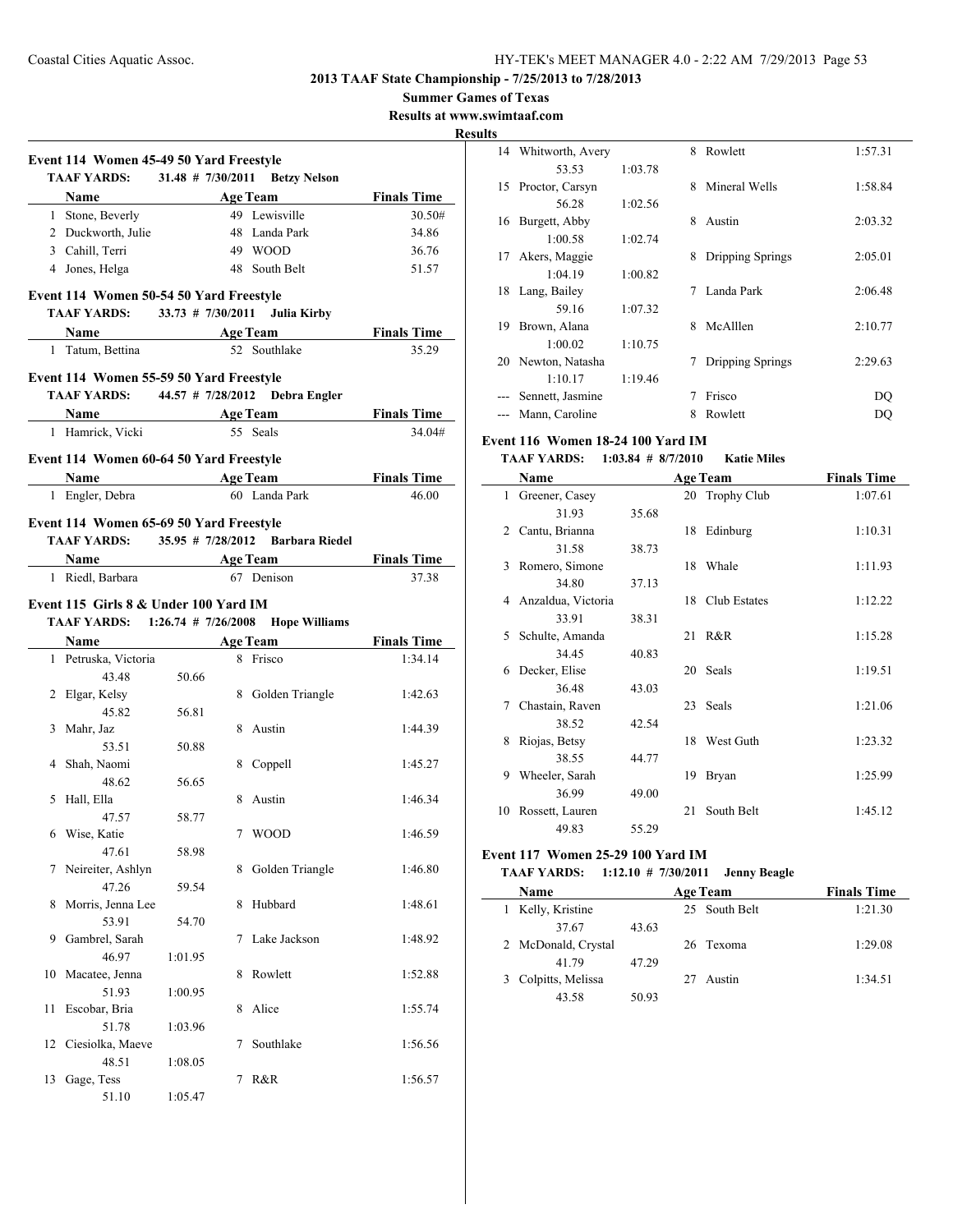**Summer Games of Texas**

**Results at www.swimtaaf.com**

**Results**

| <b>Event 117 Women 30-34 100 Yard IM</b>             |                       |                                   |                                       | 4 Buck, Bri<br>33 |
|------------------------------------------------------|-----------------------|-----------------------------------|---------------------------------------|-------------------|
| TAAF YARDS: 1:07.46 # 7/28/2012 Erin Lowack          |                       |                                   |                                       | 5 Frady, Co       |
| <b>Name</b>                                          |                       |                                   | <b>Example 2 Age Team</b> Finals Time | 35                |
| 1 Aguilar, Anabell                                   |                       | 31 Flower Mound                   | 1:17.56                               | 6 Robertson       |
| 36.84                                                | 40.72                 |                                   |                                       | 42                |
| 2 Castle, Jackie                                     | 41.85                 | 32 Seals                          | 1:18.62                               | Event 119 Wo      |
| 36.77                                                |                       |                                   |                                       | <b>TAAF YARI</b>  |
| Event 117 Women 35-39 100 Yard IM                    |                       |                                   |                                       |                   |
| <b>TAAF YARDS:</b>                                   |                       | 1:29.97 # 7/30/2011 Mindy Russell |                                       | <b>Name</b>       |
|                                                      |                       |                                   | Name Age Team Finals Time             | 1 Cherel, A       |
| 1 Miller, Anneke                                     |                       | 39 Trophy Club                    | 1:11.87#                              | 37                |
| 34.03                                                | 37.84                 |                                   |                                       | 2 Kelly, Kri      |
| 2 Dasso, Sara                                        |                       | 35 Landa Park                     | 1:17.06#                              | 37                |
| 35.97                                                | 41.09                 |                                   |                                       | 3 McDonale        |
| 3 Torres, Allison                                    |                       | 35 Bryan                          | 1:25.49#                              | 41                |
| 41.26                                                | 44.23                 |                                   |                                       | Event 119 Wo      |
| 4 Powell, Cameron                                    |                       | 37 Grapevine                      | 1:27.37#                              | <b>TAAF YARI</b>  |
| 41.43                                                | 45.94                 |                                   |                                       | <b>Name</b>       |
|                                                      |                       |                                   |                                       | 1 Yonushor        |
| Event 118 Women 40-44 100 Yard IM                    |                       |                                   |                                       | 35                |
| TAAF YARDS: 1:45.83 # 7/28/2012 Christine Kreutziger |                       |                                   |                                       |                   |
|                                                      |                       |                                   | Name Age Team Finals Time             | Event 119 Wo      |
| 1 Barnes, Anna 44 Whale                              |                       |                                   | 1:54.94                               | <b>TAAF YARI</b>  |
|                                                      | 56.13 58.81           |                                   |                                       | <b>Name</b>       |
| Event 118 Women 45-49 100 Yard IM                    |                       |                                   |                                       | 1 Russell, N      |
| TAAF YARDS: 1:20.14 # 7/30/2011 Michelle Priller     |                       |                                   |                                       | 36                |
|                                                      |                       |                                   |                                       |                   |
| Name                                                 |                       | Age Team                          | <b>Finals Time</b>                    | Event 119 Wo      |
| 1 Cahill, Terri                                      |                       | 49 WOOD                           | 1:35.49                               | <b>Name</b>       |
| 44.91                                                | 50.58                 |                                   |                                       | 1 Tatum, Bo       |
| 2 Baughman, Gretchen 48 Port Aransas                 |                       |                                   | 1:37.32                               | 42                |
| 45.87                                                | 51.45                 |                                   |                                       | Event 119 Wo      |
| Event 118 Women 50-54 100 Yard IM                    |                       |                                   |                                       | <b>TAAF YARI</b>  |
| TAAF YARDS: 1:29.69 # 7/28/2012 Cynthia McQuaid      |                       |                                   |                                       | <b>Name</b>       |
| <b>Name</b>                                          |                       |                                   | <b>Example 2 Age Team</b> Finals Time | 1 Riedl, Bar      |
| 1 McQuaid, Cynthia 51 Boerne                         |                       |                                   | 1:30.54                               | 44                |
| 41.41                                                | 49.13                 |                                   |                                       |                   |
|                                                      |                       |                                   |                                       | Event 120 Gir     |
| Event 118 Women 55-59 100 Yard IM                    |                       |                                   |                                       | <b>TAAF YARI</b>  |
| Name                                                 |                       | <b>Age Team</b>                   | <b>Finals Time</b>                    | K Kemp, K Ken     |
| 1 Coulehan, Kathy                                    |                       | 55 Landa Park                     | 1:40.55                               | Team              |
| 46.39                                                | 54.16                 |                                   |                                       | 1 Trophy C        |
| 2 Merrill, Teresa                                    |                       | 58 Flower Mound                   | 2:02.10                               | 1) Repsky         |
| 54.25                                                | 1:07.85               |                                   |                                       | 3) Burrast        |
| Event 119 Women 18-24 200 Yard Freestyle             |                       |                                   |                                       | 32                |
| <b>TAAF YARDS:</b>                                   | $2:12.15$ # 7/30/2011 | <b>Xela Steenberge</b>            |                                       | 2 Frisco          |
|                                                      |                       |                                   |                                       | $1)$ Perry,       |
| Name                                                 |                       | <b>Age Team</b>                   | <b>Finals Time</b>                    | 3) Dickey         |
| 1 Littleton, Laura                                   |                       | 24 R&R                            | 2:16.27                               | 34                |
| 32.01                                                | 34.62                 | 35.35                             | 34.29                                 | 3 Angleton        |
| 2 Attaway, Meagan                                    |                       | 18 Bay City                       | 2:19.87                               | 1) Vrazel.        |
| 32.51                                                | 34.79                 | 36.02                             | 36.55                                 | 3) Dean, l        |
| 3 Anzaldua, Victoria                                 |                       | 18 Club Estates                   | 2:24.74                               | 40                |
| 33.68                                                | 36.34                 | 37.77                             | 36.95                                 |                   |
|                                                      |                       |                                   |                                       |                   |
|                                                      |                       |                                   |                                       |                   |
|                                                      |                       |                                   |                                       |                   |
|                                                      |                       |                                   |                                       |                   |
|                                                      |                       |                                   |                                       |                   |

| 4 Buck, Brianna     |       |    | 18 Mineral Wells |       | 2:25.59 |
|---------------------|-------|----|------------------|-------|---------|
| 33.45               | 37.99 |    | 39.02            | 35.13 |         |
| 5 Frady, Codie      |       |    | 20 Trophy Club   |       | 2:40.70 |
| 35.70               | 40.60 |    | 43.18            | 41.22 |         |
| 6 Robertson, Nykeya |       | 18 | Texoma           |       | 3:25.74 |
| 42.90               | 50.50 |    | 1.52.34          |       |         |

## **Event 25-29 200 Yard Freestyle**

#### **TAAF YARDS: 2:18.07 # 7/30/2011 Erin Dion**

| <b>Name</b>         | <b>Age Team</b> |  |               |       | <b>Finals Time</b> |
|---------------------|-----------------|--|---------------|-------|--------------------|
| Cherel, Audrey      |                 |  | Whale         |       | 2:47.50            |
| 37.08               | 41.73           |  | 45.03         | 43.66 |                    |
| 2 Kelly, Kristine   |                 |  | 25 South Belt |       | 2:51.57            |
| 37.15               | 43.71           |  | 44.89         | 45.82 |                    |
| 3 McDonald, Crystal |                 |  | 26 Texoma     |       | 3:11.74            |
| 41.92               | 48.51           |  | 50.41         | 50.90 |                    |

#### **Event 35-39 200 Yard Freestyle**

#### **DS:** 2:49.76 # 7/28/2012 **Kimberly Lawler**

| <b>Name</b>         |       | <b>Age Team</b> | <b>Finals Time</b> |          |  |
|---------------------|-------|-----------------|--------------------|----------|--|
| 1 Yonushonis, Kerry |       | 38 Whale        |                    | 2:47.87# |  |
| 35.18               | 42.65 | 45.28           | 44.76              |          |  |

#### **Event 40-44 200 Yard Freestyle**

**TAAF YARDS: 4:07.21 # 7/28/2012 Danna Alcorn**

| <b>Name</b>      | <b>Age Team</b> |  |       | <b>Finals Time</b>  |          |
|------------------|-----------------|--|-------|---------------------|----------|
| 1 Russell, Mindy |                 |  |       | 41 Dripping Springs | 2:51.05# |
| 36.05            | 42.39           |  | 46.73 | 45.88               |          |

#### **Event 50-54 200 Yard Freestyle**

| <b>Name</b>      |       | <b>Age Team</b> |       | <b>Finals Time</b> |
|------------------|-------|-----------------|-------|--------------------|
| 1 Tatum, Bettina |       | 52 Southlake    |       | 3:05.20            |
| 42.11            | 46.84 | 49.66           | 46.59 |                    |

## **Event 119 200 Yard Freestyle**

**TAAF YARDS: 3:02.61 # 7/30/2011 Barbara Reidl**

| <b>Name</b>      |       | Age Team   |       | <b>Finals Time</b> |
|------------------|-------|------------|-------|--------------------|
| 1 Riedl, Barbara |       | 67 Denison |       | 3:05.56            |
| 44.18            | 46.47 | 48.48      | 46.43 |                    |

## **Example 8 & Under 100 Yard Freestyle Relay**

**DS: 1:05.12** # **7/27/2002 Callalen Area Swim Team** 

#### **K Kemp, K Kemp, K Schwirtlich, M Meisenheimer**

|               | Team                    | Relav              | <b>Finals Time</b> |
|---------------|-------------------------|--------------------|--------------------|
| 1             | <b>Trophy Club</b>      | A                  | 1:06.37            |
|               | 1) Repsky, Sierra 8     | 2) Holland, Ella 8 |                    |
|               | 3) Burraston, Natalie 8 | 4) Miller, Lacy 8  |                    |
|               | 32.66<br>33.71          |                    |                    |
| $\mathcal{L}$ | Frisco                  | A                  | 1:08.50            |
|               | 1) Perry, Laney 8       | 2) Reneau, Riley 8 |                    |
|               | 3) Dickey, Annika 8     | 4) Clark, Audrey 8 |                    |
|               | 34.20<br>34.30          |                    |                    |
| 3             | Angleton                | A                  | 1:12.92            |
|               | 1) Vrazel, Elizabeth 8  | 2) Dean, Kendall 7 |                    |
|               | 3) Dean, Mylee 7        | 4) Reese, Laura 8  |                    |
|               | 40.34<br>32.58          |                    |                    |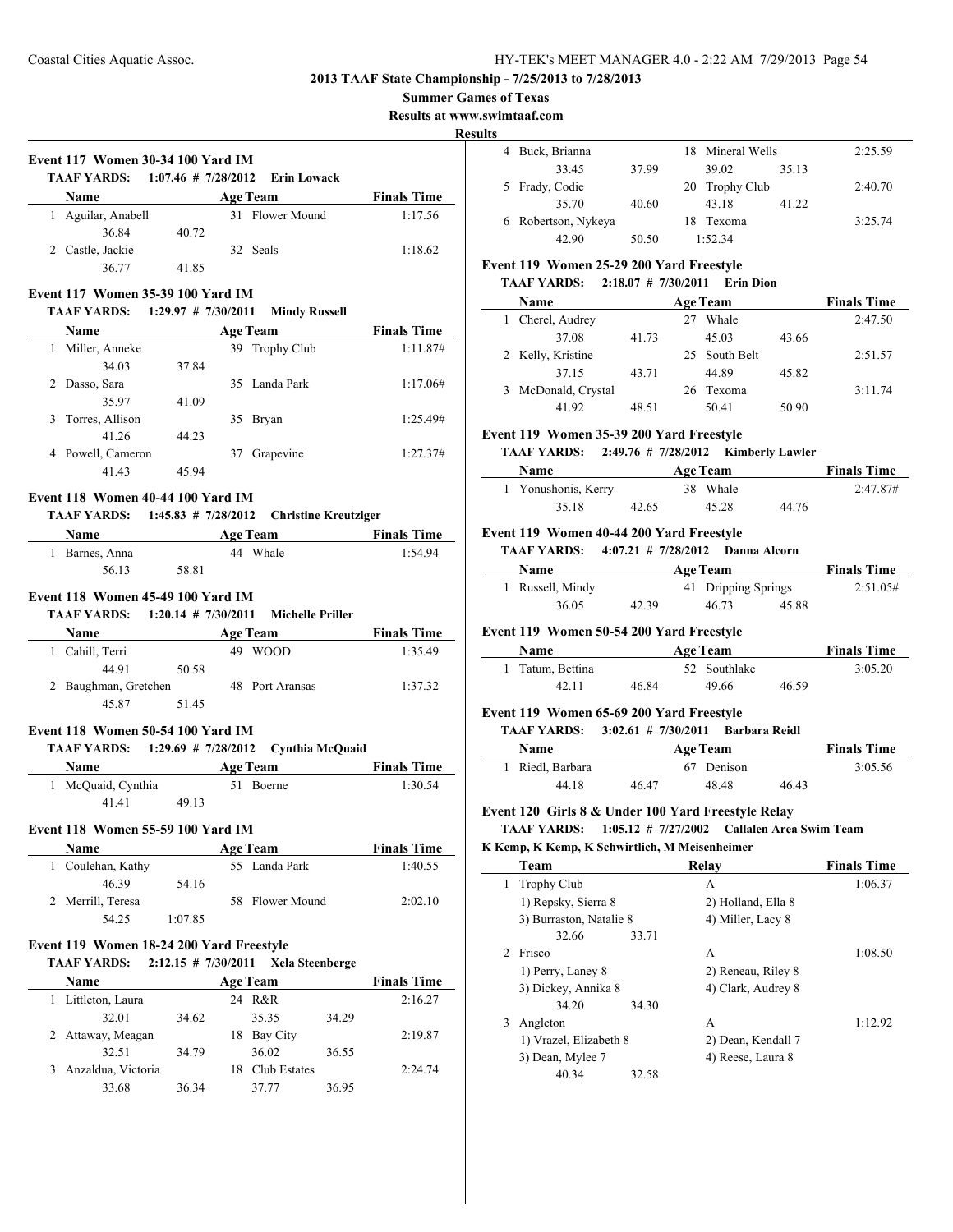**2013 TAAF State Championship - 7/25/2013 to 7/28/2013**

**Summer Games of Texas**

**Results at www.swimtaaf.com**

## **Results**

 $\overline{\phantom{0}}$ 

|                | Team                      |       | (Event 120 Girls 8 & Under 100 Yard Freestyle Relay)<br><b>Relay</b> | <b>Finals Time</b> |
|----------------|---------------------------|-------|----------------------------------------------------------------------|--------------------|
| $\overline{4}$ | <b>Flower Mound</b>       |       | A                                                                    | 1:13.83            |
|                | 1) Kochenower, Mattie 7   |       | 2) Aguilar, Kimberly 8                                               |                    |
|                | 3) Kochenower, Kylee 7    |       | 4) Pfister, Kaylee 8                                                 |                    |
|                | 38.88                     | 34.95 |                                                                      |                    |
| 5              | Trophy Club               |       | B                                                                    | 1:14.87            |
|                | 1) Brown, Aubrey 8        |       | 2) Joski, Scarlett 6                                                 |                    |
|                | 3) Kisner, Aubri 8        |       | 4) Love, Campbell 8                                                  |                    |
|                | 43.57                     | 31.30 |                                                                      |                    |
|                | 6 Southlake               |       | A                                                                    | 1:15.11            |
|                | 1) Heldenbrand, Hailey 8  |       | 2) Ciesiolka, Maeve 7                                                |                    |
|                | 3) Donlon, Lexie 8        |       | 4) DeLugo, Dillan 7                                                  |                    |
|                | 39.10                     | 36.01 |                                                                      |                    |
|                | 7 Victoria                |       | A                                                                    | 1:17.18            |
|                | 1) Henry, Brooke 8        |       | 2) Sevier, Abigail 8                                                 |                    |
|                | 3) Immenhauser, Hannah 8  |       | 4) Wickham, Kate 8                                                   |                    |
|                | 35.67                     | 41.51 |                                                                      |                    |
| 8              | Keller                    |       | A                                                                    | 1:19.08            |
|                | 1) Lehmann, Samantha 8    |       | 2) Griffith, Maddie 8                                                |                    |
|                | 3) Tomlinson, Elizabeth 8 |       | 4) Salmon, Shannon 7                                                 |                    |
|                | 39.68                     | 39.40 |                                                                      |                    |
| 9              | Carrollton                |       | A                                                                    | 1:20.39            |
|                | 1) Edwards, Sophia 7      |       | 2) Ehinger, Lulu 8                                                   |                    |
|                | 3) Dillard, Kristen 7     |       | 4) Dyer, Avery 7                                                     |                    |
|                | 38.37                     | 42.02 |                                                                      |                    |
| 10             | Frisco                    |       | B                                                                    | 1:20.65            |
|                | 1) Frazier, Morgan 8      |       | 2) Clark, Katie 8                                                    |                    |
|                | 3) Bastable, Tara 7       |       | 4) Oushalkas, Maria Jhoanne 7                                        |                    |
|                | 41.85                     | 38.80 |                                                                      |                    |
| 11             | El Campo                  |       | A                                                                    | 1:21.52            |
|                | 1) Evans, Allison 8       |       | 2) Vallejo, Allison 6                                                |                    |
|                | 3) Evans, Margaret 8      |       | 4) Evans, Rachel 8                                                   |                    |
|                | 45.29                     | 36.23 |                                                                      |                    |
| 12             | R&R                       |       | A                                                                    | 1:21.68            |
|                | 1) Miller, Jane 8         |       | 2) Jones, Grace 8                                                    |                    |
|                | 3) Masters, Ann Marie 7   |       | 4) Gage, Tess 7                                                      |                    |
|                | 41.49                     | 40.19 |                                                                      |                    |
| 13             | Alice                     |       | A                                                                    | 1:22.01            |
|                | 1) Cantu, Rachel 8        |       | 2) Shults, Syddah 8                                                  |                    |
|                | 3) Valdez, Madison 8      |       | 4) Escobar, Bria 8                                                   |                    |
|                | 43.07                     | 38.94 |                                                                      |                    |
| 14             | Marble Falls              |       | A                                                                    | 1:22.65            |
|                | 1) Nobles, Angelica 7     |       | 2) Hugunin, Julia 7                                                  |                    |
|                | 3) Looney, Cassidy 8      |       | 4) Looney, Grace 8                                                   |                    |
|                | 41.25                     | 41.40 |                                                                      |                    |
| 15             | Dripping Springs          |       | A                                                                    | 1:24.84            |
|                | 1) Trudeau, Brenna 8      |       | 2) Smartt, Evelyn 6                                                  |                    |
|                | 3) Cook, Kingsley 8       |       | 4) Hall, Cameron 7                                                   |                    |
|                | 45.42                     | 39.42 |                                                                      |                    |
| 16             | Landa Park                |       | A                                                                    | 1:24.92            |
|                | 1) Dasso, Clare Anne 7    |       | 2) Ewald, Carloine 8                                                 |                    |
|                | 3) McGill, Addison 8      |       | 4) Hargrove, Alyssa 7                                                |                    |
|                | 45.52                     | 39.40 |                                                                      |                    |

| Š  |                        |         |                               |         |
|----|------------------------|---------|-------------------------------|---------|
| 17 | Odem                   |         | A                             | 1:25.04 |
|    | 1) O'Brien, Taryn 7    |         | 2) Garza, Mayra 8             |         |
|    | 3) Rogers, Ann 7       |         | 4) Rodriguez, Katherine 8     |         |
|    | 44 51                  | 40.53   |                               |         |
| 18 | Austin                 |         | A                             | 1:26.41 |
|    | 1) Butki, Marina 8     |         | 2) Bradsby, Josie 8           |         |
|    | 3) Domsch, Piper 7     |         | 4) Norberg, Jaisita 8         |         |
|    | 44.81                  | 41.60   |                               |         |
| 19 | Frisco                 |         | C                             | 1:31.63 |
|    | 1) Lee, Emily 7        |         | 2) Sennett, Jasmine 7         |         |
|    | 3) Gnidziejko, Laney 8 |         | 4) Nair, Shreeya 8            |         |
|    | 46.14                  | 45.49   |                               |         |
| 20 | <b>West Brazos</b>     |         | A                             | 1:33.09 |
|    | 1) Bible, Gracie 8     |         | 2) Fojtik, Taryn 8            |         |
|    | 3) Fine, Elizabeth 8   |         | 4) Fine, Olivia 8             |         |
|    | 47.09                  | 46.00   |                               |         |
| 21 | Austin                 |         | B                             | 1:34.74 |
|    | 1) LeGere, Jocelyn 7   |         | 2) Adams Clement, Francesca 8 |         |
|    | 3) Montgomery, Grace 5 |         | 4) Montgomery, Sarah 8        |         |
|    | 54.87                  | 39.87   |                               |         |
| 22 | Temple                 |         | A                             | 3:11.25 |
|    | 1) Castillo, Sophia 8  |         | 2) Thompson, Tomiko 6         |         |
|    | 3) Guillen, Natalia 6  |         | 4) Kraan, Miranda 7           |         |
|    | 55.58                  | 2:15.67 |                               |         |
|    |                        |         |                               |         |

## **Event 121 Women 18 & Over 200 Yard Freestyle Relay**

**TAAF YARDS: 1:44.87 # 7/25/2009 Richmond/Rosenberg**

#### **L Littleton, E Floyd, M Morrow, M Gale**

|    | Team                   |       | Relay                     |       | <b>Finals Time</b> |
|----|------------------------|-------|---------------------------|-------|--------------------|
| 1  | <b>Trophy Club</b>     |       | A                         |       | 1:52.68            |
|    | 1) Cloud, Charis 23    |       | 2) Greener, Casey 20      |       |                    |
|    | 3) Miller, Anneke 39   |       | 4) Scrivner, Marika 33    |       |                    |
|    | 28.87                  | 27.89 | 27.55                     | 28.37 |                    |
| 2  | R&R                    |       | A                         |       | 1:53.24            |
|    | 1) Gaas, Julia 19      |       | 2) Littleton, Laura 24    |       |                    |
|    | 3) Nava, Blythe 20     |       | 4) Schulte, Amanda 21     |       |                    |
|    | 28.13                  | 30.31 | 28.26                     | 26.54 |                    |
| 3  | Frisco                 |       | A                         |       | 1:55.29            |
|    | 1) Ramirez, Alexis 21  |       | 2) Emmons, Kelsey 20      |       |                    |
|    | 3) Johnson, Dolores 22 |       | 4) Ehler, Shelly 41       |       |                    |
|    | 28.63                  | 30.17 | 29.87                     | 26.62 |                    |
| 4  | Golden Triangle        |       | A                         |       | 2:03.69            |
|    | 1) Bommer, Kate 18     |       | 2) Hooper, Amy 20         |       |                    |
|    | 3) Tuhn, Danae 25      |       | 4) Walker, Shawna 22      |       |                    |
|    | 27.59                  | 31.92 | 37.12                     | 27.06 |                    |
| 5. | <b>Seals</b>           |       | A                         |       | 2:09.70            |
|    | 1) Castle, Jackie 32   |       | 2) Hamrick, Vicki 55      |       |                    |
|    | 3) Chastain, Raven 23  |       | 4) Decker, Elise 20       |       |                    |
|    | 31.76                  | 29.66 | 34.07                     | 34.21 |                    |
| 6  | Landa Park             |       | A                         |       | 2:23.72            |
|    | 1) Duckworth, Julie 48 |       | 2) Netherlain, Vanessa 42 |       |                    |
|    | 3) Coulehan, Kathy 55  |       | 4) Dasso, Sara 35         |       |                    |
|    | 35.37                  | 40.20 | 37.83                     | 30.32 |                    |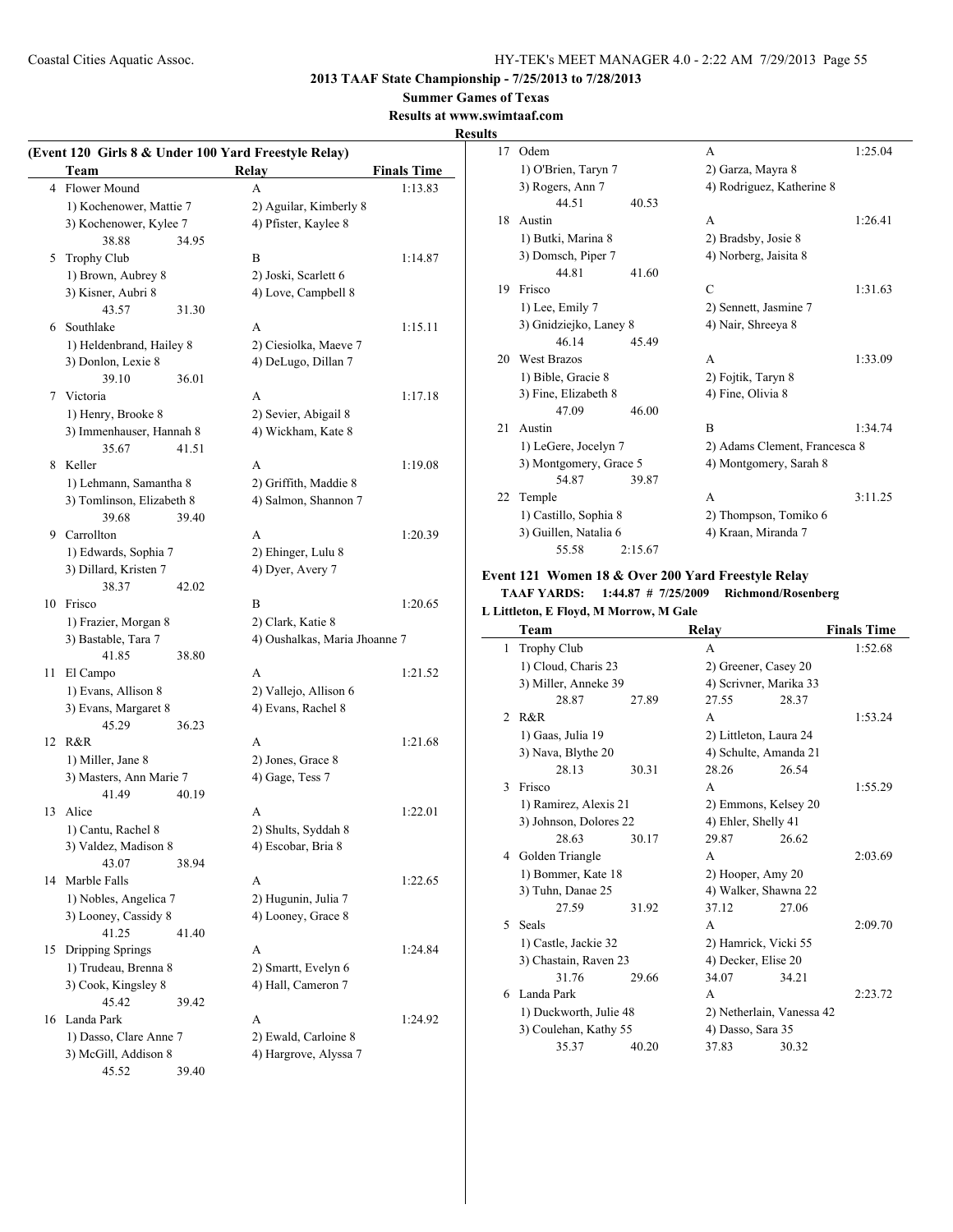**2013 TAAF State Championship - 7/25/2013 to 7/28/2013**

**Summer Games of Texas**

**Results at www.swimtaaf.com**

## **Results**

|    | Team                            |       | Relay                      |                                                | <b>Finals Time</b> |
|----|---------------------------------|-------|----------------------------|------------------------------------------------|--------------------|
| 1  | Golden Triangle                 |       | А                          |                                                | 2:13.97            |
|    | 1) Fletcher, Vincent 12         |       | 2) Tullos, Paul 11         |                                                |                    |
|    | 3) Anthony, Nicholas 12         |       |                            | 4) Dunham, Matthew 12                          |                    |
|    | 33.64                           | 38.57 | 32.41                      | 29.35                                          |                    |
| 2  | Frisco                          |       | A                          |                                                | 2:14.03            |
|    | 1) Colley, Christopher 12       |       |                            | 2) Dela Cruz, John Rovic 11                    |                    |
|    | 3) Urbine, Austin 12            |       | 4) Smith, Jack 12          |                                                |                    |
|    | 37.10                           | 36.99 | 31.31                      | 28.63                                          |                    |
| 3  | R&R                             |       | A                          |                                                | 2:22.47            |
|    |                                 |       |                            |                                                |                    |
|    | 1) Miller, Drew 11              |       | 2) Jacks, Josh 12          |                                                |                    |
|    | 3) Koelzer, Nikolas 11<br>38.14 |       | 4) Cook, Trent 12<br>35.21 | 30.70                                          |                    |
|    |                                 | 38.42 |                            |                                                |                    |
|    | 4 Trophy Club                   |       | A                          |                                                | 2:23.46            |
|    | 1) Miller, Nathan 12            |       | 2) Stotts, Case 12         |                                                |                    |
|    | 3) Hackler, Christopher 11      |       | 4) Jones, Shaw 12          |                                                |                    |
|    | 37.39                           | 39.53 | 36.61                      | 29.93                                          |                    |
| 5  | Frisco                          |       | B                          |                                                | 2:24.53            |
|    | 1) Fogle, Jack 12               |       |                            | 2) Haggard, Weston 12                          |                    |
|    | 3) Bland, Ian 11                |       |                            | 4) Burford, Bradley 12                         |                    |
|    | 39.22                           | 37.30 | 36.80                      | 31.21                                          |                    |
| 6  | Edinburg                        |       | А                          |                                                | 2:26.80            |
|    | 1) Garza, Christian 12          |       |                            | 2) Martinez, Fidel 12<br>4) Salinas, Benito 12 |                    |
|    | 3) Rivera, Justice 12           |       |                            |                                                |                    |
|    | 45.58                           | 37.84 | 31.36                      | 32.02                                          |                    |
| 7  | Texoma                          |       | A                          |                                                | 2:32.14            |
|    | 1) Molo, Cameron 12             |       | 2) Ji, Jesse 12            |                                                |                    |
|    | 3) Gonzalez, Jordan 11          |       | 4) Peak, Xzavious 12       |                                                |                    |
|    | 49.31                           | 37.33 | 1:05.50                    |                                                |                    |
| 8  | Frisco                          |       | C                          |                                                | 2:34.02            |
|    | 1) Nickel, Weston 11            |       | 2) Trask, Blake 12         |                                                |                    |
|    | 3) Petruska, Nicholas 11        |       | 4) Archer, Hayden 12       |                                                |                    |
|    | 41.78                           | 37.67 | 41.12                      | 33.45                                          |                    |
| 9  | <b>Flower Mound</b>             |       | A                          |                                                | 2:43.67            |
|    | 1) Galloway, Jacob 11           |       | 2) Russell, Reid 11        |                                                |                    |
|    | 3) Hough, Zach 11               |       | 4) James, Caleb 11         |                                                |                    |
|    | 38.90                           | 47.80 | 40.22                      | 36.75                                          |                    |
|    | 10 Keller                       |       | A                          |                                                | 2:46.78            |
|    | 1) Urbanosky, Case 11           |       |                            | 2) Stanbury, Spencer 11                        |                    |
|    | 3) Fowler, Jackson 12           |       |                            | 4) Merryman, Michael 12                        |                    |
|    | 40.74                           | 52.76 | 41.00                      | 32.28                                          |                    |
| 11 | Rowlett                         |       | A                          |                                                | 2:50.48            |
|    | 1) Barnes, Brodie 11            |       | 2) Davis, Merrick 12       |                                                |                    |
|    | 3) Cruse, Carson 11             |       | 4) Lindsay, Seth 11        |                                                |                    |
|    | 46.79                           | 42.47 | 48.83                      | 32.39                                          |                    |
| 12 | Alice                           |       | A                          |                                                | 2:53.16            |
|    | 1) Rubio, Trae 11               |       | 2) Gonzalez, David 11      |                                                |                    |
|    | 3) Perez, Angel 12              |       |                            | 4) White-Farrell, Holden 12                    |                    |
|    | 47.64                           | 46.61 | 44.93                      | 33.98                                          |                    |
| 13 | West Brazos                     |       | A                          |                                                | 2:54.28            |
|    | 1) Mann, Dakota 11              |       | 2) Pugh, Jordan 11         |                                                |                    |
|    | 3) Fine, James 11               |       | 4) Fojtik, Korey 11        |                                                |                    |
|    | 48.99                           | 45.58 | 41.24                      | 38.47                                          |                    |

| 14 | R&R                   | B                                | 2:55.41 |  |
|----|-----------------------|----------------------------------|---------|--|
|    | 1) McGrath, Connor 11 | 2) Dzierzanowski, Christopher 12 |         |  |
|    | 3) Garza, Marco 11    | 4) Griffith, Dustin 11           |         |  |
|    | 38.78<br>47.78        | 55.19<br>33.66                   |         |  |
| 15 | Frisco                | D                                | 2:56.79 |  |
|    | 1) Nickel, William 11 | 2) Kniering, Asher 12            |         |  |
|    | 3) Backus, Carson 11  | 4) Rick, Connor 11               |         |  |
|    | 43.85<br>45.87        | 48.05<br>39.02                   |         |  |
|    | Seals                 | A                                | DO      |  |
|    | 1) Castillo, Jaxon 12 | 2) Walters, Andrew 12            |         |  |
|    | 3) Rupp, Gabe 11      | 4) Berry, Lawson 11              |         |  |
|    | <b>TCAT</b>           | A                                | DO      |  |
|    | 1) Jones, Tyler 12    | 2) Frank, Quinten 11             |         |  |
|    | 3) Adauto, Alex 11    | 4) Barney, Andy 12               |         |  |
|    | Austin                | A                                | DO      |  |
|    | 1) Coffee, Calvin 11  | 2) Hebda, Doug 11                |         |  |
|    | 3) Aardema, Gabe 11   | 4) Kennedy, Cole 11              |         |  |

## **Event 123 Boys 13-14 200 Yard Medley Relay**

|   | Team                   |       | Relay                     |                          | <b>Finals Time</b> |
|---|------------------------|-------|---------------------------|--------------------------|--------------------|
| 1 | Golden Triangle        |       | A                         |                          | 1:58.44            |
|   | 1) Dyess, Glen 14      |       | 2) Contreras, Salvador 13 |                          |                    |
|   | 3) Yentzen, Reid 14    |       | 4) Satre, Alec 13         |                          |                    |
|   | 31.03                  | 32.40 | 29.07                     | 25.94                    |                    |
| 2 | Lake Jackson           |       | A                         |                          | 1:58.81            |
|   | 1) Fuchs, Hayden 14    |       | 2) Yates, Cameron 13      |                          |                    |
|   | 3) Johnson, Kane 13    |       | 4) Bradshaw, Brandon 14   |                          |                    |
|   | 30.36                  | 33.87 | 29.18                     | 25.40                    |                    |
| 3 | Frisco                 |       | A                         |                          | 2:04.12            |
|   | 1) Montgomery, Colt 14 |       | 2) Green, Nick 13         |                          |                    |
|   | 3) Lauerman, Thomas 14 |       | 4) Johnson, Clayton 14    |                          |                    |
|   | 34.19                  | 32.78 | 28.57                     | 28.58                    |                    |
| 4 | R&R                    |       | А                         |                          | 2:08.49            |
|   | 1) Koelzer, William 13 |       | 2) Przybilla, Joey 13     |                          |                    |
|   | 3) Perez, William 13   |       | 4) Miller, Brayden 13     |                          |                    |
|   | 34.33                  | 37.89 | 31.50                     | 24.77                    |                    |
| 5 | <b>Trophy Club</b>     |       | A                         |                          | 2:10.02            |
|   | 1) Caebert, Ryan 13    |       | 2) Fazakerley, Drew 13    |                          |                    |
|   | 3) Berberich, Chase 13 |       |                           | 4) Sampognaro, Thomas 14 |                    |
|   | 33.17                  | 36.92 | 30.95                     | 28.98                    |                    |
| 6 | Seals                  |       | A                         |                          | 2:11.28            |
|   | 1) Pearson, Isaac 14   |       | 2) Gordon, Tristin 14     |                          |                    |
|   | 3) Willis, Matthew 14  |       | 4) McCoy, Drake 13        |                          |                    |
|   | 33.40                  | 36.80 | 32.53                     | 28.55                    |                    |
| 7 | Flower Mound           |       | A                         |                          | 2:11.32            |
|   | 1) McLeroy, Matthew 14 |       | 2) Santos, Jojo 14        |                          |                    |
|   | 3) Larson, Ty 13       |       | 4) Hollcroft, Garrett 14  |                          |                    |
|   | 34.90                  | 36.78 | 32.29                     | 27.35                    |                    |
| 8 | Victoria               |       | A                         |                          | 2:11.37            |
|   | 1) Svatek, Brandon 14  |       | 2) Williams, Tanner 13    |                          |                    |
|   | 3) Myers, Raetsch 13   |       | 4) Schlamb, Hayden 13     |                          |                    |
|   | 31.30                  | 38.44 | 31.92                     | 29.71                    |                    |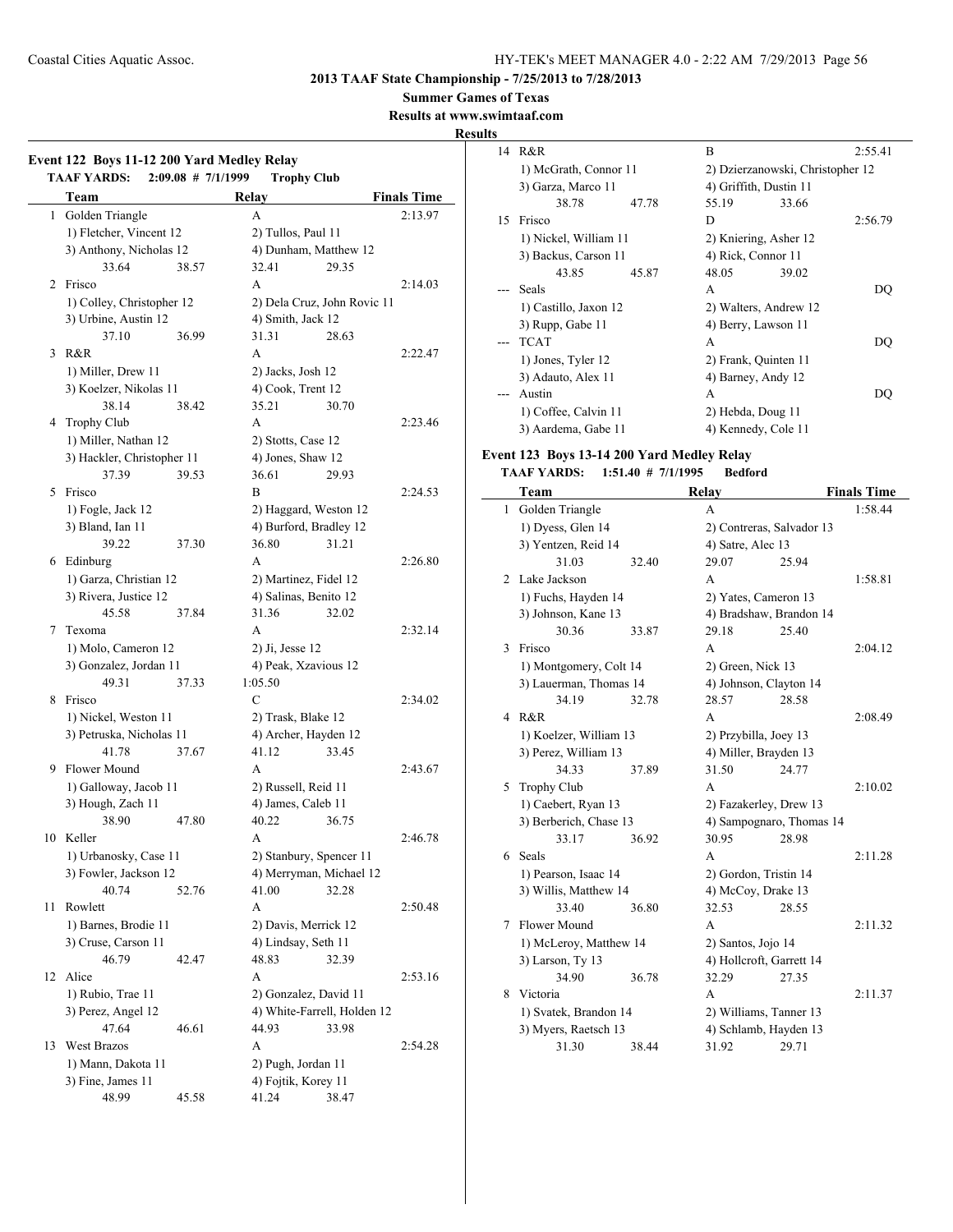**2013 TAAF State Championship - 7/25/2013 to 7/28/2013**

## **Summer Games of Texas**

**Results at www.swimtaaf.com Results**

|                 | (Event 123 Boys 13-14 200 Yard Medley Relay) |       |                        |                            |                    |  |
|-----------------|----------------------------------------------|-------|------------------------|----------------------------|--------------------|--|
|                 | Team                                         |       | Relay                  |                            | <b>Finals Time</b> |  |
| 9               | Lewisville                                   |       | A                      |                            | 2:12.03            |  |
|                 | 1) Moore, John 13                            |       | 2) Busby, Collin 13    |                            |                    |  |
|                 | 3) Estrada, Charlie 14                       |       | 4) Frank, Nikolay 14   |                            |                    |  |
|                 | 33.27                                        | 36.63 | 36.91                  | 25.22                      |                    |  |
| 10              | West Guth                                    |       | A                      |                            | 2:15.42            |  |
|                 | 1) Garza, Tyler 13                           |       | 2) Trevino, DeJack 14  |                            |                    |  |
|                 | 3) Lugo, Leo 14                              |       | 4) Cortez, Alfredo 13  |                            |                    |  |
|                 | 32.39                                        | 36.93 | 34.28                  | 31.82                      |                    |  |
| 11              | Whale                                        |       | A                      |                            | 2:17.86            |  |
|                 | 1) Barnes, Joey 13                           |       | 2) Tucker, Jonathan 13 |                            |                    |  |
|                 | 3) Roseberry, Trent 13                       |       |                        | 4) Mills, R. Phillip H. 14 |                    |  |
|                 | 37.91                                        | 33.11 | 37.55                  | 29.29                      |                    |  |
| 12 <sup>7</sup> | Alice                                        |       | A                      |                            | 2:18.30            |  |
|                 | 1) Money, Chance 13                          |       |                        | 2) Gonzalez, Gavino 14     |                    |  |
|                 | 3) Vasquez, Ruben 14                         |       | 4) Lara, Matthew 13    |                            |                    |  |
|                 | 40.49                                        | 36.48 | 31.70                  | 29.63                      |                    |  |
| 13              | Mission                                      |       | A                      |                            | 2:26.81            |  |
|                 | 1) Lopez, Anthony 14                         |       | 2) Flores, Eric 13     |                            |                    |  |
|                 | 3) Pena, Gabriel 13                          |       |                        | 4) Pena, Ivan 13           |                    |  |
|                 | 37.24                                        | 42.50 | 36.95                  | 30.12                      |                    |  |
|                 | 14 Lake Jackson                              |       | B                      |                            | 2:27.13            |  |
|                 | 1) Gasiorowski, David 13                     |       | 2) Pena, Gavin 14      |                            |                    |  |
|                 | 3) Monical, Mason 13                         |       | 4) Brown, Kyle 13      |                            |                    |  |
|                 | 35.72                                        | 43.79 | 36.91                  | 30.71                      |                    |  |
|                 | Keller                                       |       | A                      |                            | DO                 |  |
|                 | 1) Hoppe, Nate 14                            |       |                        | 2) Choong, Kendrick 13     |                    |  |
|                 | 3) Doughtie, Thomas 13                       |       |                        | 4) Hernandez, Joshua 13    |                    |  |

## **Event 124 Boys 11-12 100 Yard Freestyle**

## **TAAF YARDS: 57.06 # 7/24/2005 Cody Armstrong**

|    | Name                |       |                  | <b>Age Team</b> | <b>Finals Time</b> |
|----|---------------------|-------|------------------|-----------------|--------------------|
|    | 1 Barrera, Isaac    |       |                  | 12 Landa Park   | 57.77              |
|    | 28.13               | 29.64 |                  |                 |                    |
| 2  | Peterson, Kyle      |       |                  | 12 El Campo     | 1:00.35            |
|    | 28.23               | 32.12 |                  |                 |                    |
| 3  | Dykehouse, Caleb    |       |                  | 12 Portland     | 1:00.46            |
|    | 27.55               | 32.91 |                  |                 |                    |
| 4  | Williams, Conner    |       | 11               | El Campo        | 1:00.55            |
|    | 28.60               | 31.95 |                  |                 |                    |
| 5  | Alcalar, Christian  |       |                  | 12 Wharton      | 1:02.06            |
|    | 29.22               | 32.84 |                  |                 |                    |
| 6  | Kelber, Mason       |       | 12 <sup>12</sup> | Southlake       | 1:02.35            |
|    | 29.44               | 32.91 |                  |                 |                    |
| 7  | Rivera, Justice     |       | 12               | Edinburg        | 1:03.97            |
|    | 30.49               | 33.48 |                  |                 |                    |
| 8  | Goudeau, Hunter     |       |                  | 12 Wharton      | 1:04.11            |
|    | 30.64               | 33.47 |                  |                 |                    |
| 9  | Spillman, Alexander |       |                  | 12 Plano Pir    | 1:04.72            |
|    | 31.20               | 33.52 |                  |                 |                    |
| 10 | Elgar, Kelvin       |       | 11               | Golden Triangle | 1:04.74            |
|    | 30.93               | 33.81 |                  |                 |                    |
| 11 | Wilkey, Preston     |       | 11               | Natatorium      | 1:04.82            |
|    | 31.13               | 33.69 |                  |                 |                    |

| 12    | Jones, Shaw           |       | 12 | <b>Trophy Club</b> | 1:05.77 |
|-------|-----------------------|-------|----|--------------------|---------|
|       | 32.09                 | 33.68 |    |                    |         |
| 13    | Watt, Lucas           |       | 12 | Grapevine          | 1:06.85 |
|       | 31.67                 | 35.18 |    |                    |         |
|       | 14 Winters, Colton    |       | 12 | Kingsville         | 1:08.41 |
|       | 31.15                 | 37.26 |    |                    |         |
| 15    | Bland, Ian            |       | 11 | Frisco             | 1:08.42 |
|       | 31.25                 | 37.17 |    |                    |         |
| $*16$ | Isley, Taylor         |       | 12 | Landa Park         | 1:09.10 |
|       | 32.84                 | 36.26 |    |                    |         |
| $*16$ | Ramirez, Robert       |       | 11 | Mission            | 1:09.10 |
|       | 32.78                 | 36.32 |    |                    |         |
| 18    | Colley, Christopher   |       | 12 | Frisco             | 1:11.02 |
|       | 33.23                 | 37.79 |    |                    |         |
| 19    | Reeves, Jake          |       | 11 | <b>SA</b>          | 1:11.36 |
|       | 33.94                 | 37.42 |    |                    |         |
| 20    | Montoya, Jonathon     |       | 12 | Marble Falls       | 1:11.52 |
|       | 34.11                 | 37.41 |    |                    |         |
| 21    | Hamilton, Luke        |       | 12 | Weatherford        | 1:11.64 |
|       | 33.70                 | 37.94 |    |                    |         |
| 22    | Gilbert, Logan        |       | 12 | Paris              | 1:11.70 |
|       | 33.03                 | 38.67 |    |                    |         |
| 23    | Helwig, Will<br>34.78 |       | 12 | Plano Pir          | 1:15.01 |
| 24    | Dougherty, Ethan      | 40.23 | 12 | Austin             | 1:15.02 |
|       | 35.49                 | 39.53 |    |                    |         |
| 25    | Stover, Jacob         |       | 11 | Whale              | 1:15.59 |
|       | 34.11                 | 41.48 |    |                    |         |
| 26    | Nichols, Daniel       |       | 12 | Mesquite           | 1:16.08 |
|       | 35.05                 | 41.03 |    |                    |         |
| 27    | Weston, Tate          |       | 12 | Austin             | 1:18.53 |
|       | 36.40                 | 42.13 |    |                    |         |
| 28    | Overbey, Jonathon     |       | 12 | Hubbard            | 1:19.80 |
| 29    | Connally, Ty          |       | 11 | Commerce           | 1:21.78 |
|       | 37.65                 | 44.13 |    |                    |         |
| 30    | Rabroker, Clayton     |       | 12 | Killeen            | 1:22.69 |
|       | 38.78                 | 43.91 |    |                    |         |
| 31    | Morris, Logan         |       | 11 | Hubbard            | 1:23.76 |
|       | 37.53                 | 46.23 |    |                    |         |
| 32    | Ji, Jesse             |       | 12 | Texoma             | 1:25.55 |
| 33    | Sanchez, Sebastian    |       | 12 | <b>SA</b>          | 1:25.89 |
|       | 37.21                 | 48.68 |    |                    |         |
| 34    | Kennedy, Cole         |       | 11 | Austin             | 1:30.08 |
| 35    | Peak, Xzavious        |       | 12 | Texoma             | 1:34.92 |
|       | 42.41                 | 52.51 |    |                    |         |

## **Event 125 Boys 13-14 100 Yard Freestyle**

 $\overline{a}$ 

| <b>TAAF YARDS:</b> |  | $50.80 \# 7/24/2005$ | <b>Jason Armstrong</b> |
|--------------------|--|----------------------|------------------------|
|--------------------|--|----------------------|------------------------|

| <b>Name</b>         | <b>Age Team</b> |  |                    | <b>Finals Time</b> |
|---------------------|-----------------|--|--------------------|--------------------|
| Duckworth, Derek    |                 |  | 14 Landa Park      | 54.39              |
| 26.52               | 27.87           |  |                    |                    |
| 2 McComb, Micah     |                 |  | 14 El Campo        | 54 54              |
| 26.26               | 28.28           |  |                    |                    |
| Contreras, Salvador |                 |  | 13 Golden Triangle | 55.69              |
| 27.33               | 28.36           |  |                    |                    |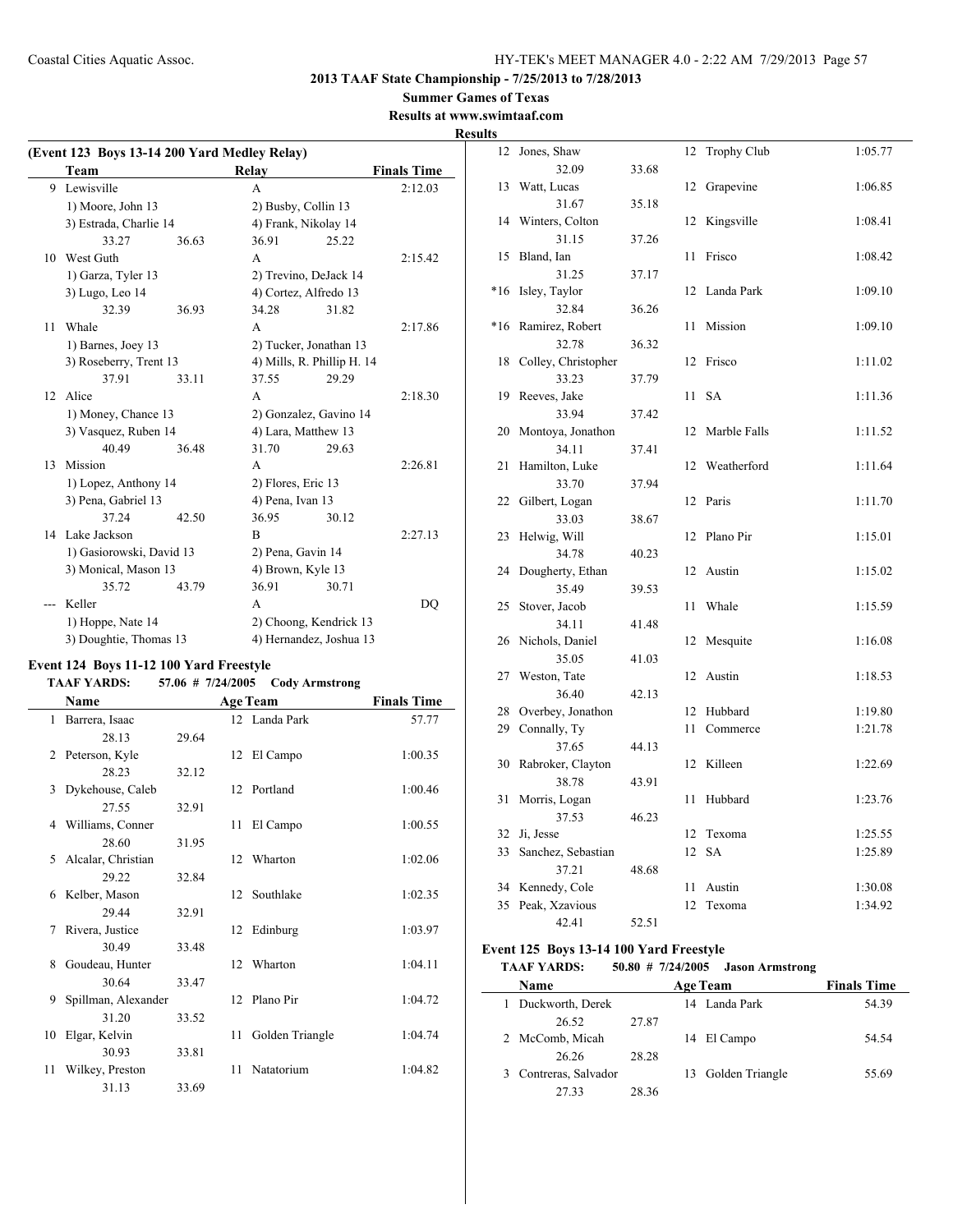**Summer Games of Texas**

**Results at www.swimtaaf.com**

#### **Results**

| (Event 125 Boys 13-14 100 Yard Freestyle) |                           |       |    |                     |                    |
|-------------------------------------------|---------------------------|-------|----|---------------------|--------------------|
|                                           | Name                      |       |    | <b>Age Team</b>     | <b>Finals Time</b> |
|                                           | 4 Herdejurgen, Jack       |       |    | 14 WOOD             | 56.53              |
|                                           | 27.18                     | 29.35 |    |                     |                    |
| 5                                         | Son, Woojin               |       |    | 14 Coppell          | 56.64              |
|                                           | 27.55                     | 29.09 |    |                     |                    |
| 6                                         | Fuchs, Hayden             |       |    | 14 Lake Jackson     | 57.49              |
|                                           | 28.03                     | 29.46 |    |                     |                    |
| 7                                         | Landis, Carter            |       |    | 14 McKinney         | 58.23              |
|                                           | 27.31                     | 30.92 |    |                     |                    |
| 8                                         | Watt, Joseph              |       |    | 14 Grapevine        | 58.50              |
|                                           | 28.43                     | 30.07 |    |                     |                    |
| 9                                         | Lauerman, Thomas          |       |    | 14 Frisco           | 58.87              |
| 10                                        | Ramirez, Emilio           |       | 13 | Splash              | 59.17              |
|                                           | 26.77                     | 32.40 |    |                     |                    |
| 11                                        | Bendezu, Bronsen          |       | 14 | McKinney            | 59.29              |
|                                           | 27.58                     | 31.71 |    |                     |                    |
| 12                                        | Gilbert, Keyton           |       |    | 14 Paris            | 59.39              |
|                                           | 28.84                     | 30.55 |    |                     |                    |
| 13                                        | Gillham, Caydyn           |       | 14 | Hubbard             | 59.55              |
|                                           | 29.36                     | 30.19 |    |                     |                    |
| 14                                        | McDaniel, Eric            |       |    | 14 Farmers Branch   | 59.77              |
|                                           | 28.74                     | 31.03 |    |                     |                    |
| 15                                        | Estrada, Charlie          |       |    | 14 Lewisville       | 59.82              |
|                                           | 28.82                     | 31.00 |    |                     |                    |
| 16                                        | Bradshaw, Brandon         |       |    | 14 Lake Jackson     | 59.86              |
|                                           | 28.54                     | 31.32 |    |                     |                    |
| 17                                        | Svatek, Brandon           |       | 14 | Victoria            | 59.90              |
|                                           | 29.07                     | 30.83 |    |                     |                    |
| 18                                        | Magers, Zachary           |       | 14 | Texoma              | 1:00.31            |
|                                           | 28.02                     | 32.29 |    |                     |                    |
| 19                                        | Gary, Jake                |       | 13 | Marble Falls        | 1:00.81            |
|                                           | 29.39                     | 31.42 |    |                     |                    |
| 20                                        | Caebert, Ryan             |       | 13 | Trophy Club         | 1:00.99            |
|                                           | 29.63                     | 31.36 |    |                     |                    |
| 21                                        | Hinojosa, Andres          |       | 14 | Harilingen          | 1:01.83            |
|                                           | 30.05                     | 31.78 |    |                     |                    |
| 22                                        | Parra, Kevin              |       | 13 | Natatorium          | 1:01.84            |
|                                           | 28.52                     | 33.32 |    |                     |                    |
|                                           | 23 Purnell, Gareth        |       |    | 14 C. C. Country Cl | 1:01.89            |
|                                           | 28.82                     | 33.07 |    |                     |                    |
| 24                                        | Busby, Collin             |       |    | 13 Lewisville       | 1:01.91            |
| 25                                        | Dickson-Sullivan, Drew    |       | 13 | Temple              | 1:02.89            |
|                                           | 29.51                     | 33.38 |    |                     |                    |
| 26                                        | Escobar, Christopher      |       | 14 | Austin              | 1:04.26            |
|                                           | 30.50                     | 33.76 |    |                     |                    |
| 27                                        | Donahue, Caden            |       | 14 | Austin              | 1:06.79            |
|                                           | 30.58                     | 36.21 |    |                     |                    |
| 28                                        | Pena, Ivan                |       | 13 | Mission             | 1:08.18            |
|                                           | 31.50                     | 36.68 |    |                     |                    |
| 29                                        | Ortiz, Nathan             |       | 13 | Marble Falls        | 1:09.28            |
| 30                                        | 32.22<br>Yglesias, Vergil | 37.06 | 14 | <b>SA</b>           | 1:10.20            |
|                                           | 32.55                     | 37.65 |    |                     |                    |
| 31                                        | Vela, Moseis              |       | 13 | Mission             | 1:11.10            |
|                                           | 33.74                     | 37.36 |    |                     |                    |
|                                           |                           |       |    |                     |                    |

|    | 32 Mims, Dante  |       |    | 14 Texoma | 1:13.59 |
|----|-----------------|-------|----|-----------|---------|
|    | 31.64           | 41.95 |    |           |         |
|    | 33 Lyles, Aaric |       |    | 14 Texoma | 1:14.71 |
|    | 32.80           | 41.91 |    |           |         |
| 34 | Barnes, Joey    |       | 13 | Whale     | 1:15.39 |
|    | 36.15           | 39.24 |    |           |         |
| 35 | Butler, DeAndre |       | 13 | Killeen   | 1:19.80 |
|    | 34.99           | 44.81 |    |           |         |

## **Event 126 Boys 11-12 50 Yard Backstroke**

#### **TAAF YARDS: 29.99 # 7/27/2003 Nicholas Han**

|    | Name                 |    | <b>Age Team</b>    | <b>Finals Time</b> |
|----|----------------------|----|--------------------|--------------------|
| 1  | Barrera, Isaac       | 12 | Landa Park         | 31.64              |
| 2  | Williams, Conner     | 11 | El Campo           | 33.23              |
| 3  | Goudeau, Hunter      | 12 | Wharton            | 33.48              |
| 4  | Fletcher, Vincent    | 12 | Golden Triangle    | 33.70              |
| 5  | Elgar, Kelvin        | 11 | Golden Triangle    | 33.86              |
| 6  | Spillman, Alexander  | 12 | Plano Pir          | 34.19              |
| 7  | Anthony, Nicholas    | 12 | Golden Triangle    | 34.33              |
| 8  | Brown, Ryan          | 12 | Port Aransas       | 34.68              |
| 9  | Sievers, Dillan      | 12 | Victoria           | 35.98              |
| 10 | Haggard, Weston      | 12 | Frisco             | 36.39              |
| 11 | Hackler, Christopher | 11 | <b>Trophy Club</b> | 36.54              |
| 12 | Wilkey, Preston      | 11 | Natatorium         | 36.72              |
| 13 | Adauto, Alex         | 11 | <b>TCAT</b>        | 37.16              |
| 14 | Gilbert, Logan       | 12 | Paris              | 37.19              |
| 15 | Michalke, Spencer    | 12 | Austin             | 37.75              |
| 16 | Colley, Christopher  | 12 | Frisco             | 37.85              |
| 17 | Smith, Brendan       | 12 | Burleson           | 37.98              |
| 18 | Montoya, Jonathon    | 12 | Marble Falls       | 38.11              |
| 19 | Miller, Nathan       | 12 | <b>Trophy Club</b> | 38.42              |
| 20 | Fogle, Jack          | 12 | Frisco             | 39.09              |
| 21 | Garza, Alvaro        | 11 | Mission            | 39.47              |
| 22 | Burford, Bradley     | 12 | Frisco             | 39.69              |
| 23 | Wehmeyer, Logan      | 12 | Hubbard            | 39.93              |
| 24 | Roberts, Tyler       | 11 | Boerne             | 40.49              |
| 25 | Stover, Jacob        | 11 | Whale              | 41.77              |
| 26 | Nichols, Daniel      | 12 | Mesquite           | 41.84              |
| 27 | Reed, Caleb          | 12 | <b>SA</b>          | 42.25              |
| 28 | Jacob, Stephan       | 12 | <b>SA</b>          | 43.06              |
| 29 | Salinas, Benito      | 12 | Edinburg           | 44.22              |
| 30 | Lozano, Pete         | 11 | McAlllen           | 45.62              |
| 31 | Weston, Tate         | 12 | Austin             | 45.68              |
| 32 | Mesa, Jonathan       | 12 | Whale              | 49.77              |
| 33 | Molo, Cameron        | 12 | Texoma             | 51.32              |

## **Event 127 Boys 13-14 50 Yard Backstroke**

**TAAF YARDS: 27.51 # 7/27/2003 Roel Rivera**

|   | <b>Name</b>         | <b>Age Team</b>   | <b>Finals Time</b> |
|---|---------------------|-------------------|--------------------|
| 1 | Green, Casey        | 14 El Campo       | 27.69              |
|   | 2 Donahue, Caden    | Austin<br>14      | 28.61              |
|   | 3 Herdejurgen, Jack | <b>WOOD</b><br>14 | 29.65              |
|   | 4 Duckworth, Derek  | 14 Landa Park     | 30.25              |
|   | 5 Prince, Travis    | 14 Weatherford    | 30.28              |
|   | 6 Fuchs, Hayden     | 14 Lake Jackson   | 30.87              |
|   | Green, Nick         | Frisco            | 30.96              |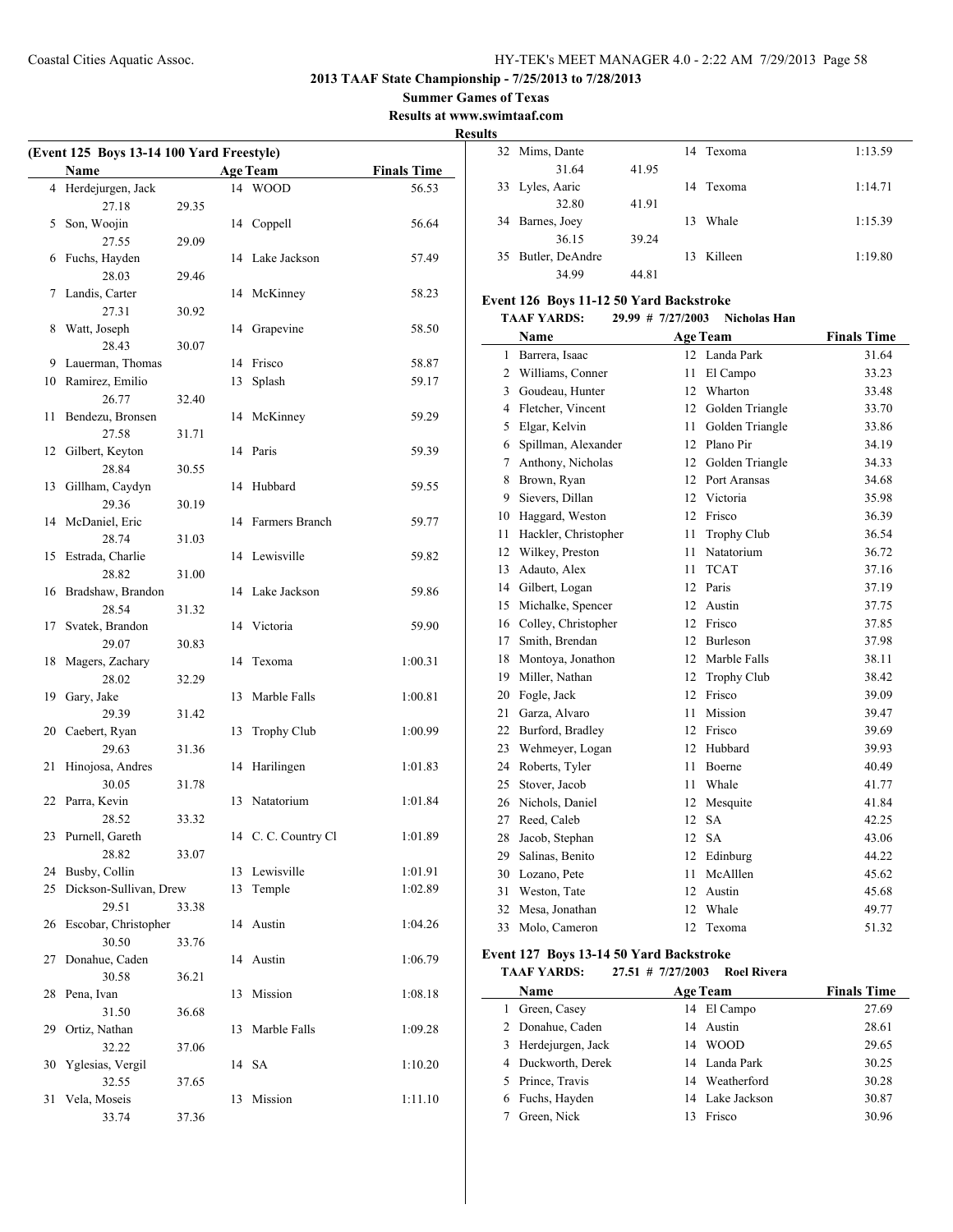**Summer Games of Texas Results at www.swimtaaf.com**

**Results**

|    | (Event 127 Boys 13-14 50 Yard Backstroke) |    |                 |                    |  |  |  |
|----|-------------------------------------------|----|-----------------|--------------------|--|--|--|
|    | Name                                      |    | <b>Age Team</b> | <b>Finals Time</b> |  |  |  |
| 8  | Harpham, Nicholas                         |    | 13 Lake Jackson | 31.20              |  |  |  |
| 9  | Mejia, Juan E.                            | 13 | Pharr           | 32.05              |  |  |  |
| 10 | Svatek, Brandon                           | 14 | Victoria        | 32.33              |  |  |  |
| 11 | Ehler, Andrew                             | 13 | Frisco          | 32.67              |  |  |  |
| 12 | Garza, Tyler                              | 13 | West Guth       | 32.71              |  |  |  |
| 13 | Morris, Seth                              | 14 | Hubbard         | 32.82              |  |  |  |
| 14 | Richards, Ryan                            | 14 | Mineral Wells   | 33.16              |  |  |  |
| 15 | Pearson, Isaac                            | 14 | Seals           | 33.35              |  |  |  |
| 16 | Moore, John                               | 13 | Lewisville      | 33.54              |  |  |  |
| 17 | Berkobien, Christopher                    | 14 | Landa Park      | 33.96              |  |  |  |
| 18 | Montgomery, Colt                          | 14 | Frisco          | 34.37              |  |  |  |
| 19 | Johnson, Clayton                          | 14 | Frisco          | 34.68              |  |  |  |
| 20 | Williams, Tanner                          | 13 | Victoria        | 34.78              |  |  |  |
| 21 | Kelber, Jacob                             | 14 | Southlake       | 34.88              |  |  |  |
| 22 | McComb, Micah                             | 14 | El Campo        | 35.48              |  |  |  |
| 23 | McDaniel, Eric                            | 14 | Farmers Branch  | 36.25              |  |  |  |
| 24 | Young, Michael                            | 13 | Plano           | 36.66              |  |  |  |
| 25 | Williams, David                           | 14 | Landa Park      | 37.02              |  |  |  |
| 26 | Roseberry, Trent                          | 13 | Whale           | 37.07              |  |  |  |
| 27 | Wilks, Caleb                              | 13 | <b>SA</b>       | 37.87              |  |  |  |
| 28 | Hudson, Connor                            | 14 | Farmers Branch  | 38.00              |  |  |  |
| 29 | Lopez, Anthony                            | 14 | Mission         | 38.09              |  |  |  |
| 30 | Pfleeger, Arron                           | 14 | Killeen         | 38.44              |  |  |  |
| 31 | Hinojosa, Andres                          | 14 | Harilingen      | 39.40              |  |  |  |
| 32 | Mata, Mark                                | 13 | <b>SA</b>       | 41.41              |  |  |  |
| 33 | Barnes, Joey                              | 13 | Whale           | 43.07              |  |  |  |

## **Event 128 Boys 11-12 50 Yard Breaststroke**

## **TAAF YARDS: 32.31 # 7/1/1996 Chase Kessinger**

|       | Name                  |     | <b>Age Team</b>    | <b>Finals Time</b> |
|-------|-----------------------|-----|--------------------|--------------------|
| 1     | Criddle, Alan         | 12. | Landa Park         | 35.02              |
| 2     | Dela Cruz, John Rovic | 11  | Frisco             | 36.12              |
| 3     | Peterson, Kyle        | 12  | El Campo           | 36.37              |
| 4     | Fletcher, Vincent     | 12  | Golden Triangle    | 36.56              |
| 5     | Walters, Andrew       | 12  | Seals              | 36.80              |
| 6     | Haggard, Weston       | 12  | Frisco             | 37.34              |
| 7     | Martinez, Fidel       | 12  | Edinburg           | 37.86              |
| 8     | Jacks, Josh           | 12  | R&R                | 38.09              |
| 9     | Trask, Blake          | 12  | Frisco             | 38.18              |
| 10    | Ji, Jesse             | 12  | Texoma             | 38.50              |
| 11    | Tullos, Paul          | 11  | Golden Triangle    | 38.90              |
| 12    | Smith, Brendan        | 12  | Burleson           | 38.92              |
| 13    | Brown, Ryan           | 12  | Port Aransas       | 39.49              |
| 14    | Donahue, Carson       | 12  | Austin             | 40.05              |
| $*15$ | Laforge, Seth         | 11  | Allen              | 40.08              |
| $*15$ | Stotts, Case          | 12  | <b>Trophy Club</b> | 40.08              |
| 17    | Kessler, Timothy      | 12  | Palacios           | 40.44              |
| 18    | Contreras, Christian  | 12  | Kingsville         | 40.52              |
| 19    | Montes, Diego         | 12  | LA Joya            | 40.77              |
| 20    | Foster, Philip        | 12  | Mesquite           | 40.78              |
| 21    | Frank, Quinten        | 11  | <b>TCAT</b>        | 40.85              |
| 22    | Rankin, Samuel        | 12  | Landa Park         | 41.99              |
| 23    | Wen, Gary             | 12  | Texoma             | 42.27              |
| 24    | Cardenas, Carlos      | 11  | Unattached         | 42.37              |

|    | 25 Hamilton, Luke      |     | 12 Weatherford | 43.04 |
|----|------------------------|-----|----------------|-------|
|    | 26 Bludau, Reese       |     | 12 Victoria    | 43.12 |
| 27 | Morris, Logan          | 11. | Hubbard        | 45.07 |
|    | 28 Darlington, Preston |     | 11 Landa Park  | 45.24 |
| 29 | Reed, Caleb            |     | 12 SA          | 45.92 |
|    | 30 Wehmeyer, Logan     |     | 12 Hubbard     | 48.74 |
|    | 31 Overbey, Jonathon   |     | 12 Hubbard     | 53.52 |
|    | 32 Mesa, Jonathan      | 12  | Whale          | 54.12 |
|    | --- Garza, Christian   |     | 12 Edinburg    | DO    |
|    | --- Sanchez, Sebastian |     | 12 SA          | DO    |

## **Event 129 Boys 13-14 50 Yard Breaststroke**

#### **TAAF YARDS: 29.94 # 7/28/2004 Sean O'Shea**

|       | Name                  |    | <b>Age Team</b>  | <b>Finals Time</b> |
|-------|-----------------------|----|------------------|--------------------|
| 1     | Green, Nick           | 13 | Frisco           | 32.78              |
| 2     | Kelber, Jacob         | 14 | Southlake        | 33.15              |
| 3     | Contreras, Salvador   | 13 | Golden Triangle  | 33.19              |
| 4     | Chapa, James          | 13 | Odem             | 33.46              |
| 5     | Yates, Cameron        | 13 | Lake Jackson     | 34.45              |
| 6     | Satre, Alec           | 13 | Golden Triangle  | 34.73              |
| 7     | Tucker, Jonathan      | 13 | Whale            | 34.76              |
| 8     | Buck, Trevor          | 14 | Mineral Wells    | 34.85              |
| 9     | Meals, Matthew        |    | 14 McKinney      | 34.95              |
| 10    | Gonzalez, Gavino      | 14 | Alice            | 35.15              |
| 11    | Kornosky, Christopher | 14 | Dripping Springs | 35.41              |
| 12    | Copeland, Connor      | 14 | Landa Park       | 35.52              |
| 13    | Karpel, Adam          |    | 14 Rowlett       | 35.93              |
| 14    | Brinckmann, Teo       | 14 | Austin           | 36.02              |
| $*15$ | Carlson, Jeremiah     | 14 | Weatherford      | 36.21              |
| $*15$ | Salazar, Joshua       | 13 | <b>SA</b>        | 36.21              |
| 17    | Gillham, Caydyn       |    | 14 Hubbard       | 36.45              |
| 18    | Seymour, Alex         | 14 | Lake Jackson     | 37.04              |
| 19    | Gordon, Tristin       | 14 | Seals            | 37.14              |
| 20    | Britton, Grady        | 13 | Carrollton       | 37.46              |
| 21    | Russum, John          |    | 14 Weatherford   | 38.05              |
| 22    | Butler, DeAndre       | 13 | Killeen          | 38.11              |
| 23    | Johnson, Robert       | 13 | Austin           | 38.20              |
| 24    | Yglesias, Evan        | 14 | <b>SA</b>        | 38.42              |
| 25    | Bell, Goodwin         | 14 | Austin           | 39.07              |
| 26    | Olguin, Daniel        | 14 | Rowlett          | 39.27              |
| 27    | Hemmings, Drew        | 14 | Golden Triangle  | 39.48              |
| 28    | Williams, Tanner      | 13 | Victoria         | 39.57              |
| 29    | Lyles, Aaric          | 14 | Texoma           | 39.67              |
| 30    | Gonzalez, Fernando    | 13 | McAlllen         | 41.18              |
| 31    | Bayer, Paul           | 13 | Paris            | 42.85              |
| 32    | Myers, Cory           | 13 | Landa Park       | 1:00.61            |

## **Event 130 Boys 11-12 50 Yard Butterfly**

## **TAAF YARDS: 27.86 # 7/25/2009 William Smith**

| <b>Name</b>          | <b>Age Team</b> | <b>Finals Time</b> |
|----------------------|-----------------|--------------------|
| 1 Dykehouse, Caleb   | 12 Portland     | 29.11              |
| 2 Alcalar, Christian | 12 Wharton      | 29.74              |
| *3 Urbine, Austin    | 12 Frisco       | 30.38              |
| *3 Peterson, Kyle    | 12 El Campo     | 30.38              |
| 5 Rivera, Justice    | 12 Edinburg     | 30.86              |
| Ramirez, Joel        | 12 Texoma       | 31.78              |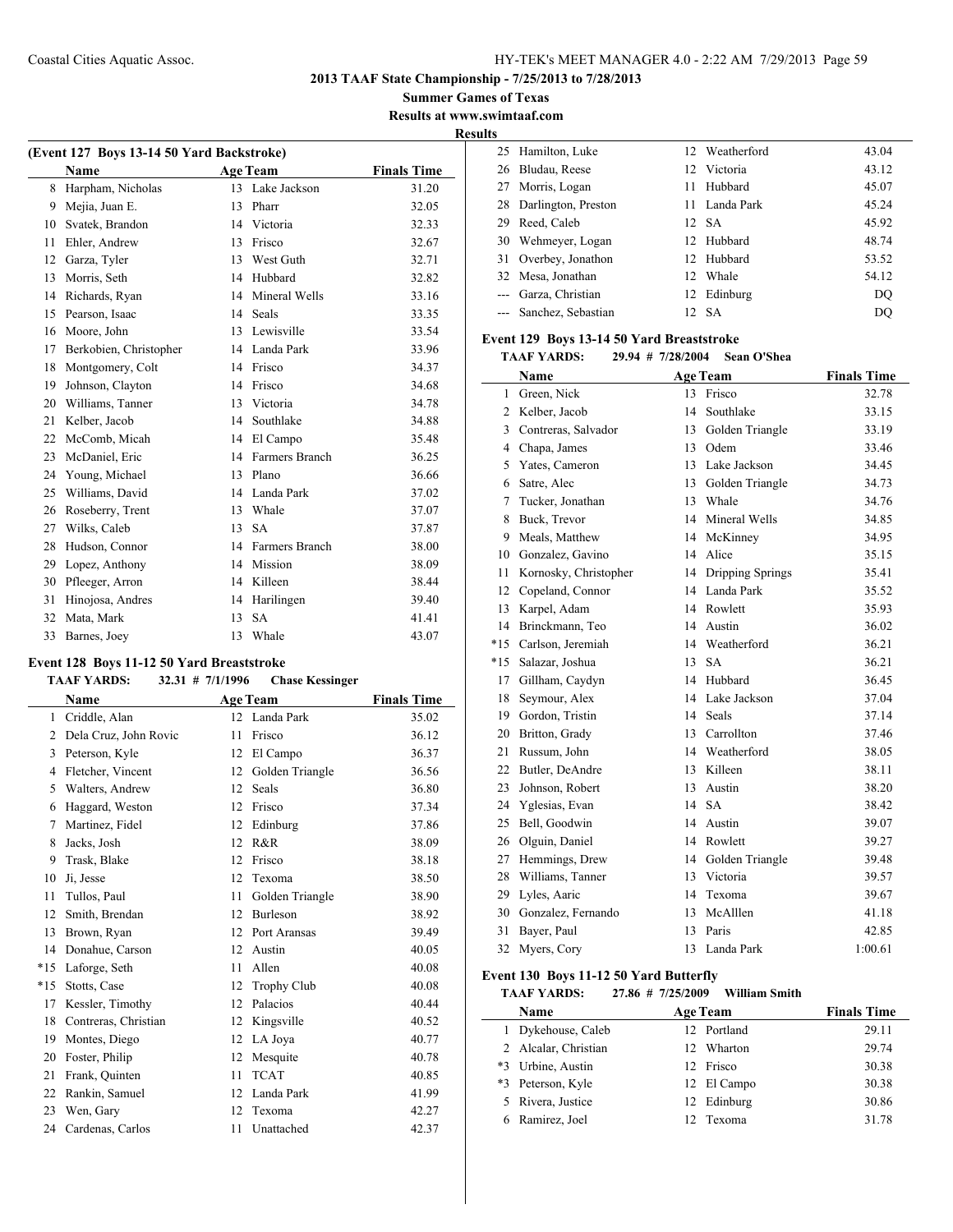**Summer Games of Texas**

**Results at www.swimtaaf.com Results**

l.

| (Event 130 Boys 11-12 50 Yard Butterfly) |                      |    |                    |                    |  |
|------------------------------------------|----------------------|----|--------------------|--------------------|--|
|                                          | Name                 |    | <b>Age Team</b>    | <b>Finals Time</b> |  |
| $\tau$                                   | Walters, Andrew      | 12 | <b>Seals</b>       | 32.66              |  |
| 8                                        | Elgar, Kelvin        | 11 | Golden Triangle    | 33.14              |  |
| 9                                        | Kelber, Mason        | 12 | Southlake          | 33.19              |  |
| 10                                       | Anthony, Nicholas    | 12 | Golden Triangle    | 33.86              |  |
| 11                                       | Simmons, David       | 12 | Austin             | 33.98              |  |
| 12                                       | Hargrove, Sabastian  | 12 | Landa Park         | 34.29              |  |
| 13                                       | Howell, Zackary      | 12 | Wharton            | 35.68              |  |
| 14                                       | Sievers, Dillan      | 12 | Victoria           | 35.74              |  |
| 15                                       | Watt, Lucas          | 12 | Grapevine          | 36.05              |  |
| 16                                       | Michalke, Garrett    | 12 | Austin             | 36.12              |  |
| 17                                       | Thompson, Garrett    | 11 | Landa Park         | 36.28              |  |
| 18                                       | Villanueva, Johann   | 12 | <b>SA</b>          | 36.60              |  |
| 19                                       | Smith, Jack          | 12 | Frisco             | 36.92              |  |
| 20                                       | Hackler, Christopher | 11 | <b>Trophy Club</b> | 37.64              |  |
| 21                                       | Ramirez, Robert      | 11 | Mission            | 38.80              |  |
| 22                                       | Rupp, Gabe           | 11 | Seals              | 39.05              |  |
| 23                                       | Laforge, Seth        | 11 | Allen              | 39.29              |  |
| 24                                       | Cardenas, Carlos     | 11 | Unattached         | 40.00              |  |
| 25                                       | Reeves, Jake         | 11 | <b>SA</b>          | 40.71              |  |
| 26                                       | Garza, Alvaro        | 11 | Mission            | 41.01              |  |
| 27                                       | Petruska, Nicholas   | 11 | Frisco             | 41.13              |  |
| 28                                       | Nichols, Daniel      | 12 | Mesquite           | 41.21              |  |
| 29                                       | Helwig, Will         | 12 | Plano Pir          | 42.40              |  |
| 30                                       | Roberts, Tyler       | 11 | Boerne             | 43.86              |  |
| 31                                       | Aardema, Gabe        | 11 | Austin             | 43.97              |  |
| 32                                       | Stover, Jacob        | 11 | Whale              | 46.47              |  |
| 33                                       | Peak, Xzavious       | 12 | Texoma             | 51.16              |  |
| 34                                       | Barnes, Zion         | 12 | Hubbard            | 56.32              |  |

#### **Event 131 Boys 13-14 50 Yard Butterfly TAAF YARDS: 25.29 # 7/1/1995 Peter Idziak**

|     | і ААГ І АКРЭ.<br>$2.3.27$ # 11111773<br>I CICI IULIAR |    |                    |                    |  |  |  |
|-----|-------------------------------------------------------|----|--------------------|--------------------|--|--|--|
|     | Name                                                  |    | <b>Age Team</b>    | <b>Finals Time</b> |  |  |  |
| 1   | Green, Casey                                          |    | 14 El Campo        | 26.65              |  |  |  |
| 2   | Duckworth, Derek                                      | 14 | Landa Park         | 27.54              |  |  |  |
| 3   | Green, Nick                                           | 13 | Frisco             | 27.95              |  |  |  |
| 4   | Yentzen, Reid                                         | 14 | Golden Triangle    | 28.39              |  |  |  |
| 5   | Herdejurgen, Jack                                     | 14 | <b>WOOD</b>        | 28.79              |  |  |  |
| 6   | Durio, Trey                                           | 13 | Palacios           | 29.28              |  |  |  |
| 7   | Johnson, Kane                                         | 13 | Lake Jackson       | 29.73              |  |  |  |
| 8   | Gilbert, Keyton                                       | 14 | Paris              | 29.91              |  |  |  |
| 9   | Caebert, Ryan                                         | 13 | <b>Trophy Club</b> | 29.93              |  |  |  |
| 10  | Kornosky, Christopher                                 | 14 | Dripping Springs   | 30.50              |  |  |  |
| 11  | Parra, Kevin                                          | 13 | Natatorium         | 30.69              |  |  |  |
| 12  | Ramirez, Emilio                                       | 13 | Splash             | 30.79              |  |  |  |
| 13  | Berberich, Chase                                      | 13 | <b>Trophy Club</b> | 31.42              |  |  |  |
| 14  | Bendezu, Bronsen                                      | 14 | McKinney           | 31.51              |  |  |  |
| 15  | Escobar, Christopher                                  | 14 | Austin             | 32.22              |  |  |  |
| 16  | Vasquez, Ruben                                        | 14 | Alice              | 32.31              |  |  |  |
| 17  | Willis, Matthew                                       | 14 | Seals              | 32.43              |  |  |  |
| 18  | Ramirez, Christian                                    | 13 | Natatorium         | 33.16              |  |  |  |
| *19 | Hoisington, Noah                                      | 13 | McKinney           | 33.29              |  |  |  |
| *19 | Hinojosa, Andres                                      | 14 | Harilingen         | 33.29              |  |  |  |
| 21  | Williams, David                                       | 14 | Landa Park         | 33.34              |  |  |  |
| 22  | Estrada, Charlie                                      | 14 | Lewisville         | 33.38              |  |  |  |
|     |                                                       |    |                    |                    |  |  |  |

| 23 Mills, R. Phillip H. |     | 14 Whale           | 33.41 |
|-------------------------|-----|--------------------|-------|
| 24 McCoy, Drake         |     | 13 Seals           | 33.56 |
| 25 Young, Michael       |     | 13 Plano           | 33.98 |
| 26 Mims, Dante          |     | 14 Texoma          | 34.59 |
| 27 Roseberry, Trent     | 13. | Whale              | 35.02 |
| 28 Daugherty, DJ        |     | 13 College Station | 35.71 |
| 29 Wilks, Caleb         |     | 13 SA              | 40.18 |
| 30 Bell, Goodwin        |     | 14 Austin          | 40.57 |

#### **Event 132 Boys 11-12 50 Yard Freestyle**

#### **TAAF YARDS: 25.66 # 8/1/1993 John Zimmerman - Grapevine**

|       | <b>Name</b>         |    | <b>Age Team</b>    | <b>Finals Time</b> |
|-------|---------------------|----|--------------------|--------------------|
| 1     | Dykehouse, Caleb    |    | 12 Portland        | 26.63              |
| 2     | Fletcher, Vincent   | 12 | Golden Triangle    | 27.19              |
| 3     | Goudeau, Hunter     | 12 | Wharton            | 27.29              |
| 4     | Peterson, Kyle      | 12 | El Campo           | 27.45              |
| 5     | Urbine, Austin      | 12 | Frisco             | 27.69              |
| 6     | Ramirez, Joel       | 12 | Texoma             | 27.76              |
| 7     | Williams, Conner    | 11 | El Campo           | 27.82              |
| 8     | Alcalar, Christian  | 12 | Wharton            | 28.29              |
| 9     | Kelber, Mason       | 12 | Southlake          | 28.66              |
| 10    | Spillman, Alexander | 12 | Plano Pir          | 29.16              |
| 11    | Wilkey, Preston     | 11 | Natatorium         | 29.34              |
| 12    | Watt, Lucas         | 12 | Grapevine          | 29.58              |
| 13    | Martinez, Fidel     | 12 | Edinburg           | 29.69              |
| 14    | Jones, Shaw         | 12 | <b>Trophy Club</b> | 29.96              |
| 15    | Malatek, William    | 12 | Landa Park         | 30.52              |
| 16    | Smith, Jack         | 12 | Frisco             | 30.59              |
| 17    | Wen, Gary           | 12 | Texoma             | 30.69              |
| 18    | Isley, Taylor       | 12 | Landa Park         | 30.84              |
| 19    | Miller, Nathan      | 12 | Trophy Club        | 31.02              |
| 20    | Cardenas, Carlos    | 11 | Unattached         | 31.10              |
| 21    | Thompson, Garrett   | 11 | Landa Park         | 31.15              |
| 22    | Wehmeyer, Logan     | 12 | Hubbard            | 31.18              |
| 23    | Ramirez, Robert     | 11 | Mission            | 31.23              |
| 24    | Bland, Ian          | 11 | Frisco             | 31.55              |
| 25    | Dougherty, Ethan    | 12 | Austin             | 31.72              |
| $*26$ | Gilbert, Logan      | 12 | Paris              | 31.77              |
| $*26$ | Burford, Bradley    | 12 | Frisco             | 31.77              |
| 28    | Salinas, Benito     | 12 | Edinburg           | 32.31              |
| 29    | Villanueva, Johann  | 12 | <b>SA</b>          | 32.36              |
| 30    | Reed, Caleb         | 12 | <b>SA</b>          | 32.46              |
| 31    | Nichols, Daniel     | 12 | Mesquite           | 32.65              |
| 32    | Morris, Logan       | 11 | Hubbard            | 35.50              |
| 33    | Peak, Xzavious      | 12 | Texoma             | 38.92              |

# **Event 133 Boys 13-14 50 Yard Freestyle<br>TAAF YARDS:** 23.15 # 7/24/2005

**TAAF YARDS: 23.15 # 7/24/2005 Jason Armstrong**

| Name                |    | <b>Age Team</b> | <b>Finals Time</b> |
|---------------------|----|-----------------|--------------------|
| 1 McComb, Micah     |    | 14 El Campo     | 24.34              |
| 2 Miller, Brayden   |    | 13 R&R          | 24.84              |
| 3 Duckworth, Derek  |    | 14 Landa Park   | 25.07              |
| 4 Fuchs, Hayden     |    | 14 Lake Jackson | 25.11              |
| 5 Son, Woojin       |    | 14 Coppell      | 25.39              |
| 6 Herdejurgen, Jack | 14 | <b>WOOD</b>     | 25.41              |
| Prince, Travis      |    | 14 Weatherford  | 25.76              |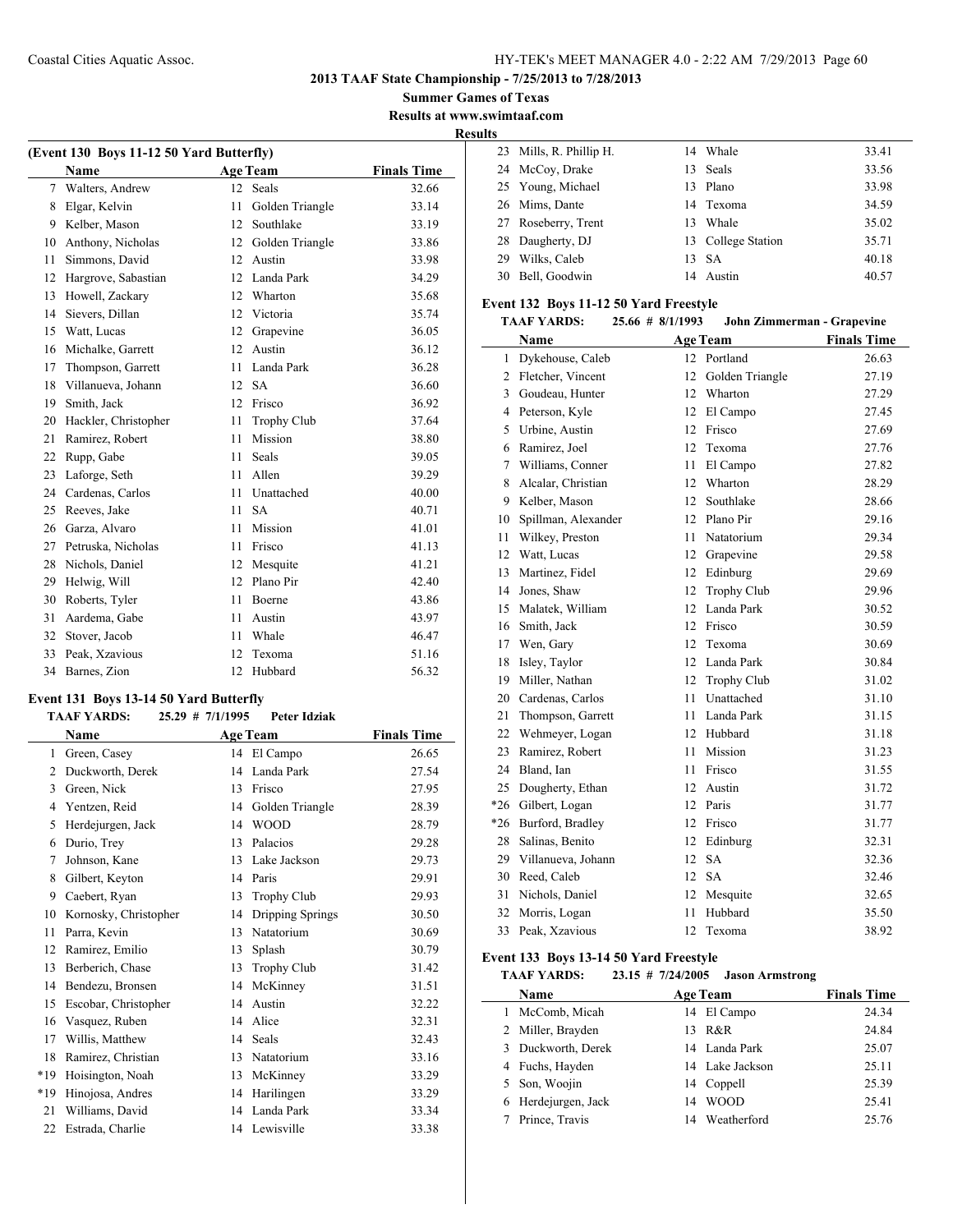#### **Summer Games of Texas Results at www.swimtaaf.com**

| (Event 133 Boys 13-14 50 Yard Freestyle) |                        |    |                  |                    |  |  |  |
|------------------------------------------|------------------------|----|------------------|--------------------|--|--|--|
|                                          | <b>Name</b>            |    | <b>Age Team</b>  | <b>Finals Time</b> |  |  |  |
| 8                                        | Contreras, Salvador    | 13 | Golden Triangle  | 25.79              |  |  |  |
| 9                                        | Carlson, Jeremiah      | 14 | Weatherford      | 25.90              |  |  |  |
| 10                                       | Lauerman, Thomas       | 14 | Frisco           | 25.95              |  |  |  |
| 11                                       | Brinckmann, Teo        | 14 | Austin           | 26.42              |  |  |  |
| 12                                       | McDaniel, Eric         | 14 | Farmers Branch   | 26.73              |  |  |  |
| 13                                       | Estrada, Charlie       | 14 | Lewisville       | 26.77              |  |  |  |
| 14                                       | Landis, Carter         | 14 | McKinney         | 26.78              |  |  |  |
| 15                                       | Magers, Zachary        | 14 | Texoma           | 27.02              |  |  |  |
| 16                                       | Ramirez, Emilio        | 13 | Splash           | 27.08              |  |  |  |
| 17                                       | Purnell, Gareth        | 14 | C. C. Country Cl | 27.09              |  |  |  |
| 18                                       | Berkobien, Christopher | 14 | Landa Park       | 27.23              |  |  |  |
| 19                                       | Bendezu, Bronsen       | 14 | McKinney         | 27.29              |  |  |  |
| 20                                       | Mejia, Juan E.         | 13 | Pharr            | 27.52              |  |  |  |
| 21                                       | Hinojosa, Andres       | 14 | Harilingen       | 27.67              |  |  |  |
| 22                                       | Tucker, Jonathan       | 13 | Whale            | 27.81              |  |  |  |
| 23                                       | Dickson-Sullivan, Drew | 13 | Temple           | 27.82              |  |  |  |
| 24                                       | Myers, Raetsch         | 13 | Victoria         | 27.84              |  |  |  |
| 25                                       | Gilbert, Keyton        | 14 | Paris            | 27.90              |  |  |  |
| 26                                       | Svatek, Brandon        | 14 | Victoria         | 27.92              |  |  |  |
| 27                                       | Watt, Joseph           | 14 | Grapevine        | 28.16              |  |  |  |
| 28                                       | Escobar, Christopher   | 14 | Austin           | 29.22              |  |  |  |
| 29                                       | Yglesias, Evan         | 14 | <b>SA</b>        | 29.55              |  |  |  |
| 30                                       | Salazar, Joshua        | 13 | <b>SA</b>        | 30.00              |  |  |  |
| 31                                       | Vela, Moseis           | 13 | Mission          | 30.40              |  |  |  |
| 32                                       | Mims, Dante            | 14 | Texoma           | 30.73              |  |  |  |
| 33                                       | Morris, Seth           | 14 | Hubbard          | 30.79              |  |  |  |
| 34                                       | Lyles, Aaric           | 14 | Texoma           | 31.69              |  |  |  |
| 35                                       | Daugherty, DJ          | 13 | College Station  | 32.60              |  |  |  |
| 36                                       | Myers, Cory            | 13 | Landa Park       | 34.63              |  |  |  |

## **Event 134 Boys 11-12 100 Yard IM**

#### **TAAF YARDS: 1:05.09 # 7/31/2011 Casey Green**

|    | Name                  |       |    | <b>Age Team</b>    | <b>Finals Time</b> |  |
|----|-----------------------|-------|----|--------------------|--------------------|--|
| 1  | Barrera, Isaac        |       |    | 12 Landa Park      | 1:09.04            |  |
|    | 32.21                 | 36.83 |    |                    |                    |  |
| 2  | Williams, Conner      |       |    | 11 El Campo        | 1:10.63            |  |
|    | 33.45                 | 37.18 |    |                    |                    |  |
| 3  | Rivera, Justice       |       |    | 12 Edinburg        | 1:11.72            |  |
|    | 33.70                 | 38.02 |    |                    |                    |  |
|    | 4 Kelber, Mason       |       |    | 12 Southlake       | 1:11.88            |  |
|    | 34.26                 | 37.62 |    |                    |                    |  |
| 5  | Walters, Andrew       |       |    | 12 Seals           | 1:12.97            |  |
|    | 33.83                 | 39.14 |    |                    |                    |  |
| 6  | Dykehouse, Caleb      |       |    | 12 Portland        | 1:13.14            |  |
|    | 32.25                 | 40.89 |    |                    |                    |  |
| 7  | Dela Cruz, John Rovic |       | 11 | Frisco             | 1:17.52            |  |
|    | 36.77                 | 40.75 |    |                    |                    |  |
| 8  | Clark, Zackery        |       |    | 12 Angleton        | 1:18.22            |  |
|    | 34.60                 | 43.62 |    |                    |                    |  |
| 9  | Dunham, Matthew       |       |    | 12 Golden Triangle | 1:18.45            |  |
|    | 36.96                 | 41.49 |    |                    |                    |  |
| 10 | Sievers, Dillan       |       | 12 | Victoria           | 1:18.86            |  |
|    | 35.87                 | 42.99 |    |                    |                    |  |

|   | <b>Results</b> |                           |       |    |                    |         |
|---|----------------|---------------------------|-------|----|--------------------|---------|
|   |                | 11 Martinez, Fidel        |       |    | 12 Edinburg        | 1:19.15 |
| - |                | 38.21                     | 40.94 |    |                    |         |
|   |                | 12 Wilkey, Preston        |       | 11 | Natatorium         | 1:19.28 |
|   |                | 38.41                     | 40.87 |    |                    |         |
|   |                | 13 Criddle, Alan          |       |    | 12 Landa Park      | 1:20.31 |
|   |                | 37.34                     | 42.97 |    |                    |         |
|   |                | 14 Jacks, Josh            |       |    | 12 R&R             | 1:20.53 |
|   |                | 37.68                     | 42.85 |    |                    |         |
|   |                | 15 Stotts, Case           |       | 12 | <b>Trophy Club</b> | 1:20.62 |
|   |                | 40.81                     | 39.81 |    |                    |         |
|   |                | 16 Adauto, Alex<br>36.17  | 44.73 | 11 | <b>TCAT</b>        | 1:20.90 |
|   |                | 17 Ramirez, Joel          |       | 12 | Texoma             | 1:21.14 |
|   |                | 36.51                     | 44.63 |    |                    |         |
|   |                | 18 Montoya, Jonathon      |       | 12 | Marble Falls       | 1:21.93 |
|   |                | 39.62                     | 42.31 |    |                    |         |
|   |                | 19 Frank, Quinten         |       | 11 | <b>TCAT</b>        | 1:24.08 |
|   |                | 41.55                     | 42.53 |    |                    |         |
|   |                | 20 Simmons, David         |       |    | 12 Austin          | 1:24.66 |
|   |                | 37.86                     | 46.80 |    |                    |         |
|   |                | 21 Koelzer, Nikolas       |       | 11 | R&R                | 1:24.92 |
|   |                | 39.65                     | 45.27 |    |                    |         |
|   |                | 22 Steele, Jared          |       | 12 | Texas City         | 1:25.01 |
|   |                | 39.47                     | 45.54 |    |                    |         |
|   |                | 23 Wen, Gary              |       | 12 | Texoma             | 1:25.60 |
|   |                | 41.04                     | 44.56 |    |                    |         |
|   |                | 24 Villanueva, Johann     |       |    | 12 SA              | 1:26.70 |
|   |                | 39.85                     | 46.85 |    |                    |         |
|   |                | 25 Mota, Ricardo<br>40.05 | 47.91 | 12 | Mesquite           | 1:27.96 |
|   |                | 26 Michalke, Spencer      |       |    | 12 Austin          | 1:29.22 |
|   |                | 38.35                     | 50.87 |    |                    |         |
|   |                | 27 Dougherty, Ethan       |       |    | 12 Austin          | 1:29.59 |
|   |                | 43.93                     | 45.66 |    |                    |         |
|   |                | 28 Zuniga, Andy           |       |    | 12 Garland         | 1:29.92 |
|   |                | 41.23                     | 48.69 |    |                    |         |
|   |                | 29 Wehmeyer, Logan        |       | 12 | Hubbard            | 1:31.30 |
|   |                | 42.42                     | 48.88 |    |                    |         |
|   |                | 30 Stover, Jacob          |       | 11 | Whale              | 1:31.44 |
|   |                | 42.71                     | 48.73 |    |                    |         |
|   | 31             | Navarro, Juan             |       | 12 | Splash             | 1:32.08 |
|   |                | 43.73                     | 48.35 |    |                    |         |
|   | 32             | Petruska, Nicholas        |       | 11 | Frisco             | 1:32.11 |
|   |                | 45.02                     | 47.09 |    |                    |         |
|   | 33             | Montes, Diego<br>46.16    |       | 12 | LA Joya            | 1:33.52 |
|   | 34             | Morris, Logan             | 47.36 | 11 | Hubbard            | 1:37.28 |
|   |                | 43.75                     | 53.53 |    |                    |         |
|   |                |                           |       |    |                    |         |

## **Event 135 Boys 13-14 100 Yard IM**

 $\frac{1}{2}$ 

## **TAAF YARDS: 1:00.40 # 7/25/2009 Jake Tovey**

| <b>Name</b>        |       | <b>Age Team</b> | <b>Finals Time</b> |
|--------------------|-------|-----------------|--------------------|
| Green, Casey       |       | 14 El Campo     | 59.13#             |
| 27.55              | 31.58 |                 |                    |
| 2 Lauerman, Thomas |       | 14 Frisco       | 1:04.63            |
| 30.18              | 34.45 |                 |                    |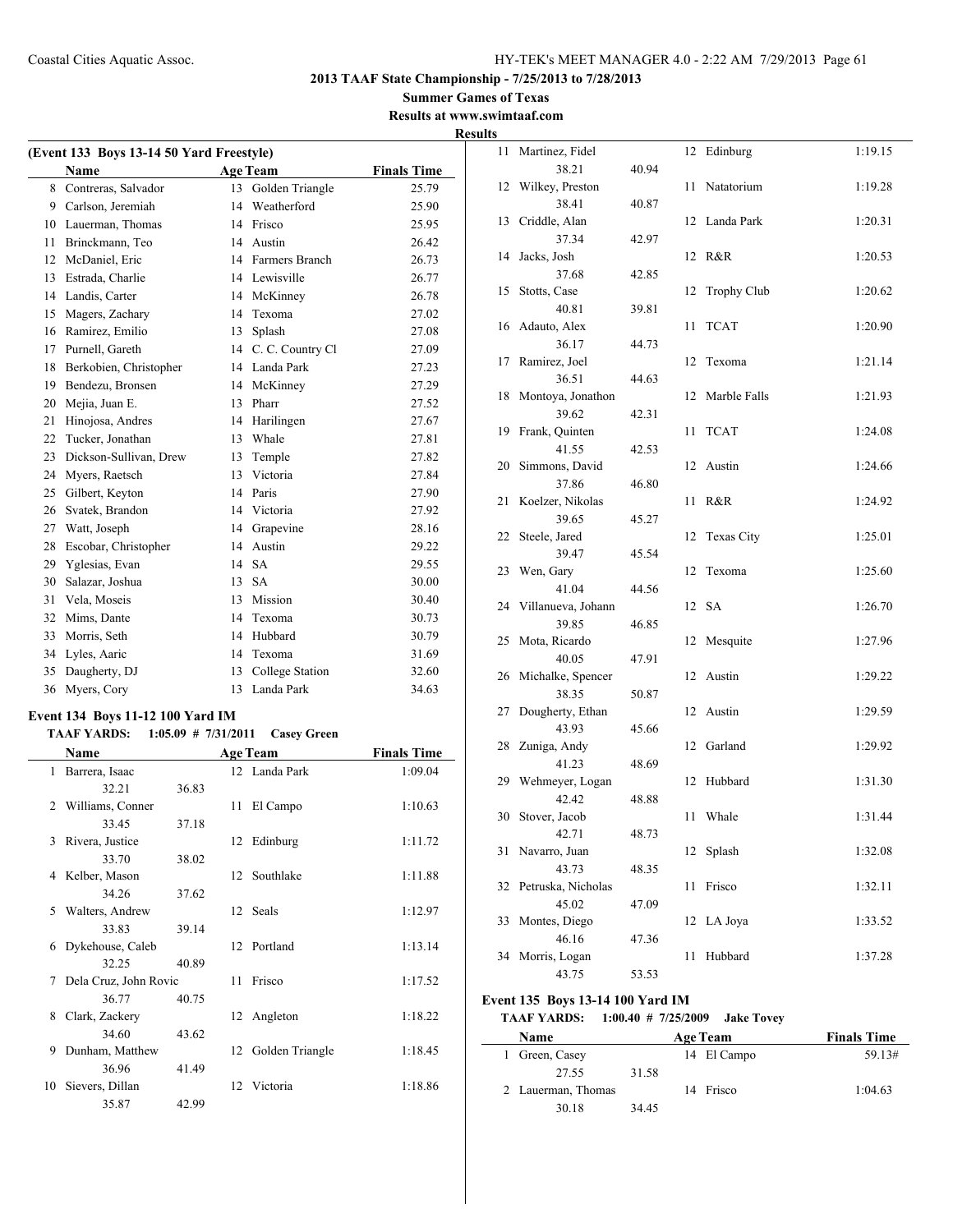## **Summer Games of Texas**

**Results at www.swimtaaf.com**

|    |                                    |       |    |                     |                    | <b>Results</b> |
|----|------------------------------------|-------|----|---------------------|--------------------|----------------|
|    | (Event 135 Boys 13-14 100 Yard IM) |       |    |                     |                    |                |
|    | Name                               |       |    | <b>Age Team</b>     | <b>Finals Time</b> |                |
|    | 3 Dyess, Glen                      |       |    | 14 Golden Triangle  | 1:06.39            |                |
|    | 31.16                              | 35.23 |    |                     |                    |                |
|    | 4 Prince, Travis                   |       |    | 14 Weatherford      | 1:06.57            |                |
|    | 29.86                              | 36.71 |    |                     |                    |                |
| 5  | Tan, Tommy                         |       |    | 14 Golden Triangle  | 1:07.14            |                |
|    | 31.42                              | 35.72 |    |                     |                    |                |
| 6  | Harpham, Nicholas                  |       |    | 13 Lake Jackson     | 1:08.12            |                |
|    | 32.20                              | 35.92 |    |                     |                    | Ev             |
| 7  | Chapa, James                       |       |    | 13 Odem             | 1:08.51            |                |
|    | 33.03                              | 35.48 |    |                     |                    |                |
| 8  | Tucker, Jonathan                   |       |    | 13 Whale            | 1:09.73            |                |
|    | 33.01                              | 36.72 |    |                     |                    |                |
| 9  | Kornosky, Christopher              |       |    | 14 Dripping Springs | 1:10.33            |                |
|    | 33.52                              | 36.81 |    |                     |                    |                |
|    | 10 Gillham, Caydyn                 |       |    | 14 Hubbard          | 1:10.66            |                |
|    | 33.57                              | 37.09 |    |                     |                    |                |
| 11 | Watt, Joseph                       |       |    | 14 Grapevine        | 1:11.01            |                |
|    | 33.49                              | 37.52 |    |                     |                    |                |
|    | 12 Bradshaw, Brandon               |       |    | 14 Lake Jackson     | 1:11.52            |                |
|    | 35.32                              | 36.20 |    |                     |                    |                |
|    | 13 Ramirez, Emilio                 |       | 13 | Splash              | 1:11.93            |                |
|    |                                    | 39.95 |    |                     |                    |                |
|    | 31.98                              |       |    |                     |                    |                |
|    | 14 Hoisington, Noah                |       |    | 13 McKinney         | 1:11.96            |                |
|    | 33.88                              | 38.08 |    |                     |                    |                |
|    | 15 Meals, Matthew                  |       |    | 14 McKinney         | 1:12.26            |                |
|    | 35.06                              | 37.20 |    |                     |                    |                |
|    | 16 Brinckmann, Teo                 |       |    | 14 Austin           | 1:12.27            |                |
|    | 33.27                              | 39.00 |    |                     |                    |                |
|    | 17 Urias, Eddie                    |       |    | 13 Bedford          | 1:13.18            |                |
|    | 34.32                              | 38.86 |    |                     |                    |                |
|    | 18 Copeland, Connor                |       |    | 14 Landa Park       | 1:13.28            |                |
|    | 35.77                              | 37.51 |    |                     |                    |                |
| 19 | Rodriguez, Justin                  |       |    | 13 Alice            | 1:14.63            |                |
|    | 34.59                              | 40.04 |    |                     |                    |                |
|    | 20 Ehler, Andrew                   |       |    | 13 Frisco           | 1:14.85            |                |
|    | 33.31                              | 41.54 |    |                     |                    |                |
|    | 21 Williams, Tanner                |       |    | 13 Victoria         | 1:16.10            |                |
|    | 35.53                              | 40.57 |    |                     |                    |                |
|    | 22 McCoy, Drake                    |       |    | 13 Seals            | 1:17.49            |                |
|    | 35.48                              | 42.01 |    |                     |                    |                |
| 23 | McLeroy, Matthew                   |       |    | 14 Flower Mound     | 1:18.43            |                |
|    | 33.93                              | 44.50 |    |                     |                    |                |
|    |                                    |       |    |                     |                    |                |
|    | 24 Johnson, Robert                 |       |    | 13 Austin           | 1:20.90            |                |
|    | 41.00                              | 39.90 |    |                     |                    |                |
|    | 25 Pfleeger, Arron                 |       |    | 14 Killeen          | 1:21.14            |                |
|    | 38.42                              | 42.72 |    |                     |                    |                |
|    | 26 Williams, David                 |       |    | 14 Landa Park       | 1:21.44            |                |
|    | 35.28                              | 46.16 |    |                     |                    |                |
| 27 | Roseberry, Trent                   |       |    | 13 Whale            | 1:22.46            |                |
|    | 38.16                              | 44.30 |    |                     |                    |                |
|    | 28 Pena, Gabriel                   |       |    | 13 Mission          | 1:23.02            |                |
|    | 39.87                              | 43.15 |    |                     |                    |                |
|    | 29 Butler, DeAndre                 |       |    | 13 Killeen          | 1:24.14            |                |

| 30           | Marrero, Juan                           |                        |    | 13 LA Joya         |       | 1:24.65            |
|--------------|-----------------------------------------|------------------------|----|--------------------|-------|--------------------|
|              | 40.34                                   | 44.31                  |    |                    |       |                    |
| 31           | Barnes, Joey                            |                        | 13 | Whale              |       | 1:25.59            |
|              | 41.28                                   | 44.31                  |    |                    |       |                    |
| 32           | Bell, Goodwin                           |                        |    | 14 Austin          |       | 1:26.34            |
|              | 42.38                                   | 43.96                  |    |                    |       |                    |
|              | 33 Wilks, Caleb                         |                        | 13 | <b>SA</b>          |       | 1:27.80            |
|              | 39.36                                   | 48.44                  |    |                    |       |                    |
|              | --- Flores, Eric                        |                        |    | 13 Mission         |       | DQ                 |
|              | Event 136 Boys 13-14 200 Yard Freestyle |                        |    |                    |       |                    |
|              | <b>TAAF YARDS:</b>                      | $1:54.39$ # $7/1/1995$ |    | <b>Adam Main</b>   |       |                    |
|              | Name                                    |                        |    | <b>Age Team</b>    |       | <b>Finals Time</b> |
| $\mathbf{1}$ | Green, Casey                            |                        |    | 14 El Campo        |       | 1:55.38            |
|              | 27.77                                   | 29.37                  |    | 29.74              | 28.50 |                    |
| 2            | Yentzen, Reid                           |                        |    | 14 Golden Triangle |       | 2:08.55            |
|              | 30.67                                   | 33.46                  |    | 34.11              | 30.31 |                    |
|              | 3 Carlson, Jeremiah                     |                        |    | 14 Weatherford     |       | 2:08.57            |
|              | 29.35                                   | 33.27                  |    | 34.05              | 31.90 |                    |
| 4            | Landis, Carter                          |                        |    | 14 McKinney        |       | 2:12.86            |
|              | 30.05                                   | 33.77                  |    | 35.05              | 33.99 |                    |
| 5            | Gary, Jake                              |                        |    | 13 Marble Falls    |       | 2:12.93            |
|              | 30.38                                   | 34.61                  |    | 35.24              | 32.70 |                    |
| *6           | Copeland, Connor                        |                        |    | 14 Landa Park      |       | 2:13.53            |
|              | 30.65                                   | 33.40                  |    | 35.01              | 34.47 |                    |
| $*6$         | Parra, Kevin                            |                        |    | 13 Natatorium      |       | 2:13.53            |
|              | 31.44                                   | 34.51                  |    | 1:07.59            |       |                    |
| 8            | Magers, Zachary                         |                        |    | 14 Texoma          |       | 2:14.72            |
|              | 28.79                                   | 34.56                  |    | 36.16              | 35.21 |                    |
| 9            | Dickson-Sullivan, Drew                  |                        |    | 13 Temple          |       | 2:16.25            |
|              | 30.53                                   | 34.94                  |    | 35.31              | 35.47 |                    |
| 10           | Kelber, Jacob                           |                        |    | 14 Southlake       |       | 2:16.76            |
|              | 31.20                                   | 34.48                  |    | 36.52              | 34.56 |                    |
| 11           | Tan, Tommy                              |                        |    | 14 Golden Triangle |       | 2:18.49            |
|              | 32.41                                   | 35.22                  |    | 35.69              | 35.17 |                    |
| 12           | Seymour, Alex                           |                        |    | 14 Lake Jackson    |       | 2:19.66            |
|              | 32.12                                   | 35.38                  |    | 36.26              | 35.90 |                    |
| 13           | Sampognaro, Thomas                      |                        |    | 14 Trophy Club     |       | 2:21.60            |
|              | 32.79                                   | 35.69                  |    | 36.08              | 37.04 |                    |
|              | 14 Meals, Matthew                       |                        |    | 14 McKinney        |       | 2:21.68            |
|              | 32.27                                   | 36.46                  |    | 37.47              | 35.48 |                    |
| 15           | Serpa, Blake                            |                        | 13 | <b>TCAT</b>        |       | 2:24.92            |
|              | 31.53                                   | 34.97                  |    | 37.89              | 40.53 |                    |
| 16           | Koelzer, William                        |                        |    | 13 R&R             |       | 2:25.85            |
|              | 32.90                                   | 37.99                  |    | 39.56              | 35.40 |                    |
| 17           | Garza, Tyler                            |                        |    | 13 West Guth       |       | 2:25.86            |
|              | 32.65                                   | 38.14                  |    | 39.19              | 35.88 |                    |
| 18           | Buck, Trevor                            |                        |    | 14 Mineral Wells   |       | 2:26.12            |
|              | 31.20                                   | 36.16                  |    | 40.20              | 38.56 |                    |
| 19           | Lopez, Anthony                          |                        |    | 14 Mission         |       | 2:29.96            |
|              | 32.41                                   | 38.50                  |    | 41.33              | 37.72 |                    |
| 20           | Mills, R. Phillip H.                    |                        |    | 14 Whale           |       | 2:36.64            |
|              | 34.88                                   | 41.11                  |    | 41.66              | 38.99 |                    |
| 21           | Pfleeger, Arron                         |                        |    | 14 Killeen         |       | 2:39.16            |
|              | 34.61                                   | 42.20                  |    | 1:22.35            |       |                    |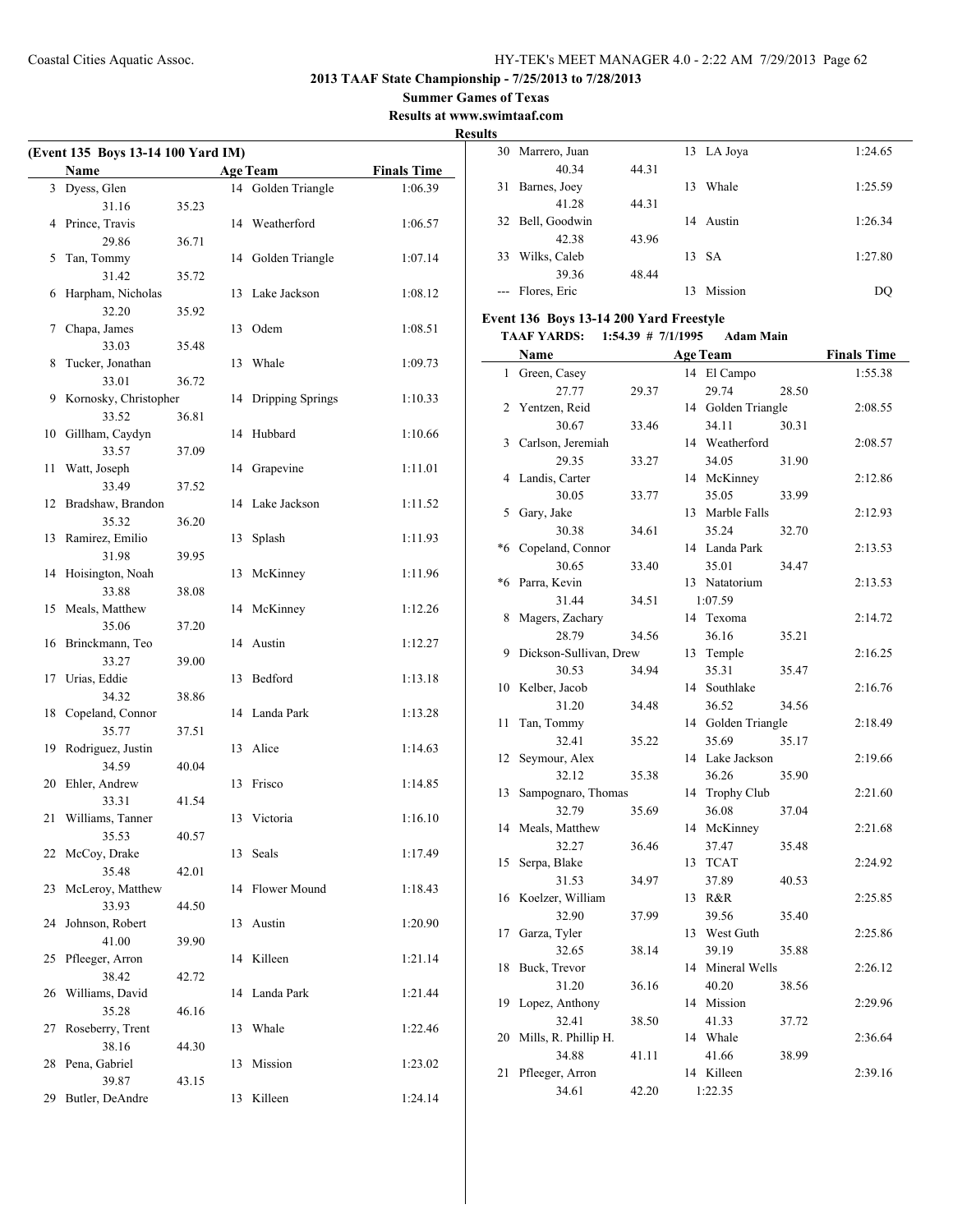**Summer Games of Texas**

**Results at www.swimtaaf.com**

**Results**

|    | (Event 136 Boys 13-14 200 Yard Freestyle) |       |    |                 |       |                    |  |  |  |  |
|----|-------------------------------------------|-------|----|-----------------|-------|--------------------|--|--|--|--|
|    | <b>Name</b>                               |       |    | <b>Age Team</b> |       | <b>Finals Time</b> |  |  |  |  |
| 22 | Mann, Ryan                                |       | 13 | Rowlett         |       | 2:42.19            |  |  |  |  |
|    | 35.42                                     | 41.79 |    | 44.34           | 40.64 |                    |  |  |  |  |
| 23 | Ramirez, Christian                        |       | 13 | Natatorium      |       | 2:42.45            |  |  |  |  |
|    | 35.34                                     | 42.28 |    | 44.89           | 39.94 |                    |  |  |  |  |
| 24 | Roels, Jackson                            |       | 13 | Landa Park      |       | 2:46.01            |  |  |  |  |
|    | 36.36                                     | 43.23 |    | 45.07           | 41.35 |                    |  |  |  |  |
|    | 25 McCormick, Brandon                     |       | 13 | Mission         |       | 2:46.04            |  |  |  |  |
|    | 34.96                                     | 42.14 |    | 46.30           | 42.64 |                    |  |  |  |  |
| 26 | Vela, Moseis                              |       | 13 | Mission         |       | 2:50.07            |  |  |  |  |
|    | 36.70                                     | 44.00 |    | 45.99           | 43.38 |                    |  |  |  |  |
| 27 | Mata, Mark                                |       | 13 | <b>SA</b>       |       | 2:53.29            |  |  |  |  |
|    | 36.82                                     | 42.12 |    | 44.92           | 49.43 |                    |  |  |  |  |
| 28 | Mims, Dante                               |       | 14 | Texoma          |       | 3:14.20            |  |  |  |  |
|    | 36.92                                     | 49.76 |    | 55.82           | 51.70 |                    |  |  |  |  |
|    | Edwards, Victor                           |       |    | 14 SA           |       | <b>DNF</b>         |  |  |  |  |

## **Event 137 Boys 11-12 200 Yard Freestyle Relay TAAF YARDS: 1:54.63 # 7/29/2012 Frisco**

**V Stresow, R Phillip, J Walsh, N Green**

|   | Team                      |       | Relay                      |                             | <b>Finals Time</b> |
|---|---------------------------|-------|----------------------------|-----------------------------|--------------------|
| 1 | Wharton                   |       | A                          |                             | 1:58.39            |
|   | 1) Goudeau, Hunter 12     |       | 2) Alcalar, Christian 12   |                             |                    |
|   | 3) Howell, Zackary 12     |       | 4) Alcalar, Fred 12        |                             |                    |
|   | 27.20                     | 27.58 | 31.26                      | 32.35                       |                    |
| 2 | Landa Park                |       | A                          |                             | 1:58.91            |
|   | 1) Malatek, William 12    |       | 2) Thompson, Garrett 11    |                             |                    |
|   | 3) Criddle, Alan 12       |       | 4) Barrera, Isaac 12       |                             |                    |
|   | 30.59                     | 30.20 | 30.84                      | 27.28                       |                    |
| 3 | Frisco                    |       | A                          |                             | 2:01.37            |
|   | 1) Smith, Jack 12         |       | 2) Burford, Bradley 12     |                             |                    |
|   | 3) Bland, Ian 11          |       | 4) Urbine, Austin 12       |                             |                    |
|   | 30.39                     | 31.64 | 31.39                      | 27.95                       |                    |
| 4 | <b>Trophy Club</b>        |       | A                          |                             | 2:03.87            |
|   | 1) Miller, Nathan 12      |       | 2) Hackler, Christopher 11 |                             |                    |
|   | 3) Stotts, Case 12        |       | 4) Jones, Shaw 12          |                             |                    |
|   | 30.50                     | 30.79 | 32.82                      | 29.76                       |                    |
| 5 | R&R                       |       | A                          |                             | 2:04.19            |
|   | 1) Cook, Trent 12         |       | 2) Koelzer, Nikolas 11     |                             |                    |
|   | 3) McGrath, Connor 11     |       | 4) Jacks, Josh 12          |                             |                    |
|   | 31.47                     | 31.60 | 31.36                      | 29.76                       |                    |
| 6 | Frisco                    |       | B                          |                             | 2:06.29            |
|   | 1) Fogle, Jack 12         |       |                            | 2) Dela Cruz, John Rovic 11 |                    |
|   | 3) Haggard, Weston 12     |       | 4) Colley, Christopher 12  |                             |                    |
|   | 31.99                     | 33.19 | 30.96                      | 30.15                       |                    |
| 7 | Angleton                  |       | A                          |                             | 2:09.70            |
|   | 1) Anderson, Cory 12      |       | 2) Ramos, Albert 12        |                             |                    |
|   | 3) Logan, Landon 11       |       | 4) Clark, Zackery 12       |                             |                    |
|   | 31.27                     | 33.62 | 35.21                      | 29.60                       |                    |
| 8 | Landa Park                |       | B                          |                             | 2:10.49            |
|   | 1) Hargrove, Sabastian 12 |       | 2) Peter, Kendal 11        |                             |                    |
|   | 3) Rankin, Samuel 12      |       | 4) Isley, Taylor 12        |                             |                    |
|   | 32.06                     | 35.47 | 32.76                      | 30.20                       |                    |
|   |                           |       |                            |                             |                    |

| <u>s</u> |                                                |       |                                            |       |         |
|----------|------------------------------------------------|-------|--------------------------------------------|-------|---------|
| 9        | <b>TCAT</b>                                    |       | А                                          |       | 2:13.35 |
|          | 1) Barney, Andy 12                             |       | 2) Jones, Tyler 12                         |       |         |
|          | 3) Frank, Quinten 11                           |       | 4) Adauto, Alex 11                         |       |         |
|          | 35.57                                          | 34.75 | 32.44                                      | 30.59 |         |
| 10       | Edinburg                                       |       | A                                          |       | 2:14.39 |
|          | 1) Arteaga, Joseph 12                          |       | 2) Garza, Christian 12                     |       |         |
|          | 3) Arteaga, Leonel 11                          |       | 4) Salinas, Benito 12                      |       |         |
|          | 33.72                                          | 35.72 | 33.55                                      | 31.40 |         |
| *11      | Palacios                                       |       | A                                          |       | 2:15.58 |
|          | 1) Lambert, Skylor 12                          |       | 2) Novak, Dalton 12                        |       |         |
|          | 3) Engel, Jackson 12                           |       | 4) Kessler, Timothy 12                     |       |         |
|          | 35.52                                          | 33.97 | 35.02                                      | 31.07 |         |
| $*11$    | Texoma                                         |       | A                                          |       | 2:15.58 |
|          | 1) Ji, Jesse 12                                |       | 2) Wen, Gary 12                            |       |         |
|          | 3) Gonzalez, Jordan 11                         |       | 4) Ramirez, Joel 12                        |       |         |
|          | 30.83                                          | 39.45 | 36.52                                      | 28.78 |         |
| 13       | Landa Park                                     |       | С                                          |       | 2:16.82 |
|          | 1) Brown, Phillip 11                           |       | 2) Schlageter, Jameson 12                  |       |         |
|          | 3) Hardaway, Hayden 11                         |       | 4) Turner, Vaughn 12                       |       |         |
|          | 34.94                                          | 33.11 | 34.24                                      | 34.53 |         |
| 14       | Seals                                          |       | A                                          |       | 2:16.89 |
|          | 1) Rupp, Gabe 11                               |       | 2) Castillo, Jaxon 12                      |       |         |
|          | 3) Berry, Lawson 11<br>36.70                   |       | 4) Delaney, Jonah 12<br>34.91              | 34.12 |         |
| 15       | SА                                             | 31.16 | A                                          |       |         |
|          |                                                |       |                                            |       | 2:17.20 |
|          | 1) Sanchez, Bralyn 12<br>3) Herrera, Ferman 11 |       | 2) Brown, Joerell 11<br>4) Salas, Ralph 12 |       |         |
|          | 33.45                                          | 35.17 | 36.37                                      | 32.21 |         |
| 16       | R&R                                            |       | В                                          |       | 2:20.46 |
|          | 1) Dzierzanowski, Christopher 12               |       | 2) Garza, Marco 11                         |       |         |
|          | 3) Griffith, Dustin 11                         |       | 4) Miller, Drew 11                         |       |         |
|          | 33.42                                          | 37.96 | 34.75                                      | 34.33 |         |
| 17       | Frisco                                         |       | С                                          |       | 2:20.52 |
|          | 1) Archer, Hayden 12                           |       | 2) Nickel, William 11                      |       |         |
|          | 3) Backus, Carson 11                           |       | 4) Trask, Blake 12                         |       |         |
|          | 33.93                                          | 36.38 | 38.77                                      | 31.44 |         |
| 18       | West Guth                                      |       | A                                          |       | 2:24.90 |
|          | 1) Dorsch, Robert 11                           |       | 2) Mirabel, Rodger 12                      |       |         |
|          | 3) Bills, Michael 11                           |       | 4) Brown, Kenneth 11                       |       |         |
|          | 37.39                                          | 37.29 | 36.02 34.20                                |       |         |
| 19       | Flower Mound                                   |       | А                                          |       | 2:24.96 |
|          | 1) Hough, Zach 11                              |       | 2) Russell, Reid 11                        |       |         |
|          | 3) James, Caleb 11                             |       | 4) Galloway, Jacob 11                      |       |         |
|          | 37.05                                          |       |                                            | 34.01 |         |
| 20       | Mission                                        |       | А                                          |       | 2:25.11 |
|          | 1) Garza, Alvaro 11                            |       | 2) Guajardo, Sebastian 11                  |       |         |
|          | 3) Flores, Apolo 11                            |       | 4) Ramirez, Robert 11                      |       |         |
|          | 33.92                                          | 43.98 | 35.94                                      | 31.27 |         |
| 21       | Keller                                         |       | A                                          |       | 2:25.47 |
|          | 1) Stanbury, Spencer 11                        |       | 2) Williams, Cooper 12                     |       |         |
|          | 3) Fowler, Jackson 12                          |       | 4) Merryman, Michael 12                    |       |         |
|          | 43.31                                          | 36.19 | 35.03                                      | 30.94 |         |
| 22       | Austin                                         |       | A                                          |       | 2:26.83 |
|          | 1) Aardema, Gabe 11                            |       | 2) Coffee, Calvin 11                       |       |         |
|          | 3) Hebda, Doug 11                              |       | 4) Kennedy, Cole 11                        |       |         |
|          | 37.79                                          | 35.76 | 36.43                                      | 36.85 |         |